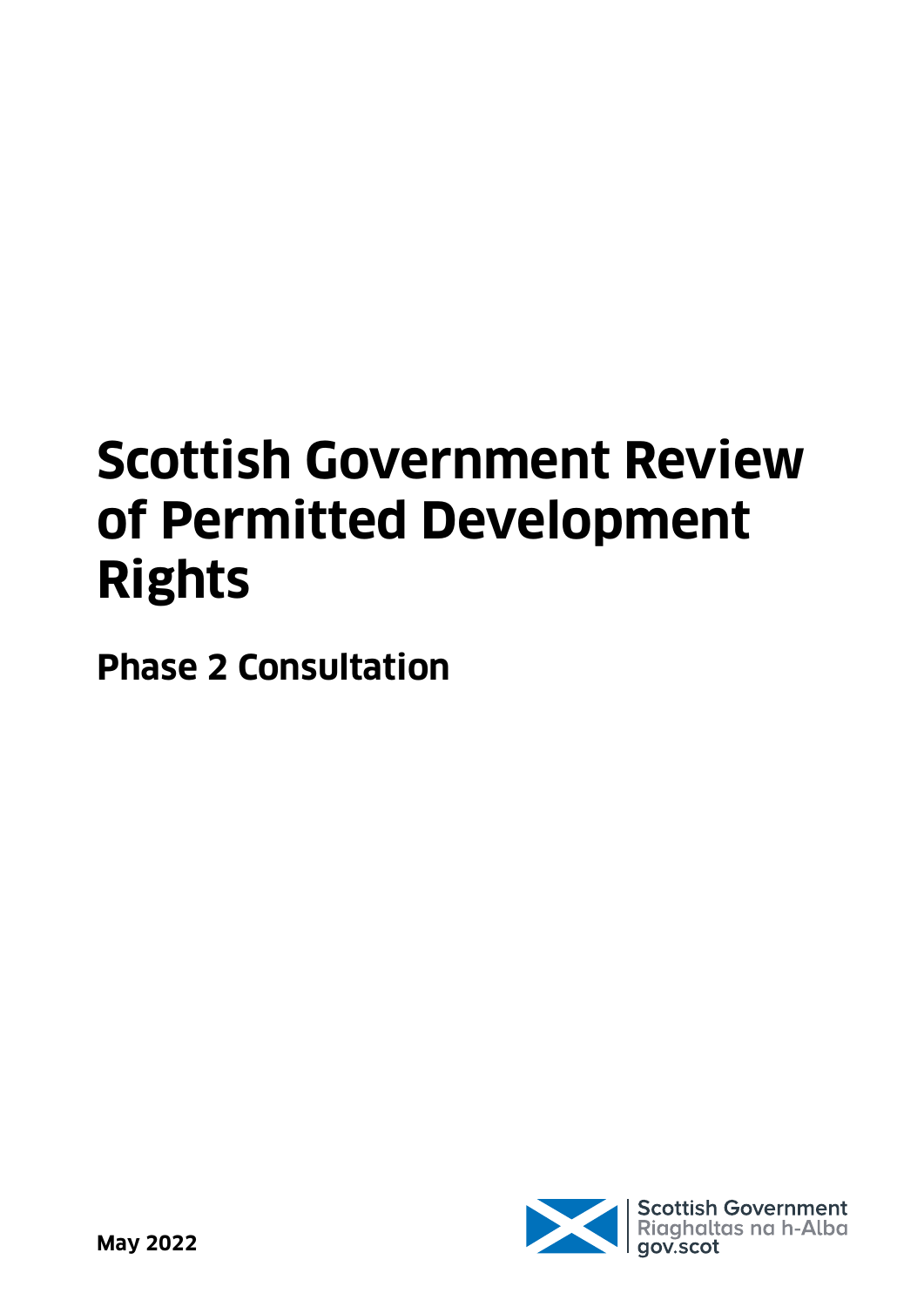# **Contents**

| Chapter                                                    | Page |
|------------------------------------------------------------|------|
| 1. Introduction                                            | 3    |
| 2. Electric Vehicle Charging Infrastructure                | 6    |
| 3. Changes of Use in Centres                               | 17   |
| 4. Port Development                                        |      |
| 5. Assessment of Impacts                                   |      |
| 6. Responding to this Consultation                         |      |
|                                                            |      |
| Annex A: Sustainability Appraisal Update                   |      |
| Annex B: Partial Business and Regulatory Impact Assessment |      |
| Annex C: Draft Equality Impact Assessment                  |      |
| Annex D: Draft Children's Rights and Wellbeing Assessment  |      |
| Annex E: Draft Island Communities Impact Assessment        |      |
| <b>Annex F: Fairer Scotland Duty Assessment</b>            | 90   |
| Annex G: Respondent Information Form                       |      |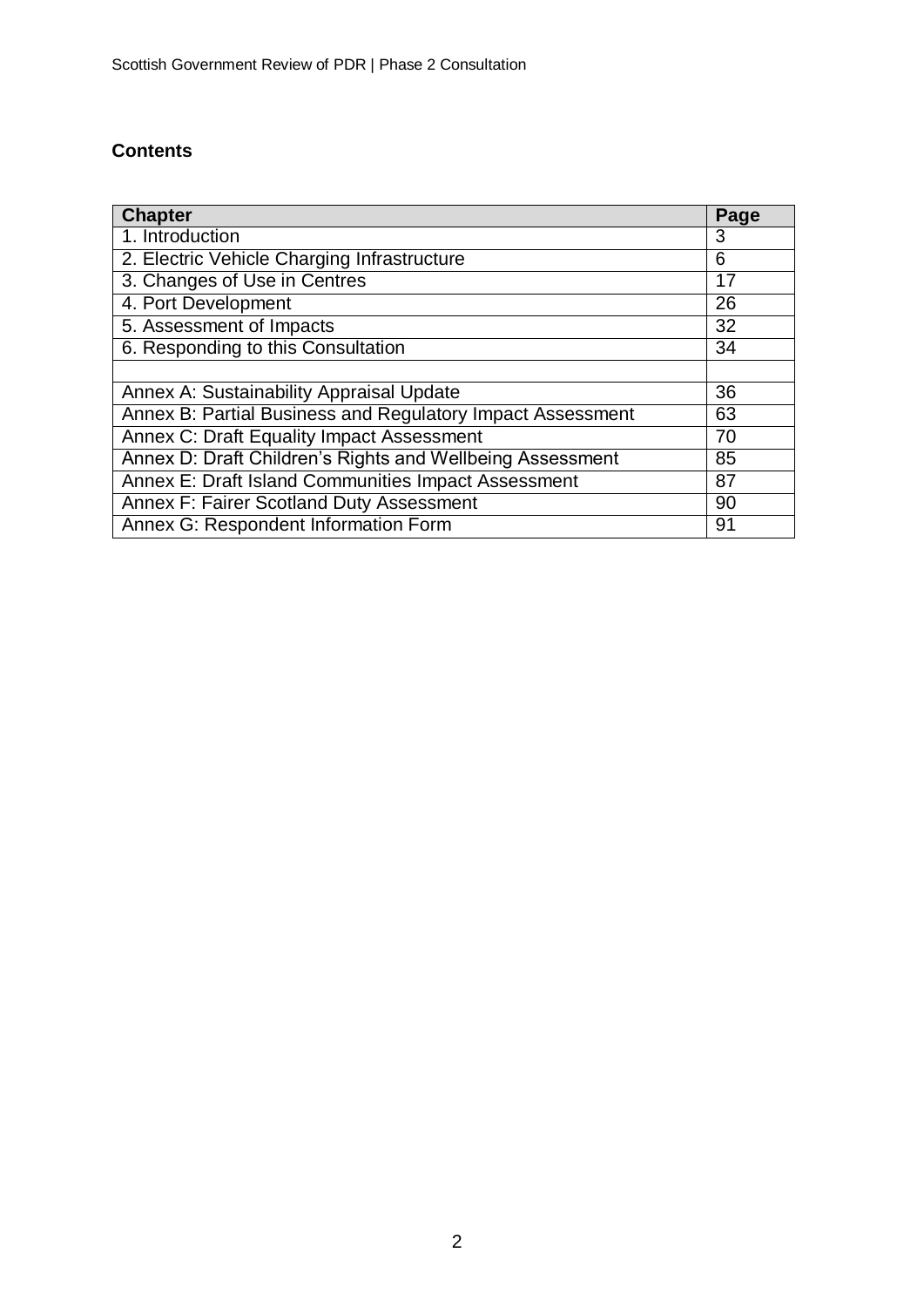# **1. Introduction**

#### **Overview**

- 1.1. The Scottish Government is carrying out a review of permitted development rights (PDR) as part of our wider planning reform programme. The reviewis being taken forward in phases, with each phase looking at the potential for new and extended PDR for specific development types.
- 1.2. This consultation document sets out and seeks views on proposed changes to PDR, as well as the use classes order, which are being considered through Phase 2 of the review. Our Phase 2 proposals relate to:
	- Electric vehicle charging infrastructure
	- Changes of use in centres and other locations
	- Port development

# Previous consultations

- 1.3. This Phase 2 consultation follows on from the [November 2019](https://www.gov.scot/publications/scottish-governments-proposed-work-programme-reviewing-extending-permitted-development-rights-pdr-scotland/documents/) consultation [on the overall PDR work programme](https://www.gov.scot/publications/scottish-governments-proposed-work-programme-reviewing-extending-permitted-development-rights-pdr-scotland/documents/) and associated Sustainability Appraisal of options. An [independent analysis](https://www.gov.scot/publications/analysis-responses-consultation-reviewing-extending-permitted-development-rights-pdr/) of responses to the consultation on the Proposed Work Programme and Sustainability Appraisal was published on 30 September 2020. The responses informed the development of the detailed proposals for change we are consulting on now.
- 1.4. [In October 2020 we consulted on Phase 1 measures](https://www.gov.scot/publications/consultation-proposals-changes-permitted-development-rights-phase-1-priority-development-types/documents/) relating to digital telecommunications infrastructure, agricultural development, peatland restoration and active travel. An [independent analysis](https://www.gov.scot/publications/analysis-responses-consultation-phase-1-scottish-governments-programme-reviewing-extending-permitted-development-rights-pdr/pages/2/) of responses to the Phase 1 consultation was published on 18 December 2020. The measures taken forward following the Phase 1 consultation came into force on 1 April 2021<sup>1</sup> .
- 1.5. This Phase 2 consultation is itself accompanied by an update to the 2019 Sustainability Appraisal (see **Annex A**), and an updated Draft [Strategic](https://www.gov.scot/publications/proposed-programme-reviewing-extending-permitted-development-rights-pdr-scotland-strategic-environmental-assessment-draft-post-adoption-statement/) [Environmental Assessment \(SEA\) Post Adoption Statement.](https://www.gov.scot/publications/proposed-programme-reviewing-extending-permitted-development-rights-pdr-scotland-strategic-environmental-assessment-draft-post-adoption-statement/)

# This consultation

- 1.6. We are seeking feedback on the proposed changes outlined in Chapters 2, 3 and 4 of this document and the additional sustainability appraisal work which has been carried out. Views are also sought on the draft assessments that accompany the proposals (see Chapter 5).
- 1.7. This consultation runs until 3 August 2022, which is the closing date for responses. Chapter 6 of this document explains how to respond to the consultation. Feedback from respondents will inform the further refinement of proposals and the preparation of the regulations that would bring any changes flowing from this consultation into force. We anticipate that such regulations would be laid in the Scottish Parliament later in Autumn 2022.

<sup>&</sup>lt;sup>1</sup> See the Town and Country Planning (General Permitted Development and Use Classes) (Scotland) Amendment Order 2020.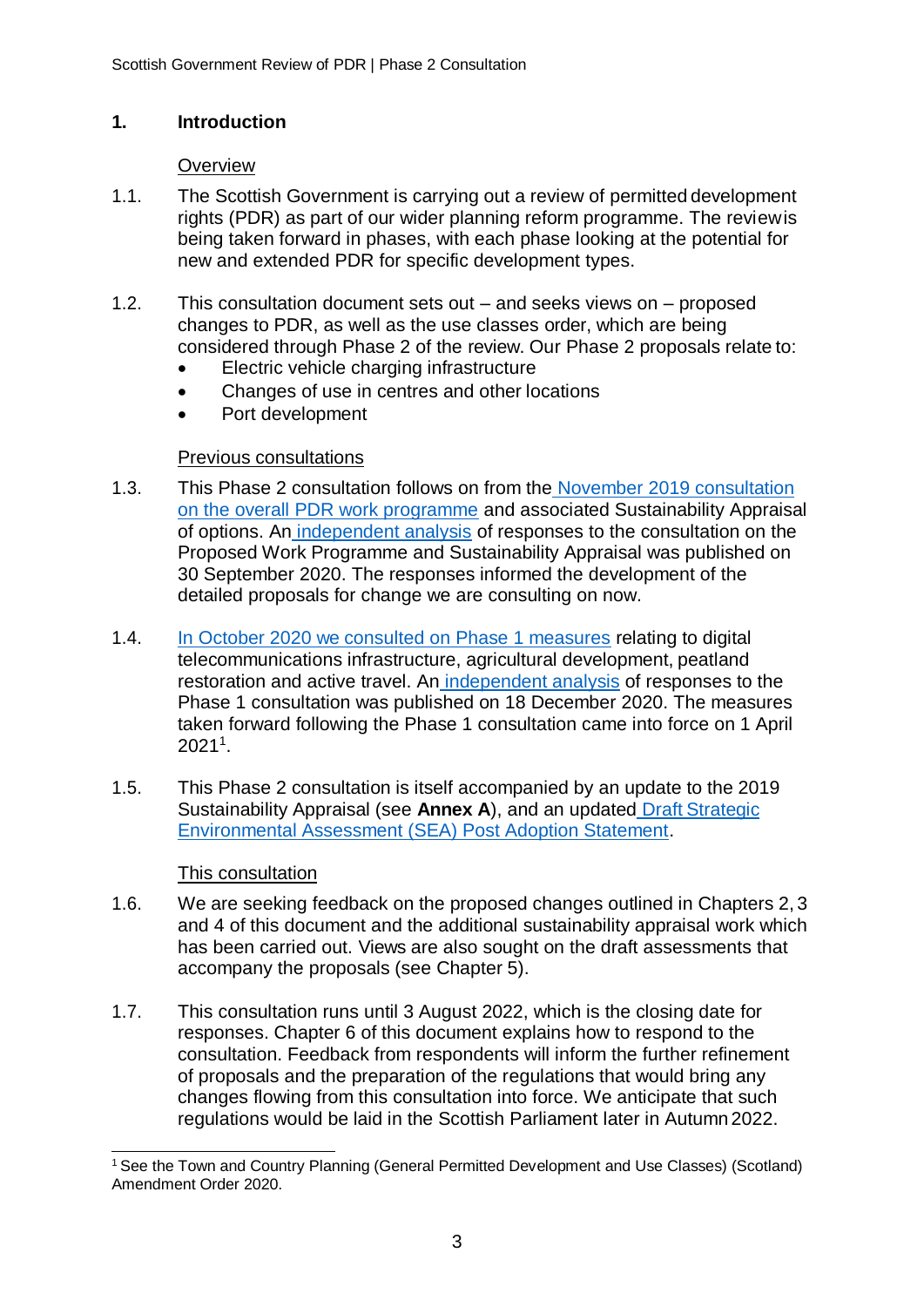# Permitted Development Rights and the Use Classes Order

- 1.8. PDR refer to those forms of development which are granted planning permission through national legislation, meaning they can be carried out without an application for planning permission having to be submitted to  $$ and approved by – the relevant planning authority. Specifically, PDR are contained within the Town and Country Planning (General Permitted Development) (Scotland) Order 1992 ("the GPDO").
- 1.9. In most cases, PDR are subject to conditions and limitations specified in the GPDO. These may for example specify the maximum size or scale of what is permitted, restrict or dis-apply the rights in certain locations (e.g. conservation areas, national scenic areas etc.) or provide that the PDR only apply to certain developers (e.g. local authorities, electronic communications operators or statutory undertakers). Proposed developments that do not fall within the scope of PDR, including any conditions, must be the subject of a planning application.
- 1.10. The definition of "development" under planning legislation<sup>2</sup> includes making a material change to the use of land or buildings<sup>3</sup>. Material changes of use therefore require planning permission. However, the Town and Country Planning (Use Classes) (Scotland) Order 1997 (UCO) groups together various land uses with broadly similar planning impacts into separate "use classes". Legislation<sup>4</sup> provides that a change of use within a use class does not constitute development for planning purposes, and so planning permission is not required.
- 1.11. Both PDR and the UCO have the effect of allowing certain works or changes of use to take place without the need to seek planning permission from the planning authority. In doing so, they can help provide certainty for developers and save the time and expense associated with preparing a planning application. They can also reduce burdens on planning authorities, allowing them to focus resources on more complex and/or strategic cases.
- 1.12. The key difference is that the UCO takes specified changes of use entirely out of the scope of planning control by providing that they do not involve development. PDR, on the other hand, grant permission for specified forms of development (including certain changes of use) and can therefore be tailored through conditions and limitations.
- 1.13. The planning flexibilities provided by PDR and the UCO apply nationally. That is why PDR typically relate to relatively minor, uncontroversial developments or changes associated with an existing development. They tend to cover situations where it is unlikely that planning permission would be refused or where standardised conditions are likely to be used, and

<sup>&</sup>lt;sup>2</sup> See section 26(1) of the Town and Country Planning (Scotland) Act 1997.

<sup>&</sup>lt;sup>3</sup> Whether a change of use is material will depend on the circumstances of the case. It will depend on, for example, the current use, the proposed use, the nature of the area and the potential impacts of the change on the amenity and environment of the area.

<sup>4</sup> See section 26(2)(f) of the Town and Country Planning (Scotland) Act 1997.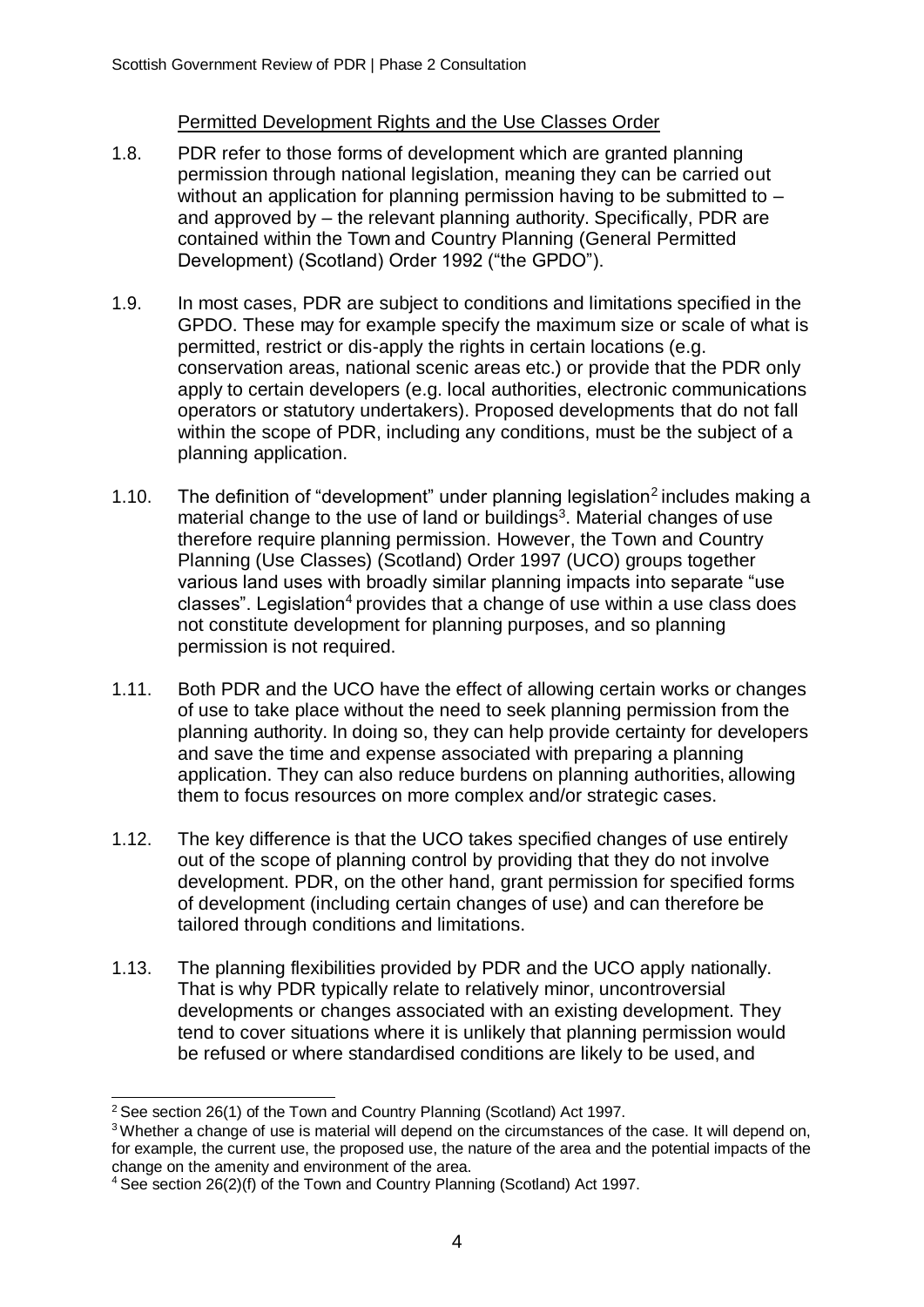therefore, where consideration on the principle of the development by a planning authority on an individual basis is unlikely to add value to the process.

## Masterplan Consent Areas

- 1.14. Part 2 of the Planning (Scotland) Act 2019 contains powers that, oncein force, would allow planning authorities to designate Masterplan Consent Areas ("MCA"). The Act provides that a MCA can grant planning permission (and other consents) for the type(s) of development identified in a masterplan scheme, within the specific area covered by the scheme.
- 1.15. These powers are intended to provide authorities with a new tool to proactively promote local growth and investment. They have the potential to provide localised planning flexibilities which are tailored to the specific needs and circumstances of an area. For this reason, MCA may be a more appropriate mechanism than PDR or the UCO in some instances. This is explored in more detail in this consultation. Our [updated planning](https://www.gov.scot/publications/transforming-planning-practice-updated-planning-reform-implementation-programme/documents/) reform [programme](https://www.gov.scot/publications/transforming-planning-practice-updated-planning-reform-implementation-programme/documents/) (October 2021) indicates that work to implement MCAs will be progressed during the course of 2022.

#### Other General PDR Provisions

- 1.16. The GPDO contains a number of important restrictions on PDR. For the purposes of this consultation, the key restrictions to be aware of are:
	- PDR would not apply where an environmental impact assessment(EIA) would be required under [The Town and Country Planning](https://www.legislation.gov.uk/ssi/2017/102/contents) [\(Environmental Impact Assessment\) \(Scotland\) Regulations 2017](https://www.legislation.gov.uk/ssi/2017/102/contents) [\(legislation.gov.uk\).](https://www.legislation.gov.uk/ssi/2017/102/contents)
	- An additional approval (from the planning authority) and appropriate assessment would be required for works likely to have significant effects on a European Site – under The Conservation (Natural Habitats &c.) Regs 1994.
	- No authorisation for any development other than development permitted by Parts 9 (repairs to private roads and private ways), 11 (development under local acts or private acts or orders) and 24 (toll road facilities) and Class 31 (roads authority development) of the GPDO, which requires the formation, laying out or material widening of a means of access to an existing road which is a trunk road or a classified road or creates an obstruction to the view of persons using any road used by vehicular traffic, so as to be likely to cause danger to such persons.
- 1.17. Article 4 of the GPDO contains provisions which allow planning authorities or Scottish Ministers to make Directions (commonly known as Article 4 Directions) removing PDR for particular types of development or classes of development. For example, Article 4 Directions limiting permitted development are sometimes used by planning authorities to restrict development in conservation areas.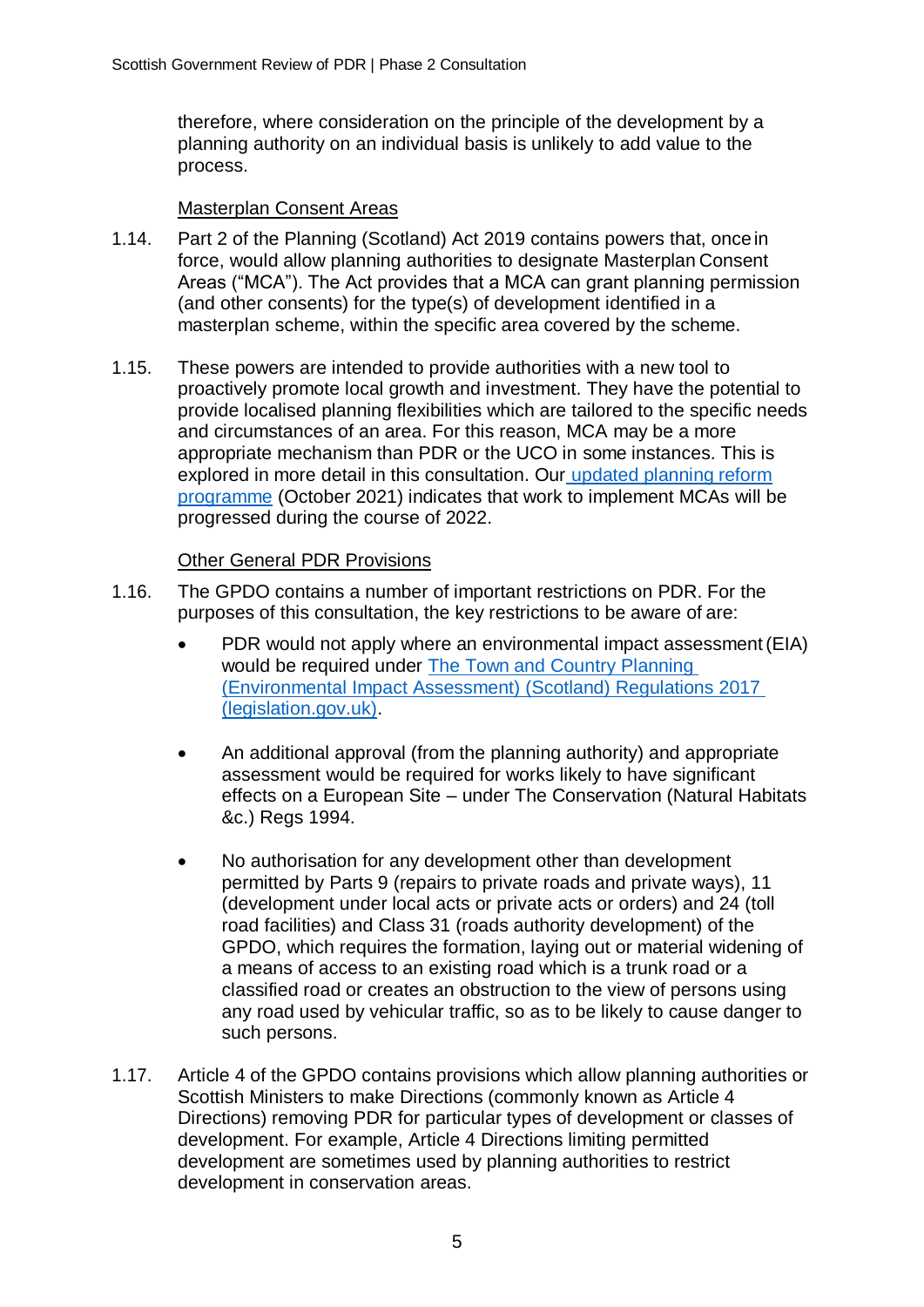# **2. Electric Vehicle Charging Infrastructure**

## **Context**

- 2.1 The [New report on the future of public EV charging infrastructure](https://www.transport.gov.scot/news/new-report-on-the-future-of-public-ev-charging-infrastructure/) ('the Report') and [A Network fit for the Future: Draft Vision for Scotland's Public](https://www.transport.gov.scot/publication/a-network-fit-for-the-future-draft-vision-for-scotland-s-public-electric-vehicle-charging-network/) [Electric Vehicle Charging Network](https://www.transport.gov.scot/publication/a-network-fit-for-the-future-draft-vision-for-scotland-s-public-electric-vehicle-charging-network/) ("the Draft Vision") discuss the need and objectives for public electric vehicle ("EV") charging infrastructure. This is in the context of our climate change targets, our [Mission Zero for Transport,](https://www.transport.gov.scot/our-approach/environment/mission-zero-for-transport/) and the anticipated growth in EV ownership.
- 2.2 The Scottish Government has world-leading climate targets, setting legallybinding requirements to achieve a 75% reduction in greenhouse gas emissions by 2030 and to achieve Net Zero by 2045. The transport sector is currently the greatest contributor of emissions, emitting a total of 13.9 million tonnes of carbon dioxide equivalent in 2019, with road transport contributing the most.
- 2.3 The Draft Vision indicates that we might expect the number of EV to increase to anywhere between 500,000 and 1 million by 2030. We currently have in excess of 2100 charging points in Scotland, and the Report referred to the Climate Change Committee estimate that the number of such charging points would need to grow to 30,000 to meet the growth in demand<sup>5</sup>.
- 2.4 This Chapter of the consultation paper therefore considers changes to the existing PDR for EV charging for off-street parking area, i.e. Classes 9E and 9F of the GPDO.
- 2.5 Given the anticipated scale of future demand for EVs, this Chapter also considers the case for introducing new PDR that would support the provision of charging infrastructure in locations other than areas for off-street parking. Specifically, it explores whether there might be merit in using PDR to facilitate the roll-out of chargers located on or adjacent to pavements, as well as the conversion of petrol stations to charging forecourts.

# Current PDR for EV Charging

- 2.6 Classes 9E and 9F of the GPDO provide specific PDR for EV charging infrastructure located in off-street parking areas, the wording of which are set out at the end of this Chapter (see Box 1 and Box 2). See also the general conditions and limitations on PDR mentioned in paragraph 1.16 of this consultation paper, which apply to these and other classes of PDR
- 2.7 Local authorities also have more general PDR (Class 30 of the GPDO) for development required in connection with the operation of any public service administered by them. These are not subject to the conditions and limitations that are specific to Classes 9E and 9F (e.g. they are not limited to off-street parking areas or restricted in particular locations such as National Parks),

<sup>5</sup> [Climate Change Committee 6th Carbon Budget, Surface Transport \(December 2020\)](https://www.theccc.org.uk/publication/sixth-carbon-budget/)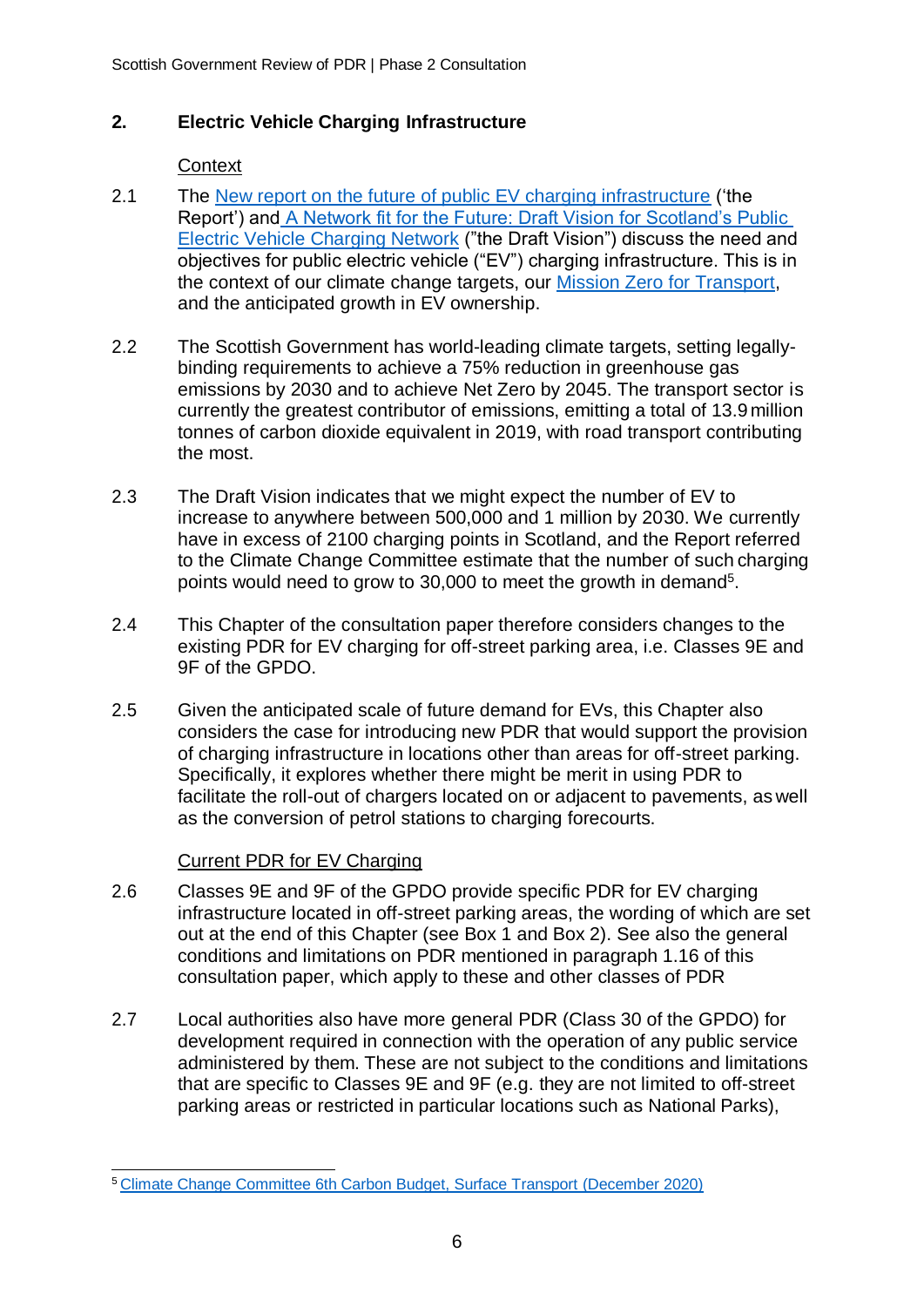but are subject to the general conditions and restrictions mentioned in paragraph 1.16.

Proposed Changes to Class 9E: Wall-Mounted EV Chargers (Off-street Parking Areas)

- 2.8 Class 9E grants planning permission for wall mounted EV charging points in an area lawfully used for off-street parking. Class 9E also makes specification regarding size and location of such EV charging points; lists areas in which the PDR do not apply; and specifies conditions on nameplates and for the removal of redundant equipment and reinstatement of walls.
- 2.9 These PDR relate to relatively small development on an existing wall in an existing off-street parking area, i.e. areas already subject to development. The list of areas in which the PDR are restricted $6$  is quite extensive, which may discourage the people living in and travelling to such locations from switching to EV.
- 2.10 We therefore do not consider the restriction of these PDR in the areas specified in Class 9E(3) is justified, especially given the role that EV charging infrastructure will play in helping to tackle climate change. Where particular locations raise concerns requiring the consideration of a planning application then the option of an 'Article 4 direction' (paragraph 1.17) can be considered. We therefore propose to remove the current restrictions on this PDR in those areas.
- 2.11 The conditions regarding nameplates in these PDR were intended to avoid any issues around adverts and signage on EV infrastructure. With a view to simplifying the legislation where possible, we are interested in whether respondents consider these requirements useful.

**Q1. Do you agree with the removal of restrictions on Class 9EPDR, for wall-mounted EV charging outlets, in the specified areas currently listed in Class 9E(3)?** Please explain your answer

**Q2. Should the conditions regarding nameplates be withdrawn from Class 9E on wall-mounted EV charging outlets?** Please explain your answer.

<sup>&</sup>lt;sup>6</sup> Sites of archaeological interest, national scenic areas, historic gardens or designed landscapes, historic battlefields, conservation areas, National Parks and World Heritage Sites.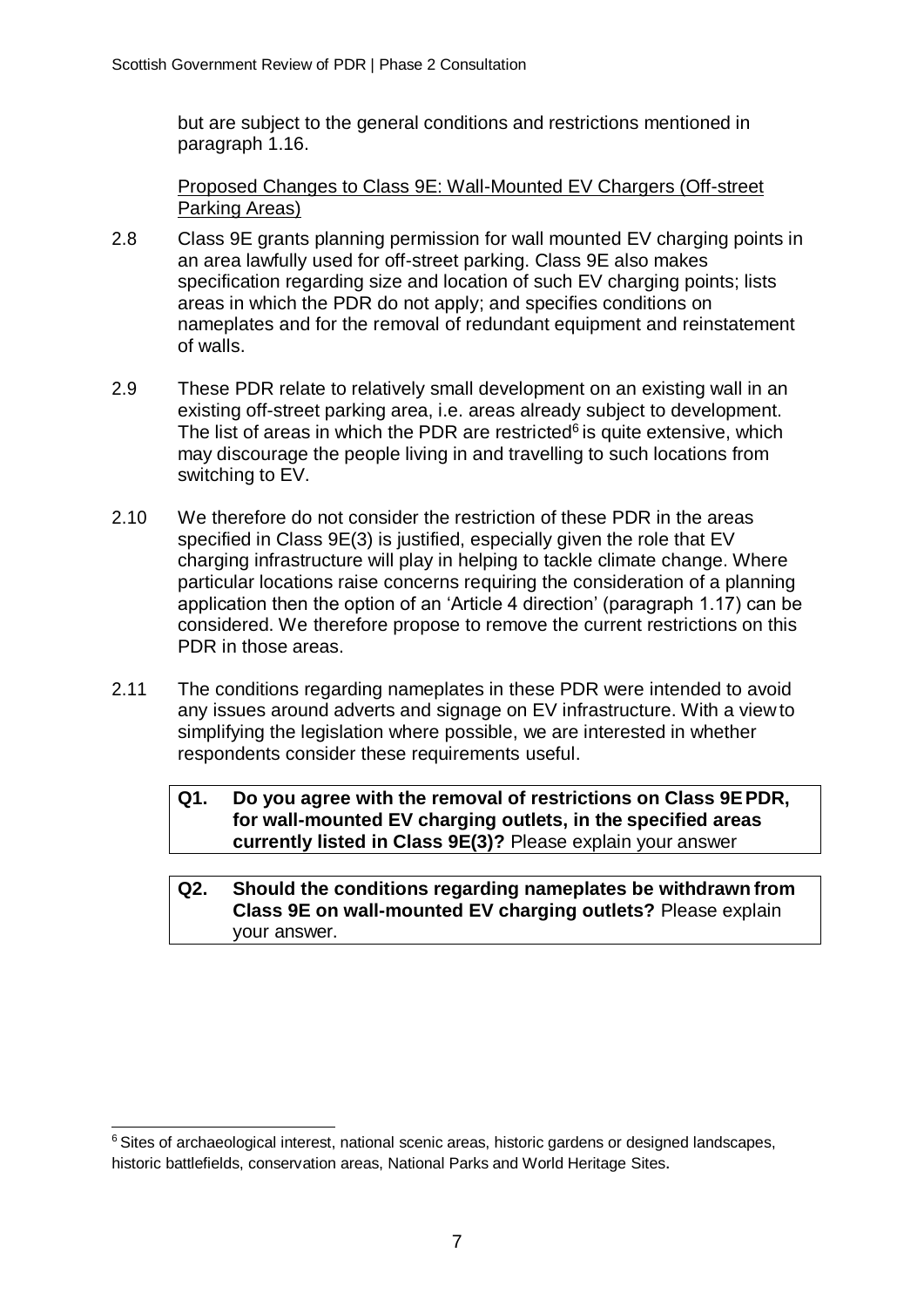Proposed Changes to Class 9F: EV Charging Upstands (Off-street Parking Areas)

- 2.12 Class 9F grants planning permission for EV charging point upstands in an area lawfully used for off-street parking. Class 9F also makes specification regarding the size, number and location of such upstands, lists those areas in which the PDR do not apply and specifies conditions on nameplates and for the removal of redundant equipment and reinstatement of land.
- 2.13 We propose to extend Class 9F to those areas (listed at Class 9F(3)) where these PDR are currently restricted. As with Class 9E, this is on the basis that the areas where the PDR applies (i.e. existing parking areas) are already developed and reflects the projected increase in EV ownership, the associated need for charging infrastructure and its importance in helping to tackle climate change. Again the option of an 'Article 4 direction' (paragraph 1.17) can be considered for locations that are particularly sensitive.
- 2.14 As with Class 9E we are interested in the question of whether the conditions on nameplates can be withdrawn.
- 2.15 Higher powered chargers (HPCs) need a larger power supply which in itself requires bigger cabinets. In addition, most HPCs have separate 'power modules' which convert AC current to DC, taking up more space in the cabinet. Some also have built-in battery storage.
- 2.16 We therefore propose to extend the height restriction on EV charging upstands in Class 9F from 1.6 metres to 2.5 metres, and that this should apply in all locations, i.e. given the proposed removal of restrictions on PDR in areas currently listed in Class 9F(3).
- 2.17 We do intend, however, to retain the current 1.6 metre heightlimit where such upstands are to be located within the curtilage of a dwelling, to limit residential amenity issues.
- 2.18 There is the potential to improve the sustainability benefits of EV charging points where these are powered by renewable means. The provision of an accompanying canopy can accommodate solar panels to generate electricity, which can be enhanced by using on-site electrical storage (and associated apparatus). This can help to ensure that electricity from solar panels and the use of off-peak electricity is maximised, reducing the impact of charging on the grid. This is likely to be increasingly important with the growth of high speed, high power charging points.
- 2.19 A number of electrical charging stations have been developed recently which include canopies with solar panels, for example: Falkirk Council has developed a hub for 26 vehicles; and Charge Place Scotland has developed a low carbon travel hub in Stirling with 32 EV chargers. These hubs have solar panels on canopies above the charging stations; Falkirk's hub generates over 30% of its charging power from solar energy and Stirling's also includes on-site battery storage to maximise use of the excess energy created.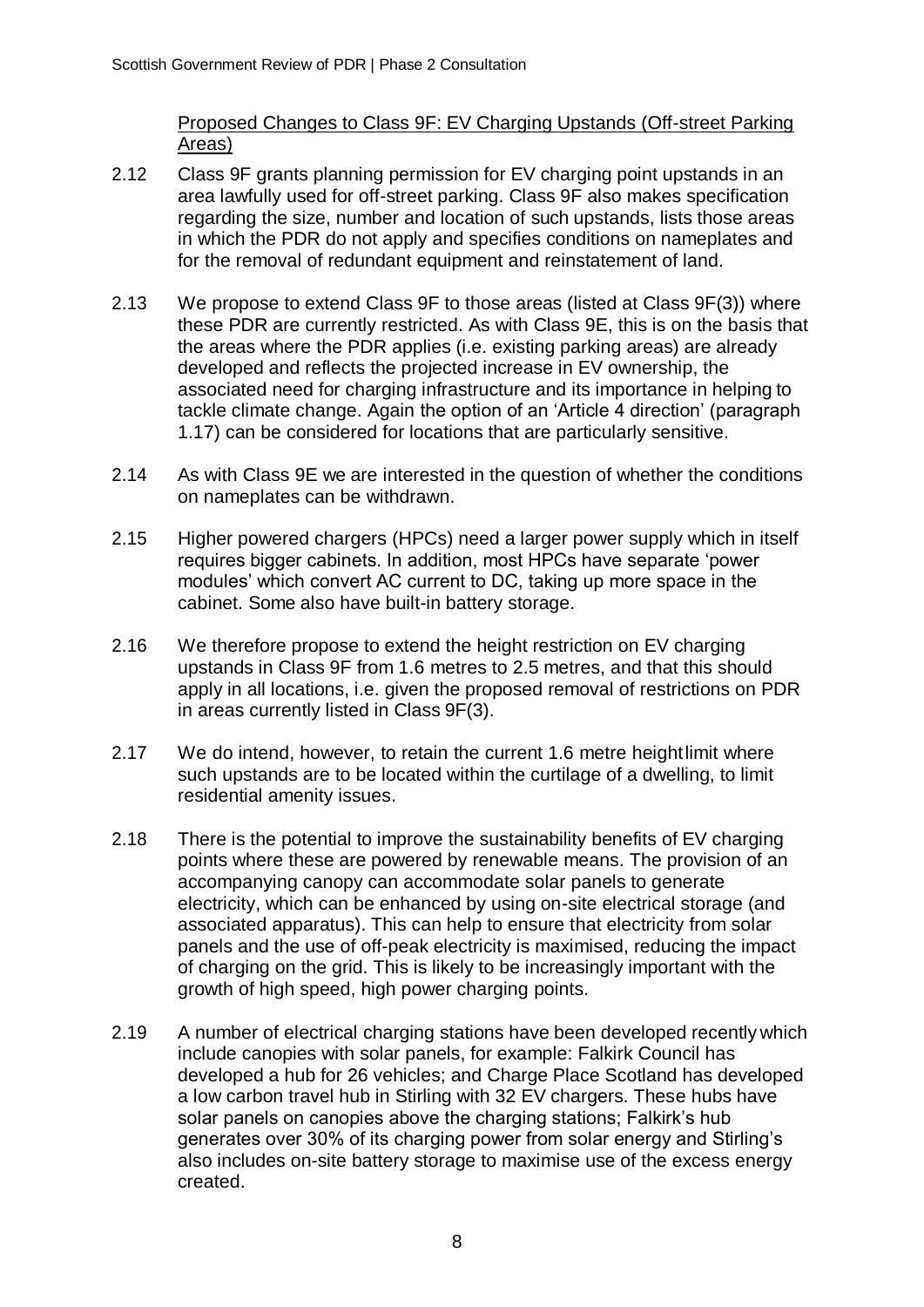- 2.20 It is therefore proposed to allow the development of canopied charging stations under PDR for upstands in off-street parking areas, as long as the canopy is used for solar panels to provide electricity for the charging station only. It is also proposed to allow on-site battery storage and housing for associated apparatus in order to make such facilities as sustainable as possible.
- 2.21 We are considering extending Class 9F PDR for EV upstands in off-street parking areas to grant planning permission for:
	- canopies up to four metres in height; and
	- battery storage and related equipment housing consisting of up to two cabinets/ containers of 27 cubic metres (i.e. 3m x 3m x 3m) each.
- 2.22 We anticipate including a condition that such structures would be forthe powering of the EV charging on-site only.
- 2.23 We are also considering extending Class 9F PDR to include equipment housing for upstands with no solar canopies, to cover any need for switching gear for example. This would be a single cabinet / container of 27 cubic metres (i.e. 3m x 3m x 3m). Where sites have mixed power sources, no more than two cabinets would be allowed under PDR.
- 2.24 It is recognised that these are not insubstantial developments, which would not be acceptable in all locations. As such, we consider that any PDR for solar canopies and battery storage associated with EV chargers in off-street parking areas should not apply in the following areas:
	- o a site of archaeological interest;
	- o a National Scenic Area;
	- o a historic garden or designed landscape;
	- o a historic battlefield;
	- o a conservation area;
	- o a National Park;
	- o a World Heritage Site; and
	- $\circ$  the curtilage of a dwelling.
- 2.25 This is not to rule out the development of solar canopies, battery storage or equipment housing in these areas, but given the scale involved to require a case by case consideration through an application for planning permission.
- 2.26 Additionally, we consider there should be some restriction on the location of solar canopies, battery storage and equipment housing developed under these proposed new PDR. Specifically, we propose that such developments should not be allowed within five metres of any part of a road (seeparagraph 2.32 below), or within 10 metres of the curtilage of a dwelling.
- 2.27 So in summary with respect to PDR for charging upstands in off-street parking areas – we propose to: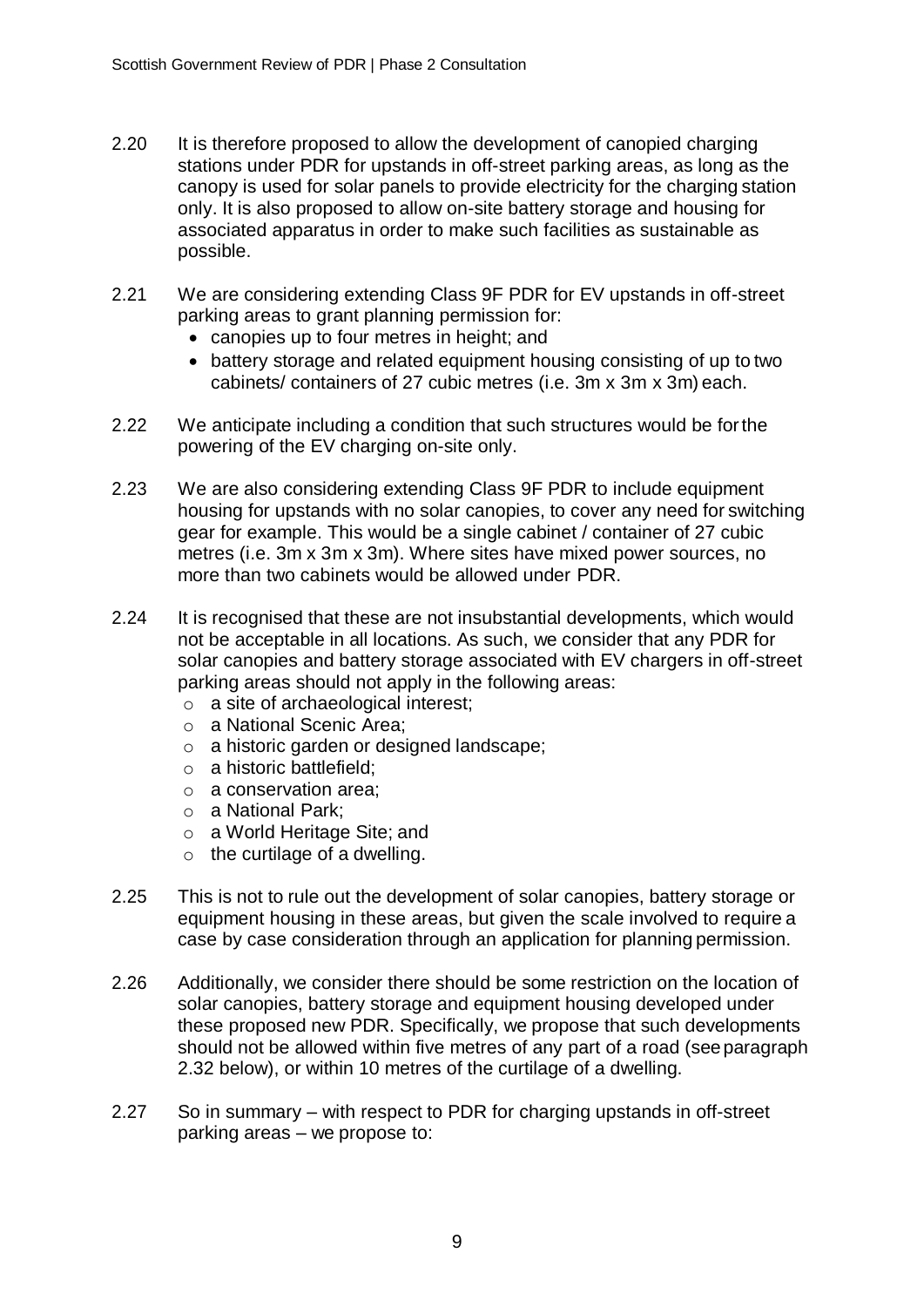- Remove the restriction on Class 9F so it applies to off-street parking areas located in specified areas.
- Increase the maximum height of upstands permitted under Class 9F from 1.6m to 2.5m (except within the curtilage of a dwelling).
- Introduce PDR for solar canopies (up to 4m) and related battery storage and equipment housing (maximum two; up to 27 cubic metres each) associated with EV upstands (would not apply in specified areas or within 5m of a road or within 10m of a dwelling).
- Introduce PDR for equipment housing (maximum two; up to 27 cubic metres each) associated with non-solar EV upstands (would not apply in specified areas or within 5m of a road or within 10m of the curtilage of a dwelling).
- 2.28 As noted above, we are also interested in views on removing or amending current conditions relating to nameplates
	- **Q3. Do you agree with the removal of current restrictions on Class 9F PDR for EV charging upstands in the specified areas currently listed in Class 9F(3)?** Please explain your answer.
	- **Q4. Should the conditions regarding nameplates be withdrawn from Class 9F on EV charging upstands?** Please explain your answer.
	- **Q5. Do you agree with the proposed increase in height allowable for EV charging upstands under Class 9F PDR from 1.6 metres to 2.5 metres in all off-street parking locations, except within the curtilage of a dwelling?** Please explain your answer
	- **Q6. Do you agree with the proposal to introduce PDR for solar canopies and related battery storage and equipment housing for EV charging upstands in off-street parking areas?** Please explain your answer.
	- **Q7. Do you agree with the proposal to introduce PDR for equipment housing for EV charging upstands in off-street areas where solar canopies are not provided?** Please explain your answer.
	- **Q8. Do you agree with the list of areas within which new PDR for such solar canopies and related battery storage and equipment housing should not apply?** Please explain your answer.
	- **Q9. Do you agree with the suggested height limit of 4 metres on PDR for solar canopies for EV charging upstands in off-street parking areas?** Please explain your answer.
	- **Q10. Do you agree with the proposal that any new PDR for solar canopies, battery storage and equipment housing for EV charging upstands in off-street parking areas should not apply**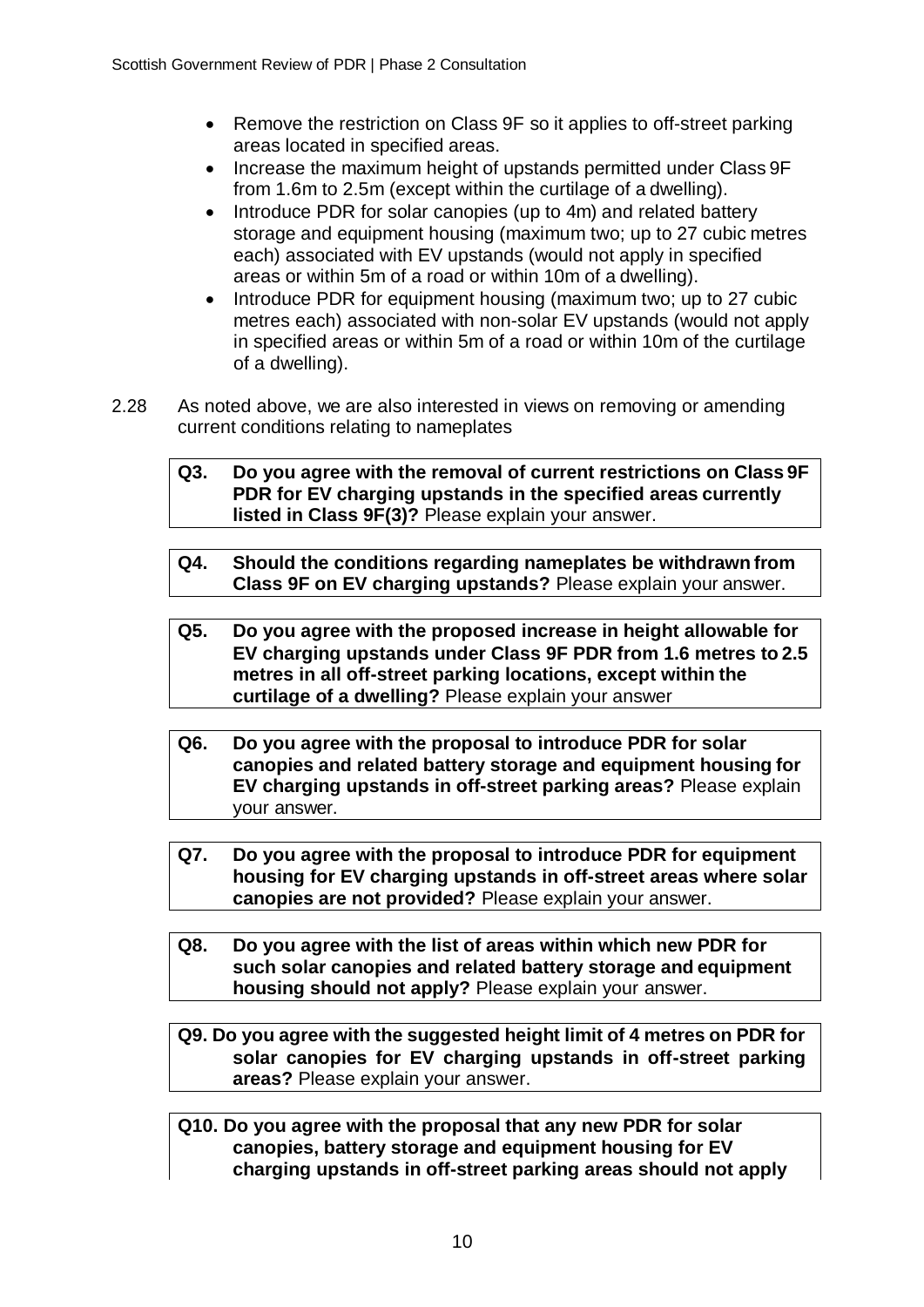#### **within 5 metres of a road and 10 metres of the curtilage of a dwelling?** Please explain your answer.

On-street/Kerbside Charging

- 2.29 The Draft Vision and the Report mentioned at the start of this Chapter indicate the issues driving the need for EV charging infrastructure andthe scale of the task.
- 2.30 The Draft Vision indicates that expansion of the public charging network will need to continue to be planned in a way that best reflects local geographies and the requirements of users. It also states that we can expect a shift towards a public charging network largely financed and operated by the commercial sector; it acknowledges we are not at that stage yet, nor will there be a uniform approach to that transition across Scotland. It anticipates that the public sector will continue to play an important role in the transition, but the nature of its support will not remain static.
- 2.31 It is reasonable to assume that the predicted scale of future EV ownership will increase the need for chargers (public and private) located on or adjacent to the pavement (e.g. where a residence does not have off-street parking). Although the Report and Draft Vision do not mention on-street charging infrastructure specifically, it is the subject of UK Government guidance<sup>7</sup>. The provision of on-street charging infrastructure involves considerations that extend beyond planning. However, we want to take this opportunity to explore the issues further and consider whether additional PDR might assist in meeting this demand.
- 2.32 Roads are different from other land. A 'road' in this context includes the carriageway, footway, footpath, cycle way and verge<sup>8</sup>. Private or public EV charging points, upstands or related infrastructure located in the road present a particular set of considerations and issues. There may be impacts on the built and natural heritage and on visual amenity. As the Equality Impact Assessment at Annex C acknowledges, the introduction of physical and visual obstructions have the potential to adversely affect certain groups disproportionately. There would also be implications around parking and traffic flows, long-term maintenance and potential impacts on local amenity. These are all relevant considerations when thinking about the potential for PDR that expressly relate to chargers located in the road.
- 2.33 Another important consideration is that controls other than planning apply where development, works or installations take place in the road. This includes both regulatory/consenting regimes and commercial/contractual arrangements. The scope of such controls, and whether they are sufficient to manage and mitigate the issues in paragraph 2.32, will help inform:
	- **what** any PDR for on-street charging infrastructure would grant permission for, and what conditions it would be subject to;

<sup>7</sup>[On-Street Residential Chargepoint Scheme guidance for local authorities -](https://www.gov.uk/government/publications/grants-for-local-authorities-to-provide-residential-on-street-chargepoints/grants-to-provide-residential-on-street-chargepoints-for-plug-in-electric-vehicles-guidance-for-local-authorities#on-street-residential-unrestricted) GOV.UK (www.gov.uk) <sup>8</sup> "Road" in the GPDO has the same meaning as in section 151 of [Roads \(Scotland\) Act 1984](https://www.legislation.gov.uk/ukpga/1984/54/contents) [\(legislation.gov.uk\)](https://www.legislation.gov.uk/ukpga/1984/54/contents)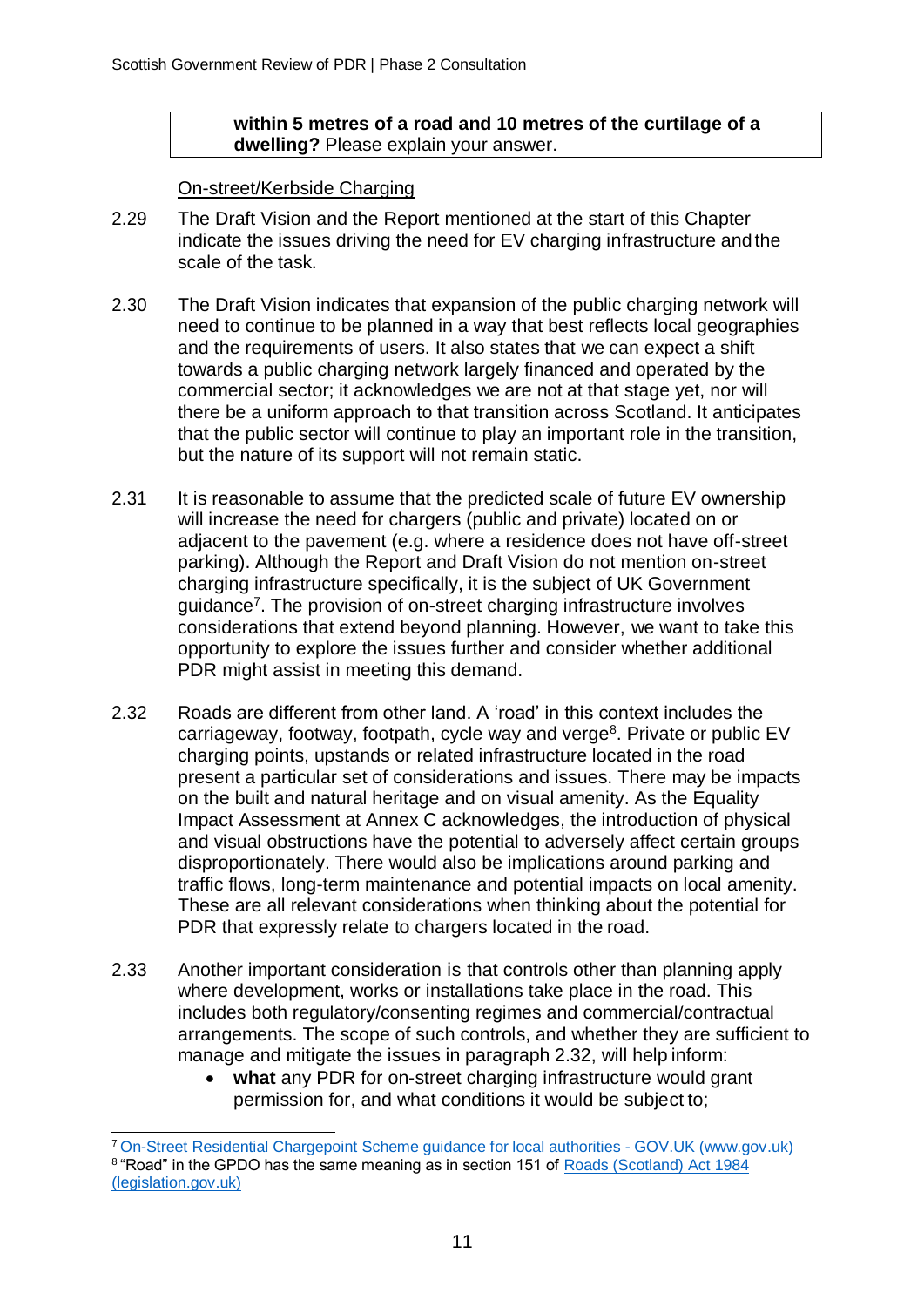- **who** such a PDR would apply to; and
- **where** it would apply.
- 2.34 There are provisions under the Roads (Scotland) Act 1984 and the New Roads and Street Works Act 1991 as regards: offences for obstructions in the road; requirements to obtain consent from the roads authority for placing apparatus in the road; and to consult with the relevant roads authority on placement. These would continue to apply even if a specific PDR related to on-street infrastructure were taken forward.
- 2.35 Local authorities already have, as indicated in paragraph 2.7, general PDR for structures for public services administered by them – Class 30 of the GPDO. Unlike Classes 9E and 9F, these PDR are not restricted to specific locations. We would welcome views on whether it may be useful to clarify the applicability of Class 30 to EV charging infrastructure.
- 2.36 Up to now, there has been public sector involvement (beyond regulatory functions), particularly through local authorities, in public EV charging infrastructure provision. Whilst this is likely to continue in future, the nature of that public or local authority involvement will evolve. The Report indicates the potential for different models for public EV charging infrastructure moving forward, with the private sector taking an increasing role in financing, installing and operating the apparatus. It refers to various examples, including concessionary arrangements, landlord/lease arrangements and other mixed models.
- 2.37 Such potential approaches may have implications as to the applicability of Class 30 PDR to public EV charging infrastructure provided within a road. That is, the extent to which the current Class 30 PDR would apply will depend on how the local authority and/or private sector interests deliver and administer the infrastructure. New approaches may also affect, for example, the ability of local authorities to exert control through contractual arrangements (mentioned in paragraph 2.33).
- 2.38 In light of this, we would welcome views on whether changes to existing local authority PDR and/or new PDR for different parties may be required to address emerging approaches to the roles of the public and private sectors in the delivery of EV charging infrastructure. For example, to ensure Class 30 PDR, insofar as they relate to EV charging infrastructure, apply to development which is installed and operated by parties acting on behalf of, or in partnership with, a local authority.
- 2.39 There are also matters relating to the role of Distribution Network Owners ("DNOs") in providing grid connection (In Scotland, Scottish and Southern Electricity Networks and SP Energy Networks). This links to the fact that aspects of EV charging infrastructure are matters reserved to the UK Parliament and UK Government, and so they and Ofgem have roles in these matters.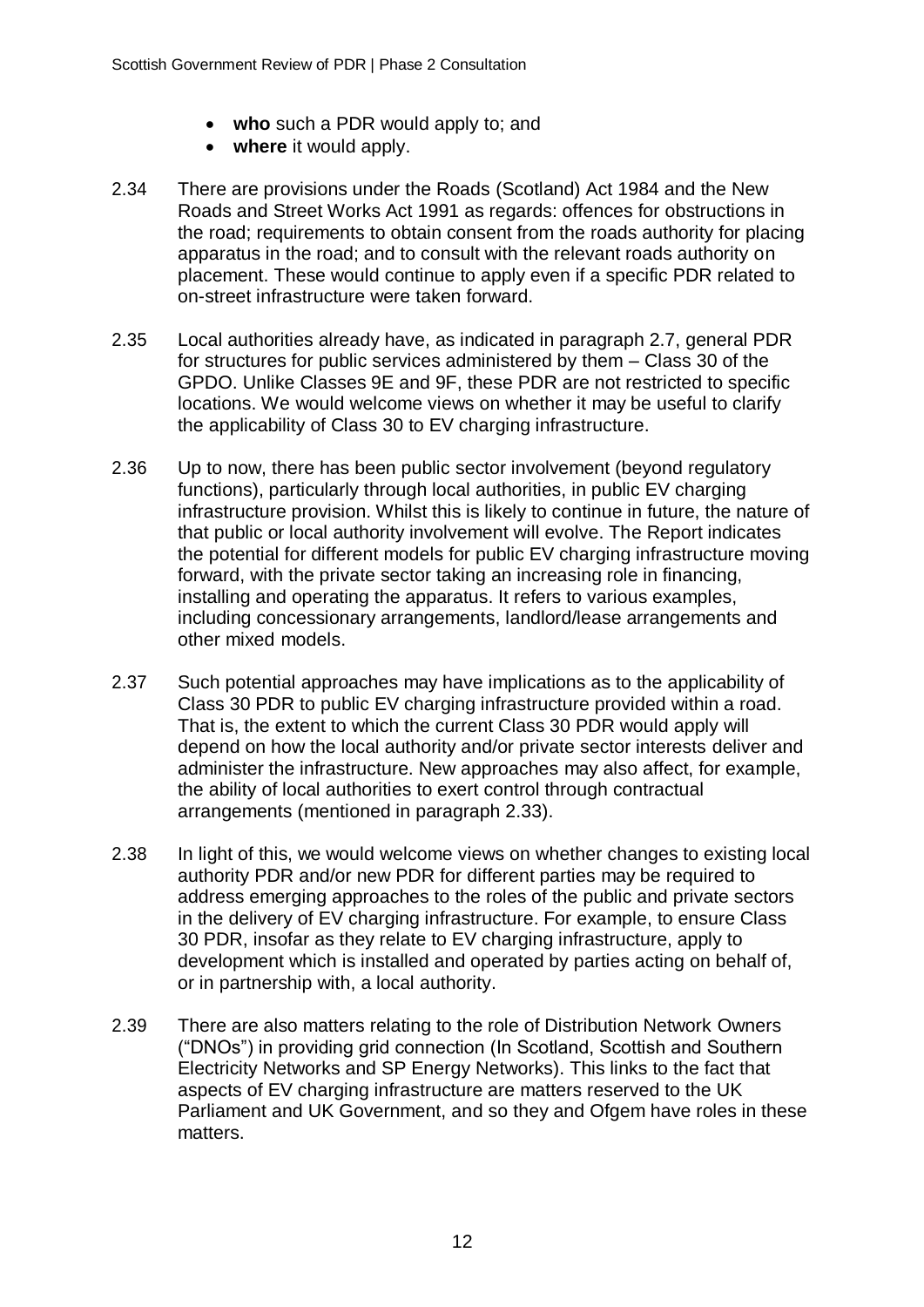- 2.40 Certain actors, such as electricity undertakers like the DNOs, already have PDR and rights in relation to access to the road network for the purposes of their activities. Add to that any changes UK Government and Parliament might make as regards reserved matters in relation to EV charging and the rights and obligations of parties in that regard (in a similar vein to electricity undertakers or electronic communications code system operators).
- 2.41 Such additional rights and PDR mean we need to ensure that any amendments do not inadvertently create gaps in the regulatory environment when considering extending PDR for EV charging infrastructure.
- 2.42 Given the various issues associated with development in a road, coordinating public EV charging infrastructure, changing delivery models, UK level legislation and the existence of controls under roads legislation, we are interested in views on the following questions:

#### **Q11. Would it be helpful to amend Class 30 PDR for local authorities to make clear they apply to EV charging points and any associated infrastructure?** Please explain your answer**.**

**Q12. Do local authority PDR need to be amended to take account of emerging models for financing, delivering and operating EV charging infrastructure, and the changing nature of private sector involvement?** Please explain your answer.

**Q13. Should PDR for EV charging infrastructure in roads apply to parties other than local authorities?** Please explain your answer.

- **Q14. If so, would such PDR for other parties need to be linked to some arrangement with local authorities or other form of authorisation?** Please explain your answer.
- **Q15. What conditions and limitations would need to be placed on any additional PDR for EV charging infrastructure in roads?** Please explain your answer.
- **Q16. In relation to extending PDR for EV charging infrastructure in roads, what issues need to be considered regarding existing PDR, and rights to access the roads network, for infrastructure which are available to other sectors, such as electricity undertakers?** Please explain your answer.

# Changes to Existing Petrol Stations

2.43 We can envisage that in future existing stations selling petrol and diesel may wish to convert to EV charging hubs. This would likely involve a change to the buildings and structures on site – e.g. solar canopies and battery storage.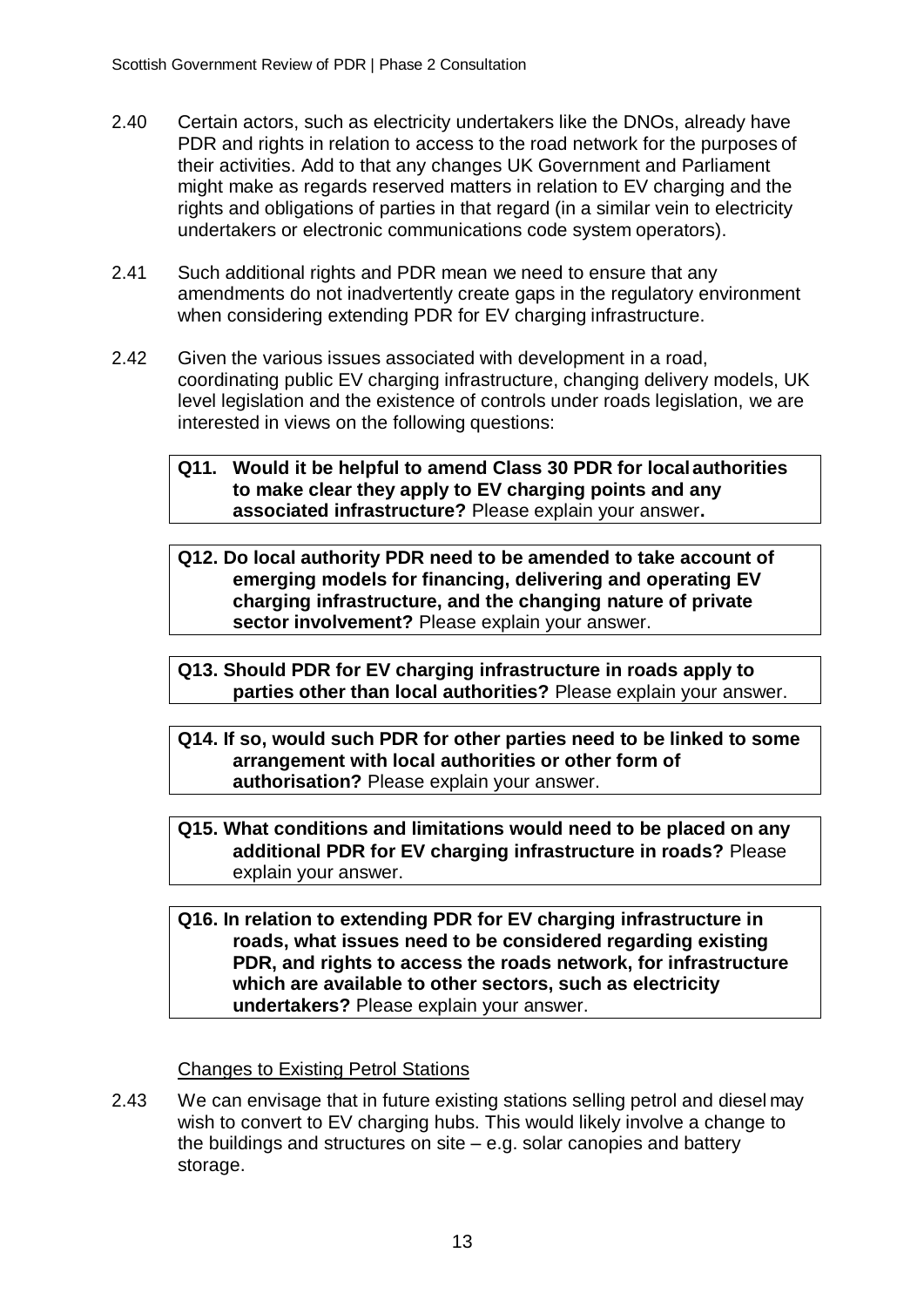- 2.44 We are considering PDR providing for such conversions, subject to conditions/limitations providing that:
	- the area of physical development on site not be increased;
	- replacement buildings and structures can be no higher than existing (distinguishing between occupied buildings and structures such as canopies and equipment housing); and
	- no changes to the access arrangements to the road, unless otherwise agreed with the planning authority.
- 2.45 We recognise within this broader approach to such PDR, additional conditions and limitations, or further specification of those identified above, may be required.

#### **Q17. Do you agree in principle with having PDR for changing existing petrol/diesel stations to EV charging only?** Please explain your answer.

#### **Q18. If so, what, if any, further specification of the conditions and limitations identified, or additional ones, would be required for such?** Please explain your answer.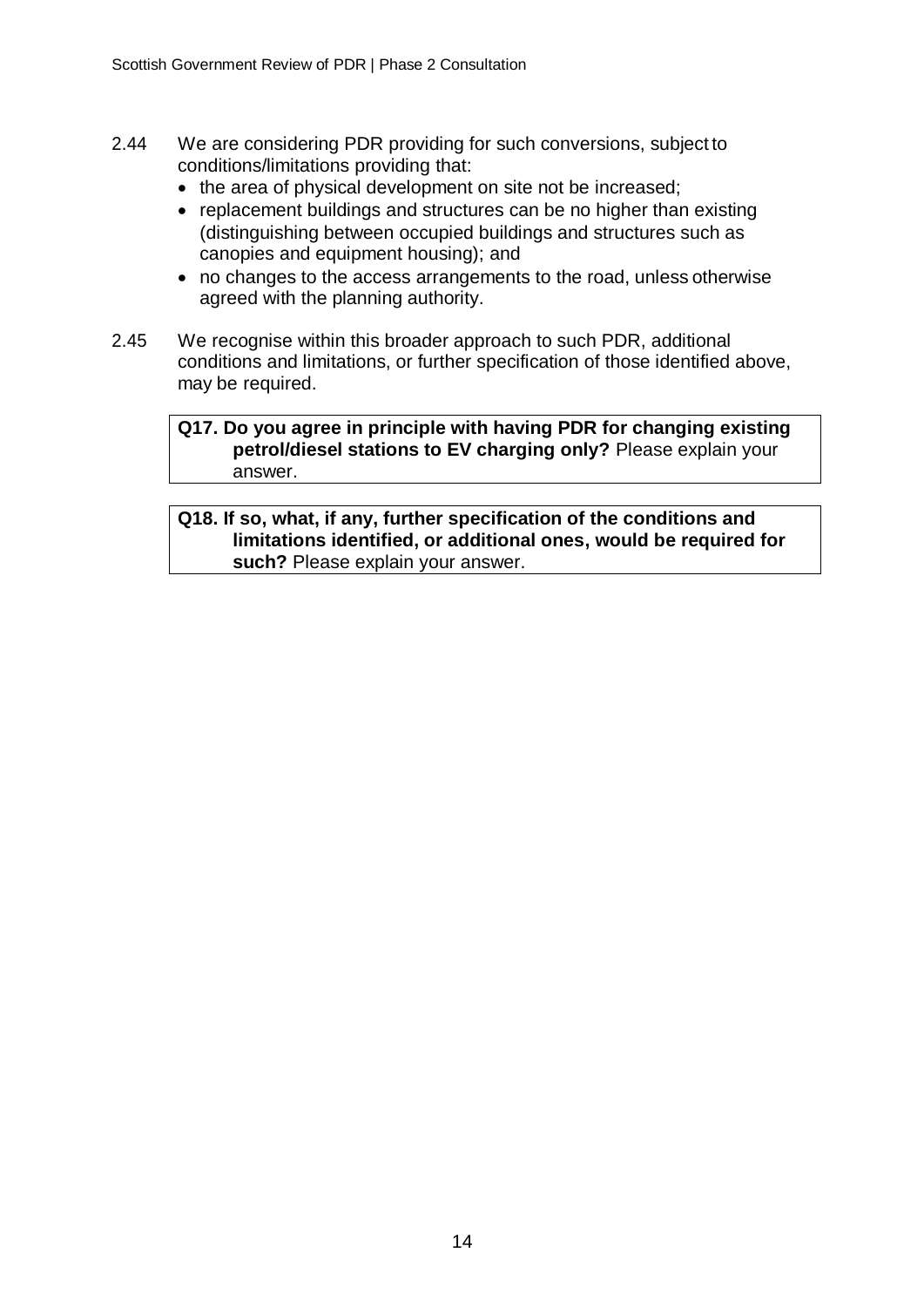### **Box 1: Existing PDR: Class 9E – Wall-Mounted EV Chargers in Off-street Parking Areas**

## **Class 9E**

(1) The installation, alteration or replacement, within an area lawfully used for offstreet parking, of an electrical outlet mounted on a wall for recharging electric vehicles.

(2) Development is not permitted by this class if the electrical outlet (including its casing) would—

(a) exceed 0.5 cubic metres; or

- (b) face onto and be within 2 metres of a road.
- (3) Development is not permitted by this class in the case of land within—
	- (a) a site of archaeological interest;
	- (b) a national scenic area;
	- (c) a historic garden or designed landscape;
	- (d) a historic battlefield;
	- (e) a conservation area;
	- (f) a National Park; or
	- (g) a World Heritage Site.
- (4) Development is permitted by this class subject to the conditions that—

(a) any name plate of the charging point provider or the energy supplier on the outlet (including its casing) must be no longer than 70 centimetres;

(b) there must be no more than 2 name plates attached to the outlet (including its casing);

(c) where 2 name plates are attached to the outlet (including its casing), each name plate must be facing in opposite directions;

(d) any name plate must not be illuminated.

(5) Development is permitted by this class subject to the conditions that when no longer needed as a charging point for electric vehicles—

(a) the development must be removed as soon as reasonably practicable; and (b) the wall on which the development was mounted or into which the development was set must, as soon as reasonably practicable, and so far as reasonably practicable, be reinstated to its condition before that development

was carried out.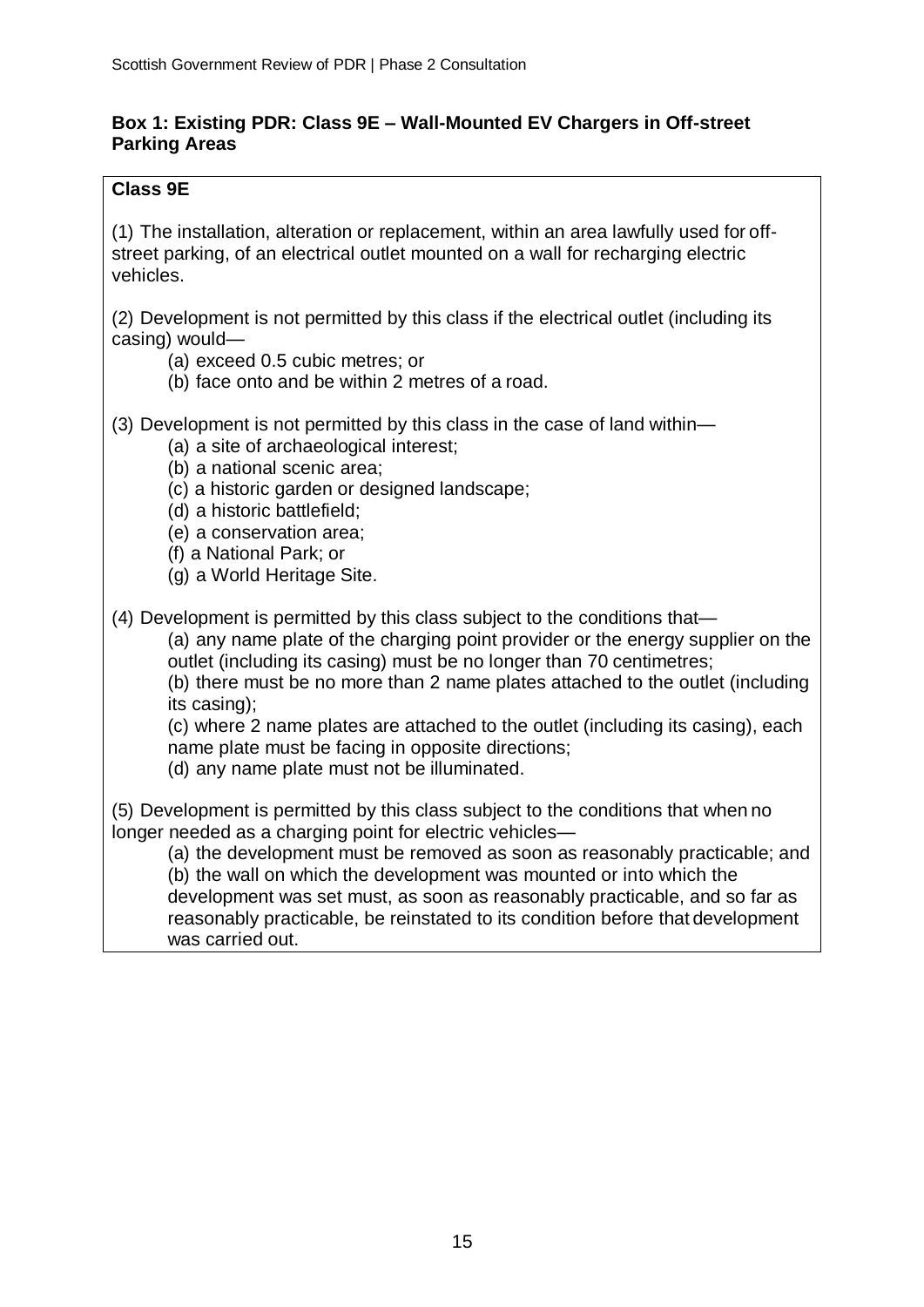## **Box 2: Existing PDR: Class 9F – EV Charging Upstands in Off-street Parking Areas**

# **Class 9F**

(1) The installation, alteration or replacement, within an area lawfully used for offstreet parking, of an upstand with an electrical outlet mounted on it for recharging electric vehicles.

(2) Development is not permitted by this class if the upstand and the outlet(including its casing) would—

(a) exceed 1.6 metres in height from the level of the surface used for the parking of vehicles;

(b) be within 2 metres of a road; or

(c) result in more than one upstand being provided for each parking space.

(3) Development is not permitted by this class in the case of land within—

- (a) a site of archaeological interest;
- (b) a national scenic area;
- (c) a historic garden or designed landscape;
- (d) a historic battlefield;
- (e) a conservation area;
- (f) a National Park; or

(g) a World Heritage Site.

(4) Development is permitted by this class subject to the conditions that— (a) any name plate of the charging point provider or the energy supplier on the upstand or outlet (including its casing) must be no longer than 70centimetres; (b) there must be no more than 2 name plates attached to the upstand or outlet (including its casing);

(c) where 2 name plates are attached to the upstand or outlet (including its casing), each name plate must be facing in opposite directions;

(d) any name plate must not be illuminated.

(5) Development is permitted by this class subject to the conditions that when the development is no longer needed as a charging point for electric vehicles— (a) the development must be removed as soon as reasonably practicable; and (b) the land on which the development was mounted or into which the development was set must, as soon as reasonably practicable, and so far as reasonably practicable, be reinstated to its condition before that development was carried out.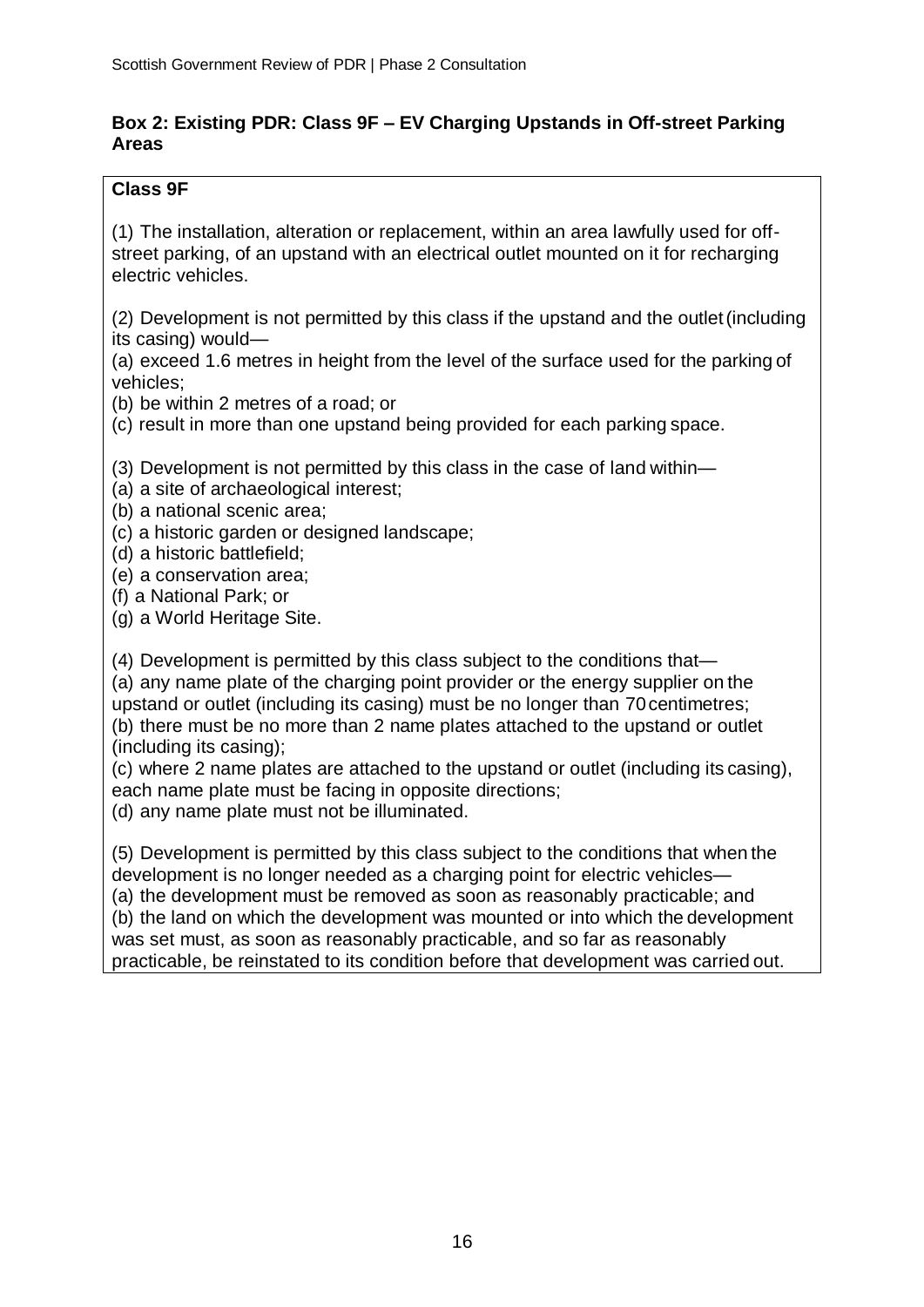# **3. Changes of Use in Centres**

#### Strategic Context

- 3.1. Scotland's city, town and local centres are vital assets providing a focus for economic, cultural and social interaction, and having a key role to play at the heart of place-based strategies and in supporting the establishment of 20 minute neighbourhoods. But our centres also face significant challenges – many of which are long-standing, complex and have been exacerbated by the Covid-19 pandemic.
- 3.2. Recognising this, in July 2020 the Scottish Government established a Review Group chaired by Professor Leigh Sparks, which was asked to develop ideas and recommendations as to how we can make our town centres greener, healthier and more equitable. The Scottish Government also established a City Centre Recovery Task Force in March 2021, chaired by the Cabinet Secretary for Finance and the Economy, run in partnership with Scotland's seven cities through the Scottish Cities Alliance. The Task Force sought to identify immediate recovery priorities that could support making our city centres vibrant, living places; green and connected places; safe places; and also working places, for their businesses, investors, residents, visitors, commuters, and other users of the city centre.
- 3.3. The Town Centre Review Group published its report, [A New FutureFor](https://www.gov.scot/publications/new-future-scotlands-town-centres/) [Scotland's Town Centres,](https://www.gov.scot/publications/new-future-scotlands-town-centres/) in February 2021. Reflecting the multi-faceted nature of the issues facing our centres, the report made a range of recommendations spanning multiple policy areas including taxation, transport, housing and planning. Scottish Government and COSLA issued a [joint response to the report in April 2022.](https://www.gov.scot/publications/town-centre-action-plan-review-joint-scottish-government-cosla-response/documents/) The City Centre Recovery Task Force published its report, [At the Heart of Economic Transformation,](https://www.gov.scot/publications/report-city-centre-recovery-task-force/) in March 2022. The Task Force's report identified a range of potential actions and priorities to support city centre recovery. Like the Town Centre Review Group, the Task Force's suggested actions are cross-cutting, involving a range of policy areas.
- 3.4. The core recommendations the Review Group made in respect of planning focussed on policy-based measures rather than deregulatory tools such as PDR or the UCO. In particular, it advocated strengthening national planning policy status of centres through the fourth National Planning Framework (NPF4).

#### Emerging Planning Policy Context

- 3.5. NPF4 was published in draft by the Scottish Government in November 2021 for a period of public consultation which ran until 31 March 2022. The document contains several draft policies that are intended to support the resilience and recovery of Scotland's centres. In particular:
	- Draft Policy 24: Centres
	- Draft Policy 25: Retail
	- Draft Policy 26: Town Centre First Assessment
	- Draft Policy 27: Town Centre Living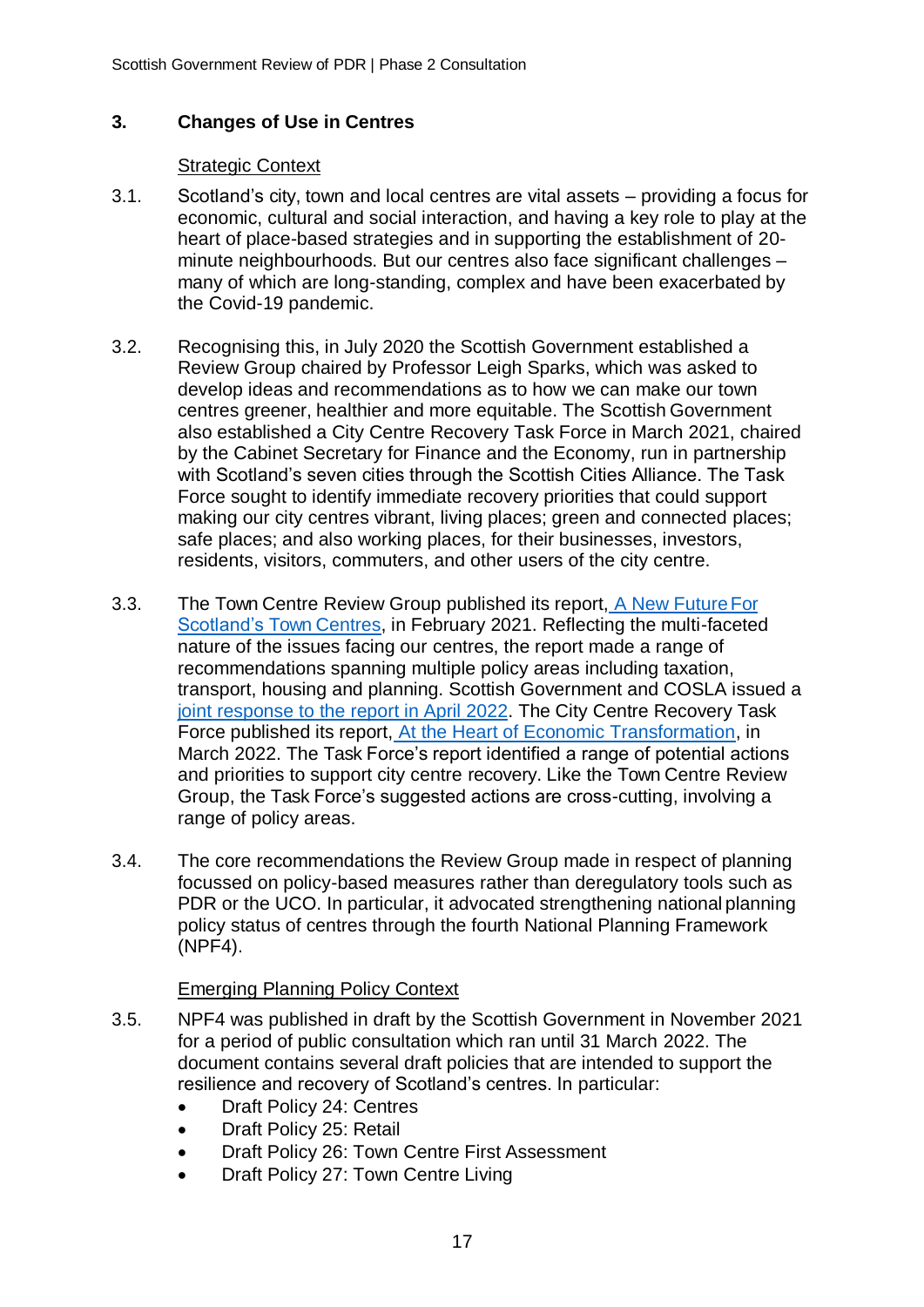- 3.6. The planning system in Scotland is plan-led. This means that policies contained in development plans are the starting point for decisions on applications for planning permission. By law, planning applications are determined in accordance with the development plan unless material considerations indicate otherwise $9$ .
- 3.7. Unlike its predecessors, NPF4 will once adopted by the Scottish Ministers – be part of the statutory development plan against which planning applications are determined. It will therefore influence planning decisions more directly than previous iterations of the NPF. Accordingly, the NPF4 is considered the most important lever for achieving Scottish Government's long-term planning policy objectives for our city, town and local centres.
- 3.8. Given the scale of the challenge, it is important that we consider all the tools at our disposal which could play a part in supporting the health of Scotland's centres – including potential changes to the UCO and/or PDR. That is the focus of this Chapter, and reflects the commitment (made in the [joint](https://www.gov.scot/publications/town-centre-action-plan-review-joint-scottish-government-cosla-response/documents/) SG-[COSLA response to the Review Group's report\)](https://www.gov.scot/publications/town-centre-action-plan-review-joint-scottish-government-cosla-response/documents/) to seek views on how UCO or PDR changes could support recovery. But given the future role and status of the NPF4, any UCO or PDR amendments need to complement, rather than counteract, the draft policies it contains and the plan-led approach it promotes.
- 3.9. It is also important to underline that the planning system (whether planning policies or deregulatory tools such as the UCO or PDR) is not the only mechanism that has the potential to support Scotland's centres. This is reflected in the cross-cutting nature of the recommendations and actions identified in the Town Centre Review Group and City Centre Recovery Task Force reports. The measures set out below should be viewed in this context.

#### Potential changes to the UCO

- 3.10. As noted in paragraph 3.4, the Town Centre Review Group's planning recommendations focussed on policy-based measures. However, it also suggested that Scottish Government should consider "the desirability of a revision perhaps to a more general Town Centre Use Class". It is not entirely clear from the Review Group's report what such a use class would entail or how it is envisaged to work. However, it is important to stress that the UCO is not a spatial tool; its provisions apply across Scotland and any changes would therefore apply in all locations, not just in centres. For reference, the current UCO and applicable PDR are set out in Table 1 at the end of this Chapter.
- 3.11. Notwithstanding this important caveat, in our view a "general town centre use class" would – in broad terms – involve the establishment of a new class which brings together a variety of uses which are commonly found in (or associated with) city, town and local centres but which currently sit in separate use classes. The effect of doing so would be that any changes of

<sup>9</sup> Section 25 of the Town and Country Planning (Scotland) Act 1997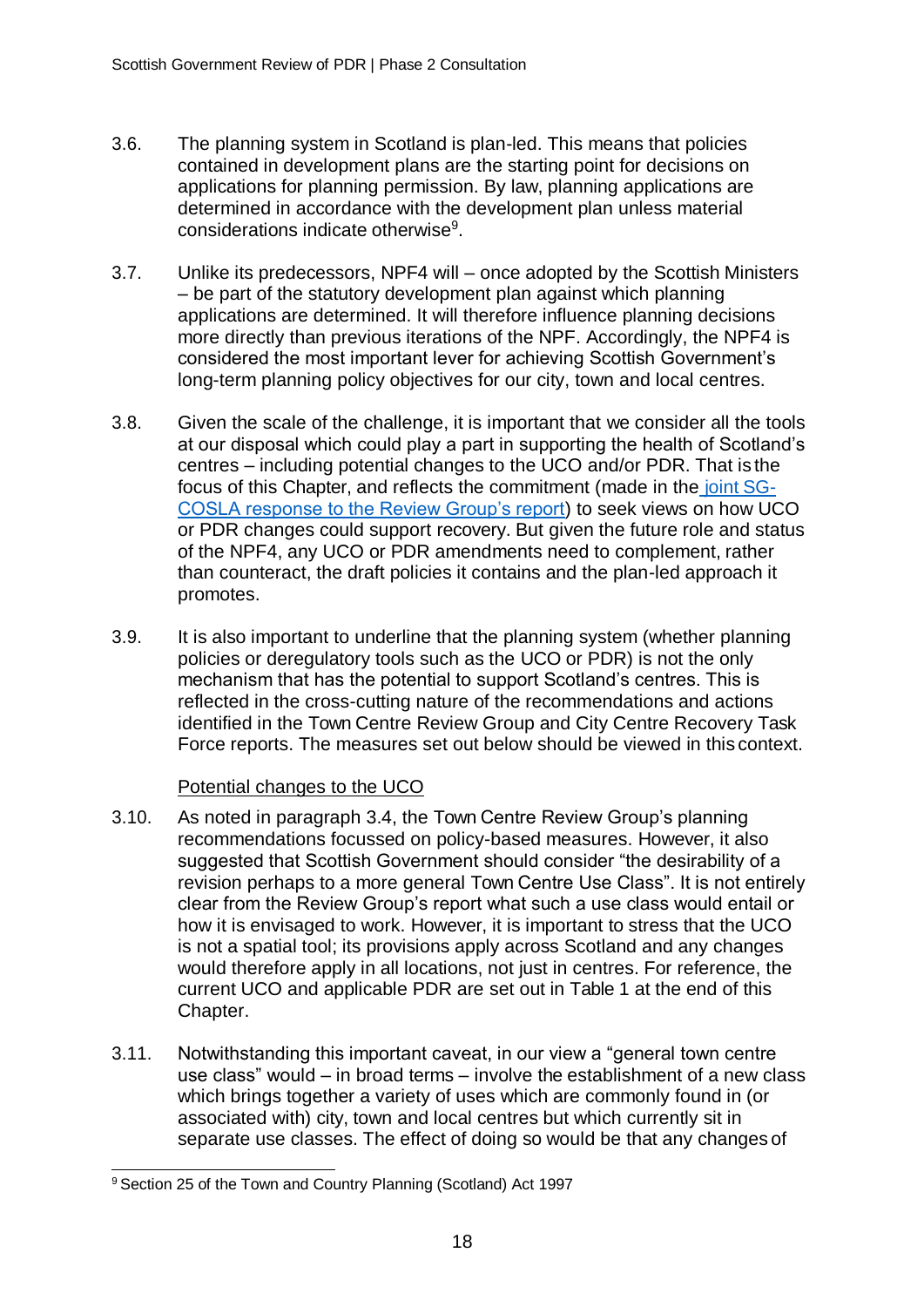use within this broader, merged use class would not involve development and hence not require planning permission. The UK Government has recently taken forward such a measure through the introduction of a new "Commercial, Business and Service" use class, which is known as Class  $E^{10}$ .

- 3.12. We consider that such a proposal has some potential merit. By bringing uses together and allowing movement between them, the introduction of an expanded/merged use class would give businesses and other occupiers greater flexibility to adapt more rapidly to changing circumstances, community needs and customer demands. This would potentially help centres become more agile and responsive. It would also recognise that centres have changed considerably since the UCO was introduced, as have the business models of those operating there and the challenges they face. In many cases, buildings do not fit neatly into a single use class: they may have a number of concurrent uses or be in different uses at particular times of day. A merged use class would enable such changes to take place without planning permission needing to be sought. It therefore has the potential to promote diverse and mixed uses in our centres, in line with the Review Group's recommendations and policies in Draft NPF4, and give confidence to businesses, developers and investors.
- 3.13. If a new, merged use class were to be taken forward, a critical consideration is what uses should be included within it. Arguably uses falling within Class1 (shops), Class 2 (financial and professional services), Class 3 (food and drink), Class 4 (business), Class 7 (hotels and hostels), Class 10 (nonresidential institutions) and Class 11 (assembly and leisure) can be characterised as "town/city centre uses". Indeed, a number of sui generis<sup>11</sup> uses (e.g. theatres, pubs, hot food takeaways, flats, student accommodation) are also features of centres, as are residential uses within Classes 8, 8A and 9.
- 3.14. Clearly, there are a number of ways a merged class could be taken forward, with various possible permutations in terms of the uses included in a new class. In determining whether uses could or should be included in a merged use class, it is important to underline that any change of use falling within such a class would not be subject to planning control. This includes changes to – but also changes from – those uses contained within a new class. Not only would such changes of use not require planning permission, it wouldnot be possible for planning authorities to control or mitigate associated impacts (e.g. noise, transport) through planning conditions or obligations. Other regimes – including building standards, licensing and environmental health – would continue to apply, however.

 $10$  Class E brings together the English equivalents of Class 1 (shops), Class 2 (financial and professional services), Class 3 (food and drink), class 4 (business) and certain uses from Class 10 (non-residential institutions) and Class 11 (assembly and leisure)

 $11$  Sui generis – in a class by itself. So, for example, a change of use of a building to use as a theatre or from use as a theatre is not excluded from 'development' by the UCO. Whether such changes are 'development' depends on whether the change of use is material in the circumstances of the case.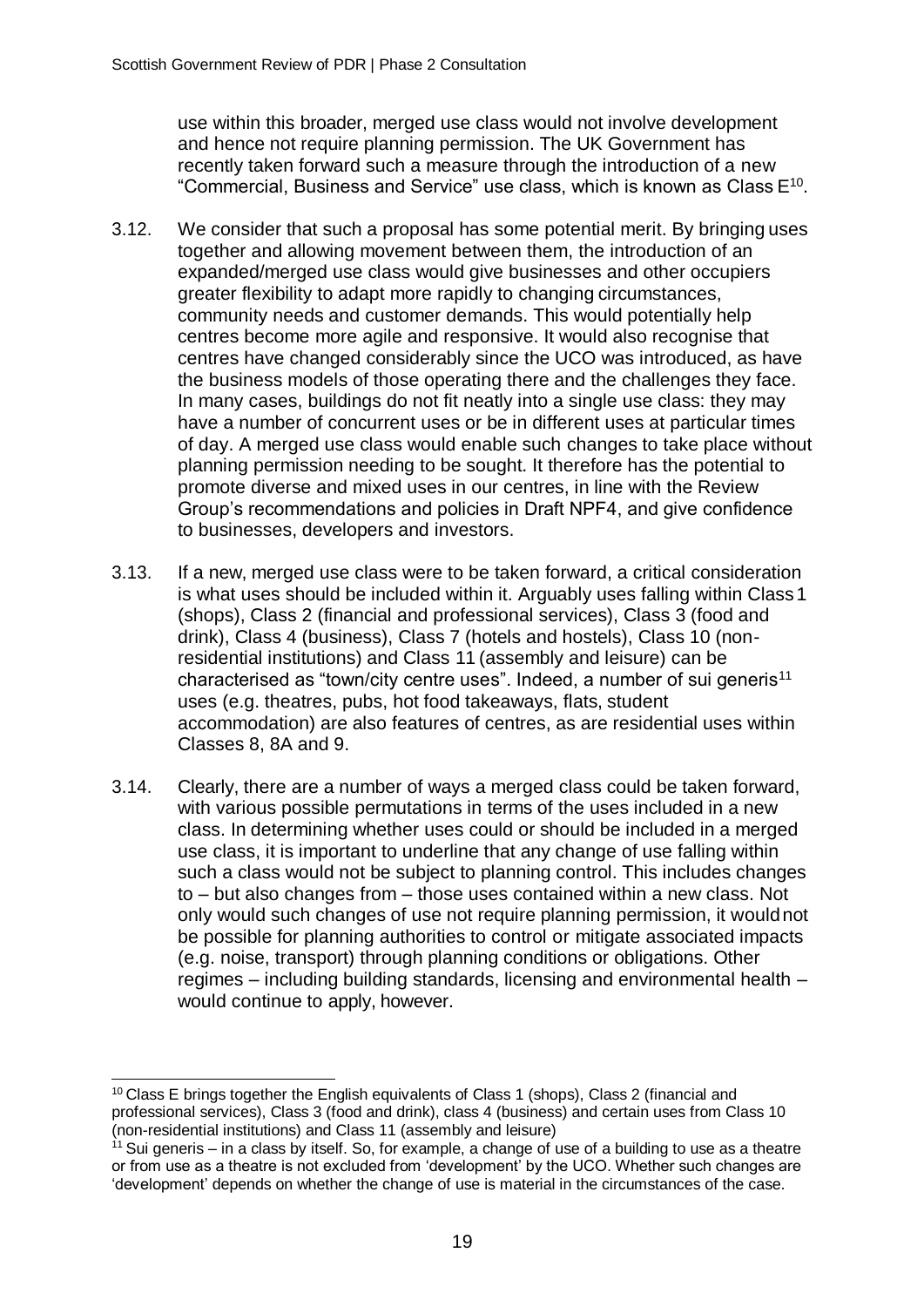- 3.15. Accordingly, we do not think it would appropriate or desirable to include uses more likely to have significant negative impacts on those around them – also known as 'bad neighbour' uses. We are also not minded to include Class 4: if this formed part of the same merged class as Class 1, it would allow (amongst other things) out-of-centre office blocks to change to retail use. Such a scenario could undermine emerging policy in the Draft NPF4, notably Policies 24 and 25. Although we are not minded to include Class 4 if a merged use class were taken forward, we are considering the potential for a PDR for a change of use to Class 4 (see paragraphs 3.20 to 3.23).
- 3.16. As an indicative proposal we could bring together Classes 1, 2 and 3 into a single class. Going further, certain uses in Class 10 (e.g. art galleries) and class 11 (e.g. gyms) could also be included. We would welcome respondents' thoughts on such a merged use class, and whether it would help to support our wider aspirations for Scotland's centres – including helping to tackle vacant units. It should be noted that there are already PDR for a change of Class 2 and Class 3 units to Class 1 (see Table 1). These PDR can provide for, amongst other things, the creation of "pop up" shops including within vacant premises.
- 3.17. The additional flexibility that a merged use class would offer has the potential to offer multiple benefits. But, as the text above alludes to, such a substantial change to the UCO is not without risks. In summary, we consider the key issues are that:
	- The flexibilities offered by a new, expanded use class would apply in all areas – not just centres.
	- The lack of planning control could lead to the loss of certain uses (e.g. retail) in particular locations, resulting in concentrations or clustering of uses rather than a diverse mix of uses.
	- Although other regulatory regimes would continue to apply, planning would not be able to control or mitigate impacts on existing premises that could arise where changes of use take place (e.g. where a retail unit located below a flat becomes a restaurant).
- 3.18. We are keen to hear respondents' views on how significant these issues are; this will help inform our consideration of whether, on balance, the benefits of a merged use class justify making the change. We would also welcome views on other potential changes to the UCO that might help to support Scotland's city, town and neighbourhood centres.
	- **Q19. Do you consider that a merged use class bringing together several existing classes would help to support the regeneration, resilience and recovery of Scotland's centres?** Please explain your answer.
	- **Q20. What do you consider to be the key risks associated with such a merged use class, and do you think that non-planning controls are sufficient to address them?** Please explain your answer.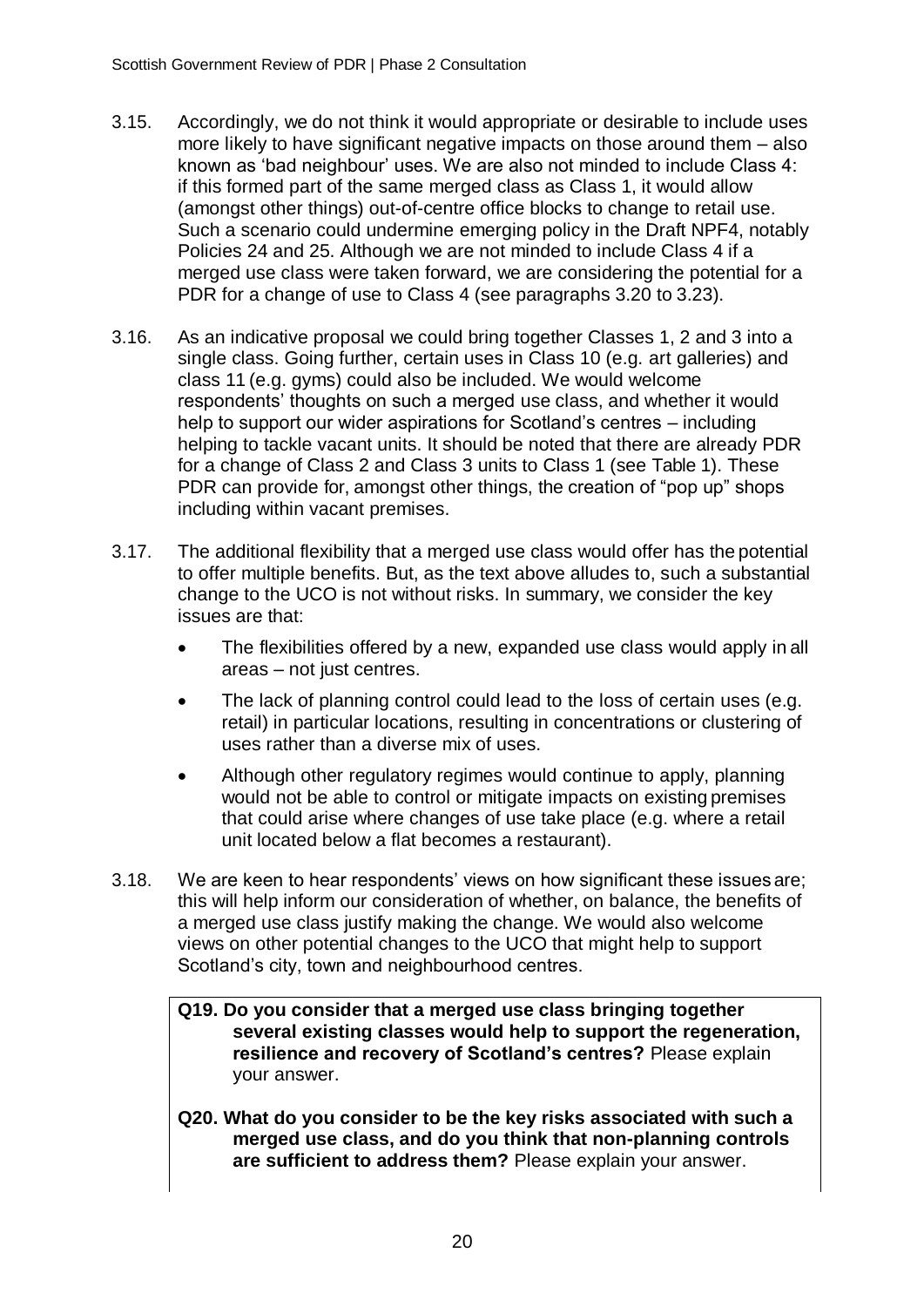#### **Q21. Are there any other changes to the UCO which you think would help to support Scotland's centres?** Please explain your answer.

3.19. Ultimately, it may be that the flexibilities offered by a merged use classwould be beneficial in some locations but less so in others; any changes to the UCO would apply across Scotland. As noted in paragraph 1.14, because Masterplan Consent Areas (MCA) can grant planning permission (and other consents) for specified forms of development, they have the potential to offer similar flexibilities to the UCO or PDR. However, these would only apply to the particular area or site covered by the MCA scheme and so can be tailored to the specific needs and pressures it faces. We would welcome views on the potential role that MCA could play in supporting development and change in centres.

#### **Q22. Do you agree that MCA could be a useful tool to provide more extensive planning freedoms and flexibilities in Scotland's centres?** Please explain your answer

#### PDR for provision of workspace

- 3.20. As Scotland recovers from the pandemic, the increase in hybrid and other working patterns is likely to lead to a growth in the need for smaller-scale, decentralised workspaces. Such spaces have the potential to help nurture local enterprise, entrepreneurship and innovation. Furthermore, the provision of small-scale workspaces would potentially help to aid the revitalisation of centres by attracting a greater range of occupiers and users, as well as boosting footfall. They could also have a role to play in establishing 20 minute neighbourhoods and tackling vacancy.
- 3.21. For this reason, we are considering the case for providing greater flexibility to change the use of existing buildings to offices/workspaces. As noted in paragraph 3.15, we are not minded to include class 4 in a merged use class if such a measure were to be taken forward. This is partly because it could lead to the loss of offices and other workspaces falling within class 4. However, an alternative approach could be to support provision of workspaces through a new PDR granting planning permission for a change of use to class 4 (but not the other way round).
- 3.22. We are therefore considering the introduction of a new PDR for certain buildings (e.g. those within Class 1, 2 and 3 - or within a merged class if that were introduced) to change to Class 4. We are conscious that a blanket PDR could have the unintended consequence of undermining established office locations where authorities are keen to promote and retain such uses. For that reason, if a PDR providing for a change of use to class 4 were taken forward we envisage this would be subject to a maximum floorspace limit (e.g. 300 square metres).
- 3.23. We would welcome views on the merits of such a PDR, what existing uses it should apply to, whether 300 square metres would be an appropriate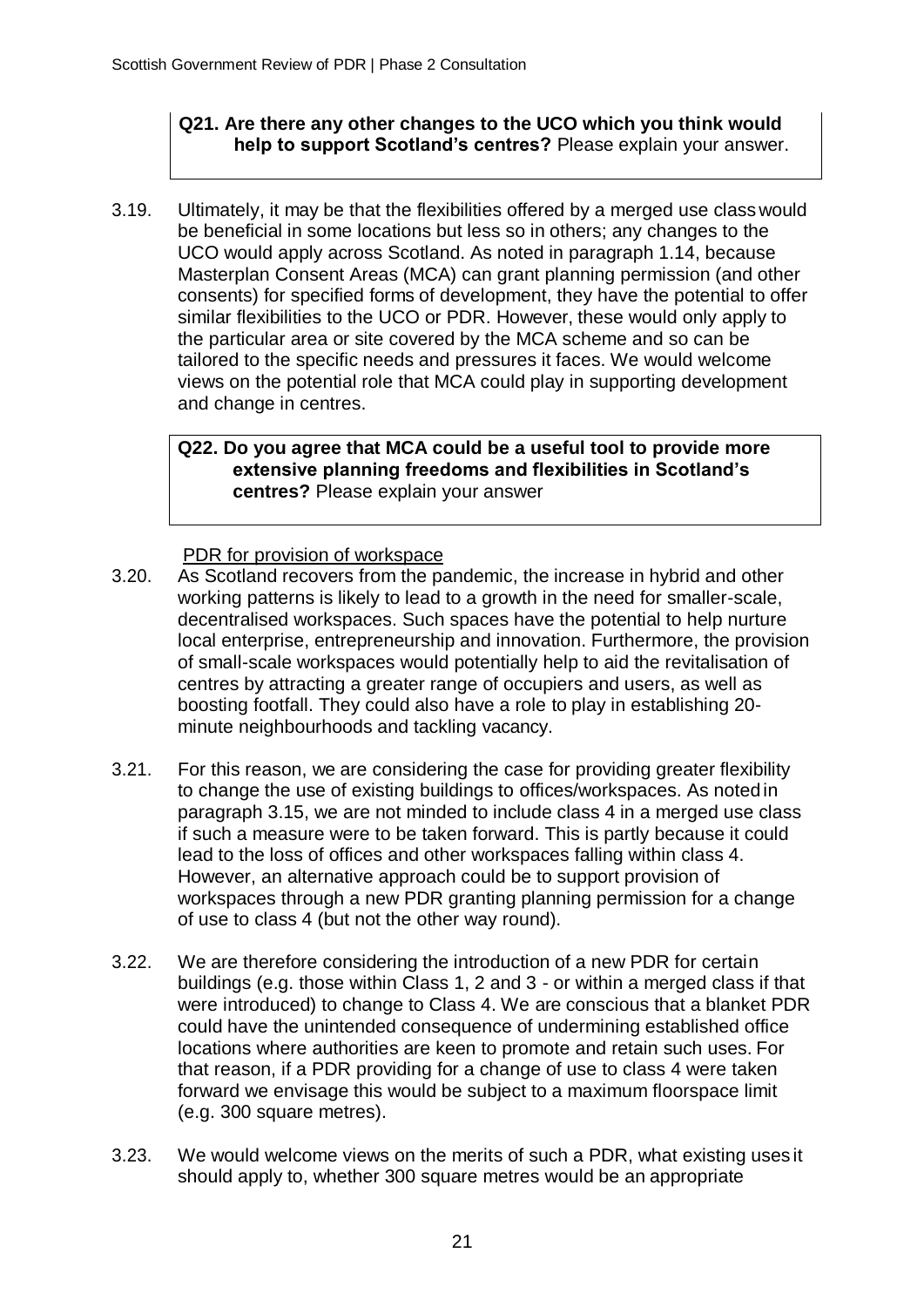maximum floorspace threshold and what (if any) additional conditions such a PDR should be subject to.

- **Q23. Do you think that a PDR providing for a change of use to Class 4 (business) would help to support the regeneration, resilience and recovery of centres – as well as the establishment of 20-minute neighbourhoods?** Please explain your answer.
- **Q24. If a PDR of this nature were taken forward, what existing uses should it apply to?** Please explain your answer.
- **Q25. Would 300 square metres be an appropriate maximum floorspace limit?** Please explain your answer.
- **Q26. What (if any) additional conditions or limitations should such a PDR be subject to? Please explain your answer.**

#### PDR for moveable outdoor furniture

- 3.24. The requirement for greater physical distancing during the pandemic saw many cafés, restaurants and other businesses make use of outside areas in order to accommodate customers in a way that complied with public health advice.
- 3.25. In some instances this has involved placing moveable structures (e.g. tables, chairs, umbrellas, heaters and other furniture) on pavements. Unless the planning authority is of the view that such use of the land and structures do not constitute development for planning purposes, planning permission would be required<sup>12</sup>. Where structures are placed on a public road (including the pavement – see paragraph 2.34), consent from the relevant roads authority would also need to be sought under section 59 of the Roads (Scotland) Act 1984. Licensing controls may also apply.
- 3.26. As well as enabling businesses to operate safely during the pandemic, the use of outdoor spaces can help make places more vibrant and welcoming. The last two years have also shown that there is an appetite for outdoor socialising, eating and drinking in a Scottish climate. It should be noted that in response to the pandemic, the Welsh Government introduced temporary PDR for outdoor servery provision (subject to conditions). Rather than introduce specific PDR, the Scottish Government instead issued [guidance](https://www.gov.scot/publications/chief-planner-letter-stakeholder-update-november-2021/) which encouraged planning authorities to relax planning control and take a pragmatic approach to enforcement action. This guidance is expected to be withdrawn at the end of September 2022.

<sup>&</sup>lt;sup>12</sup> Note that class 15 of the GPDO grants planning permission for temporary use of land and the erection or placing of moveable structures for the purpose of that use for up to 28 days in a calendar year.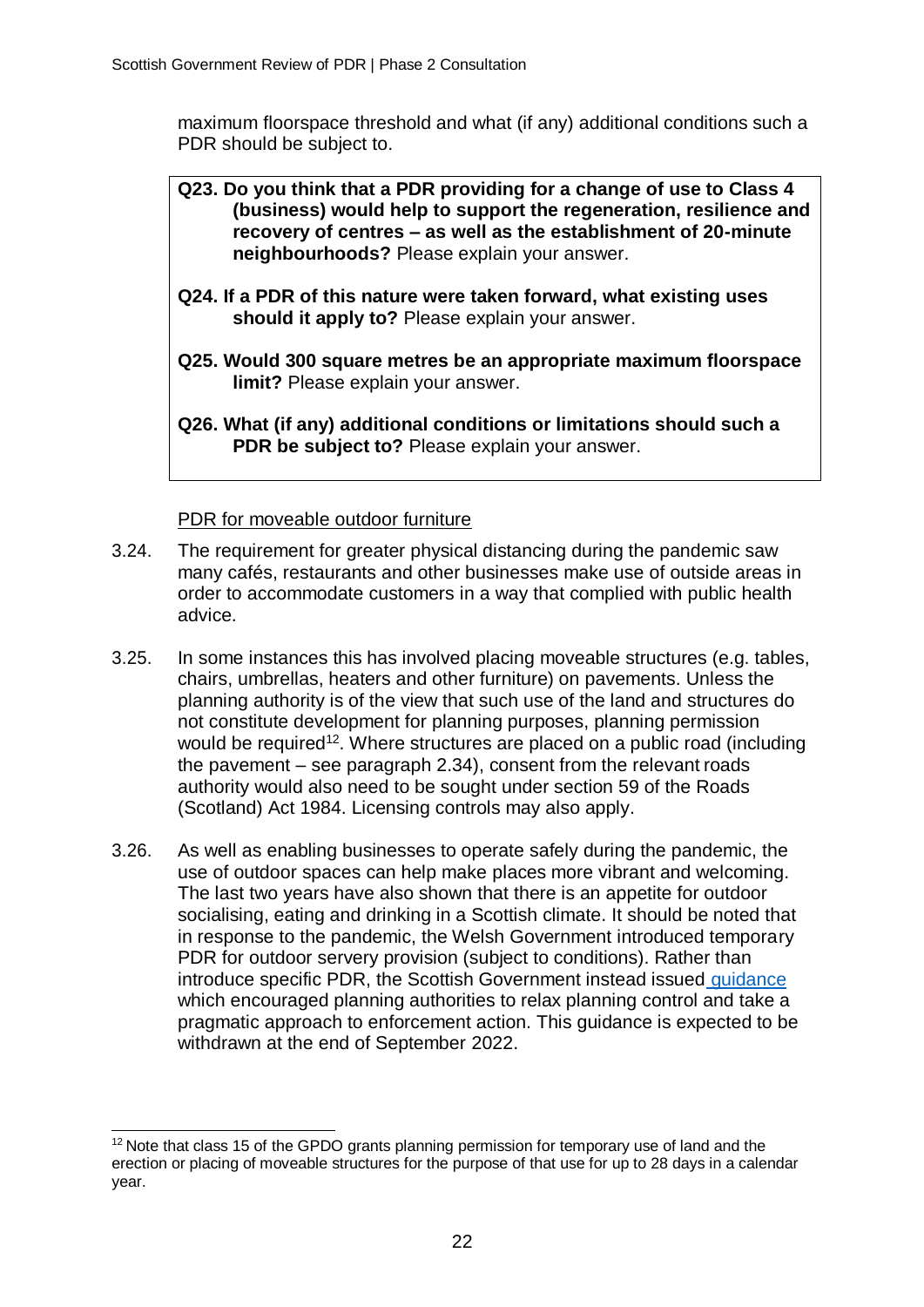- 3.27. We are keen to learn relevant lessons from the pandemic and therefore propose to introduce a new PDR that would permit the placing of moveable furniture on a public road adjacent to food and drink premises (Class 3).
- 3.28. We recognise that structures placed on pavements can create obstructions, which might affect certain groups disproportionately. For example, disabled people and older people. This is highlighted in Transport Scotland's Research Report Inclusive Design in Town [Centres and Busy Street Areas,](https://www.transport.gov.scot/publication/inclusive-design-in-town-centres-and-busy-street-areas/) as well as in the draft Equality Impact Assessment at Annex C. As noted above, placing furniture on a road (the definition of which includes the pavement) requires consent under the Roads (Scotland) Act 1984. This would continue to be the case even if planning permission were granted through a PDR. As such, we consider that matters such as safety and inclusive access can be addressed even if planning permission is granted through a PDR.
- 3.29. We also recognise that there could be amenity impacts on neighbouring uses: for example as a result of noise. As above, we would welcome views on whether such issues can be adequately controlled through other regimes and/or conditions or limitations on any new PDR.
	- **Q27. Do you agree with the proposed introduction of a PDR for moveable furniture placed on the road outside of (Class 3) food and drink premises?**
	- **Q28. Are there any conditions or limitations that you think such a PDR should be subject to?** Please explain your answer.
	- **Q29. Are there any uses other than (Class 3) food and drink premises which you consider such a PDR should apply to?** Please explain your answer.
	- **Q30. Do you agree that important matters such as safety and inclusive access could continue be controlled through other regimes that would continue to apply?** Please explain your answer.

# PDR for provision of residential accommodation

- 3.30. The Town Centre Review Group highlighted the role that town centre living can potentially play in helping our centres to thrive. The footfall associated with a resident population can, amongst other things, help to underpin the viability of shops, services and other facilities located within centres. Draft NPF4 (see draft policy 27) encourages and supports town centre living, making clear that proposals for new residential development in city/town centres should be supported.
- 3.31. Accordingly, we have given consideration to whether PDR could complement this emerging planning policy position. We are aware that in recent years, the UK Government has introduced PDR for the conversion of various types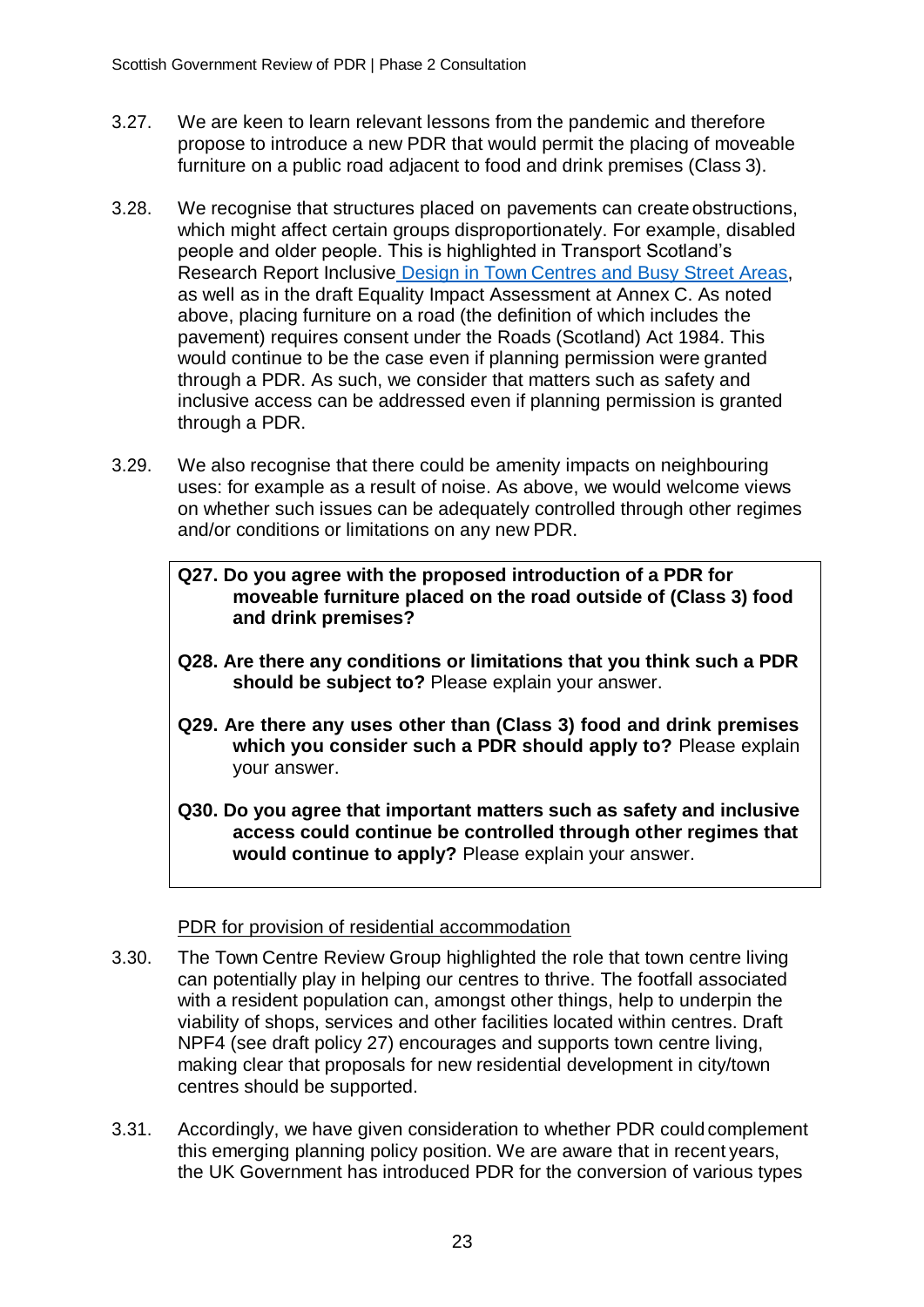of building (e.g. offices) to residential use. More recently, it has introduced a PDR enabling buildings falling within the newly created Class E (see paragraph 3.11) to be converted to residential units.

- 3.32. Several research reports<sup>13</sup> have highlighted concerns about the quality of properties developed under PDR, particularly where offices are converted to residential accommodation. Another key issue is that developer contributions cannot generally be sought where development is authorised under PDR. This loss of contributions associated with residential conversions may result in increased pressure on local services. If such services need to be upgraded as a result, the cost of doing so would be borne by the taxpayer.
- 3.33. For these reasons we are not minded to introduce new PDR providing for the conversion of shops, offices and other 'town centre' uses to residential units. This does not mean that the Scottish Government does not support a growth in town centre living. Rather, our view is that such development should be plan-led, with proposals assessed through the planning application process. This is the approach advocated in Draft NPF4.

#### **Q31. Do you agree that new residential development in Scotland's centres should be plan-led rather than consented through new PDR?** Please explain your answer.

#### **Q32. Are there any other PDR changes which you think could support the regeneration, resilience and recovery of centres?** Please explain your answer.

<sup>&</sup>lt;sup>13</sup> For example:

<sup>•</sup> [Quality standard of homes delivered through change of use permitted development rights -](https://www.gov.uk/government/publications/quality-standard-of-homes-delivered-through-change-of-use-permitted-development-rights) GOV.UK [\(www.gov.uk\)](https://www.gov.uk/government/publications/quality-standard-of-homes-delivered-through-change-of-use-permitted-development-rights)

<sup>•</sup> [Impact of extending development rights to office-to-residential change](https://www.rics.org/uk/news-insight/research/research-reports/assessing-the-impacts-of-extending-permitted-development-rights-to-office-to-residential-change-of-use-in-england/) (rics.org)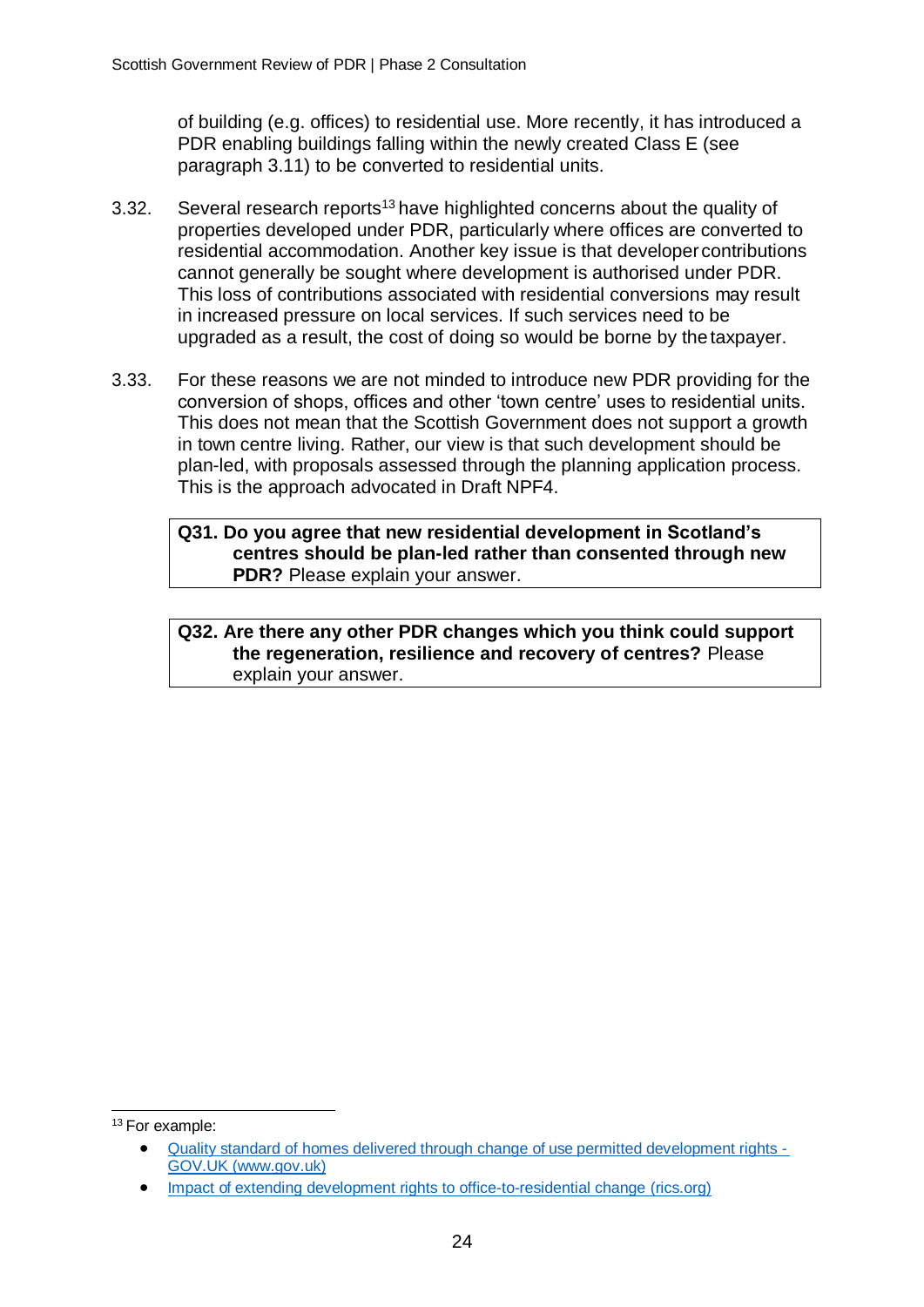| <b>Use Class</b>                                         | <b>Uses Covered</b>                                                                                                                                                                                                                                                                                                        | PDR (to<br>change to)                                                                                                                                                                                |
|----------------------------------------------------------|----------------------------------------------------------------------------------------------------------------------------------------------------------------------------------------------------------------------------------------------------------------------------------------------------------------------------|------------------------------------------------------------------------------------------------------------------------------------------------------------------------------------------------------|
| $1 -$ Shops                                              | Sale of goods other than hot food; post office; ticket sales; hairdressing;<br>travel agency; funeral directors; hiring of domestic or personal goods                                                                                                                                                                      | None                                                                                                                                                                                                 |
| 2 - Financial,<br>professional,<br>and other<br>services | Financial, professional and any other services which it is appropriate to<br>provide in a shopping area and where the services are provided<br>principally to visiting members of the public (e.g. banks, building<br>societies, estate agents, dentists, doctors)                                                         | Class 1                                                                                                                                                                                              |
| 3 - Food and<br>drink                                    | Food and drink for consumption on the premises (e.g. cafes,<br>restaurants). Does not include hot food takeaway                                                                                                                                                                                                            | Classes 1 and<br>2                                                                                                                                                                                   |
| 4 - Business                                             | Office (other than a Class 2); research & development or industrial<br>process which can be carried on in residential area without detriment to<br>amenity by reason of noise, vibration, smell, fumes, smoke, soot, ash,<br>dust or grit.                                                                                 | Class 6 (up to<br>235 sq m)                                                                                                                                                                          |
| 5 - General<br><b>Industrial</b>                         | Industrial process other than a Class 4 use.                                                                                                                                                                                                                                                                               | Class 6 (up to<br>235 sq m) or<br>Class 4.                                                                                                                                                           |
| 6 - Storage<br>and<br><b>Distribution</b>                | Storage or distribution centre.                                                                                                                                                                                                                                                                                            | Class 4.                                                                                                                                                                                             |
| 7 - Hotels and<br><b>Hostels</b>                         | Hotel, boarding house, guest house, or hostel (no significant element of<br>care)                                                                                                                                                                                                                                          | None                                                                                                                                                                                                 |
| 8 - Residential<br><b>Institutions</b>                   | Residential accommodation and care; hospital or nursing home;<br>residential school, college or training centre.                                                                                                                                                                                                           | None                                                                                                                                                                                                 |
| 8A - Secure<br>residential<br>institutions               | Use for the provision of secure residential accommodation, including use<br>as a prison, young offenders institution, detention centre.                                                                                                                                                                                    | None                                                                                                                                                                                                 |
| 9 - Houses                                               | House (other than a flat) by a single person or by people living together<br>as a family; bed & breakfast                                                                                                                                                                                                                  | None                                                                                                                                                                                                 |
| $10 - Non-$<br>residential<br>institutions               | Crèche, day nursery or day centre; education; display of works of art;<br>museum; public library; a public hall or exhibition hall; place of worship                                                                                                                                                                       | None                                                                                                                                                                                                 |
| 11 - Assembly<br>and leisure                             | Cinema; concert hall; bingo hall; casino; dance hall or discotheque;<br>swimming baths, skating rink or gymnasium.                                                                                                                                                                                                         | None                                                                                                                                                                                                 |
| Sui generis                                              | Uses not included the classes above, including: public house; theatre;<br>amusement arcade or funfair; the sale of fuel for motor vehicles; the sale<br>or display for sale of motor vehicles; taxi or vehicle hire; flats and<br>student accommodation; hot food takeaways; motor vehicle recreation or<br>firearm sport. | The sale or<br>display for sale<br>of motor<br>vehicles (up to<br>235 sq metres)<br>to Class 1;<br>Hot food<br>takeaway /<br>betting office/<br>pay day loan<br>shop to Class<br>1 or to Class<br>2. |

**Table 1: Current Use Classes Order and Applicable PDR**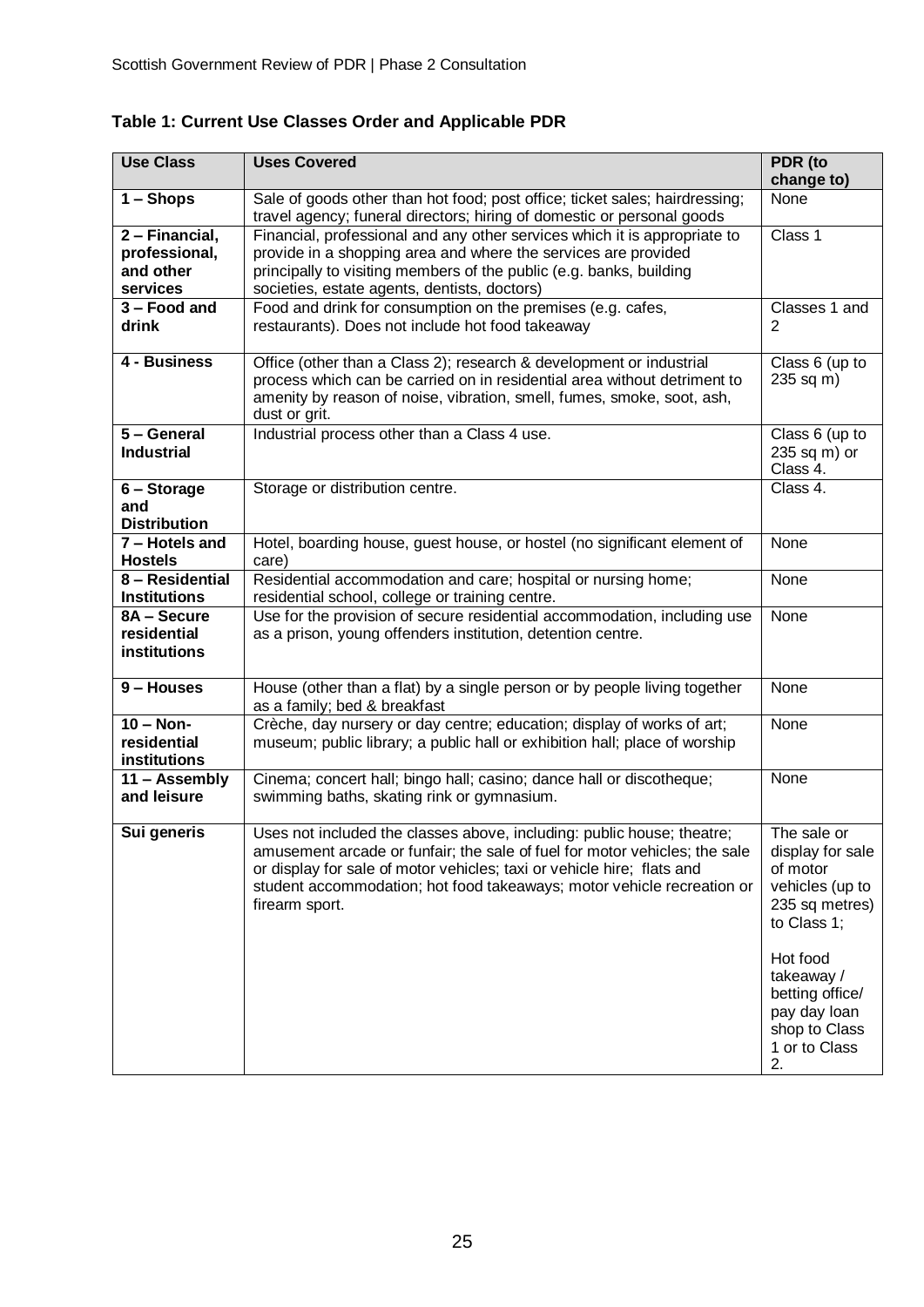# **4. Port Development**

- 4.1. Although not forming part of the original PDR work programme, the Scottish Government committed, in March 2021, to consider whether port operators' current PDR are fit for purpose, and whether amending them could support the Scottish and UK Government's objectives for Green Freeports. [A bidding](https://www.gov.uk/government/publications/green-freeports-in-scotland-bidding-prospectus) [prospectus for Green Freeports in Scotland](https://www.gov.uk/government/publications/green-freeports-in-scotland-bidding-prospectus) was published in March 2022.
- 4.2. The March 2021 commitment followed the UKG [consulting on](https://www.gov.uk/government/consultations/freeports-consultation) and subsequently amending<sup>14</sup> the PDR that apply to port operators in England so that they are more closely aligned with those of airport operators. These changes apply to all ports in England; not just those designated as Freeports.
- 4.3. Prior to these amendments, the PDR for both seaports and airports in England were effectively the same as those in Scotland. In Scotland, the relevant provisions are contained in Class 35 and Class 44 of Schedule 1 to the GPDO, respectively (reproduced in Box 3 and 4 at the end of this Chapter). See also the general conditions and limitations on PDR that apply on these and other classes of PDR mentioned in paragraph 1.16 in the Introduction to this consultation paper.
- 4.4. Box 5 at the end of this Chapter sets out the specific changes made to port operator PDR in England. In summary, the amendments provide for:
	- Development in connection with the provision of services and facilities to be carried out under PDR – unless it involves:
		- o the erection of a building other than an operational building; or
		- o the alteration or reconstruction of a building other than an operational building, where its design or external appearance would be materially affected.
	- Development to be carried out by the port operator's "agent of development"
	- A requirement for the developer to "consult" with the planning authority prior to carrying out development (unless it is of a specified description).
- 4.5. The UK Government consultation indicated that this alignment would enable a wider range of development and operational activities to take place under PDR. However, it is unclear what these additional types of development are – in other words, what type of development can be carried out at English ports under PDR that could not prior to the amendment.
- 4.6. We are keen to ensure that, with respect to PDR, there is a level playing field between Scottish and English ports. On that basis, we are minded to take

<sup>&</sup>lt;sup>14</sup> See article 10 of the Town and Country Planning (General Permitted Development etc) (England) (Amendment) Order 2021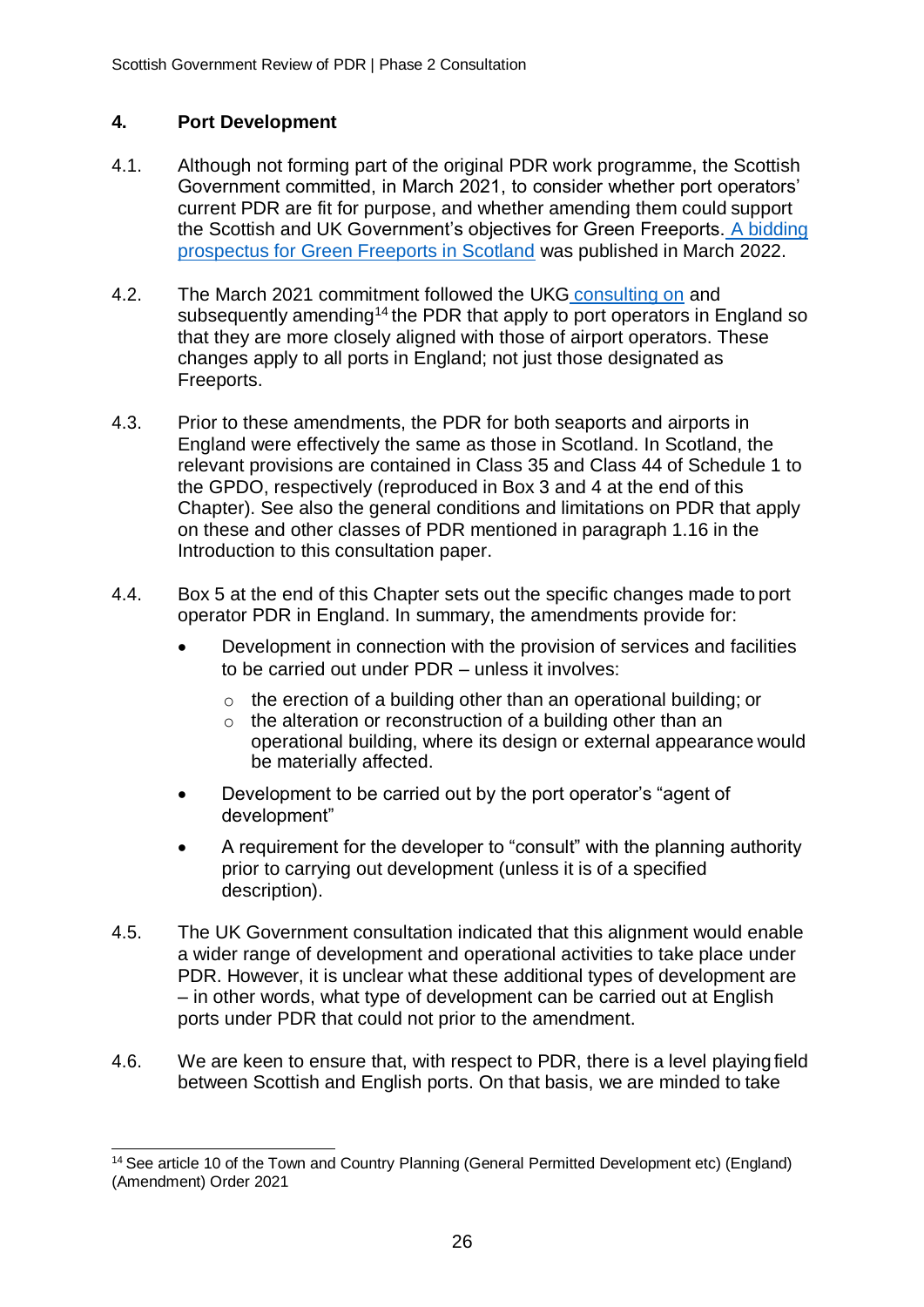forward similar measures to those that have been introduced by the UK Government in England.

- 4.7. Any new PDR would apply to all ports within the Class 35 definition and not just to prospective Green Freeports. However, before committing to making equivalent changes we would welcome views on what the practical effect of aligning port and airport would be. We are also interested to hear views on what – if any – wider changes could be made to Class 35 PDR to support Scotland's ports.
	- **Q33. Do you agree that, with respect to the PDR, there should be a level playing field between English and Scottish ports?** Please explain your answer.
	- **Q34. With respect to the amendments in England (see Box 5), what do you think the practical effect of making an equivalent change to Class 35 PDR would be – in terms of developments/activities that would be permitted which are not currently?** Please explain your answer.
	- **Q35. Do you think there is potential to widen the scope of Class 35 PDR further?** Please explain your answer.
- 4.8. As discussed at paragraph 1.14, once the relevant powers are implemented Masterplan Consent Areas (MCAs) will provide planning authorities with a new tool to proactively promote growth and development in specific locations. Because a MCA would be tailored to the particular circumstances of individual areas, they may be capable of providing much more extensive planning freedoms than is appropriate through a national PDR. As such, MCA could play a valuable role in supporting future development at Scotland's ports, including those which may be designated as Green Freeports.

**Q36. Do you agree that MCA could be a useful tool to provide more extensive planning freedoms and flexibilities in Scotland's ports?** Please explain your answer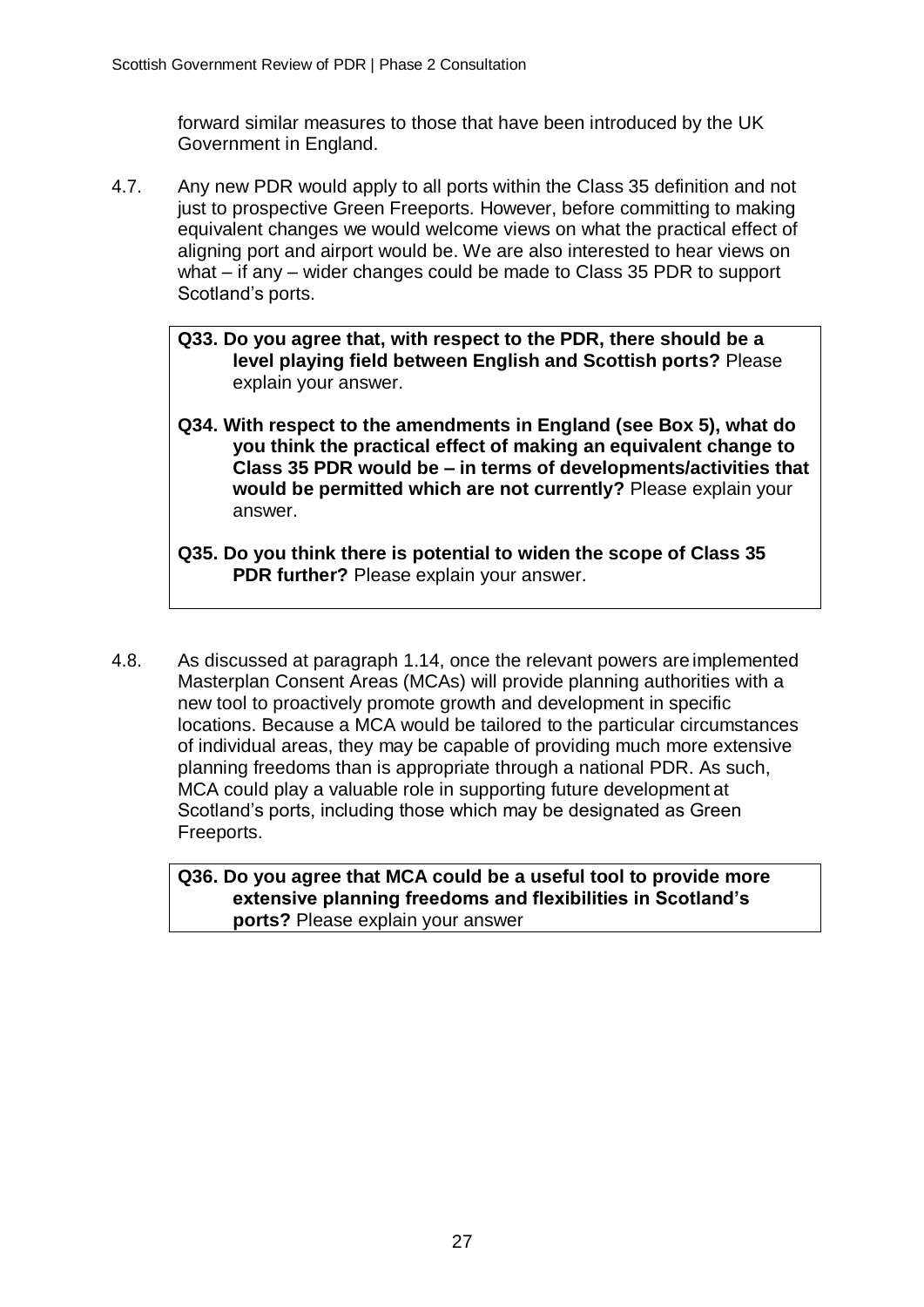# **Box 3: Current PDR for port operators in Scotland (Class 35)**

# **Dock, pier, harbour, water transport, canal or inland navigation undertakings**

**Class 35.**—(1) Development on operational land by statutory undertakers or their lessees in respect of dock, pier, harbour, water transport, or canal or inland navigation undertakings, required—

(a) for the purposes of shipping; or

(b) in connection with the embarking, disembarking, loading, discharging or transport of passengers, livestock or goods at a dock, pier or harbour, or with the movement of traffic by canal or inland navigation or by any railway forming part of the undertaking.

(2) Development is not permitted by this class if it consists of or includes—

(a) the construction or erection of a hotel, or of a bridge or other building notrequired in connection with the handling of traffic;

(b) the construction or erection otherwise than wholly within the limits of a dock, pier or harbour of—

(i) a building used for educational purposes; or

(ii) a car park, shop, restaurant, garage or petrol filling station.

(3) For the purposes of this class references to the construction or erection of any building or structure include references to the reconstruction or alteration of a building or structure where its design or external appearance would be materially affected and the reference to operational land includes land designated by an order made under section 14 or 16 of the Harbours Act 1964.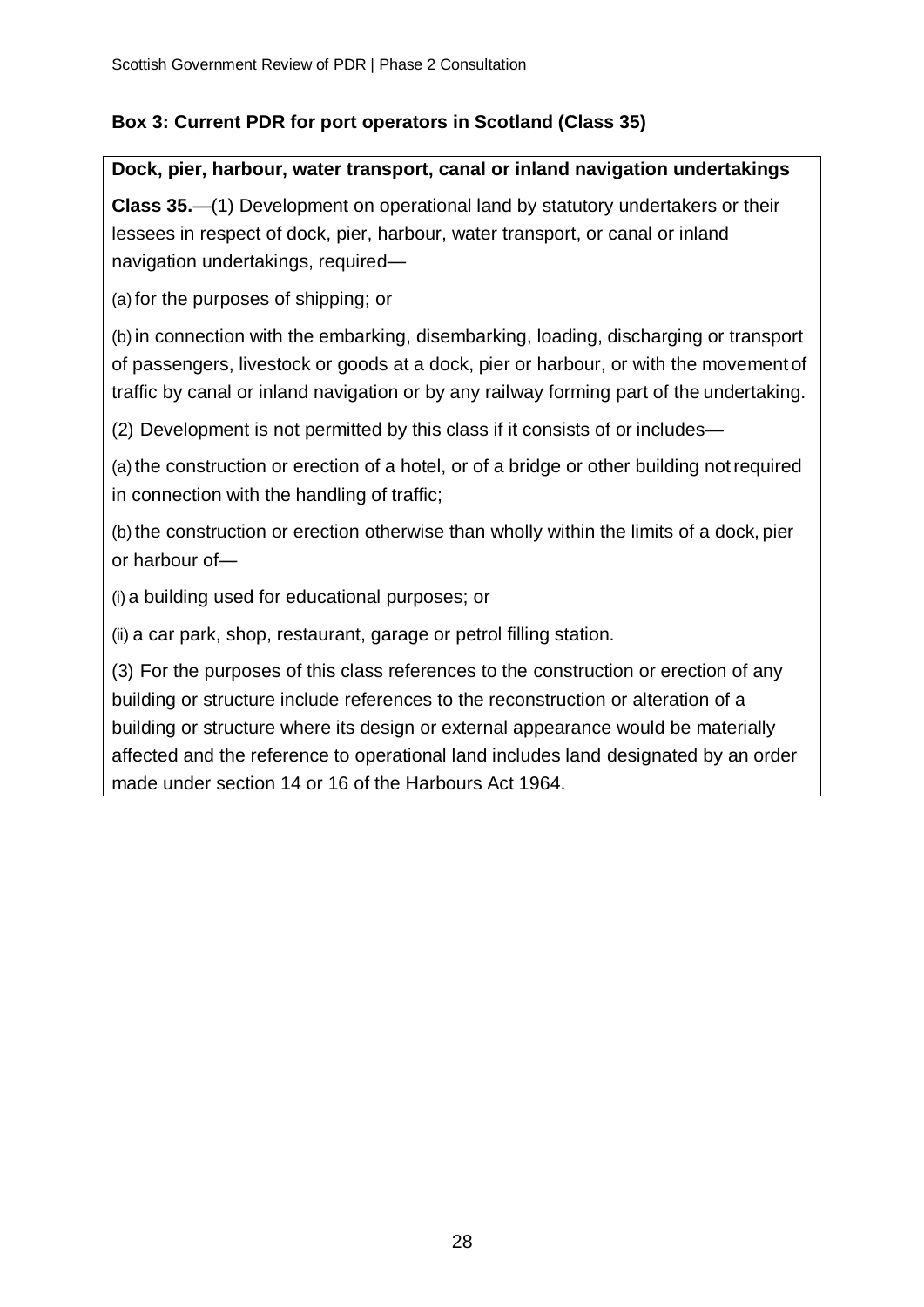# **Box 4: Current PDR for airport operators in Scotland (Class 44)**

# **Class 44.— Development at an airport**

(1) The carrying out on operational land by a relevant airport operator or its agent of development (including the erection or alteration of an operational building) in connection with the provision of services and facilities at a relevant airport.

(2) Development is not permitted by this class if it would consist of or include-

(a) the construction or extension of a runway;

(b) the erection of a building other than an operational building;

(c) the alteration or reconstruction of a building other than an operational building, where its design or external appearance would be materially affected.

(3) Development is permitted by this class subject to the condition that the relevant airport operator shall consult the planning authority before carrying out any development, unless that development falls within the description in sub-paragraph  $(4).$ 

(4) Development falls within this sub-paragraph if-

(a) it is urgently required for the efficient running of the airport; and (b) it consists of the carrying out of works, or the erection or construction of a structure or of an ancillary building, or the placing on land of equipment, and the works, structure, building, or equipment do not exceed 4 metres in height or 200 cubic metres in capacity

N.B. "operational building" is defined for the purposes of this provision as meaning a building, other than a hotel, required in connection with the movement or maintenance of aircraft, or with the embarking, disembarking, loading, discharge or transport of passengers, livestock or goods at a relevant airport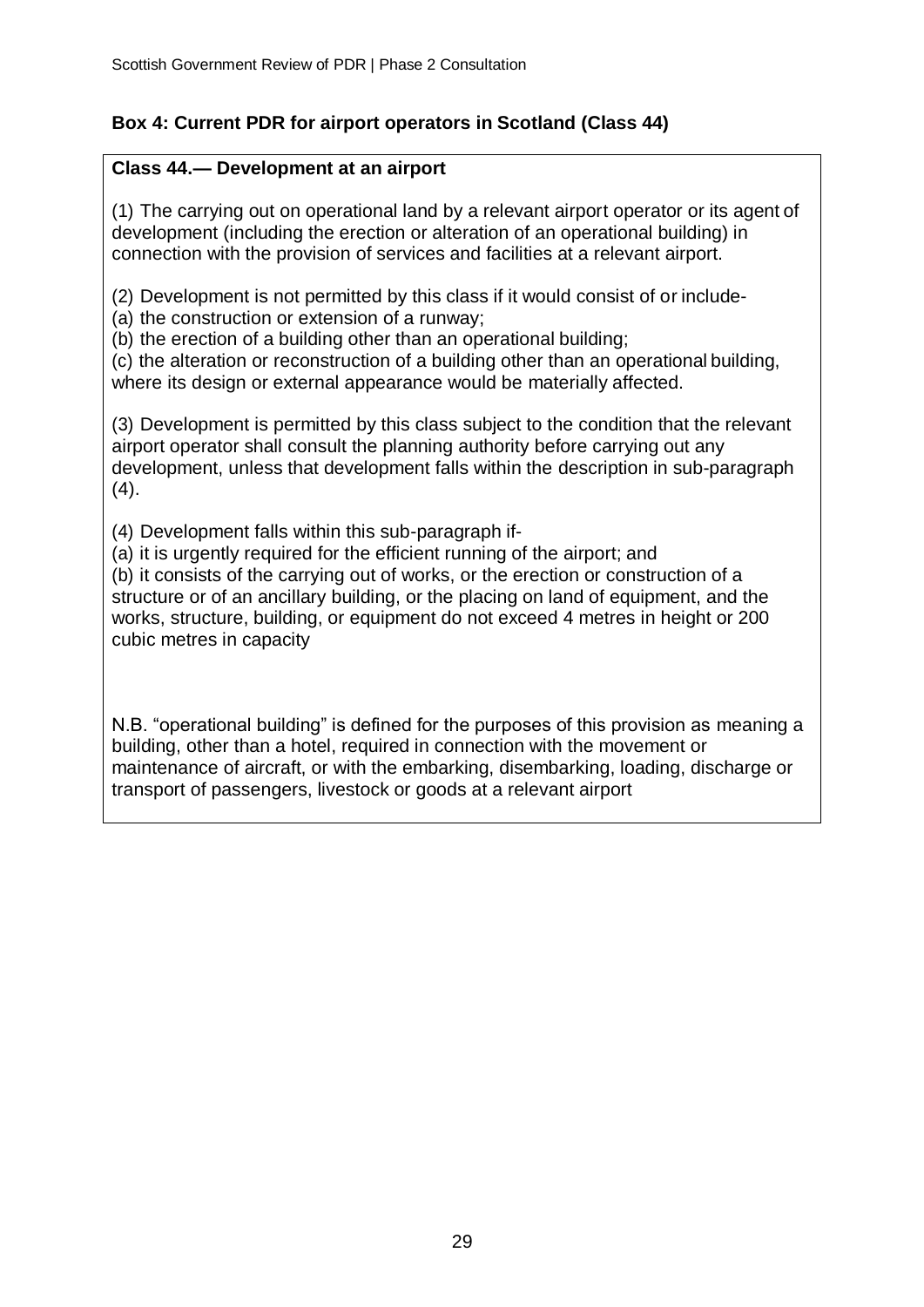## **Box 5: Amendment to Port PDR in England made by SI 2021/428 (underlined text denotes the amendments)**

**B. Permitted Development**

**Development on operational land by statutory undertakers or their lessees** *o***r agents of development (including the erection or alteration of an operational building) in respect of dock, pier, harbour, water transport, or canal or inland navigation undertakings, required—**

**(a) for the purposes of shipping, or**

**(b) in connection with the embarking, disembarking, loading, discharging or transport of passengers, livestock or goods at a dock, pier or harbour, or with the movement of traffic by canal or inland navigation or by any railway forming part of the undertaking, or**

**(c) in connection with the provision of services and facilities.**

# **Development not permitted**

Development is not permitted by Class B if it consists of or includes—

(a) the construction or erection of a hotel, or of a bridge or other building not required in connection with the handling of traffic; or

(b) the construction or erection otherwise than wholly within the limits of a dock, pier or harbour of—

(i) an educational building, or

(ii) a car park, shop, restaurant, garage, petrol filling station or other building provided under transport legislation, or

 $(c)$  where the development falls within paragraph  $B(c)$ —

(i)the erection of a building other than an operational building; or

(ii) the alteration or reconstruction of a building other than an operational building, where its design or external appearance would be materially affected.

**Condition** 

B.1A..—(1) Development is permitted by Class B subject to the condition that the relevant statutory undertaker consults the local planning authority before carrying out any development, unless that development falls within the description in paragraph B.3.

# **Interpretation of Class B**

For the purposes of Class B—

(a) references to the construction or erection of any building or structure include references to the reconstruction or alteration of a building or structure where its design or external appearance would be materially affected, and

(b) the reference to operational land includes land designated by an order made under section 14 or 16 of the Harbours Act 1964 (orders for securing harbour efficiency etc., and orders conferring powers for improvement, construction etc., of harbours), and which has come into force, whether or not the order was subject to the provisions of the Statutory Orders (Special Procedure) Act 1945 .

Development falls within this paragraph if—

(a) it is urgently required for the efficient running of the dock, pier, harbour, water transport, canal or inland navigation undertaking, and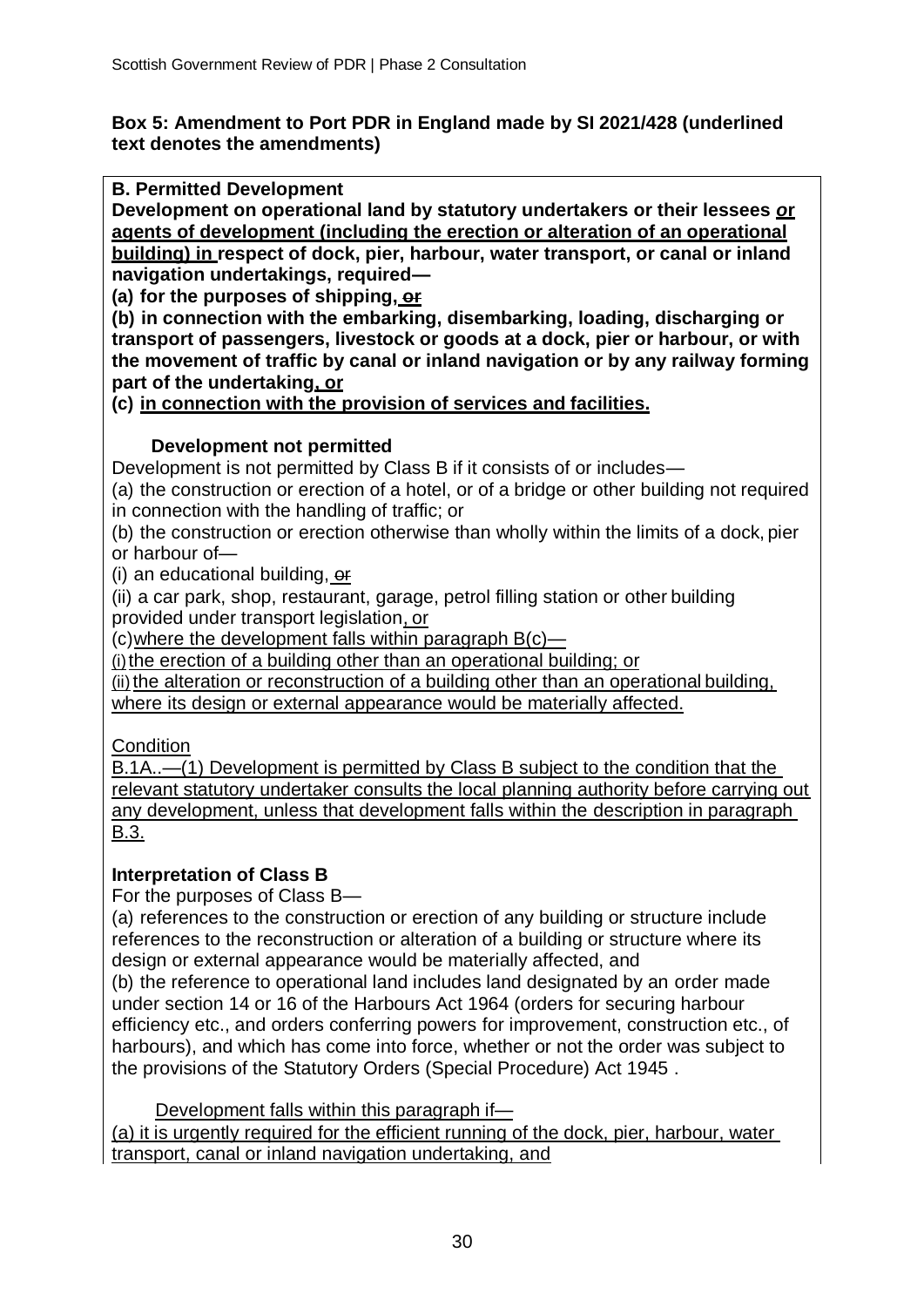(b) it consists of the carrying out of works, or the erection or construction of a structure or of an ancillary building, or the placing on land of equipment, and the works, structure, building, or equipment do not exceed 4 metres in height or 200 cubic metres in capacity.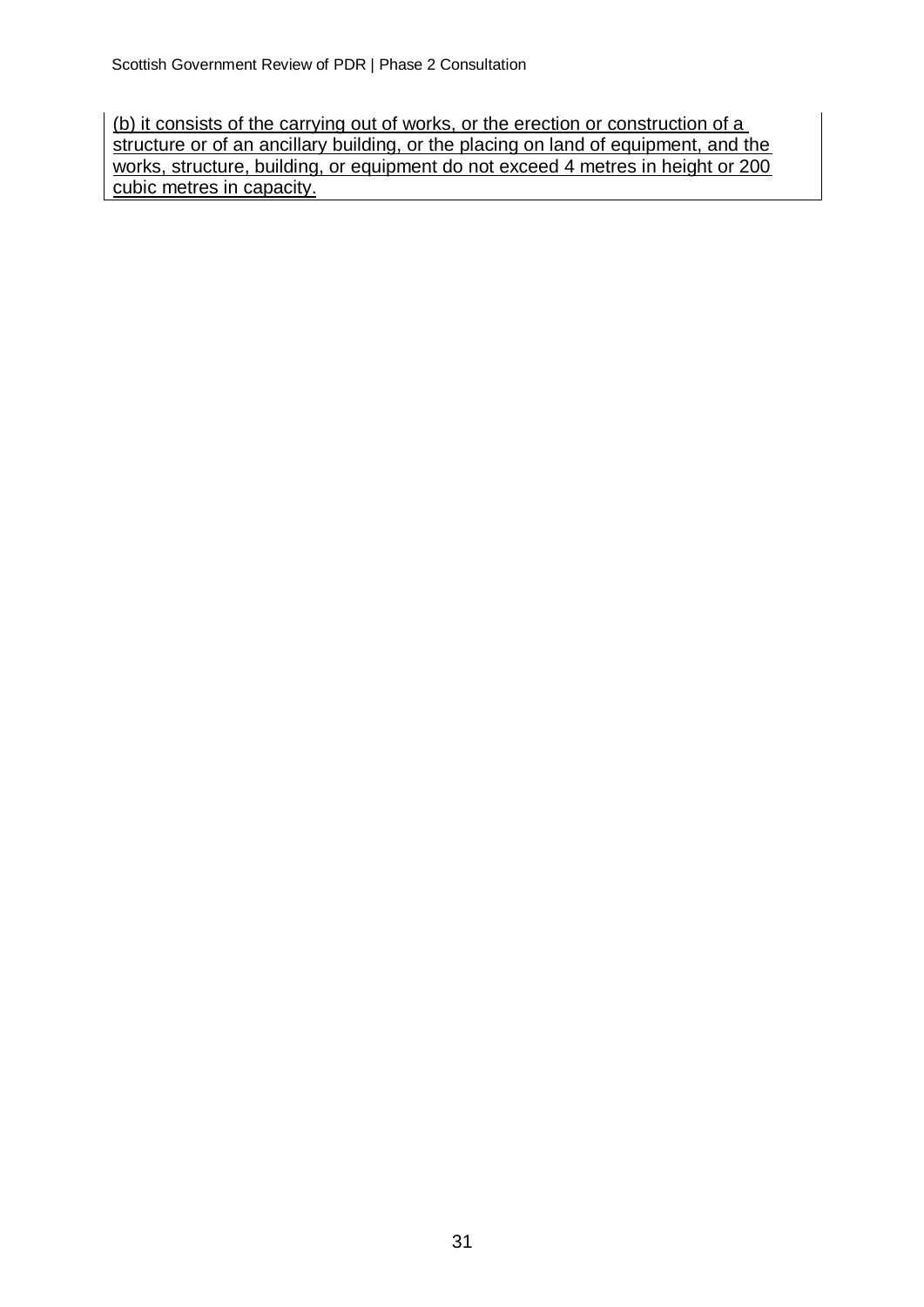## **5. Assessment of Impacts**

#### Sustainability Appraisal Update

- 5.1. The Scottish Government set out its Proposed Work Programme for reviewing and extending permitted development rights (PDR) (referred to as "the proposed programme") in November 2019. The proposed programme was the first step in an iterative and ongoing policy process which has been, and will continue to be, informed by a Sustainability Appraisal (SA) incorporating Strategic Environmental Assessment (SEA) requirements<sup>15</sup>. The SA was undertaken by independent consultants LUC commissioned by the Scottish Government.
- 5.2. An SA Report setting out the potential environmental, social and economic effects arising from the proposed PDR review programme was [consulted](https://www.gov.scot/publications/scottish-governments-proposed-work-programme-reviewing-extending-permitted-development-rights-pdr-scotland/documents/) on [from 5 November 2019](https://www.gov.scot/publications/scottish-governments-proposed-work-programme-reviewing-extending-permitted-development-rights-pdr-scotland/documents/) until 28 January 2020. The 2019 SA report considered broad options for changes to PDR across a range of development types.
- 5.3. A Draft SEA Post Adoption Statement was also published alongside the Phase 1 consultation in October 2020; it set out how the views gathered on the environmental, social and economic considerations incorporated within the Sustainability Appraisal were taken into account in finalising the PDR work programme and in progressing the Phase 1 proposals.
- 5.4. The Draft SEA Post Adoption Statement is a live document; it will continue to be updated as future work on the remaining phases of the PDR programme is progressed. We will also give consideration to whether any further appraisal or assessment is required at each step of the iterative policy process. Accordingly, the Phase 2 consultation is accompanied by an updated [Draft Strategic Environmental Assessment \(SEA\) Post Adoption](https://www.gov.scot/publications/proposed-programme-reviewing-extending-permitted-development-rights-pdr-scotland-strategic-environmental-assessment-draft-post-adoption-statement/) [Statement.](https://www.gov.scot/publications/proposed-programme-reviewing-extending-permitted-development-rights-pdr-scotland-strategic-environmental-assessment-draft-post-adoption-statement/)
- 5.5. Furthermore, we have also undertaken some additional appraisal of the Phase 2 proposals (see **Annex A)**. This includes the consideration of those proposals that were not considered as part of the original Sustainability Appraisal (e.g. port development).
	- **Q37. What are your views on the findings of the Update to the 2019 Sustainability Appraisal Report at Annex A?** (Respondents are asked to avoid restating their views on the November 2019 and Phase 1 consultations, as these views have already been taken into account.

<sup>&</sup>lt;sup>15</sup> The Sustainability Appraisal incorporates SEA requirements under the Environmental Assessment (Scotland) Act 2005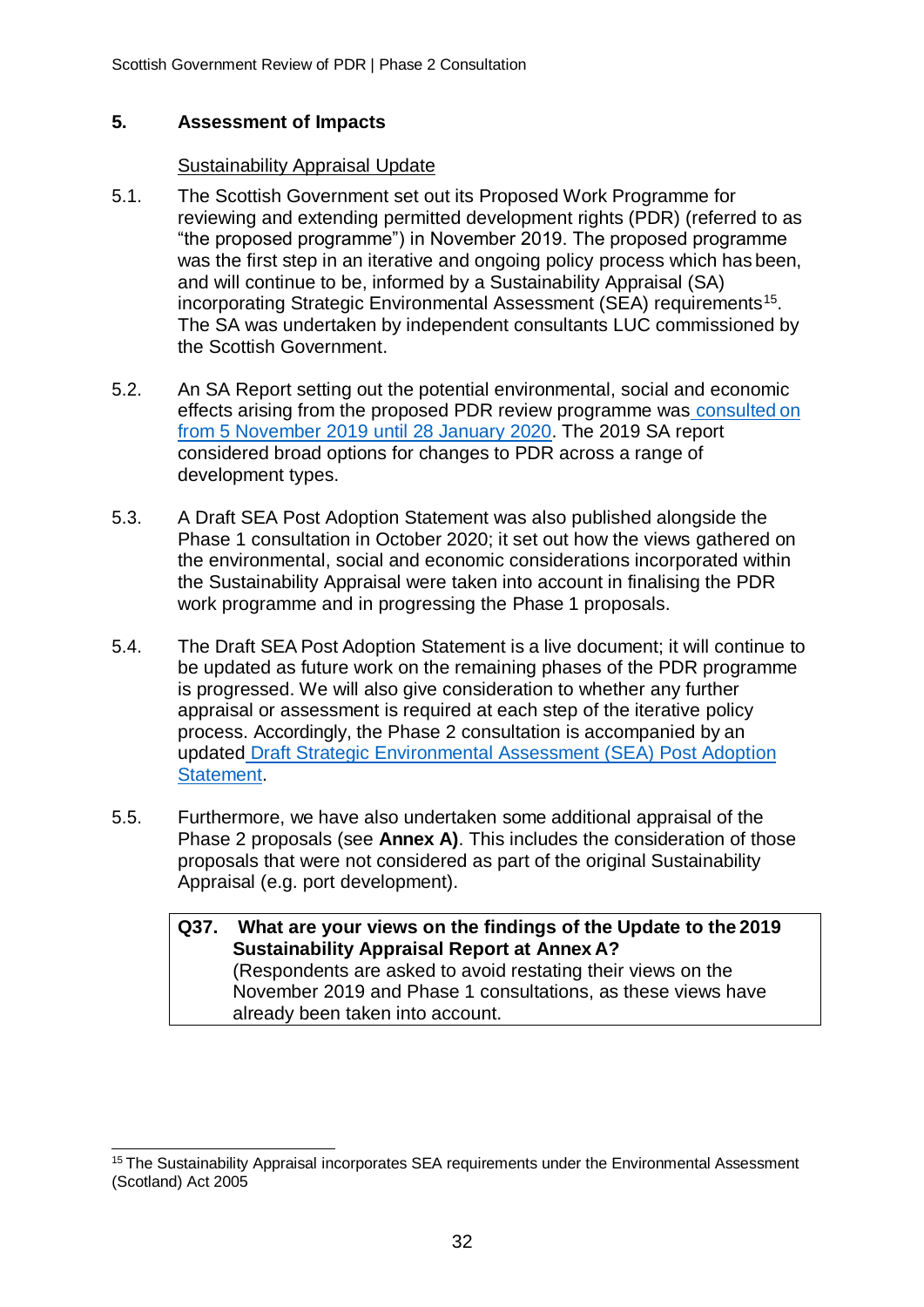# Other Assessments

- 5.6. In addition to Strategic Environmental Assessment we have undertaken a number of other assessments of our draft proposals (or screened proposals to see whether an assessment is required). Our initial and draft assessments are set out in annexes A-F and we would welcome feedback on these as part of the consultation. The draft assessments and screening assessments undertaken include:
	- A partial Business and Regulatory Impact Assessment (BRIA) that considers the costs and benefits, particularly with regard to business, of the proposed changes (see **Annex B**);
	- A draft Equality Impact Assessment (EqIA) that considers the impact of the draft proposals on various equalities groups defined by protected characteristics such as age, sex, religious or other belief, race or sexual orientation (see **Annex C**);
	- A draft Children's Rights and Wellbeing Impact Assessment (CRWIA) that considers the impact of the proposed changes on children. Our initial conclusion following a screening of proposals is that a full assessment is not required (see **Annex D**);
	- A draft Island Communities Impact Assessment (ICIA) that considers the impact of proposed changes on Scotland's islands. (see **Annex E**); and
	- A Fairer Scotland Duty Assessment that considers how we can reduce inequalities of outcome caused by socio-economic disadvantage, when making strategic decisions. Our initial conclusion following a screening of proposals is that a full assessment is not required (see **Annex F**)
- 5.7. A Data Protection ImpactAssessment (DPIA) was not considered relevant to these proposals because none pose any risk to privacy or data protection.
- 5.8. We invite views on these draft and partial impact assessments as part of this consultation. In particular:

**Q38. Do you have any comments on the partial and draft impact assessments undertaken on these draft Phase 2 proposals?**

#### **Q39. Do you have any suggestions for additional sources of information on the potential impacts of the proposals that could help inform our final assessments?**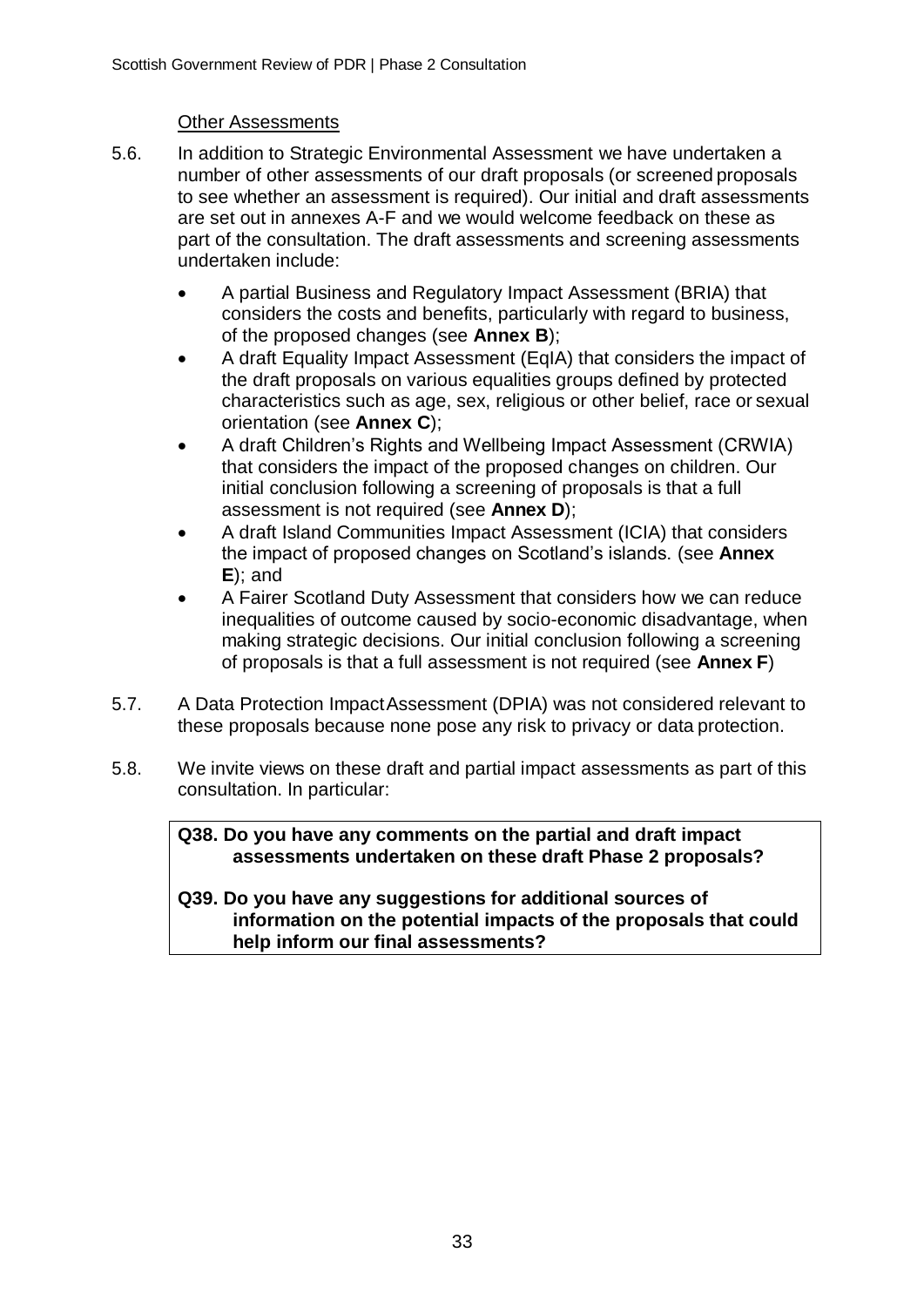# **6. Responding to this Consultation**

- 6.1. We are inviting responses to the consultation by 3 August 2022.
- 6.2. Please respond to this consultation using the Scottish Government's consultation hub, Citizen Space by accessing and responding to this consultation online at : [https://consult.gov.scot/planning](https://consult.gov.scot/planning-architecture/permitted-development-rights-review/)[architecture/permitted-development-rights-review/. Y](https://consult.gov.scot/planning-architecture/permitted-development-rights-review/)ou can save and return to your responses while the consultation is still open.
- 6.3. If you are unable to respond using our consultation hub, please send your response, together with the Respondent Information Form (see **Annex G**), to: [Planning.PDR2@gov.scot.](mailto:Planning.PDR2@gov.scot)

or

Development Management Team (PDR Review) Planning and Architecture Division Scottish Government Area 2F South Victoria Quay Edinburgh EH6 6QQ

Handling your response

- 6.4. If you respond using the consultation hub, you will be directed to the "About You" page before submitting your response. Please indicate how you wish your response to be handled and, in particular, whether you are content for your response to published. If you ask for your response not to be published, we will regard it as confidential, and will treat it accordingly.
- 6.5. All respondents should be aware that the Scottish Government is subject to the provisions of the Freedom of Information (Scotland) Act 2002 and would therefore have to consider any request made to it under the Act for information relating to responses made to this consultation exercise. To find out how we handle your personal data, please see our privacy policy: <https://www.gov.scot/privacy/>

#### Next steps

- 6.6. Where respondents have given permission for their response to be made public, and after we have checked that they contain no potentially defamatory material, responses will be published at [http://consult.gov.scot.](http://consult.gov.scot/) If you use the consultation hub to respond, you will receive a copy of your response via email. An analysis report will also be made available.
- 6.7. Responses to the consultation will help inform the refinement of proposals and the drafting of regulations that would bring any PDR or UCO changes flowing from this consultation into force. We anticipate that such regulations would be laid in the Scottish Parliament later in Autumn 2022.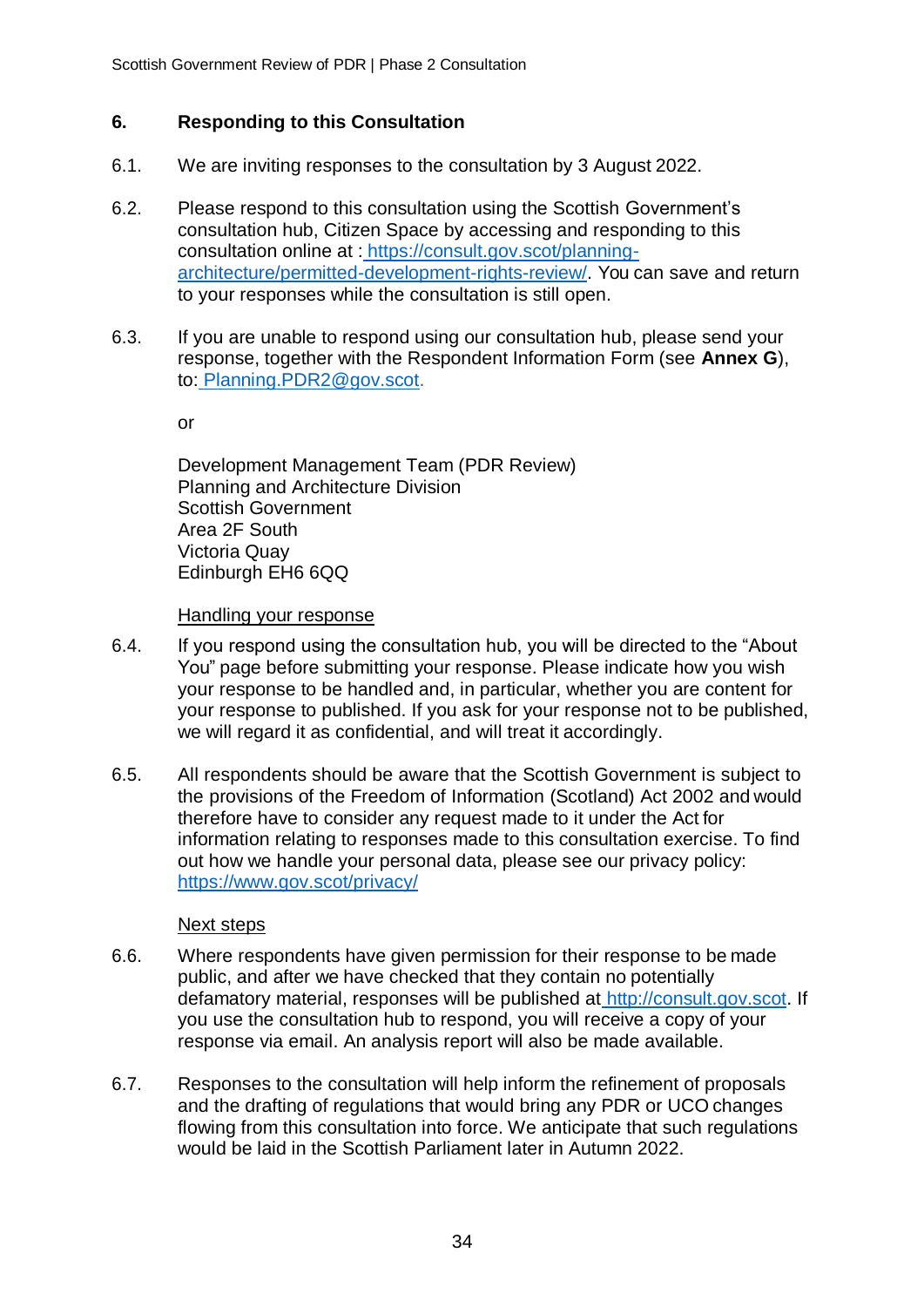#### **Scottish Government consultation process**

- 6.8. Consultation is an essential part of the policymaking process. It gives us the opportunity to consider your opinion and expertise on a proposed area of work.
- 6.9. You can find all our consultations online: [http://consult.gov.scot.](http://consult.gov.scot/) Each consultation details the issues under consideration, as well as a way for you to give us your views, either online, by email or by post.
- 6.10. Responses will be analysed and used as part of the decision making process, along with a range of other available information and evidence. We will publish a report of this analysis for every consultation. Depending on the nature of the consultation exercise the responses received may:
	- indicate the need for policy development or review
	- inform the development of a particular policy
	- help decisions to be made between alternative policy proposals
	- be used to finalise legislation before it is implemented
- 6.11. While details of particular circumstances described in a response to a consultation exercise may usefully inform the policy process, consultation exercises cannot address individual concerns and comments, which should be directed to the relevant public body.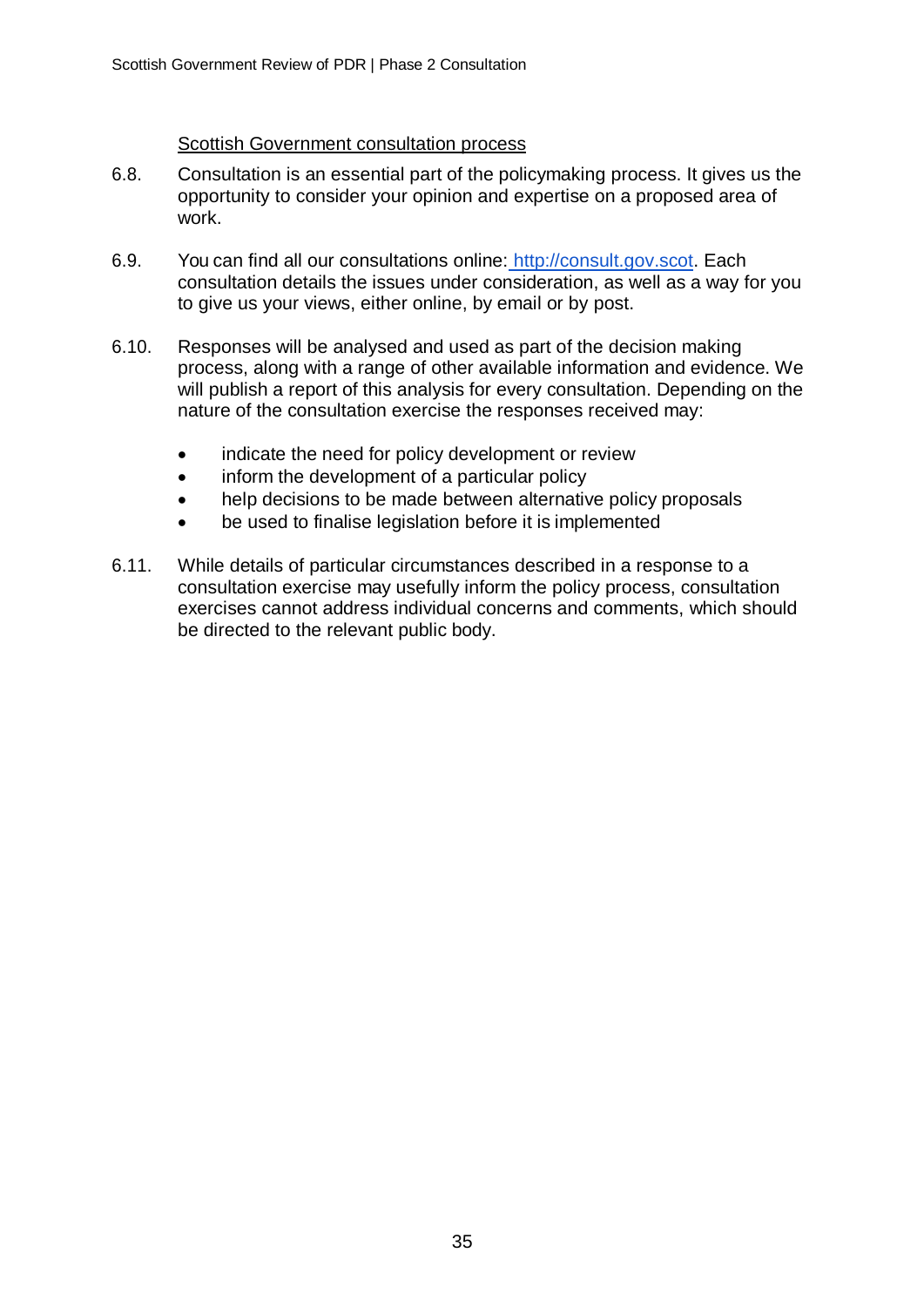# **Annex A: Sustainability Appraisal Update**

#### **1.0 Introduction**

- 1.1.1 The Scottish Government commissioned independent consultants LUC to undertake a Sustainability Appraisal (SA), incorporating the requirements of Strategic Environmental Assessment<sup>16</sup> to inform its proposed programme for reviewing and extending permitted development rights (PDR) in Scotland. The resulting Sustainability Appraisal Report<sup>17</sup> (the '2019 SA') was consulted on alongside a draft work programme from 5 November 2019 - 28 January 2020<sup>18</sup>.
- 1.1.2 The 2019 SA Report set out the potential for significant environmental, social and economic effects (both positive and negative) arising from options for changes to 16 development types. A Non-Technical Summary<sup>19</sup> of the 2019 SA is available on the Scottish Government's web pages. The SA findings were used to inform the Scottish Government's iterative work programme for extending PDR. Further information on this and on the responses received to the 2019 consultation is set out in the draft Post Adoption Statement<sup>20</sup>.

<sup>&</sup>lt;sup>16</sup> Under th[e Environmental Assessment \(Scotland\) Act 2005 \(legislation.gov.uk\)](https://www.legislation.gov.uk/asp/2005/15/contents)

<sup>&</sup>lt;sup>17</sup> [The Scottish Government's Programme for Extending Permitted Development Rights in Scotland: A](https://www.gov.scot/binaries/content/documents/govscot/publications/consultation-paper/2019/11/scottish-governments-proposed-work-programme-reviewing-extending-permitted-development-rights-pdr-scotland/documents/scottish-governments-programme-extending-permitted-development-rights-scotland-sustainability-appraisal/scottish-governments-programme-extending-permitted-development-rights-scotland-sustainability-appraisal/govscot%3Adocument/scottish-governments-programme-extending-permitted-development-rights-scotland-sustainability-appraisal.pdf) [Sustainability Appraisal \(www.gov.scot\)](https://www.gov.scot/binaries/content/documents/govscot/publications/consultation-paper/2019/11/scottish-governments-proposed-work-programme-reviewing-extending-permitted-development-rights-pdr-scotland/documents/scottish-governments-programme-extending-permitted-development-rights-scotland-sustainability-appraisal/scottish-governments-programme-extending-permitted-development-rights-scotland-sustainability-appraisal/govscot%3Adocument/scottish-governments-programme-extending-permitted-development-rights-scotland-sustainability-appraisal.pdf)

<sup>&</sup>lt;sup>18</sup> [Proposed programme for reviewing and extending permitted development rights \(PDR\) in Scotland](https://consult.gov.scot/local-government-and-communities/reviewing-and-extending-pdr/) - Scottish Government - [Citizen Space \(consult.gov.scot\)](https://consult.gov.scot/local-government-and-communities/reviewing-and-extending-pdr/)

<sup>19</sup>[Sustainability Appraisal summary.pdf \(consult.gov.scot\)](https://consult.gov.scot/local-government-and-communities/reviewing-and-extending-pdr/supporting_documents/Sustainability%20Appraisal%20summary.pdf)

<sup>&</sup>lt;sup>20</sup> Permitted development rights - [extension and review: strategic environmental assessment -](https://www.gov.scot/publications/proposed-programme-reviewing-extending-permitted-development-rights-pdr-scotland-strategic-environmental-assessment-draft-post-adoption-statement/) draft [post adoption statement -](https://www.gov.scot/publications/proposed-programme-reviewing-extending-permitted-development-rights-pdr-scotland-strategic-environmental-assessment-draft-post-adoption-statement/) gov.scot (www.gov.scot)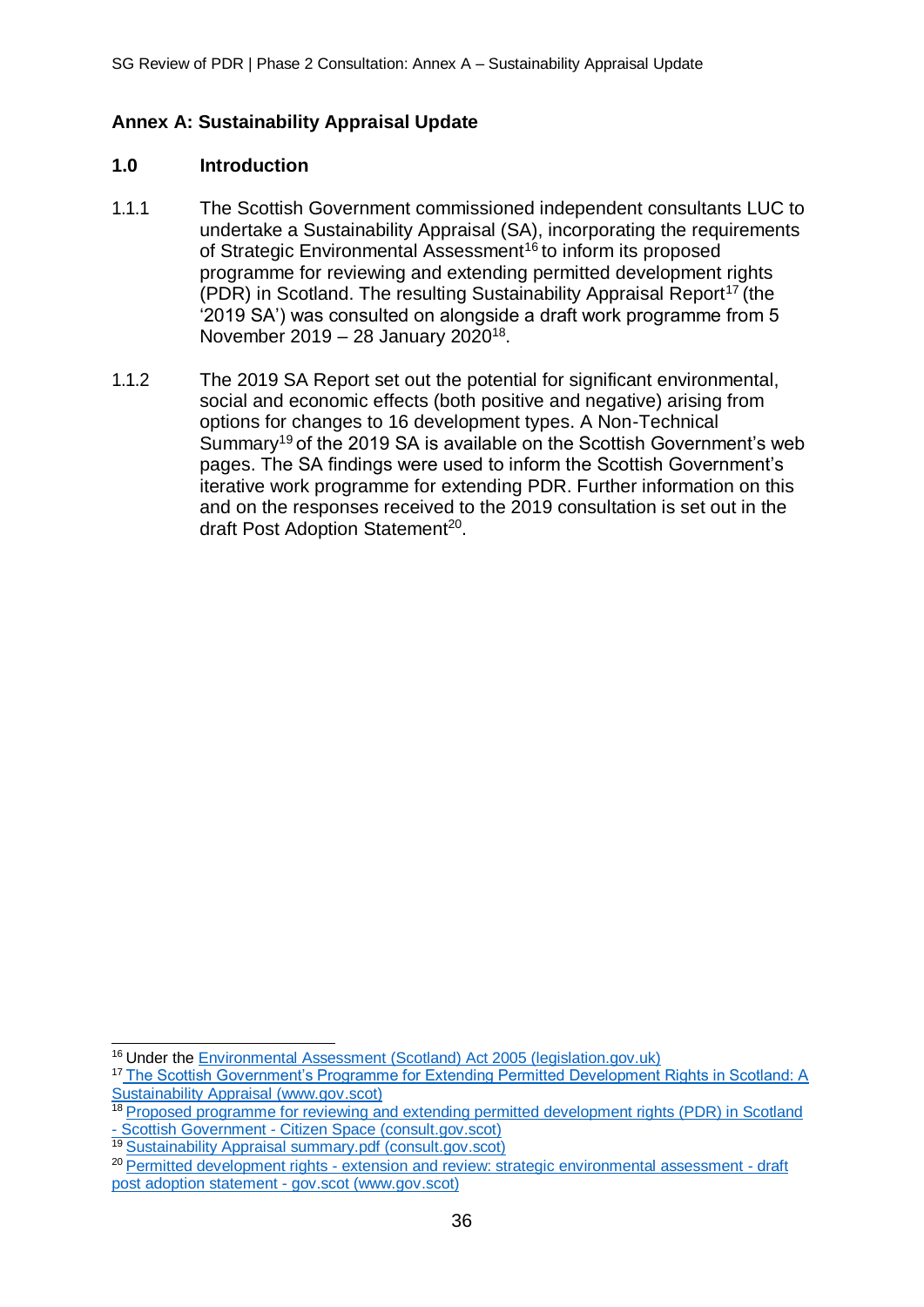# **2.0 Purpose of this Document**

- 2.1.1 This Update to the 2019 SA is specifically relates to the proposals for phase 2 of the work programme. Building on the findings of the 2019 SA, this document sets out the findings of the further, iterative appraisal of the emerging phase 2 proposals for town centres $21$ , and for electric vehicle (EV) charging infrastructure. It also assesses for the first time new proposals on PDR for port developments.
- 2.1.2 The Phase 2 proposals relate to:
	- EV charging infrastructure;
	- Changes of use and other development in centres:
	- Port development.

### **2.2 How was this Update to the SA undertaken?**

- 2.2.1 As a starting point, comments received on the 2019 SA on town centres and on EV charging infrastructure were reviewed to identify any issues requiring further consideration. The consultation draft Phase 2 proposals on town centres and EV charging infrastructure, published alongside this Update, were then considered for any potential significant environmental, social and economic effects beyond those already identified in the 2019 SA, and to identify any new proposals not previously assessed or requiring more detailed assessment.
- 2.2.2 We have also given consideration to wider policy and contextual changes, including the recently published Draft National Planning Framework (NPF4).<sup>22</sup>The Draft NPF4 puts climate and nature, along with a wellbeing economy and Covid recovery at the heart of the planning system. The document also contains several draft policies intended to support the resilience and recovery of Scotland's centres. NPF4 was published in draft by the Scottish Government in November 2021 for a period of public consultation which ran until 31 March 2022.
- 2.2.3 The [New report on the future of public EV charging infrastructure |](https://www.transport.gov.scot/news/new-report-on-the-future-of-public-ev-charging-infrastructure/) [Transport Scotland](https://www.transport.gov.scot/news/new-report-on-the-future-of-public-ev-charging-infrastructure/) and [A Network fit for the Future: Draft Vision](https://www.transport.gov.scot/publication/a-network-fit-for-the-future-draft-vision-for-scotland-s-public-electric-vehicle-charging-network/) for [Scotland's Public Electric Vehicle Charging Network | Transport Scotland](https://www.transport.gov.scot/publication/a-network-fit-for-the-future-draft-vision-for-scotland-s-public-electric-vehicle-charging-network/) have also been published and discuss the need and objectives for public EV charging infrastructure. This is in the context of our climate change targets and the anticipated growth in electric vehicle ownership.

<sup>&</sup>lt;sup>21</sup> Although previous assessments referred to "town centre" changes of use, this was not intended to denote that any changes would not apply in other types of centre – such as local or city centres. Indeed, any regulations stemming from the Phase 2 consultation would apply Scotland-wide. This is acknowledged in the consultation document, and hence the term "centres" is generally used to refer to all types of centre, including city, town and local centres. References to centre and town centre in this SA Update should be read in this context.

<sup>&</sup>lt;sup>22</sup> Supporting documents - Scotland 2045 - [fourth National Planning Framework -](https://www.gov.scot/publications/scotland-2045-fourth-national-planning-framework-draft/documents/) draft: consultation [gov.scot \(www.gov.scot\)](https://www.gov.scot/publications/scotland-2045-fourth-national-planning-framework-draft/documents/)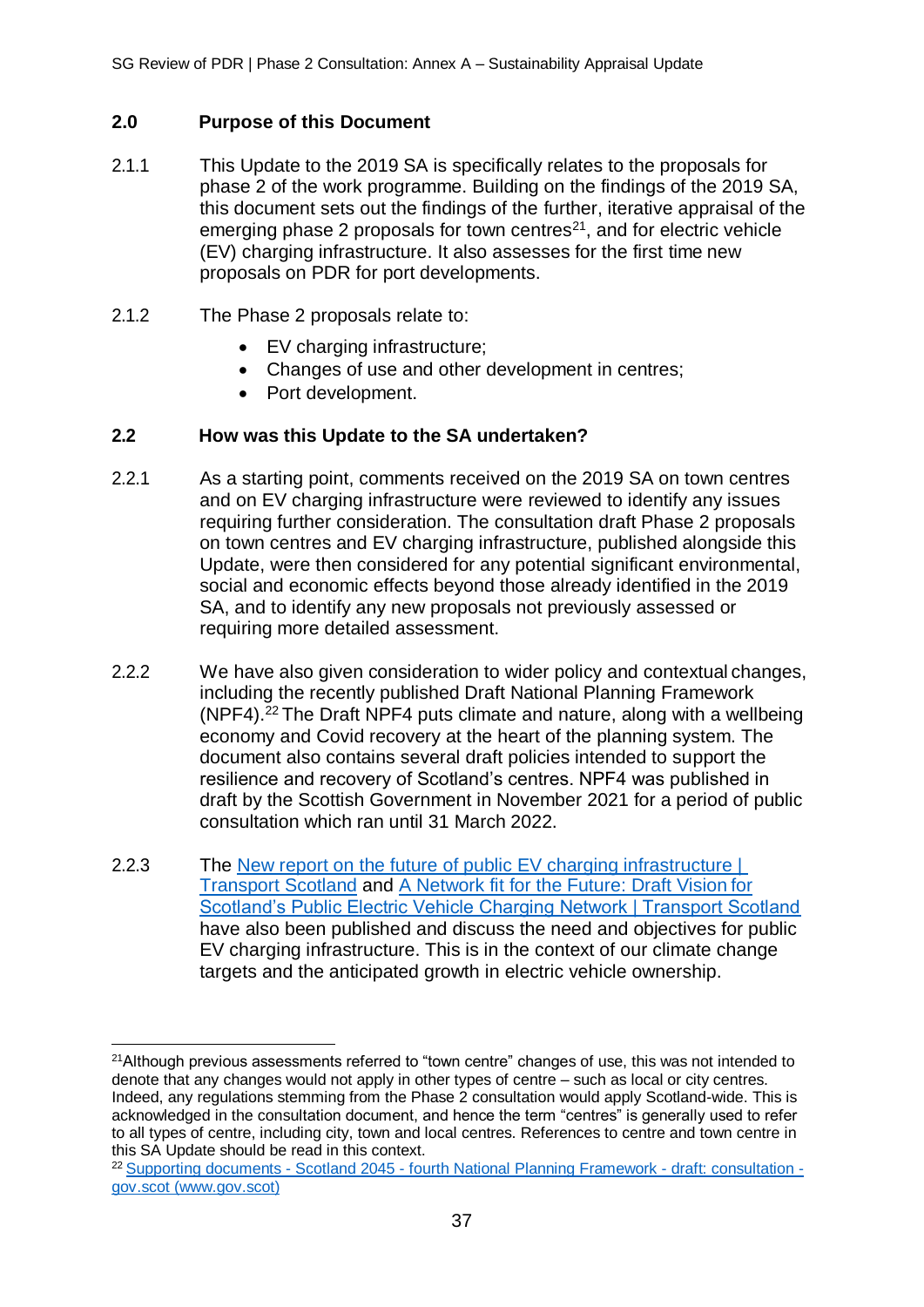- 2.2.4 [A New Future for Scotland's Town Centres](https://www.gov.scot/publications/new-future-scotlands-town-centres/) was published in 2021 and presents the findings of the independent Town Centre Review Group tasked with reviewing the 2013 Town Centre Action Plan and to consider how we can make towns and town centres greener, healthier and more equitable and inclusive places. [At the Heart of Economic Transformation:](https://www.gov.scot/publications/report-city-centre-recovery-task-force/) [Report of the City Centre Recovery Task Force](https://www.gov.scot/publications/report-city-centre-recovery-task-force/) was published in March 2022; it identifies priorities to support cities' recovery from the pandemic.
- 2.2.5 Consideration was also given to the [Green Freeports in Scotland: bidding](https://www.gov.uk/government/publications/green-freeports-in-scotland-bidding-prospectus) [prospectus.](https://www.gov.uk/government/publications/green-freeports-in-scotland-bidding-prospectus) Published in 2022, this sets out Scottish and UK governments' expectations for Green Freeports.
- 2.2.6 Where no new or updated appraisal findings are set out in this update, it is considered that the 2019 SA findings remain current.

### **2.3 What new proposals are set out in the Phase 2 consultation?**

2.3.1 The Phase 2 consultation includes proposals for changes to PDR for ports development which was not one of the 16 development types previously considered by the 2019 SA. Consideration has therefore been given to the potential for any likely significant effects arising, the findings of which are set out in Section 3.

# **2.4 What comments were received on the 2019 Sustainability Appraisal?**

2.4.1 An analysis of the responses received to the 2019 SA Report is available online<sup>23</sup>, with thematic summaries in the draft Post Adoption Statement published October 2020 (and refreshed alongside this Update).

### **2.5 Which Reasonable Alternatives were considered?**

2.5.1 The 2005 Act requires the Environmental Report to identify, describe and evaluate the likely significant effects on the environment of reasonable alternatives to a plan, programme, or strategy taking into account its objectives and geographical scope. The 2019 SA considered 16 broad categories of development for possible changes to PDR. Options for each development type were then developed through an iterative process in discussion with Scottish Environment Protection Agency (SEPA), NatureScot, and Historic Environment Scotland (HES) (the SEA  $\alpha$ consultation authorities), and a Virtual Review Group<sup>24</sup>. With the exception of town centre changes of use, for each development type the options typically appraised were:

<sup>&</sup>lt;sup>23</sup> [Reviewing and extending permitted development rights: consultation analysis -](https://www.gov.scot/publications/analysis-responses-consultation-reviewing-extending-permitted-development-rights-pdr/?msclkid=44eecbefa5ea11ecb0fba1d04a64f8f6) gov.scot [\(www.gov.scot\)](https://www.gov.scot/publications/analysis-responses-consultation-reviewing-extending-permitted-development-rights-pdr/?msclkid=44eecbefa5ea11ecb0fba1d04a64f8f6)

 $24$  To inform the 2019 Sustainability Appraisal, the Scottish Government established a Virtual Review Group comprised of key stakeholders to engage with the appraisal at key stages. The VRG included contacts from industry; the SEA consultation authorities (SEPA, NatureScot and HES); planning authority representatives; representatives from the Scottish Government policy leads for the sectors involved; and, from bodies with interests in the built, historic and natural environments.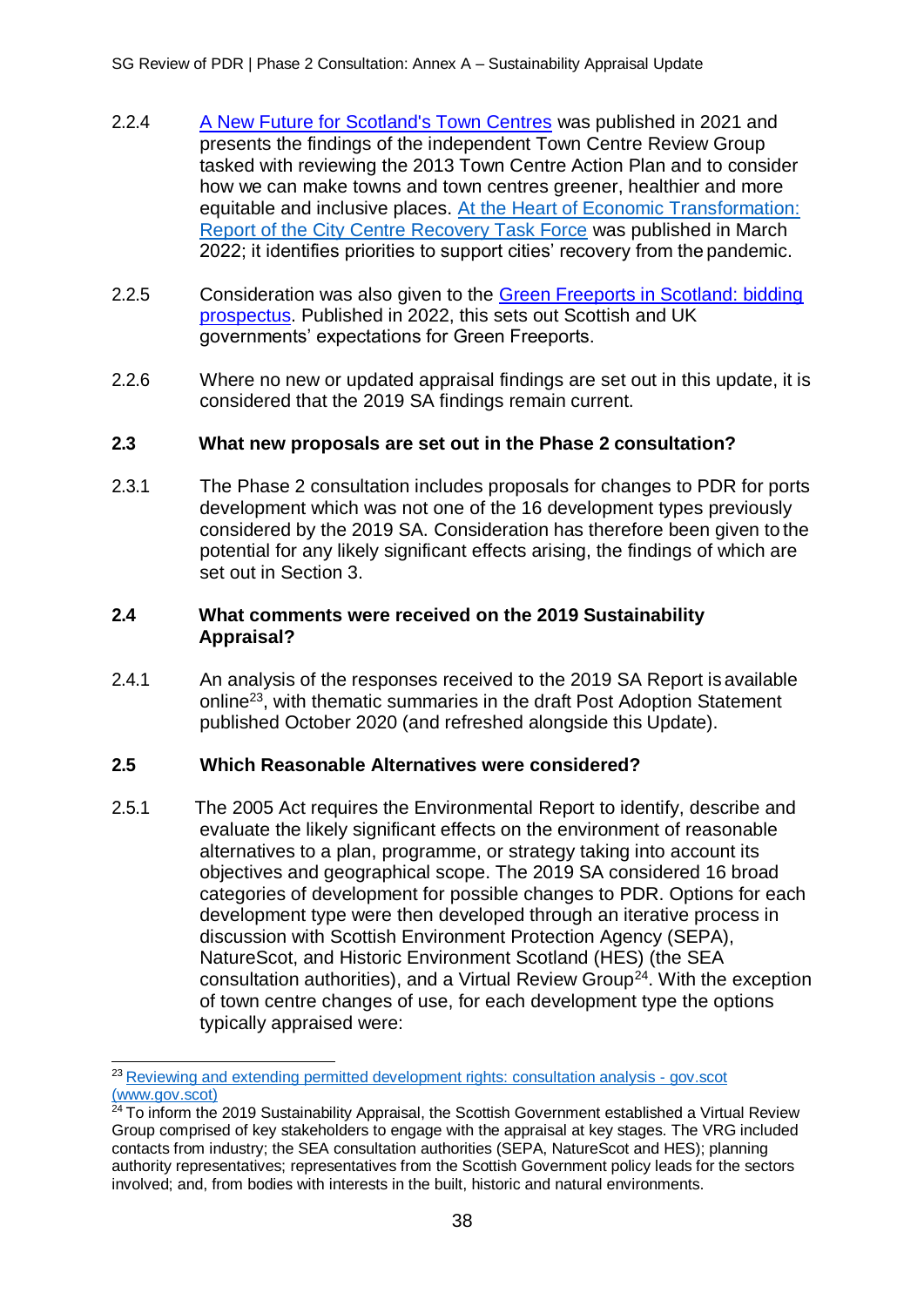- no change to current PDR (where existing PDR);
- alteration of current PDR for a development type in relation to current restrictions in designated areas, and/or thresholds relevant to the scale/size of development; and
- creating new PDR for a development type in designated areas, nondesignated areas, and/or introducing size/scale restrictions of receptors.
- 2.5.2 An alternative approach was applied to the 13 options identified for town centre changes of use. The 2019 SA instead focused on the sustainability effects of changes that would result from the addition or loss of 13 uses typically found in town centres, as a means of more clearly drawing out the likely significant impacts which could arise.
- 2.5.3 Any new or additional alternatives identified as part of this SA Update are considered further below and in Appendix A.

### **2.6 Mitigation**

- 2.6.1 Mitigation proposed in the 2019 SA for the relevant development types was considered in the context of the draft Phase 2 proposals, with any additional mitigation identified where relevant. In line with the approach previously taken, potential mitigation includes:
	- Defining conditions or restrictions on the extension of particular PDR, for example in terms of numbers, dimensions (e.g. height or area of development) and locations of development types likely to give rise to adverse effects.
	- Redefining distance thresholds for particular PDR by establishing minimum distances beyond which effects from particular development types are unlikely to be significant.
	- Retaining or requiring prior notification/prior approval.
	- Promoting guidance and best practice to ensure that development which is implemented under PDR achieves high standards of design and implementation.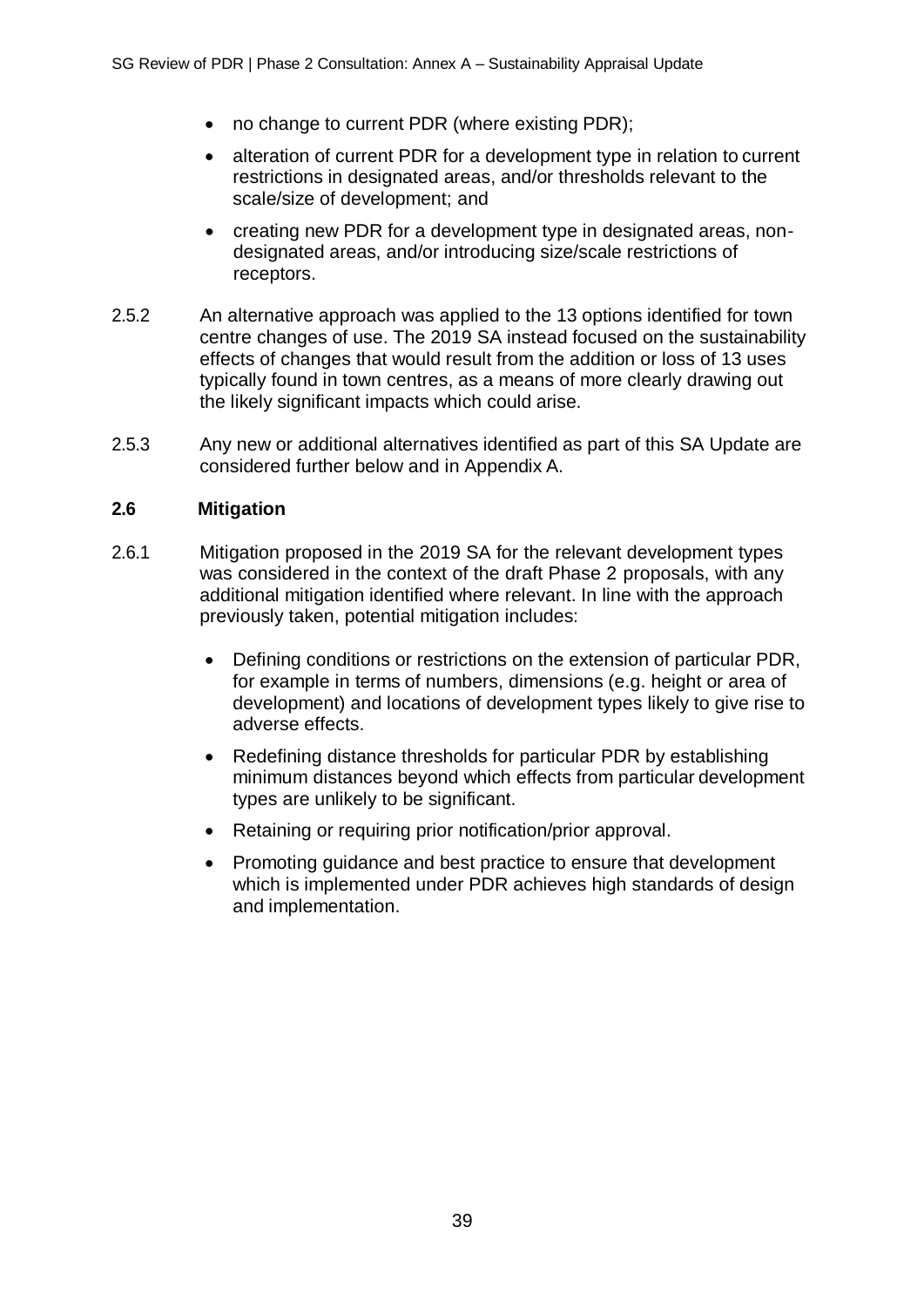# **3.0 Updated Appraisal Findings**

### **3.1 Electric Vehicle Charging Infrastructure**

# **Current PDR for EV Charging**

3.1.1 As described within the consultation document, two classes of PDR (classes 9E and 9F of the GPDO<sup>25</sup>) address the installation, alteration or replacement of electric vehicle charging points in off-street parking areas. Class 9E relates to wall mounted EV charging points and Class 9F relates to EV charging point upstands. Additionally, local authorities have more general PDR under class 30 of the GPDO for relevant development required in connection with the operation of any public service administered by them. These PDR are not subject to the conditions and limitations that are specific to Classes 9E and 9F (e.g. they are not limited to off-street parking areas or restricted in particular locations such as National Parks), but are subject to general conditions and restrictions.

# **Proposed Changes to PDR for EV Charging**

- 3.1.2 Phase 2 proposals on PDR for EV charging infrastructure include:
	- Changes to PDR for wall mounted EV charging points on buildings in an area legally used for off-street parking (Class 9E) to:
		- o Remove restriction of these PDR in certain designated areas specified in Class  $9E(3)^{26}$
		- o Remove existing restrictions on adverts and signage on nameplates in order to simplify the legislation.
	- Changes to PDR for off-street charging upstands in an area lawfully used for off-street parking (Class 9F) to:
		- o Remove restriction of these PDR in certain designated areas specified in Class 9F(3)
		- <sup>o</sup> Remove existing restrictions on nameplates
		- o Extend the height restriction on EV charging upstands in Class 9F from 1.6 metres to 2.5 metres (except within the curtilage of a dwelling)
	- Extend PDR to allow the development of solar canopies, battery storage and equipment housing associated with upstands in off-street parking areas. This would not apply in certain specified areas including sites of archaeological interest, national scenic areas, historic gardens

<sup>&</sup>lt;sup>25</sup> [The Town and Country Planning \(General Permitted Development\) \(Scotland\) Amendment Order](https://www.legislation.gov.uk/ssi/2014/142/contents/made) [2014 \(legislation.gov.uk\)](https://www.legislation.gov.uk/ssi/2014/142/contents/made)

 $^{26}$  Class 9E(3) and 9F(3) sets out that Development is not permitted by this class in the case of land within (a) a site of archaeological interest; (b) a national scenic area; (c) a historic garden or designed landscape; (d) a historic battlefield; (e) a conservation area; (f) a National Park; or (g) a World Heritage Site.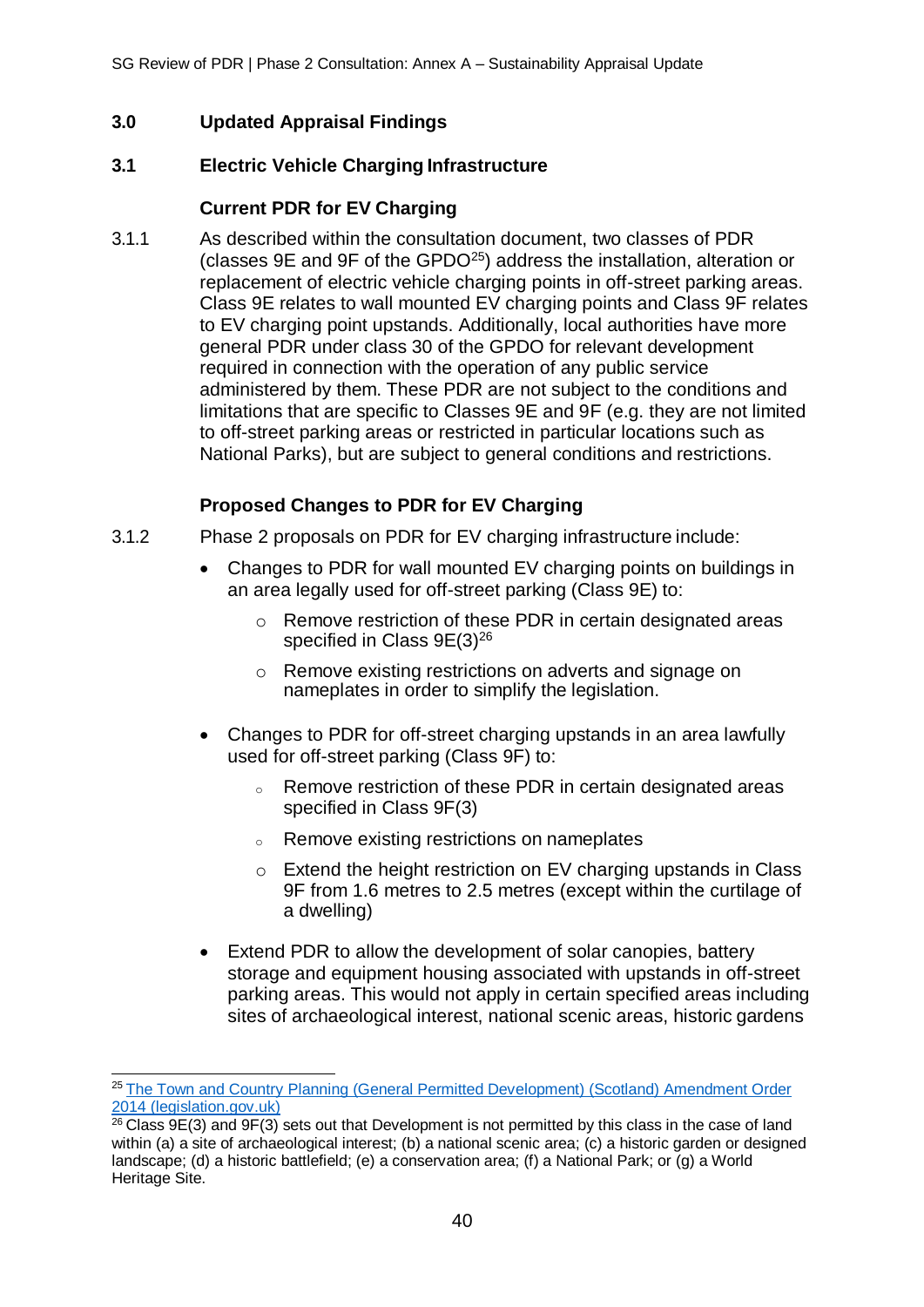or designed landscape, historic battlefields, conservation areas, National Parks, World Heritage Sites, and the curtilage of a dwelling.

- On-street/kerbside charging:
	- o No specific proposals; the consultation seeks views on the issues to be considered if any PDR for on-street charging infrastructure were taken forward (what it would permit, who it would apply to, where it would apply and how it would relate to other controls/regulatory regimes).
- Local authority PDR
	- o Noting the anticipated increase in private sector involvement in financing, delivering and maintaining EV charging apparatus, the Phase 2 consultation asks whether Class 30 PDR (see above) should be amended to reflect emerging funding and operating arrangements between authorities and third parties.
- Changes to existing petrol stations:
	- o New PDR for change of use of petrol filling station to charging forecourt, and replacement of associated structures and facilities.

# **2019 SA Findings**

- 3.1.3 The 2019 SA considered modification to the existing classes of PDR for EV charging, with Section 18 of the 2019 SA Report setting out the assessment findings in full. Key findings included:
	- Potential for long term minor positive effects on climatic factors and air quality where an uptake of electric vehicles occurs through facilitating an increase in the number of charging points and faster/ more powerful charging points.
	- Wider deployment of electric vehicles have potential to give rise to significant positive effects on the objective of supporting measures to reduce carbon emissions.
	- Minor positive effects on the economy likely where PDR helps to support a transition to a low carbon economy by facilitating a take up of electric vehicles, as well as encouraging electric vehicle purchases, thereby supporting and enhancing opportunities for sustainable economic growth.
	- Minor positive effects regarding health, and quality of life and living environment may arise where proposals support electric vehicle usage which results in less air and noise pollution.
	- Potential significant negative effects on cultural heritage due to possible impacts on nationally significant assets, although effects are reversible;
	- Potential long term significant positive effects on climate change and air quality from indirect support for reducing vehicle emissions.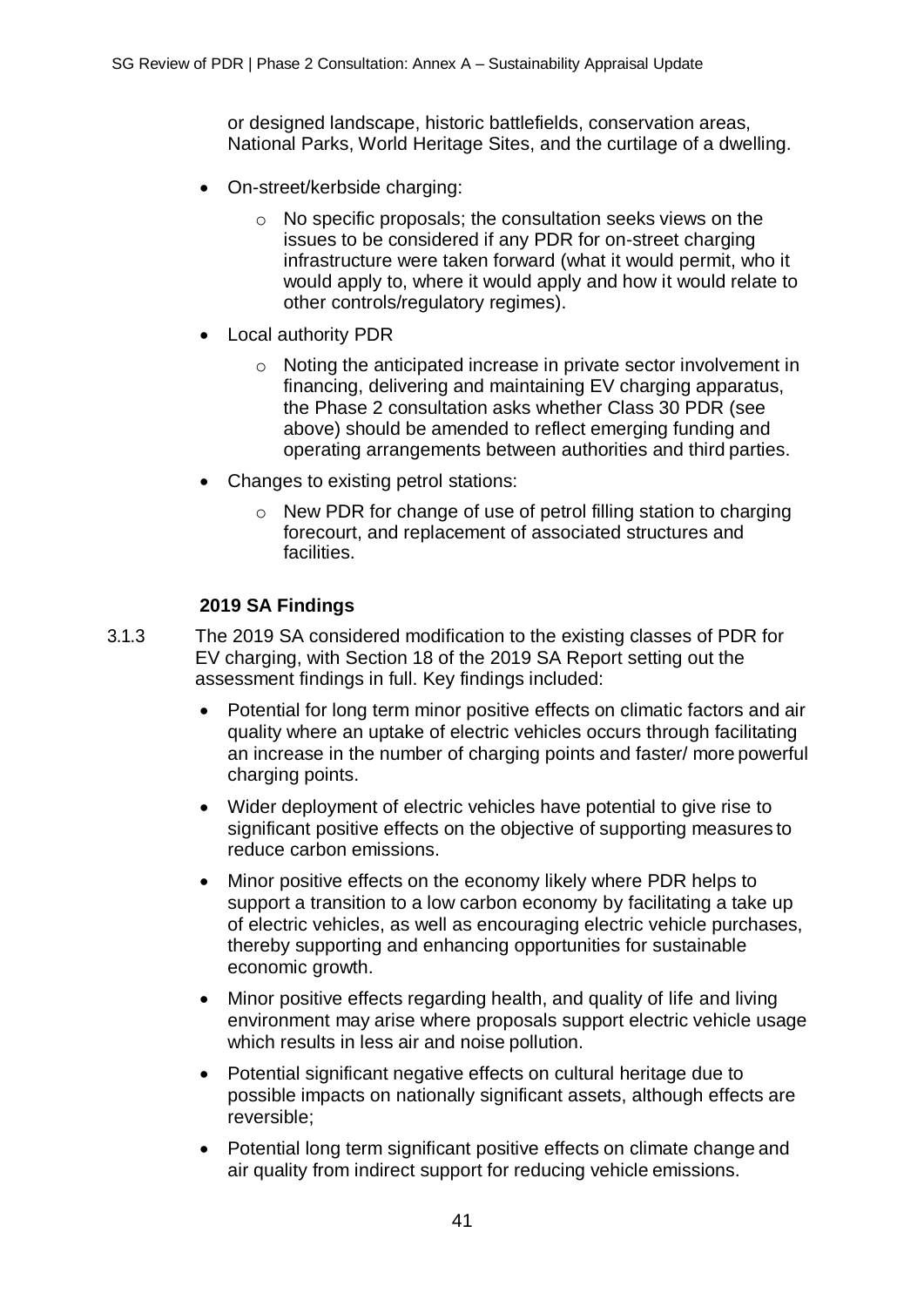- 3.1.4 The 2019 SA also found that extending PDR to allow upstands with electrical outlets and wall mounted electric vehicle charging points within 2 metres of a road or to increase the volume in all areas may result in potential significant negative effects due to the potential for the charging points to adversely impact the appearance, structure and setting of designated and undesignated assets. This is based on the worst case scenario of a significant number of charging points to be installed in any one location – fewer, more isolated charging points would result in a less significant effect.
- 3.1.5 The 2019 SA noted potentially significant negative impacts on cultural heritage would be avoided by limiting any increase in PDR to locations where PDR currently apply. Under this scenario, effects were likely to remain similar to those from existing PDR, by avoiding adverse effects on designated and undesignated heritage assets and their settings.

# **Comments Received on the 2019 SA Report**

- 3.1.6 Information on the responses received to the 2019 SA Report is set out in the September 2020 Analysis of Responses<sup>27</sup> and in the draft Post Adoption Statement published alongside this Update. Specific points raised in relation to information in the SA concerning PDR for electric vehicle charging infrastructure are summarised below:
	- A private sector respondent suggested that the baselines could do more to recognise scope for solar energy to contribute to reduction in emissions when deployed alongside EV charging infrastructure.
	- A private sector respondent suggested that the SA over-states the potential negative impacts of EV charging infrastructure on cultural heritage, and does not provide sufficient justification for the proposed restriction on EV charging points within 2m of a road.
	- A private sector respondent suggested that the SA overstates the negative environmental effects of EV charging points for non-listed buildings designated areas. It was also suggested that positive environmental impacts associated with EV charging infrastructure is not adequately captured by the SA.
	- A public sector respondent suggested that mitigation proposals would not address effects on the setting of listed buildings.

# **Updated Appraisal Findings**

3.1.7 The 2019 SA identified that options for changes to PDR that lead to increased uptake of EV vehicles are likely to give rise to significant positive effects on climate change and air quality through supporting the transition from fossil fuel powered transport to electric vehicles with reductions in associated emissions. Increased electric vehicle use was

<sup>&</sup>lt;sup>27</sup> [Research Project: Analysis of responses to a consultation on reviewing and extending permitted](https://www.gov.scot/binaries/content/documents/govscot/publications/consultation-analysis/2020/09/analysis-responses-consultation-reviewing-extending-permitted-development-rights-pdr/documents/research-project-analysis-responses-consultation-reviewing-extending-permitted-development-rights-pdr/research-project-analysis-responses-consultation-reviewing-extending-permitted-development-rights-pdr/govscot%3Adocument/research-project-analysis-responses-consultation-reviewing-extending-permitted-development-rights-pdr.pdf) [development rights \(PDR\) \(www.gov.scot\)](https://www.gov.scot/binaries/content/documents/govscot/publications/consultation-analysis/2020/09/analysis-responses-consultation-reviewing-extending-permitted-development-rights-pdr/documents/research-project-analysis-responses-consultation-reviewing-extending-permitted-development-rights-pdr/research-project-analysis-responses-consultation-reviewing-extending-permitted-development-rights-pdr/govscot%3Adocument/research-project-analysis-responses-consultation-reviewing-extending-permitted-development-rights-pdr.pdf)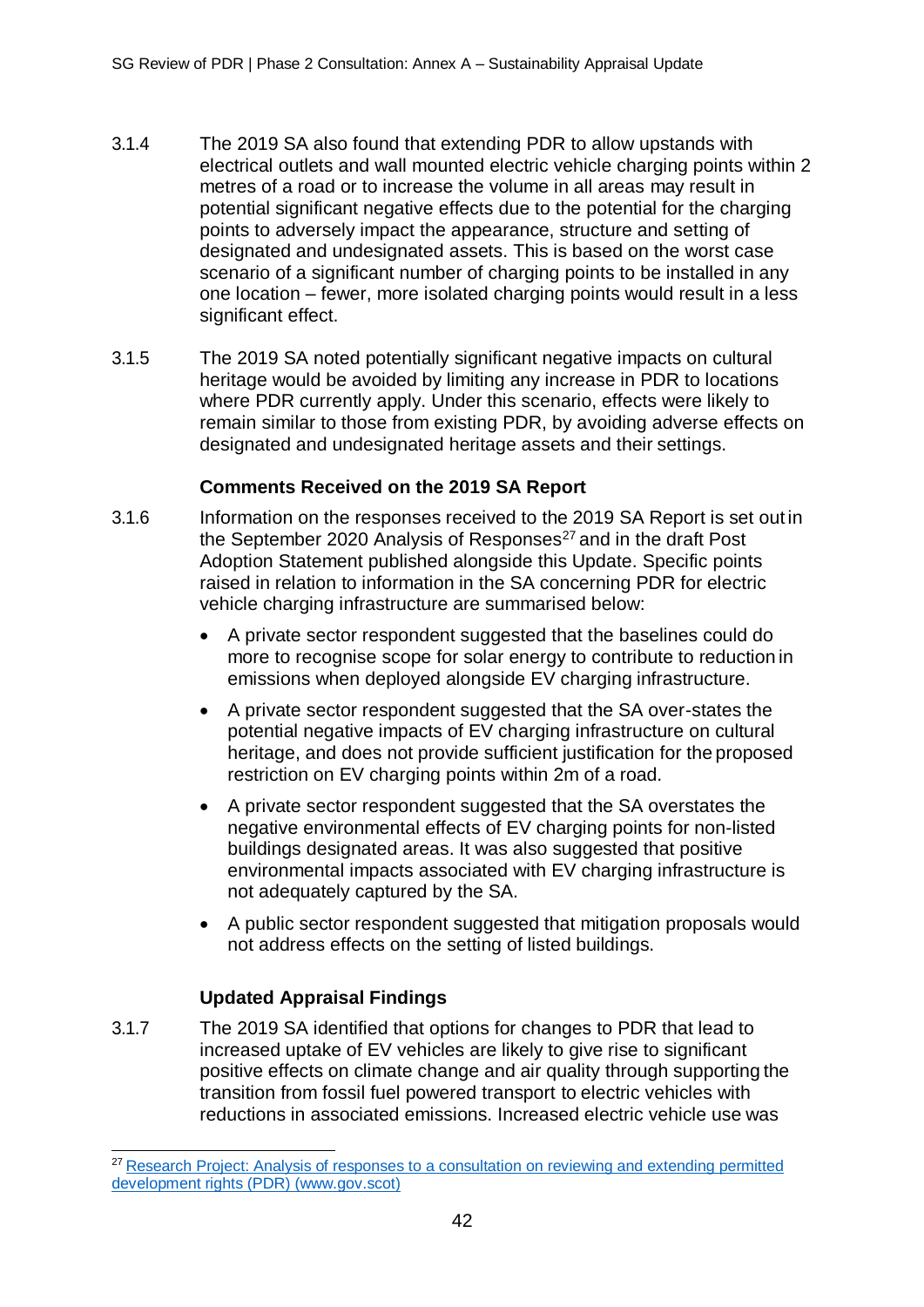also considered likely to have positive effects on human health and quality of life through reduction in noise and air pollution. We consider that these findings remain valid for the current phase 2 proposals.

3.1.8 The 2019 SA concluded that options for changes to existing PDR that relate to their size and location, including in off-street parking areas and within 2m of a road, have potential for significant negative effects on cultural heritage assets and their settings. It was however noted that any adverse effects would be avoided by limiting any increase in PDR to locations where PDR currently apply (i.e. as specified in Class 9F(3) and Class 9E(3)). While the Phase 2 proposals would include the removal of restriction in these areas, any changes would continue to be limited to existing off-street parking areas, therefore localising and minimising any adverse effects on cultural heritage. Views are however invited on this point through the consultation paper.

### Canopies charging stations (solar) and battery storage

3.1.9 Views are invited on new Phase 2 proposals to extend PDR to allow the development of solar canopies and related battery storage and equipment housing for EV charging upstands in off-street parking areas. In addition to the Updated Appraisal findings on climate change, air quality and human health noted in para 3.1.7 above, there is potential for negative effects on the setting of heritage, landscape and cultural assets. These effects are considered to be localised due to the PDR applying only to existing off street car parking areas, excluding sites of archaeological interest, national scenic areas, historic gardens or designed landscapes, historic battlefields, conservation areas, National Parks, World Heritage Sites, and the curtilage of a dwelling. No new or additional effects have been identified in relation to biodiversity, water or soils. More detailed assessment is included in appendix A.

Reasonable alternatives

- 3.1.10 For completeness, appendix A appraises the following options:
	- no change to current PDR;
	- Extending PDR for solar canopies and associated infrastructure in offstreet parking areas including those within specified designated areas; and
	- Extending PDR for solar canopies and associated infrastructure in offstreet parking areas outwith specified designated areas.

### On-street/kerbside charging

3.1.11 In addition to the Updated Appraisal and 2019 SA findings on climate change, air quality and human health noted in para 3.1.7 above, extending PDR to include on-street EV charging infrastructure has potential to create negative effects on the setting of historic, cultural and landscape assets. Insensitively sited EV charging infrastructure can also be an obstruction to people with mobility impairments and people with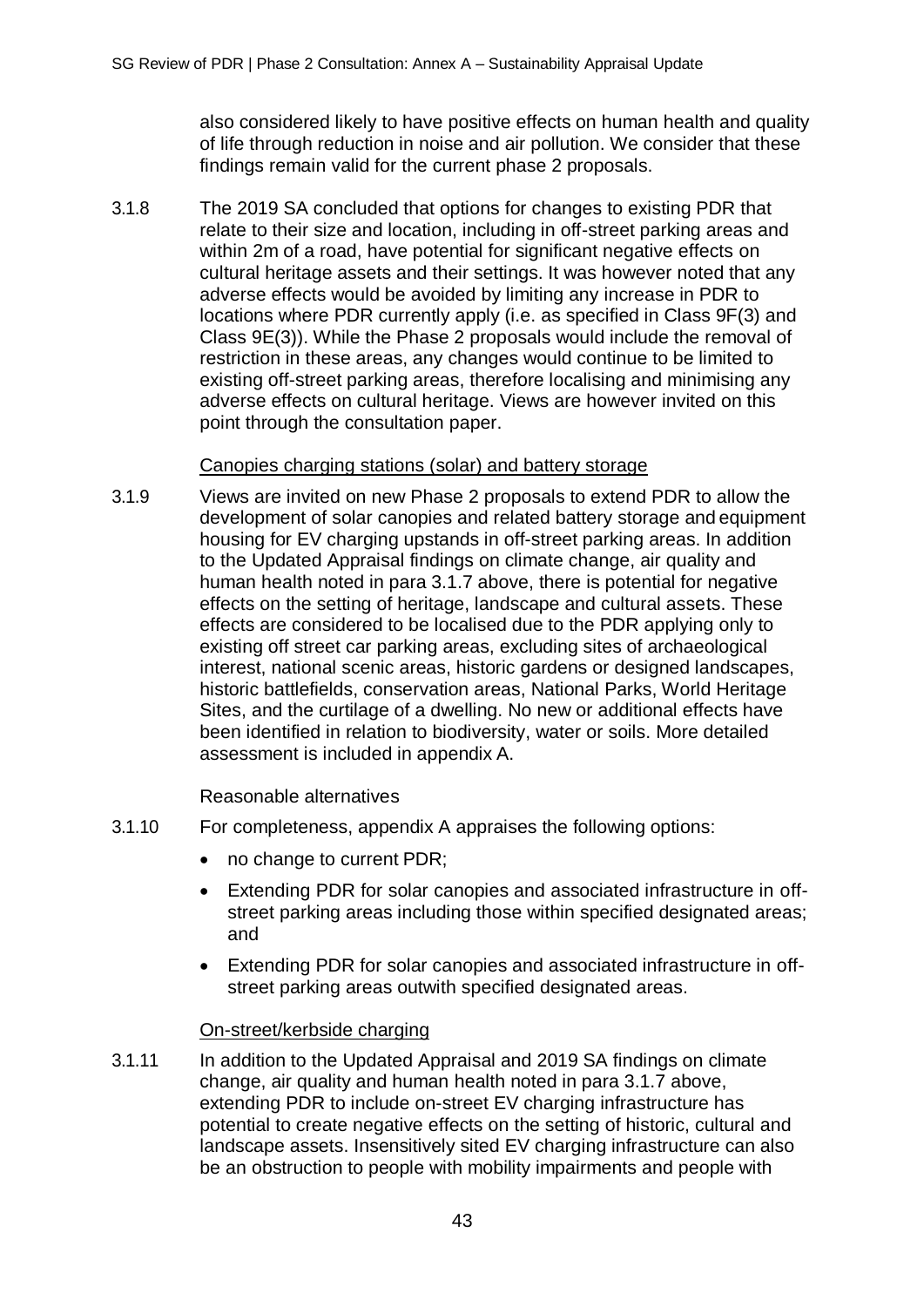visual impairments. It is noted that other regimes, including the requirement to obtain consent from the relevant roads authority, would continue to apply. More detailed consideration is set out in Appendix A.

Reasonable alternatives

- 3.1.12 For completeness, appendix A appraises the following options in relation to on-street / kerbside charging:
	- no change to current PDR:
	- Extending PDR for on-street EV charging infrastructure in all areas; and
	- Extending PDR for on-street EV charging infrastructure in all areas outwith specified designated areas;

### Changes to Existing Petrol Stations

3.1.13 In addition to the Updated Appraisal and 2019 SA findings on climate change, air quality and human health noted in para 3.1.7 above, extending PDR to include change of use of petrol filling stations to charging forecourts, and replacement of associated structures and facilities is considered likely to lead to new / additional minor positive effects on material assets and soils where the proposals lead to removal of petrol tanks and reduced areas of contamination. The phase 2 proposals set out to ensure the area of development will not increase, and replacement buildings are no higher than existing buildings. The Updated Appraisal supports this aspect of the proposals in order to minimise impacts to the settings of heritage, landscape and cultural assets. No new or additional effects have therefore been identified in relation to biodiversity, landscape or cultural heritage.

### Local Authority PDR

3.1.14 The Phase 2 consultation asks whether Class 30 PDR should be amended to make clear they apply to "electric vehicle charging points and any associated infrastructure", and to reflect emerging funding and operating arrangements between authorities and third parties. No new or additional impacts have been identified in this respect.

#### **Mitigation**

3.1.15 It is recommended that consideration is given to excluding the curtilage of listed buildings from changes to Class 9F, as regards additional PDR for canopies, battery storage and equipment housing, in order to protect cultural heritage assets. The consultation document notes proposals would not apply in sites of archaeological interest, national scenic areas, historic gardens or designed landscapes, historic battlefields, conservation areas, National Parks, World Heritage Sites, and the curtilage of a dwelling which this assessment supports.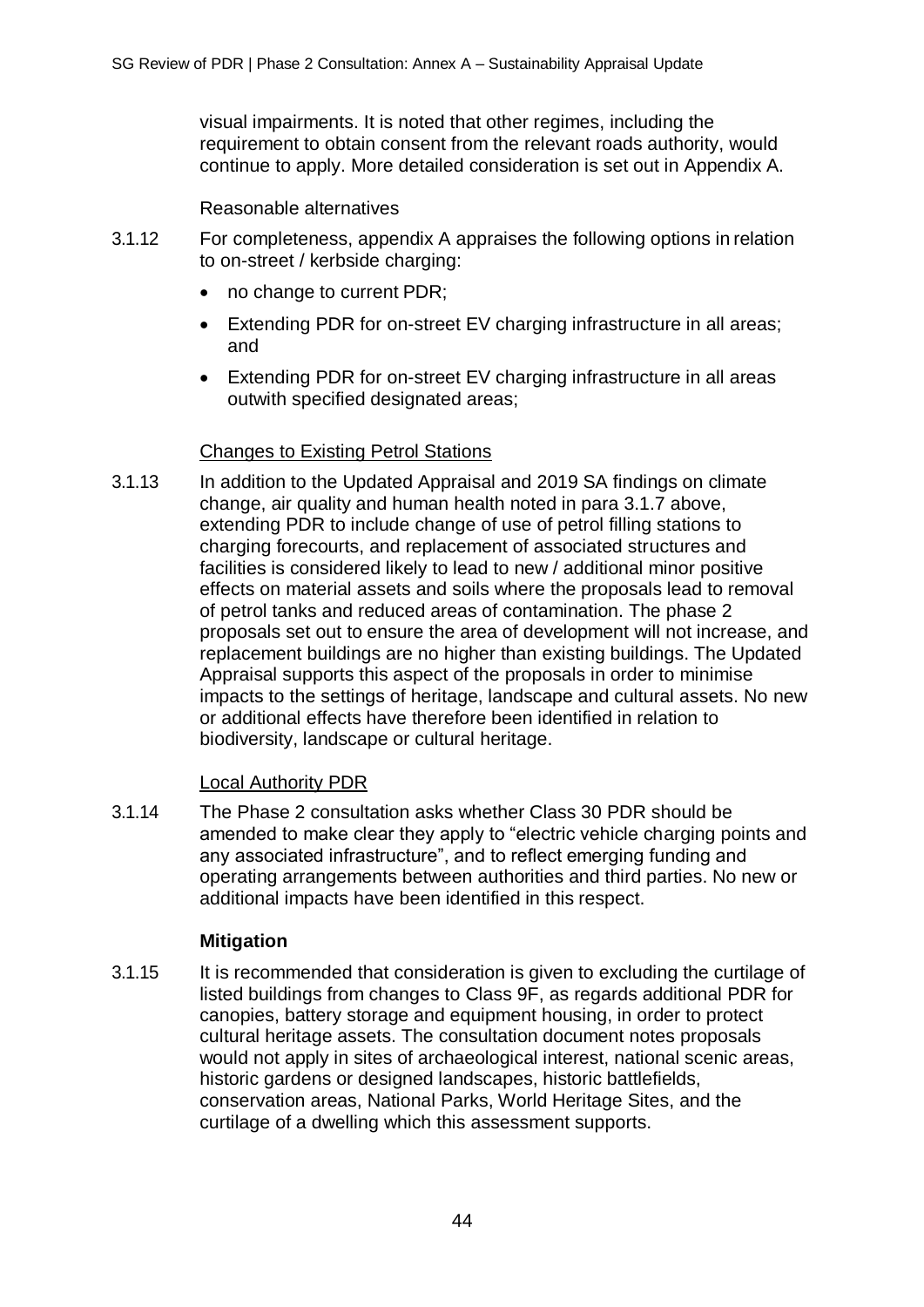3.1.16 Finally, if PDR for on-street/kerbside EV charging infrastructure are taken forward it is recommended that consideration is given to excluding sites of archaeological interest, National Scenic Areas, historic gardens or designed landscapes, historic battlefields, conservation areas, National Parks, World Heritage Sites, and the curtilage of a listed building.

# **3.2 Changes of Use in Centres**

- 3.2.1 The Town and Country Planning (Use Classes) (Scotland) Order 1997 (UCO) groups together various land uses with broadly similar planning impacts into separate "use classes". Legislation<sup>28</sup> provides that a change of use within a use class does not constitute development for planning purposes, and so planning permission is not required.
- 3.2.2 Both PDR and the UCO have the effect of allowing certain works or changes of use to take place without the need to seek planning permission from the planning authority. The key difference is that the UCO takes specified changes of use out of the scope of planning control by providing that they do not involve development. PDR, on the other hand, grant permission for specified forms of development (including certain changes of use) and can therefore be tailored through conditions and limitations to the PDR.
- 3.2.3 The Phase 2 consultation seeks views on establishing a new class which brings together a variety of uses commonly found in (or associated with) centres but which currently sit in separate use classes. The effect of doing so would be that any changes of use within this broader, merged use class would not involve development and hence not require planning permission. This would potentially help centres become more agile and responsive, with the potential to promote diverse and mixed uses.
- 3.2.4 The 2019 SA focused on the sustainability effects of potential changes to PDR that would result in the addition or loss of thirteen typical "town centre" uses (as noted previously, these uses are not limited to town centres). These included:
	- Shops
	- Financial, professional and other services
	- Food and drink (including pubs)
	- Business
	- General industrial
	- Storage or distribution
	- Hotels and hostels
	- Residential institutions
	- Residential houses and flats
	- Non-residential institutions
	- Assembly and leisure (Including theatres)
	- Betting shops and pay day lending
	- Hot food takeaways

 $28$  See section 26(2)(f) of the Town and Country Planning (Scotland) Act 1997.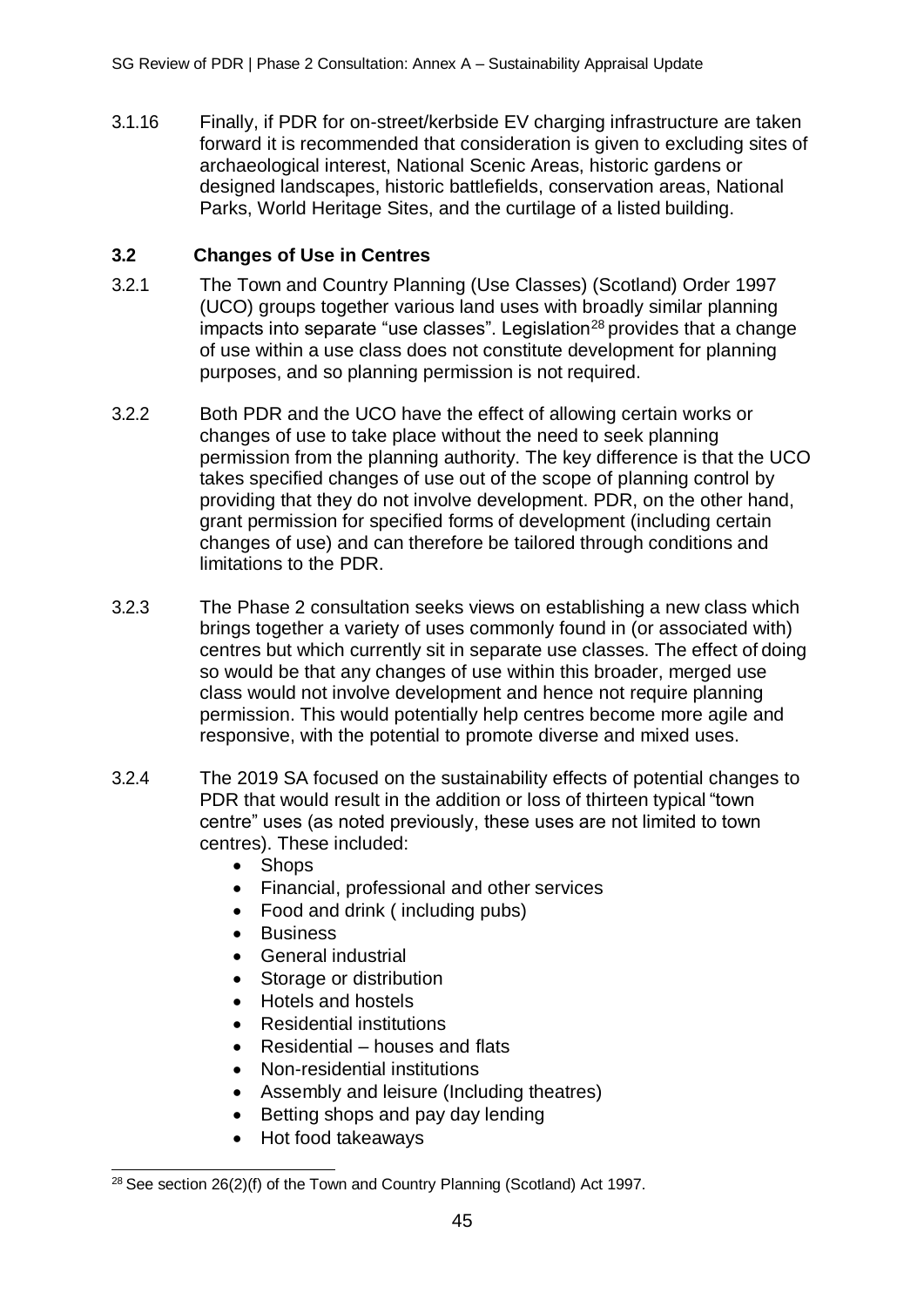# **2019 SA findings**

3.2.5 The 2019 SA identified significant positive economic effects in relation to changes that allow town centres to respond to evolving eating, shopping and working patterns. Significant positive cumulative effects were also noted in relation to climatic factors, where changes reduced the need to travel, and for population and human health through providing local services and facilities in an accessible location. The 2019 SA identified the potential for negative effects, including 'bad neighbour' effects and poor diet, where changes led to an increased number of take-away restaurants. Mixed significant effects were noted on cultural heritage reflecting the positive role of keeping historic buildings in use, but the potential impacts from physical changes to buildings.

# **Comments Received on the SA Report**

3.2.6 Some planning authorities suggested that extending PDR for town centres may have negative impacts on residential amenity associated with noise, air quality, etc. It was also suggested that the SA should consider potential effects on human health as a result of changing vulnerability to flooding associated with change of use. Additionally a public sector respondent noted that mitigation measures have not been identified in relation to effects as a result of town centres change of use $29$ .

# **Proposed changes**

- 3.2.7 The consultation paper sets out potential changes to both the Use Classes Order<sup>30</sup> and to PDR:
	- Amendments to the Use Classes Order
		- o Merge classes 1 (shops), 2 (financial, professional, service) and 3 (food and drink), potentially including certain uses in class 10 (non-residential institutions) and 11 (assembly and leisure).
	- PDR for provision of workspace
		- o New PDR for change of use of certain buildings (e.g. those within Class 1-3) to Class 4 (business), subject to a maximum floorspace limit
	- PDR for moveable outdoor furniture
		- $\circ$  New PDR that would permit the placing of moveable furniture on a public road adjacent to food and drink premises (Class 3)
- 3.2.8 In addition, the consultation paper invites views on new PDR for provision of residential accommodation, though the Scottish Government is not

<sup>29</sup>[Reviewing and extending permitted development rights: consultation analysis -](https://www.gov.scot/publications/analysis-responses-consultation-reviewing-extending-permitted-development-rights-pdr/) gov.scot [\(www.gov.scot\)](https://www.gov.scot/publications/analysis-responses-consultation-reviewing-extending-permitted-development-rights-pdr/)

<sup>&</sup>lt;sup>30</sup> The Town and Country Planning (Use Classes) (Scotland) Order 1997 (UCO) groups together various land uses with broadly similar planning impacts into separate "use classes". Legislation provides that a change of use within a use class does not constitute development for planning purposes, and so planning permission is not required.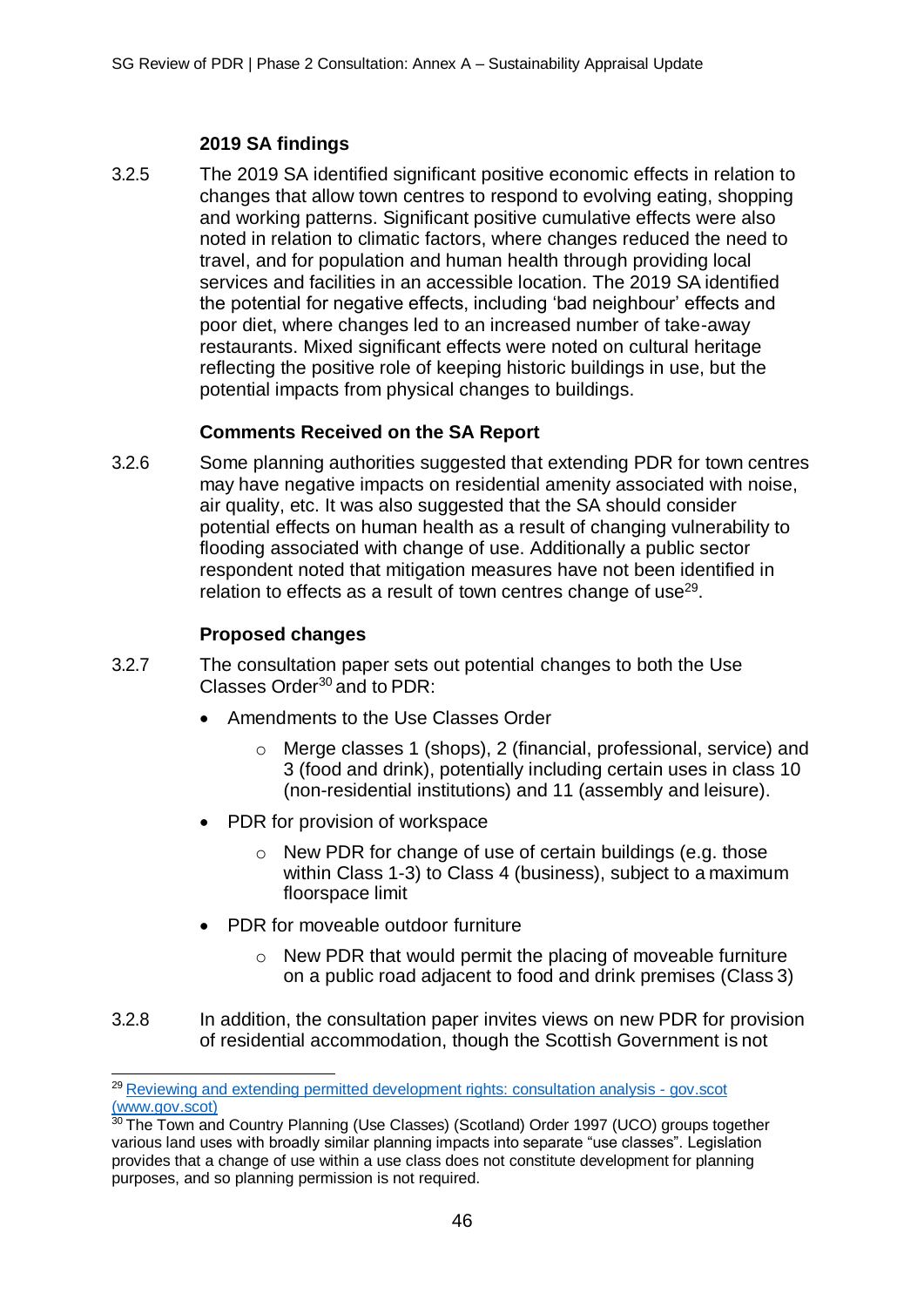currently minded to progress such changes. Nevertheless, this option is considered here for completeness.

o New PDR for conversion of shops, offices and other "town centre" uses to residential use.

# **Updated Appraisal Findings**

3.2.9 In addition to the 2019 SA findings in para 3.2.5 above, further consideration of the phase 2 proposals is set out below:

### Merged Use Class

- 3.2.10 The creation of a new merged Use Class could result in the loss or gain of those uses included within the new class – including those which were assessed in the 2019 SA (see paragraph 3.2.4). Any change of use falling within such a class would not constitute development requiring planning permission. This includes changes to – but also changes from – those uses contained within a new class. Consequently it would not be possible to control or mitigate any associated impacts that may arise (e.g. noise, transport) through planning. However, other regimes would continue to apply, such as licensing, environmental health and building standards.
- 3.2.11 The extent to which the creation of such a Use Class would affect the quantity, type or rate of development coming forward is uncertain and will vary from place to place. Potential impacts of a merged class will be influenced by what uses are included in any merged class. The consultation document proposes an exclusion of 'bad neighbour' uses which may help to limit impacts such as noise. This Updated Appraisal supports this aspect of the proposals in order to minimise impacts on residential amenity. The consultation document also proposes to exclude class 4 from any merged Use Class due to potential loss of office space and potential to undermine town centre first policies, which may limit associated economic and social impacts were this to be included.

### New PDR for provision of workspace

3.2.12 Proposals for a new PDR for conversion of certain buildings to Class 4 (business) may result in a gain of centre business. This is assessed within the 2019 SA, and we consider these findings remain valid with no new or additional effects identified.

### New PDR for movable outdoor furniture

3.2.13 New PDR for outdoor furniture has potential to have negative effects on the setting of designated and undesignated cultural and historic assets if furniture is placed insensitively. Insensitively sited furniture can also be an obstruction to people with mobility impairments and people with visual impairments. It is noted that other regimes, including the requirement to obtain consent from the relevant roads authority, would continue to apply. Minor negative effects could result from increases in noise, late night disturbance and anti-social behaviour. Positive effects may arise where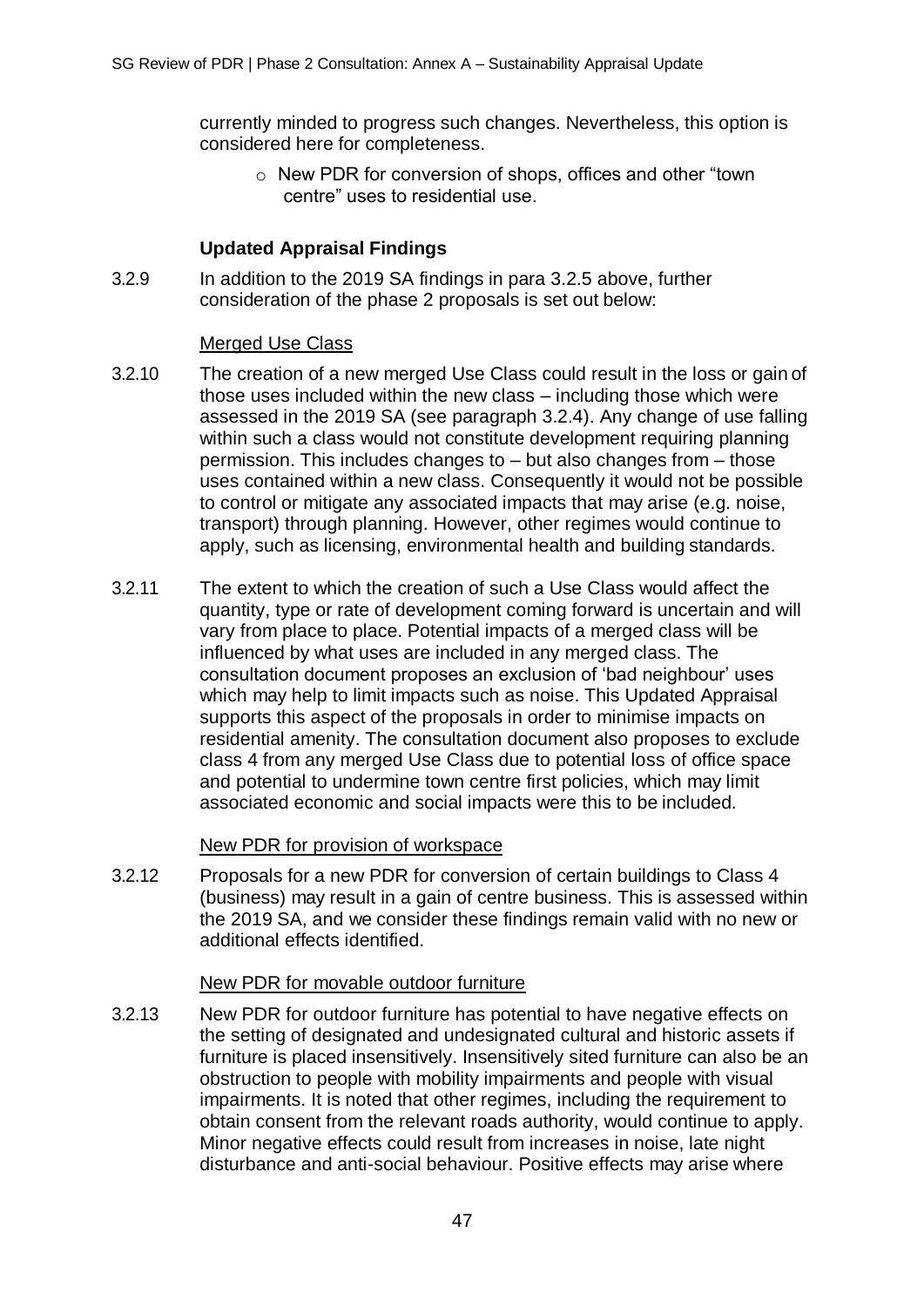street furniture contributes to the vibrancy of centres and increases sense of place, with potential knock-on effects for footfall and Centre viability, including additional trade for Centre businesses. More detailed consideration is set out in Appendix A.

Reasonable alternatives

- 3.2.14 For completeness, appendix A considers 'do nothing' / no change to PDR and 'increased volume of outdoor furniture'.
	- No change to PDR
	- Change of PDR leading to increased volume of moveable outdoor furniture

### PDR for provision of residential accommodation

3.2.15 A new PDR for conversion of shops, offices and other uses to residential use may result in a gain of flats and other residential accommodation in centres. This is assessed within the 2019 SA, and we consider these findings remain valid with no new or additional effects identified.

### **Mitigation**

- 3.2.16 It is recommended that consideration is given to:
	- Avoiding including 'bad neighbour' uses within any merged use class in order to minimise impacts on residential amenity.
	- Requiring prior notification/prior approval within specified locations, including conservation areas, for movable outdoor furniture so that any potential impacts on amenity can be identified and avoided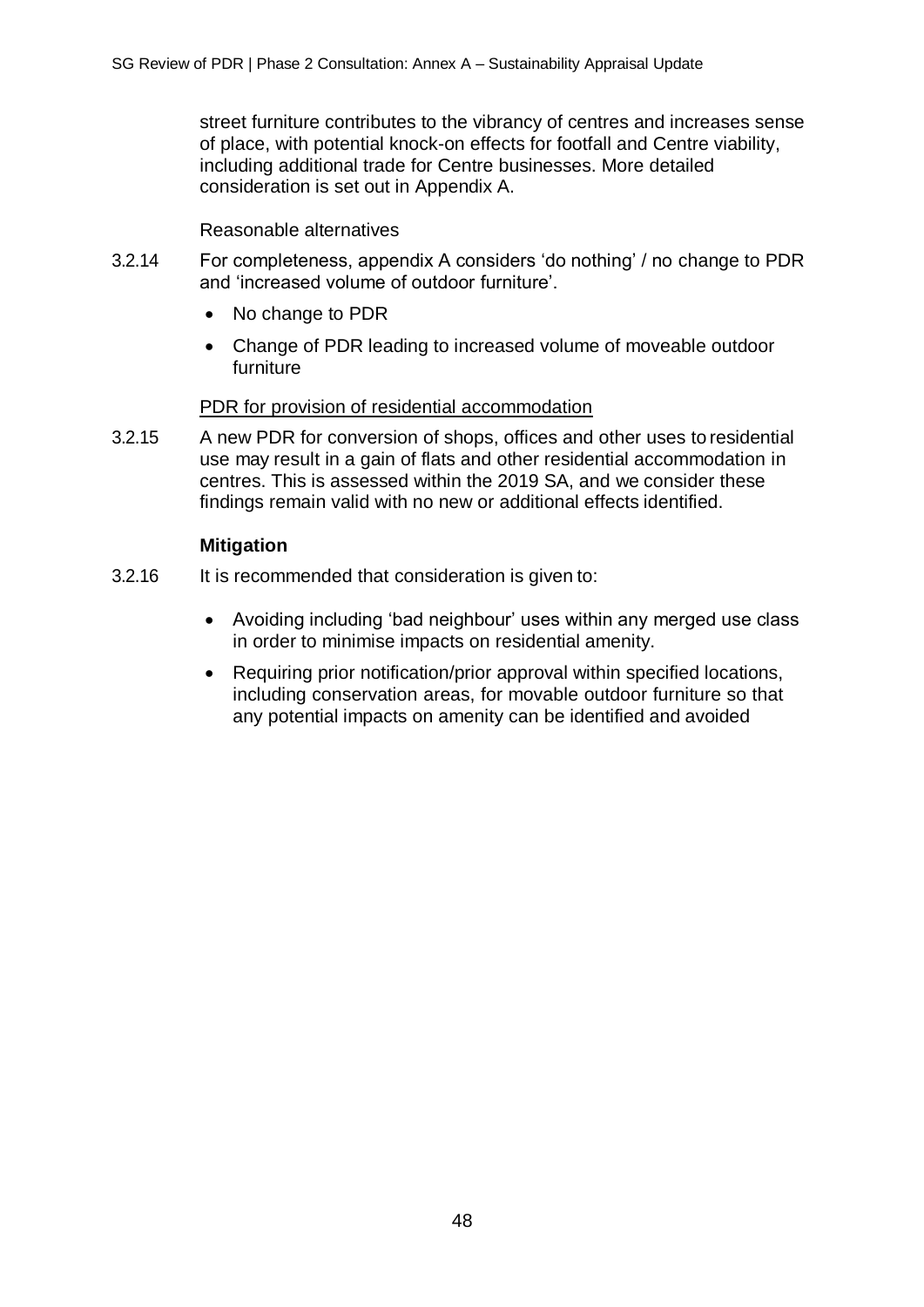# **3.3 Port Development**

3.3.1 Although not forming part of the original PDR work programme, the Scottish Government separately committed to consider whether port operators' current PDR are fit-for-purpose, and whether amending them could support the Scottish and UK Government's objectives for Green Freeports. This commitment was contained in the draft prospectus $31$ , which was prepared jointly with UK Government (UKG) and published in March 2021. On 25 March 2022 SG and UKG jointly published [A bidding](https://www.gov.uk/government/publications/green-freeports-in-scotland-bidding-prospectus) [prospectus for Scottish ports interested in being designated as Green](https://www.gov.uk/government/publications/green-freeports-in-scotland-bidding-prospectus) [Freeports.](https://www.gov.uk/government/publications/green-freeports-in-scotland-bidding-prospectus)

### **Current PDR for Port Developments**

- 3.3.2 In Scotland, port operator PDR are contained in Class 35 of Schedule 1 to the GPDO<sup>32</sup>.
- 3.3.3 The UK Government consulted on<sup>33</sup> and subsequently amended<sup>34</sup> the PDR that apply to port operators in England so that they are more closely aligned with those of airport operators. In Scotland, airport operator PDR are contained in Class 44 of Schedule 1 to the GPDO. These changes apply to all ports in England; not just those designated as Freeports.
- 3.3.4 In summary, the English amendments provide for:
	- Development in connection with the provision of services and facilities to be carried out under PDR – unless it involves:
		- o the erection of a building other than an operational building; or
		- o the alteration or reconstruction of a building other than an operational building, where its design or external appearance would be materially affected.
	- Development to be carried out by the port operator's "agent of development"
	- The developer to "consult" with the planning authority prior to carrying out development (unless it is of a specified description).
- 3.3.5 Prior to these amendments, the PDR for both seaports and airports in England were effectively the same as those in Scotland.

<sup>&</sup>lt;sup>31</sup> [Green Ports Delivering Freeports for Scotland: Applicant Prospectus \(DRAFT\) -](https://www.gov.scot/publications/green-ports-delivering-freeports-scotland-applicant-prospectus-draft/) gov.scot [\(www.gov.scot\)](https://www.gov.scot/publications/green-ports-delivering-freeports-scotland-applicant-prospectus-draft/)

<sup>32</sup> [The Town and Country Planning \(General Permitted Development\) \(Scotland\) Order 1992](https://www.legislation.gov.uk/uksi/1992/223/contents/made) [\(legislation.gov.uk\).](https://www.legislation.gov.uk/uksi/1992/223/contents/made)

<sup>33</sup> [Freeports consultation -](https://www.gov.uk/government/consultations/freeports-consultation) GOV.UK (www.gov.uk)

<sup>&</sup>lt;sup>34</sup> [The Town and Country Planning \(General Permitted Development etc.\) \(England\) \(Amendment\)](https://www.legislation.gov.uk/uksi/2021/428/made) [Order 2021 \(legislation.gov.uk\)](https://www.legislation.gov.uk/uksi/2021/428/made)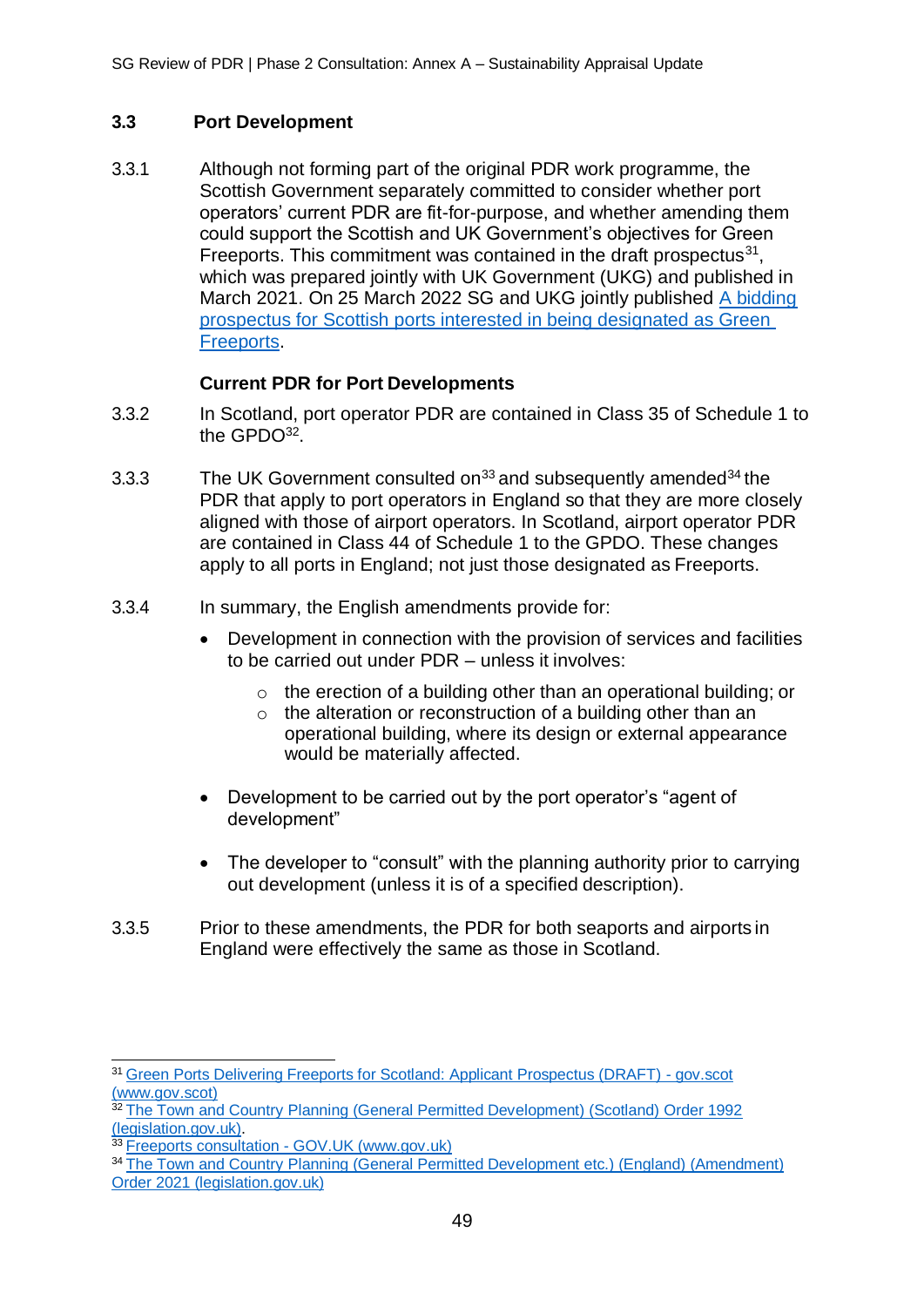# **Proposed Changes to PDR for Port Development**

3.3.6 To ensure a level playing field between Scottish and English ports, it is proposed to take forward similar measure to those introduced by the UKG in England, as outlined above. Any new PDR would apply to all ports within the Class 35 definition and not just to prospective Green Freeports.

# **Appraisal Findings**

3.3.7 The UK Government has suggested that the amendments would enable a wider range of development and operational activities to take place under PDR. However, as set out in the phase 2 proposals, it is unclear what these additional types of development are – in other words, what type of development could be carried out under the proposed new PDR that currently could not be undertaken under existing PDR. For this reason, no new or additional impacts have been identified on society or the environment. It is however acknowledged that, if this opportunity is not taken to align Scottish and English PDR for ports development, any potential benefits arising for example through increased certainty and clarity for developers may not be realised.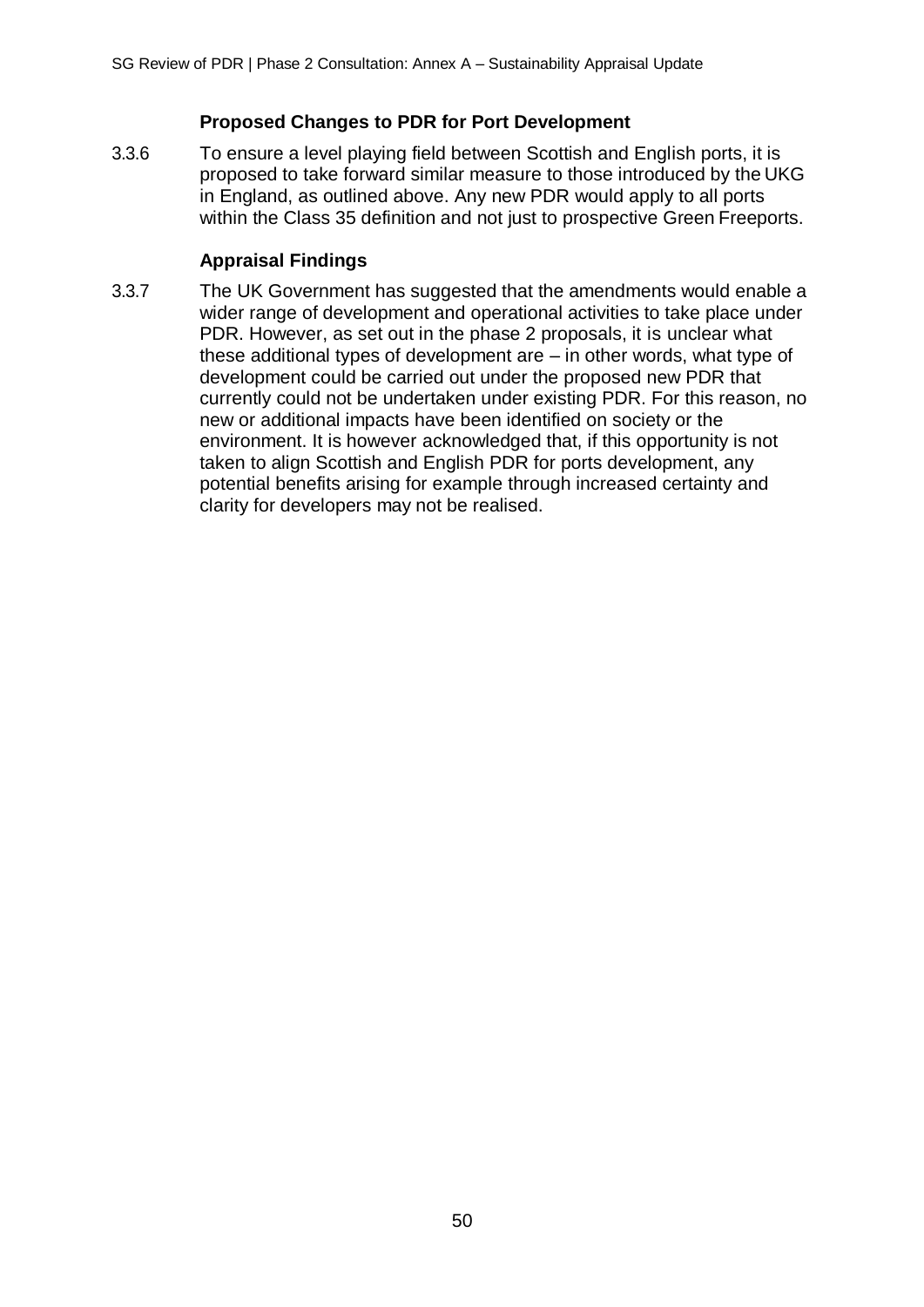# **Appendix A: Sustainability Appraisal Matrices**

# **PDR for charging upstands in off-street car parks**

| PDR for charging<br>upstands in off-<br>street car parks                                         | No Change in PDR                                                                                                                                                                                                                     | <b>Extend PDR to allow</b><br>the development of<br>solar canopies,<br>battery storage and<br>equipment housing<br>associated with EV<br>chargers in off-street<br>parking areas: no<br>restrictions in<br>designated areas                                                                                                                                                                         | <b>Extend PDR to allow</b><br>the development of<br>solar canopies,<br>battery storage and<br>equipment housing<br>associated with EV<br>chargers in off-street<br>parking areas<br>outwith specified<br>designated areas |
|--------------------------------------------------------------------------------------------------|--------------------------------------------------------------------------------------------------------------------------------------------------------------------------------------------------------------------------------------|-----------------------------------------------------------------------------------------------------------------------------------------------------------------------------------------------------------------------------------------------------------------------------------------------------------------------------------------------------------------------------------------------------|---------------------------------------------------------------------------------------------------------------------------------------------------------------------------------------------------------------------------|
| <b>Biodiversity, flora and fauna</b>                                                             |                                                                                                                                                                                                                                      |                                                                                                                                                                                                                                                                                                                                                                                                     |                                                                                                                                                                                                                           |
| To avoid adverse<br>effects on all habitats<br>and species                                       | No significant effects<br>identified                                                                                                                                                                                                 | No significant effects<br>identified                                                                                                                                                                                                                                                                                                                                                                | No significant effects<br>identified                                                                                                                                                                                      |
| To enhance<br>biodiversity                                                                       | No significant effects<br>identified                                                                                                                                                                                                 | No significant effects<br>identified                                                                                                                                                                                                                                                                                                                                                                | No significant effects<br>identified                                                                                                                                                                                      |
| <b>Climatic factors</b>                                                                          |                                                                                                                                                                                                                                      |                                                                                                                                                                                                                                                                                                                                                                                                     |                                                                                                                                                                                                                           |
| To avoid increasing<br>greenhouse gas<br>emissions (GHG)                                         | Minor positive effects<br>expected due to<br>facilitation of electric<br>vehicle use through<br>increasing the<br>availability of charging<br>points and fast/more<br>powerful charging<br>points, and avoiding<br>increases in GHG. | Significant positive effects may arise where the<br>changes in PDR facilitate an uptake in use of<br>EV powered by renewable energy, and support<br>the wider deployment of EV and charge points.                                                                                                                                                                                                   |                                                                                                                                                                                                                           |
| To support actions<br>which contribute to<br>targets for reducing<br>greenhouse gas<br>emissions | Minor positive effects<br>expected due to<br>facilitation of electric<br>vehicle use through<br>increasing the<br>availability of charging<br>points and fast/more<br>powerful charging<br>points, and avoiding<br>increases in GHG. | The proposed changes to PDR are likely to<br>support actions which contribute to targets for<br>reducing GHG emissions where an increase of<br>EV charging utilises renewable energy. By<br>supporting the wider deployment of electric<br>vehicles these changes may have a significant<br>positive effect.                                                                                        |                                                                                                                                                                                                                           |
| To support climate<br>change adaptation                                                          | No significant effects<br>identified                                                                                                                                                                                                 | The use of renewable energy and battery<br>storage may facilitate the creation of a more<br>dispersed network of charging points, this<br>network may be more resilient to climate<br>change events which may disrupt power supply.<br>By supporting the wider deployment of electric<br>vehicles and use of renewable energy, these<br>changes to PDR would make a significant<br>positive effect. |                                                                                                                                                                                                                           |
| Air                                                                                              |                                                                                                                                                                                                                                      |                                                                                                                                                                                                                                                                                                                                                                                                     |                                                                                                                                                                                                                           |
| To avoid significant<br>adverse effects on air                                                   | The existing PDR are<br>likely to result in minor                                                                                                                                                                                    | to the increased availability of charging points,                                                                                                                                                                                                                                                                                                                                                   | The proposed changes to PDR would contribute                                                                                                                                                                              |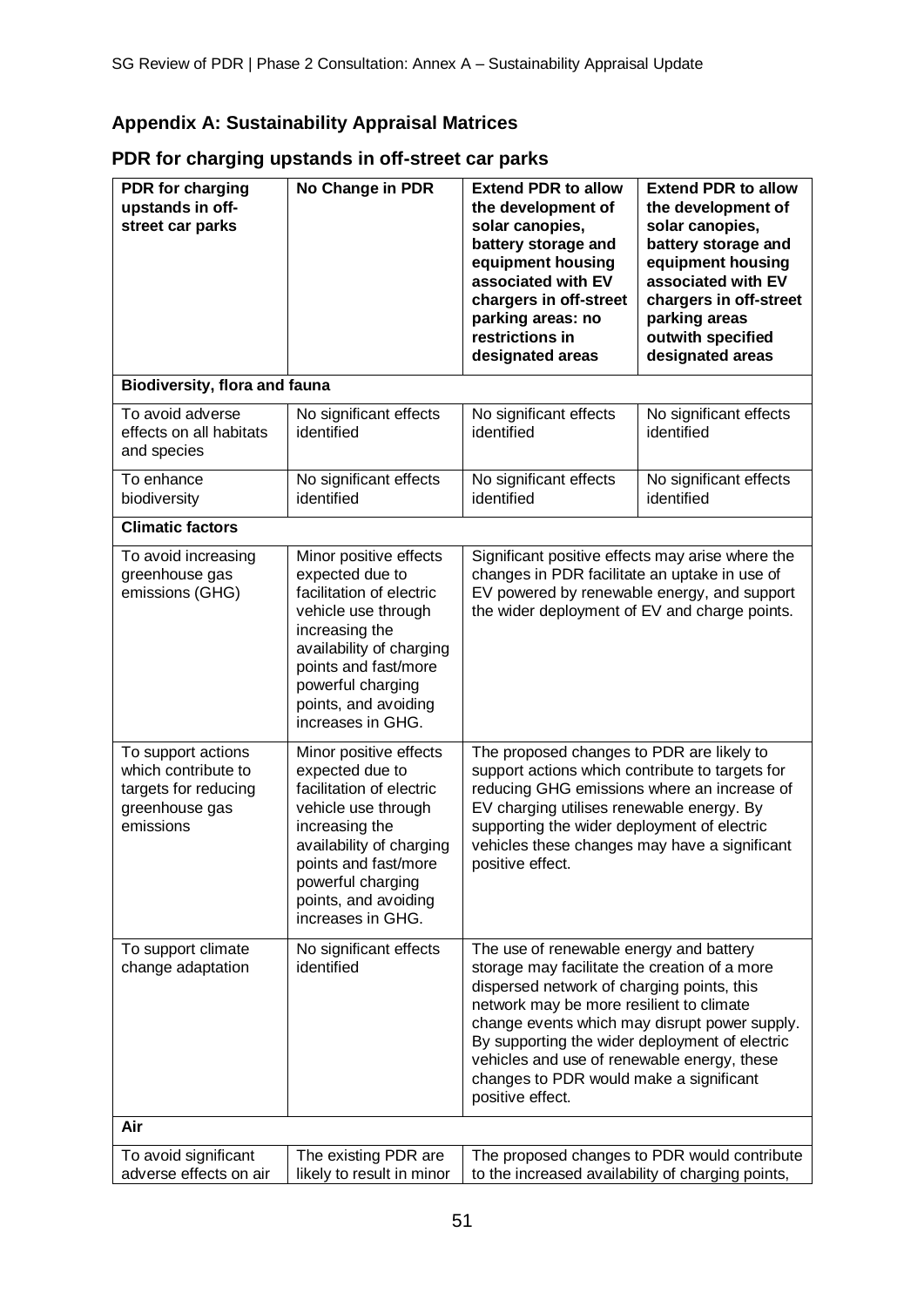| quality, particularly<br>where air quality is a<br>known issue through<br>the designation of<br><b>AQMA</b>                                           | positive effects on the<br>avoidance of<br>significant adverse<br>effects on air quality<br>where the PDR<br>facilitates an increase<br>in electric vehicles<br>uptake. This may<br>result in lower levels of<br>air pollution from<br>exhaust emissions,<br>particularly at a local<br>level, with associated<br>benefits for human<br>health and<br>biodiversity. This could<br>be of particular<br>relevance where air<br>quality issues currently<br>exist such as AQMAs<br>and to those most<br>vulnerable to the<br>impacts of<br>atmospheric pollution. | supporting the use of electric vehicles, powered<br>by renewable energy thereby reducing reliance<br>on non-renewable energy and reducing<br>associated air pollution. These changes would<br>make a significant positive effect. |                                                                                                                                                                                                          |
|-------------------------------------------------------------------------------------------------------------------------------------------------------|----------------------------------------------------------------------------------------------------------------------------------------------------------------------------------------------------------------------------------------------------------------------------------------------------------------------------------------------------------------------------------------------------------------------------------------------------------------------------------------------------------------------------------------------------------------|-----------------------------------------------------------------------------------------------------------------------------------------------------------------------------------------------------------------------------------|----------------------------------------------------------------------------------------------------------------------------------------------------------------------------------------------------------|
| To improve air quality                                                                                                                                | The existing PDR<br>would have a positive<br>effect on improving air<br>quality as they<br>encourage the uptake<br>of electric vehicles<br>which result in lower<br>levels of air pollution<br>compared with<br>combustion engines.<br>The effect is expected<br>to be minor positive.                                                                                                                                                                                                                                                                         | to the availability of charging points, supporting<br>the use of electric vehicles and reducing air<br>effect.                                                                                                                    | The proposed changes to PDR would contribute<br>pollution. By supporting the wider deployment of<br>electric vehicles and utilising renewable energy,<br>these changes would make a significant positive |
| Water                                                                                                                                                 |                                                                                                                                                                                                                                                                                                                                                                                                                                                                                                                                                                |                                                                                                                                                                                                                                   |                                                                                                                                                                                                          |
| To improve the water<br>environment and to<br>avoid adverse effects<br>on the quality and<br>quantity of<br>watercourses and<br>waterbodies           | No significant effects<br>identified                                                                                                                                                                                                                                                                                                                                                                                                                                                                                                                           | No significant effects<br>identified                                                                                                                                                                                              | No significant effects<br>identified                                                                                                                                                                     |
| To avoid and reduce<br>flood risk                                                                                                                     | No significant effects<br>identified                                                                                                                                                                                                                                                                                                                                                                                                                                                                                                                           | No significant effects<br>identified                                                                                                                                                                                              | No significant effects<br>identified                                                                                                                                                                     |
| Soil                                                                                                                                                  |                                                                                                                                                                                                                                                                                                                                                                                                                                                                                                                                                                |                                                                                                                                                                                                                                   |                                                                                                                                                                                                          |
| To protect and avoid<br>adverse effects on<br>valuable soil<br>resources, including<br>carbon soils and best<br>& most versatile<br>agricultural land | No significant effects<br>identified                                                                                                                                                                                                                                                                                                                                                                                                                                                                                                                           | No significant effects<br>identified                                                                                                                                                                                              | No significant effects<br>identified                                                                                                                                                                     |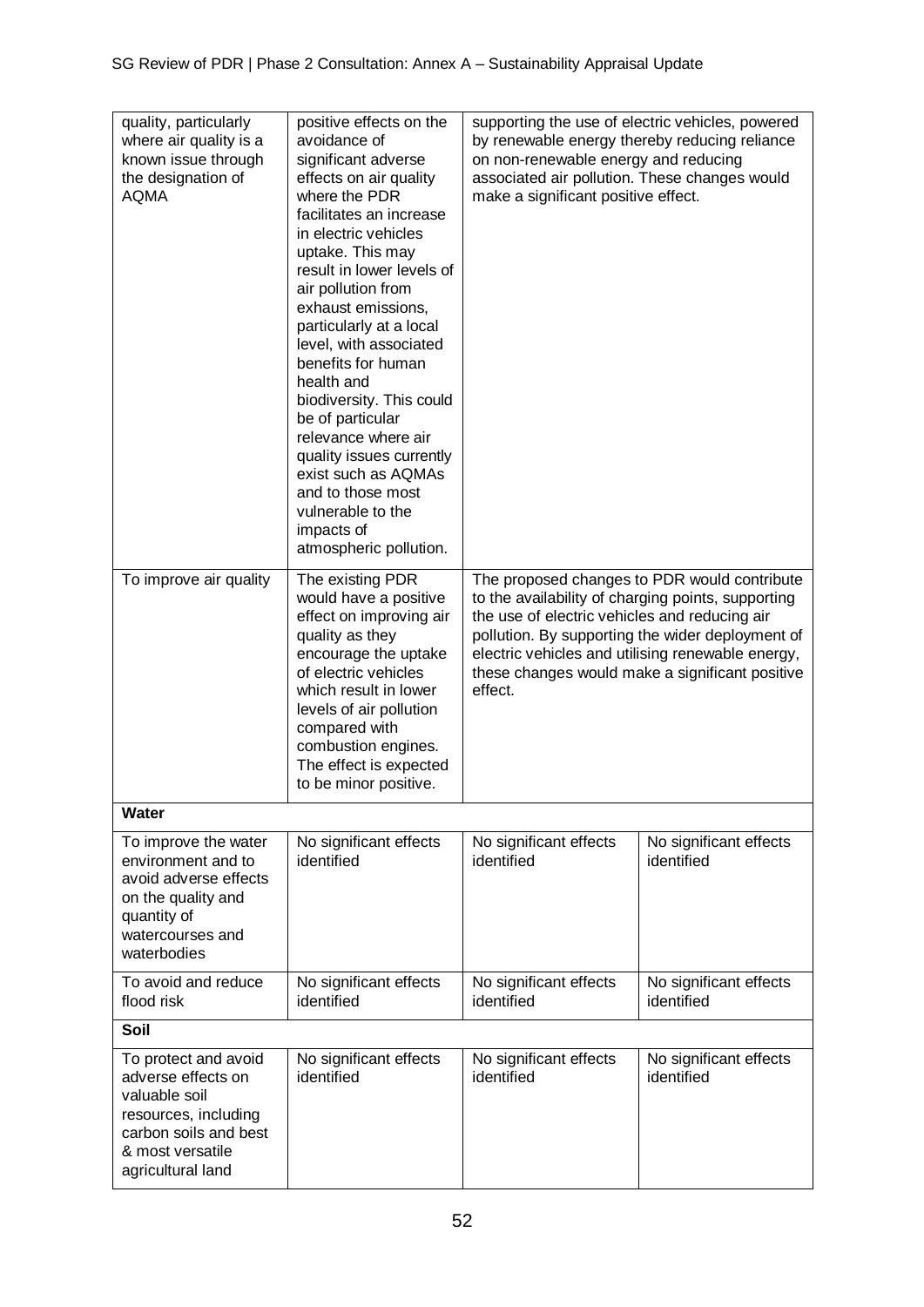| To reduce vacant and<br>derelict land/buildings<br>and contaminated land<br>and contaminated land                                             | No significant effects<br>identified | No significant effects<br>identified                                                                                                                                                                      | No significant effects<br>identified                                                                                                                                                                                                                                                                                                                                    |
|-----------------------------------------------------------------------------------------------------------------------------------------------|--------------------------------------|-----------------------------------------------------------------------------------------------------------------------------------------------------------------------------------------------------------|-------------------------------------------------------------------------------------------------------------------------------------------------------------------------------------------------------------------------------------------------------------------------------------------------------------------------------------------------------------------------|
| <b>Cultural heritage</b>                                                                                                                      |                                      |                                                                                                                                                                                                           |                                                                                                                                                                                                                                                                                                                                                                         |
| To avoid adverse<br>effects on designated<br>and undesignated<br>heritage assets and<br>their settings                                        | No significant effects<br>identified | <b>Extending PDR to</b><br>allow development of<br>canopies and battery<br>storage in off-street<br>car parks has potential<br>to create negative<br>effects on heritage<br>assets and their<br>settings. | Negative effects on<br>heritage assets and<br>their settings may be<br>minimised by PDR<br>applying only to off<br>street car parking<br>areas, and excluding<br>parking areas located<br>within sites of<br>archaeological<br>interest, historic<br>gardens or designed<br>landscapes, historic<br>battlefields,<br>conservation areas<br>and World Heritage<br>Sites. |
| To enhance, where<br>appropriate, heritage<br>assets and their<br>settings and to<br>improve the quality of<br>the wider built<br>environment | No significant effects<br>identified | No significant effects<br>identified                                                                                                                                                                      | No significant effects<br>identified.                                                                                                                                                                                                                                                                                                                                   |
| Landscape and geodiversity                                                                                                                    |                                      |                                                                                                                                                                                                           |                                                                                                                                                                                                                                                                                                                                                                         |
| To avoid adverse<br>impacts on protected<br>landscapes, wild land,<br>geodiversity and all<br>landscapes                                      | No significant effects<br>identified | <b>Extending PDR to</b><br>allow development of<br>canopies and battery<br>storage in off-street<br>car parks has potential<br>to create negative<br>visual impacts.                                      | Negative impacts on<br>landscapes will be<br>minimised by PDR<br>applying only to off<br>street car parking<br>areas, and excluding<br>parking areas within<br>national scenic areas.<br>historic gardens or<br>designed landscapes,<br>conservation areas,<br>National Parks, World<br>Heritage Sites, and<br>the curtilage of a<br>dwelling.                          |
| To enhance landscape<br>quality                                                                                                               | No significant effects<br>identified | No significant effects<br>identified                                                                                                                                                                      | No significant effects<br>identified                                                                                                                                                                                                                                                                                                                                    |
| <b>Material assets</b>                                                                                                                        |                                      |                                                                                                                                                                                                           |                                                                                                                                                                                                                                                                                                                                                                         |
| To avoid adversely<br>impacting on material<br>assets through the<br>loss of resources such<br>as soil or the                                 | No significant effects<br>identified | No significant effects<br>identified                                                                                                                                                                      | No significant effects<br>identified                                                                                                                                                                                                                                                                                                                                    |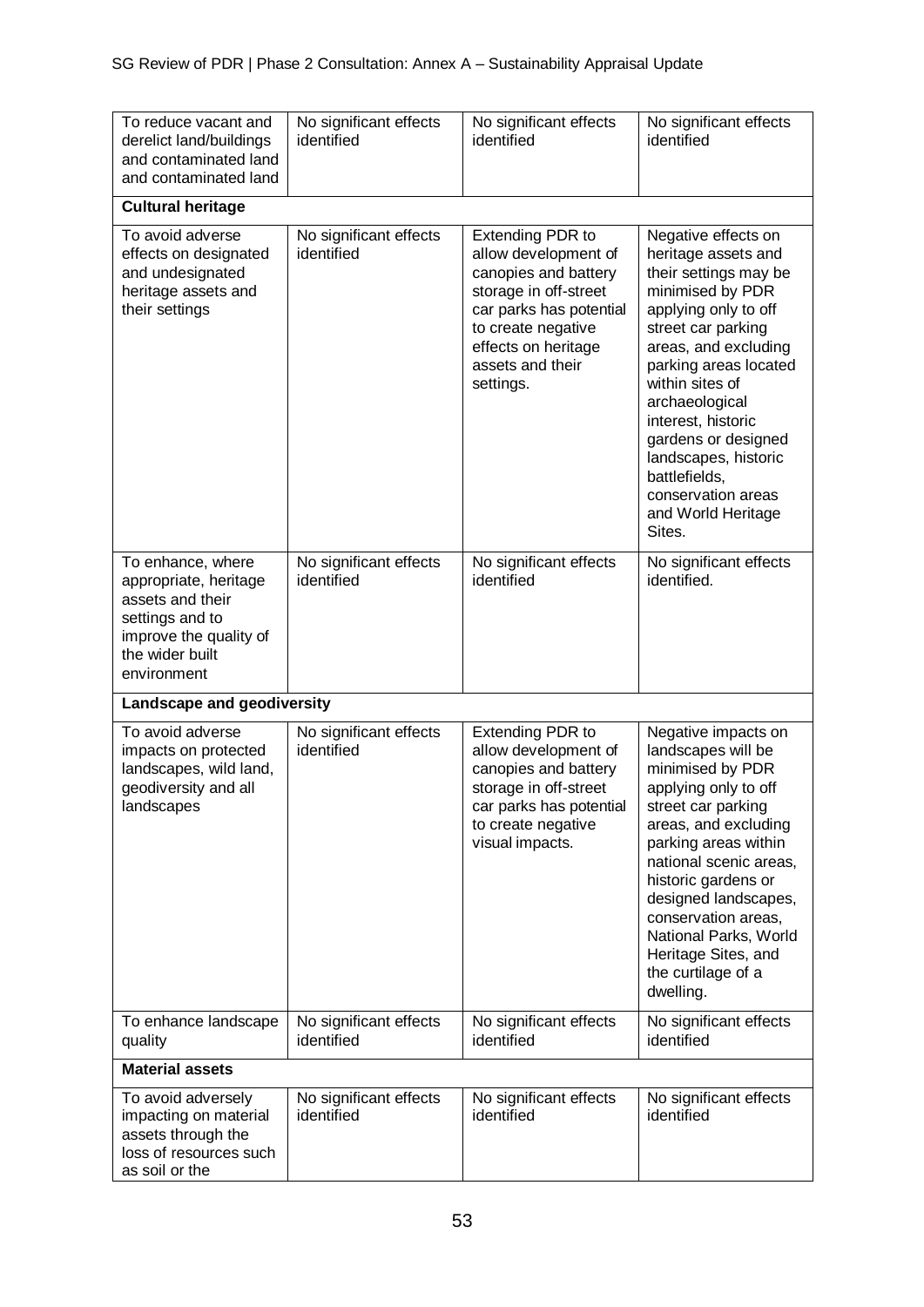| generation of waste<br>through the loss of<br>resources such as soil<br>or the generation of<br>waste                                                                                                                           |                                                                                                                                                                                                                                                                                                                                                                            |                                                                                                                                                                                                                                                                                                                                                                                                                                                                                               |                                              |
|---------------------------------------------------------------------------------------------------------------------------------------------------------------------------------------------------------------------------------|----------------------------------------------------------------------------------------------------------------------------------------------------------------------------------------------------------------------------------------------------------------------------------------------------------------------------------------------------------------------------|-----------------------------------------------------------------------------------------------------------------------------------------------------------------------------------------------------------------------------------------------------------------------------------------------------------------------------------------------------------------------------------------------------------------------------------------------------------------------------------------------|----------------------------------------------|
| To enhance material<br>assets                                                                                                                                                                                                   | No significant effects<br>identified                                                                                                                                                                                                                                                                                                                                       | No significant effects<br>identified                                                                                                                                                                                                                                                                                                                                                                                                                                                          | No significant effects<br>identified         |
| <b>Economy</b>                                                                                                                                                                                                                  |                                                                                                                                                                                                                                                                                                                                                                            |                                                                                                                                                                                                                                                                                                                                                                                                                                                                                               |                                              |
| To support and<br>enhance opportunities<br>for sustainable<br>economic growth                                                                                                                                                   | The existing PDR are<br>likely to result in minor<br>positive effects<br>regarding supporting<br>and enhancing<br>opportunities for<br>sustainable economic<br>growth as they help to<br>support a transition to<br>a low carbon economy<br>by facilitating a take up<br>of electric vehicles, as<br>well as facilitating an<br>increase in electric<br>vehicle purchases. | to the availability of charging points and<br>facilitate an increase in electric vehicle use and<br>purchases and support a transition to a low<br>carbon economy. However, the positive<br>economic effects resulting from a change in<br>PDR would be similar to those provided by<br>existing PDR, and the effects of the proposed<br>changes would therefore remain minor positive.                                                                                                       | The proposed changes to PDR would contribute |
| To support rural<br>development                                                                                                                                                                                                 | No significant effects<br>identified                                                                                                                                                                                                                                                                                                                                       | No significant effects<br>identified                                                                                                                                                                                                                                                                                                                                                                                                                                                          | No significant effects<br>identified         |
| To support smarter<br>resourcing of the<br>planning system                                                                                                                                                                      | No significant effects<br>identified                                                                                                                                                                                                                                                                                                                                       | No significant effects<br>identified                                                                                                                                                                                                                                                                                                                                                                                                                                                          | No significant effects<br>identified         |
| Social, population and human health                                                                                                                                                                                             |                                                                                                                                                                                                                                                                                                                                                                            |                                                                                                                                                                                                                                                                                                                                                                                                                                                                                               |                                              |
| To avoid adverse<br>effects on health and<br>quality of life and<br>reduce risks to health<br>and quality of life and<br>reduce risks to health<br>and quality of life                                                          | No significant effects<br>identified                                                                                                                                                                                                                                                                                                                                       | The proposed PDR are likely to result in minor<br>positive effects on the avoidance of adverse<br>effect on health and quality of life, where<br>proposals lead to an increase uptake of electric<br>vehicles with an associated reduction in noise<br>and air pollution associated with fossil-fuel<br>vehicles. This could be of particular relevance<br>where air quality issues currently exist such as<br>AQMAs and to those most vulnerable to the<br>impacts of atmospheric pollution. |                                              |
| To improve the health<br>and living environment<br>of people and<br>communities including<br>support for access,<br>recreation and<br>physical activity<br>including support for<br>access, recreation and<br>physical activity | No significant effects<br>identified                                                                                                                                                                                                                                                                                                                                       | The proposed PDR are likely to result in minor<br>positive effects on the health and living<br>environment of people and communities, where<br>proposals lead to an increase uptake of electric<br>vehicles with an associated reduction in noise<br>and air pollution associated with fossil-fuel<br>vehicles. This could be of particular relevance<br>where air quality issues currently exist such as<br>AQMAs and to those most vulnerable to the<br>impacts of atmospheric pollution.   |                                              |
| To support community<br>cohesion and vitality                                                                                                                                                                                   | No significant effects<br>identified                                                                                                                                                                                                                                                                                                                                       | No significant effects<br>identified                                                                                                                                                                                                                                                                                                                                                                                                                                                          | No significant effects<br>identified         |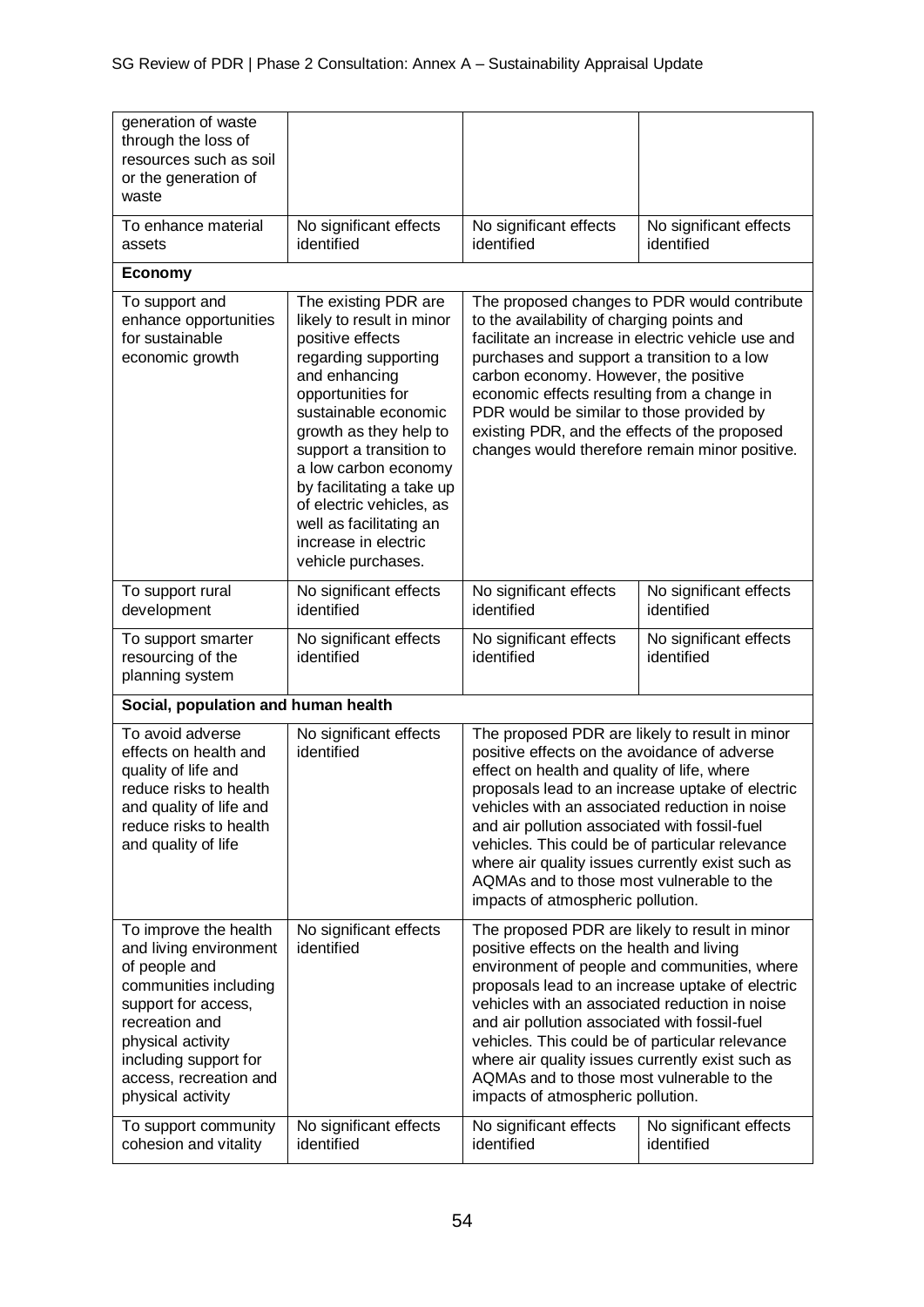| To support access to                | No significant effects | No significant effects | No significant effects |
|-------------------------------------|------------------------|------------------------|------------------------|
| education and training   identified |                        | identified             | identified             |
|                                     |                        |                        |                        |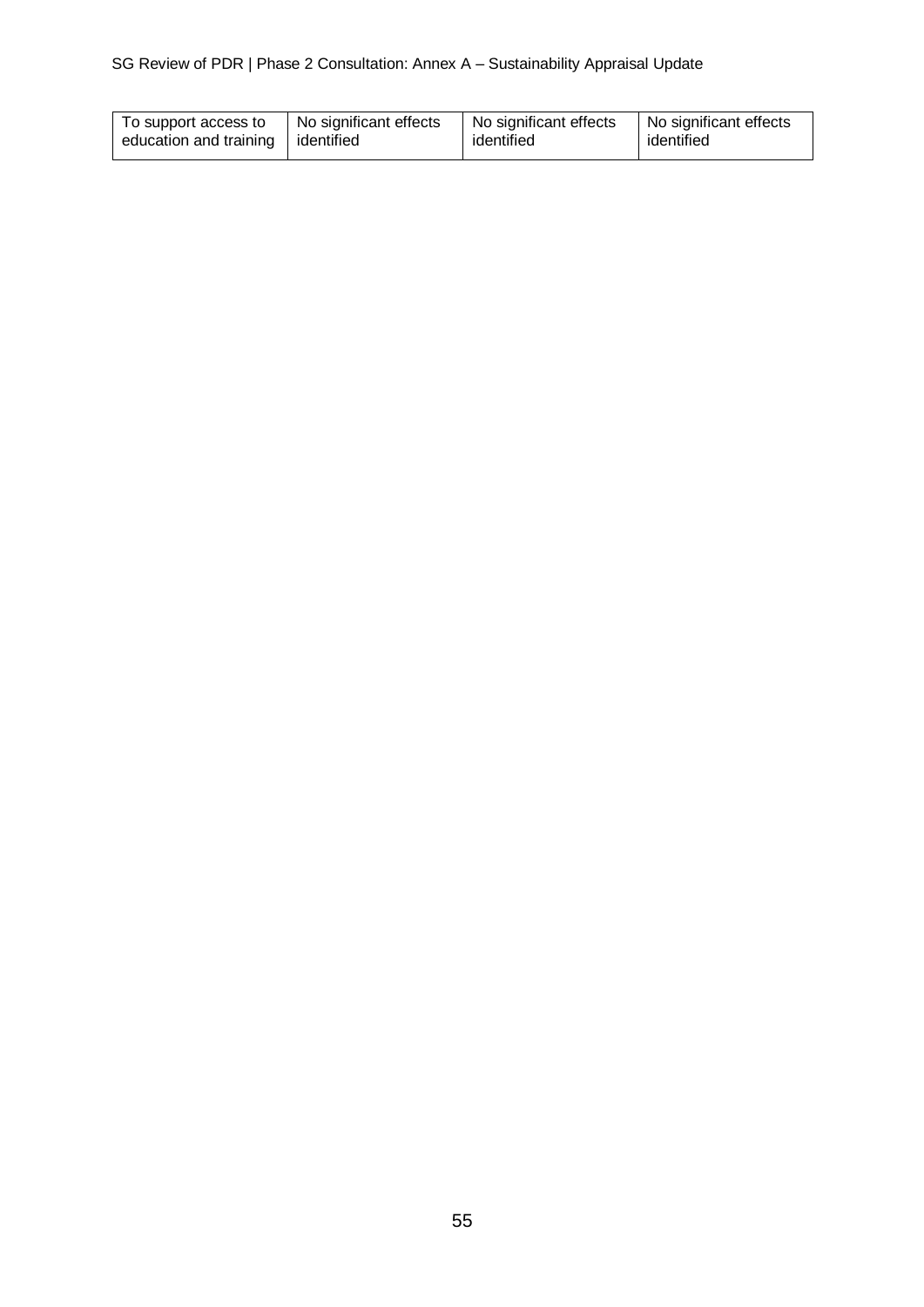| <b>PDR</b> for on-street<br>/kerbside charging                                                                                                                | No Change in PDR                     | <b>Extend PDR to allow</b><br>on-street charging<br>infrastructure in all<br>areas                                                                                                                                                                                                                                                                                                                                                                                                                                                                                         | <b>Extend PDR to allow</b><br>on-street charging<br>infrastructure in all<br>areas outwith<br>specified designated<br>areas |
|---------------------------------------------------------------------------------------------------------------------------------------------------------------|--------------------------------------|----------------------------------------------------------------------------------------------------------------------------------------------------------------------------------------------------------------------------------------------------------------------------------------------------------------------------------------------------------------------------------------------------------------------------------------------------------------------------------------------------------------------------------------------------------------------------|-----------------------------------------------------------------------------------------------------------------------------|
| <b>Biodiversity, flora and fauna</b>                                                                                                                          |                                      |                                                                                                                                                                                                                                                                                                                                                                                                                                                                                                                                                                            |                                                                                                                             |
| To avoid adverse<br>effects on all habitats<br>and species                                                                                                    | No significant effects<br>identified | No significant effects<br>identified                                                                                                                                                                                                                                                                                                                                                                                                                                                                                                                                       | No significant effects<br>identified                                                                                        |
| To enhance<br>biodiversity                                                                                                                                    | No significant effects<br>identified | No significant effects<br>identified                                                                                                                                                                                                                                                                                                                                                                                                                                                                                                                                       | No significant effects<br>identified                                                                                        |
| <b>Climatic factors</b>                                                                                                                                       |                                      |                                                                                                                                                                                                                                                                                                                                                                                                                                                                                                                                                                            |                                                                                                                             |
| To avoid increasing<br>greenhouse gas<br>emissions (GHG)                                                                                                      | No significant effects<br>identified | Significant positive effects may arise where the<br>changes in PDR facilitate an uptake in use of<br>EV powered by renewable energy, and support<br>the wider deployment of EV and charge points,<br>particularly in areas where there are no off-<br>street parking areas (covered by Classes 9E<br>and 9F).                                                                                                                                                                                                                                                              |                                                                                                                             |
| To support actions<br>which contribute to<br>targets for reducing<br>greenhouse gas<br>emissions                                                              | No significant effects<br>identified | A PDR supporting on-street charging<br>infrastructure is likely to support actions which<br>contribute to targets for reducing GHG<br>emissions. By supporting the wider deployment<br>of electric vehicles, through increasing the<br>availability of charging points, these changes<br>may have a significant positive effect.                                                                                                                                                                                                                                           |                                                                                                                             |
| To support climate<br>change adaptation                                                                                                                       | No significant effects<br>identified | Facilitating the creation of a more dispersed<br>network of charging points may increase the<br>network resilience to climate change events. By<br>supporting the wider deployment of electric<br>vehicles and use of renewable energy, these<br>changes to PDR would make a significant<br>positive effect.                                                                                                                                                                                                                                                               |                                                                                                                             |
| Air                                                                                                                                                           |                                      |                                                                                                                                                                                                                                                                                                                                                                                                                                                                                                                                                                            |                                                                                                                             |
| To avoid significant<br>adverse effects on air<br>quality, particularly<br>where air quality is a<br>known issue through<br>the designation of<br><b>AQMA</b> | No significant effects<br>identified | The proposed changes to PDR may result in<br>minor positive effects on the avoidance of<br>significant adverse effects on air quality where<br>the PDR facilitates an increase in electric<br>vehicles uptake. This may result in lower levels<br>of air pollution from exhaust emissions,<br>particularly at a local level, with associated<br>benefits for human health and biodiversity. This<br>could be of particular relevance where air<br>quality issues currently exist such as AQMAs<br>and to those most vulnerable to the impacts of<br>atmospheric pollution. |                                                                                                                             |
| To improve air quality                                                                                                                                        | No significant effects<br>identified | The proposed changes may have a positive<br>effect on improving air quality as they<br>encourage the uptake of electric vehicles which<br>result in lower levels of air pollution compared                                                                                                                                                                                                                                                                                                                                                                                 |                                                                                                                             |

# **PDR for on-street/kerbside charging**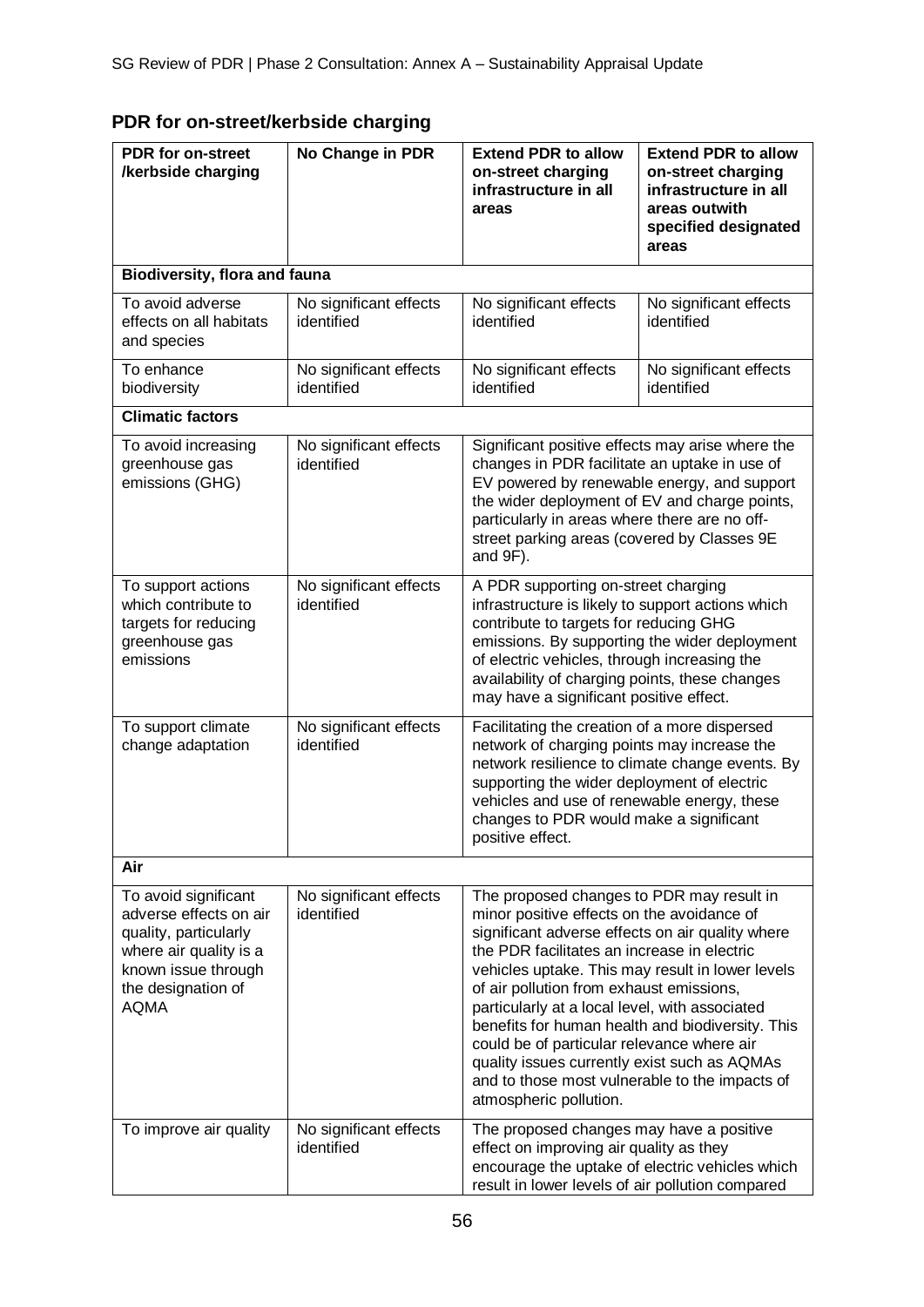|                                                                                                                                                       |                                      | with combustion engines. The effect is expected<br>to be minor positive.                                                                                          |                                                                                                                                                                                                                                                                                                                                       |
|-------------------------------------------------------------------------------------------------------------------------------------------------------|--------------------------------------|-------------------------------------------------------------------------------------------------------------------------------------------------------------------|---------------------------------------------------------------------------------------------------------------------------------------------------------------------------------------------------------------------------------------------------------------------------------------------------------------------------------------|
| Water                                                                                                                                                 |                                      |                                                                                                                                                                   |                                                                                                                                                                                                                                                                                                                                       |
| To improve the water<br>environment and to<br>avoid adverse effects<br>on the quality and<br>quantity of<br>watercourses and<br>waterbodies           | No significant effects<br>identified | No significant effects<br>identified                                                                                                                              | No significant effects<br>identified                                                                                                                                                                                                                                                                                                  |
| To avoid and reduce<br>flood risk                                                                                                                     | No significant effects<br>identified | No significant effects<br>identified                                                                                                                              | No significant effects<br>identified                                                                                                                                                                                                                                                                                                  |
| Soil                                                                                                                                                  |                                      |                                                                                                                                                                   |                                                                                                                                                                                                                                                                                                                                       |
| To protect and avoid<br>adverse effects on<br>valuable soil<br>resources, including<br>carbon soils and best<br>& most versatile<br>agricultural land | No significant effects<br>identified | No significant effects<br>identified                                                                                                                              | No significant effects<br>identified                                                                                                                                                                                                                                                                                                  |
| To reduce vacant and<br>derelict land/buildings<br>and contaminated land<br>and contaminated land                                                     | No significant effects<br>identified | No significant effects<br>identified                                                                                                                              | No significant effects<br>identified                                                                                                                                                                                                                                                                                                  |
| <b>Cultural heritage</b>                                                                                                                              |                                      |                                                                                                                                                                   |                                                                                                                                                                                                                                                                                                                                       |
| To avoid adverse<br>effects on designated<br>and undesignated<br>heritage assets and<br>their settings                                                | No significant effects<br>identified | <b>Extending PDR to</b><br>allow development of<br>on-street chargers has<br>potential to create<br>negative effects on<br>heritage assets and<br>their settings. | Negative effects on<br>heritage assets and<br>their settings may be<br>minimised by PDR<br>excluding areas within<br>sites of archaeological<br>interest, historic<br>gardens or designed<br>landscapes, historic<br>battlefields,<br>conservation areas,<br><b>World Heritage Sites</b><br>and the curtilage of<br>listed buildings. |
| To enhance, where<br>appropriate, heritage<br>assets and their<br>settings and to<br>improve the quality of<br>the wider built<br>environment         | No significant effects<br>identified | No significant effects<br>identified                                                                                                                              | No significant effects<br>identified.                                                                                                                                                                                                                                                                                                 |
| Landscape and geodiversity                                                                                                                            |                                      |                                                                                                                                                                   |                                                                                                                                                                                                                                                                                                                                       |
| To avoid adverse<br>impacts on protected<br>landscapes, wild land,                                                                                    | No significant effects<br>identified | <b>Extending PDR to</b><br>allow development of<br>on-street charging<br>infrastructure has<br>potential to create                                                | Negative impacts on<br>landscapes will be<br>minimised by PDR<br>excluding areas within<br>national scenic areas,                                                                                                                                                                                                                     |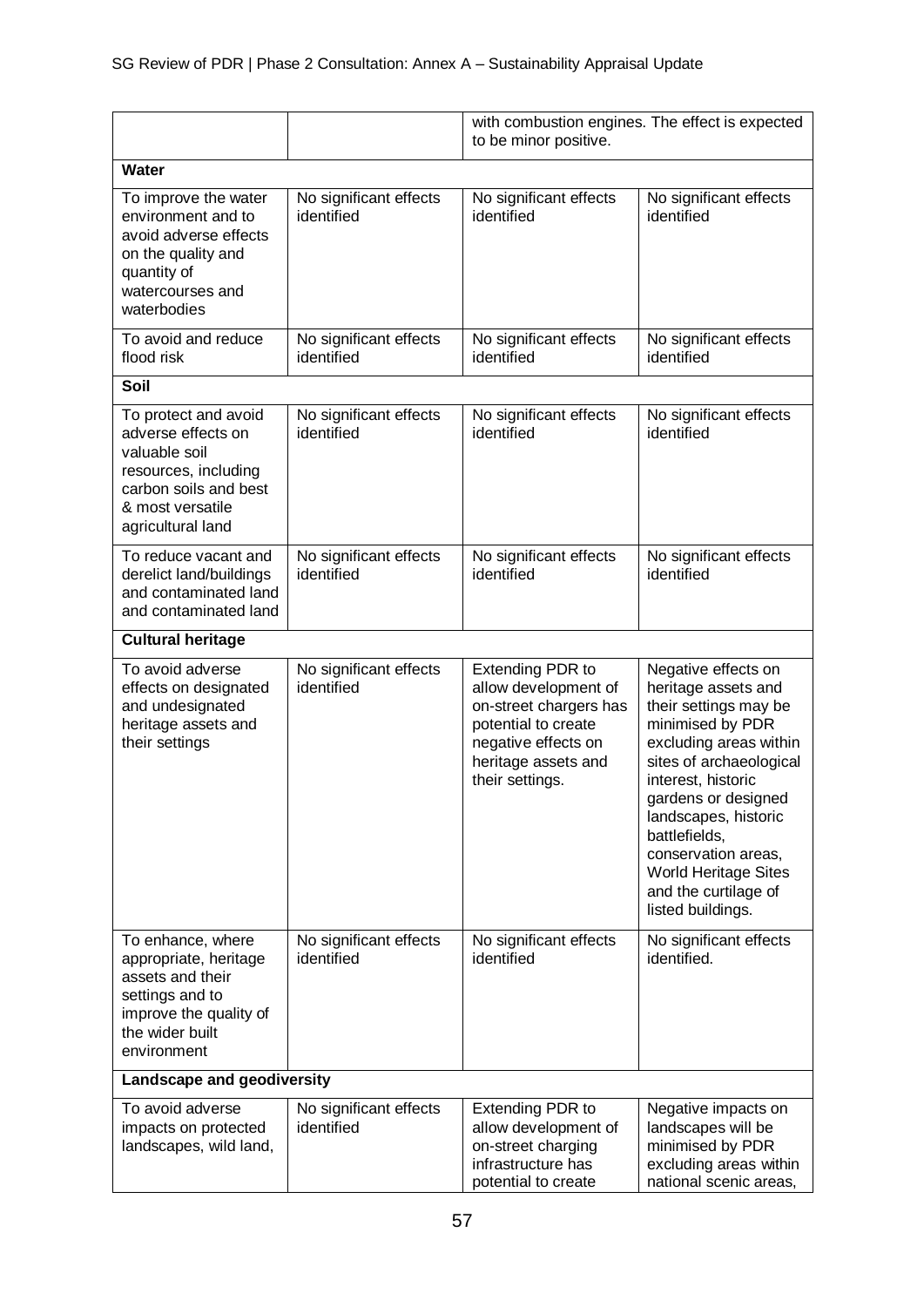| geodiversity and all<br>landscapes                                                                                                                                                                                     |                                      | negative visual<br>impacts.                                                                                                                                                                                                                                                                                                                                                                                                                                                                                                                                                                                                              | historic gardens or<br>designed landscapes,<br>conservation areas,<br>National Parks, World<br>Heritage Sites, and<br>the curtilage of a<br>dwelling. |
|------------------------------------------------------------------------------------------------------------------------------------------------------------------------------------------------------------------------|--------------------------------------|------------------------------------------------------------------------------------------------------------------------------------------------------------------------------------------------------------------------------------------------------------------------------------------------------------------------------------------------------------------------------------------------------------------------------------------------------------------------------------------------------------------------------------------------------------------------------------------------------------------------------------------|-------------------------------------------------------------------------------------------------------------------------------------------------------|
| To enhance landscape<br>quality                                                                                                                                                                                        | No significant effects<br>identified | No significant effects<br>identified                                                                                                                                                                                                                                                                                                                                                                                                                                                                                                                                                                                                     | No significant effects<br>identified                                                                                                                  |
| <b>Material assets</b>                                                                                                                                                                                                 |                                      |                                                                                                                                                                                                                                                                                                                                                                                                                                                                                                                                                                                                                                          |                                                                                                                                                       |
| To avoid adversely<br>impacting on material<br>assets through the<br>loss of resources such<br>as soil or the<br>generation of waste<br>through the loss of<br>resources such as soil<br>or the generation of<br>waste | No significant effects<br>identified | No significant effects<br>identified                                                                                                                                                                                                                                                                                                                                                                                                                                                                                                                                                                                                     | No significant effects<br>identified                                                                                                                  |
| To enhance material<br>assets                                                                                                                                                                                          | No significant effects<br>identified | No significant effects<br>identified                                                                                                                                                                                                                                                                                                                                                                                                                                                                                                                                                                                                     | No significant effects<br>identified                                                                                                                  |
| <b>Economy</b>                                                                                                                                                                                                         |                                      |                                                                                                                                                                                                                                                                                                                                                                                                                                                                                                                                                                                                                                          |                                                                                                                                                       |
| To support and<br>enhance opportunities<br>for sustainable<br>economic growth                                                                                                                                          | No significant effects<br>identified | The proposed changes to PDR are likely to<br>result in minor positive effects regarding<br>supporting and enhancing opportunities for<br>sustainable economic growth as they help to<br>facilitating a take up of electric vehicles, as well<br>as facilitating an increase in electric vehicle<br>purchases.                                                                                                                                                                                                                                                                                                                            | support a transition to a low carbon economy by                                                                                                       |
| To support rural<br>development                                                                                                                                                                                        | No significant effects<br>identified | No significant effects<br>identified                                                                                                                                                                                                                                                                                                                                                                                                                                                                                                                                                                                                     | No significant effects<br>identified                                                                                                                  |
| To support smarter<br>resourcing of the<br>planning system                                                                                                                                                             | No significant effects<br>identified | No significant effects<br>identified                                                                                                                                                                                                                                                                                                                                                                                                                                                                                                                                                                                                     | No significant effects<br>identified                                                                                                                  |
| Social, population and human health                                                                                                                                                                                    |                                      |                                                                                                                                                                                                                                                                                                                                                                                                                                                                                                                                                                                                                                          |                                                                                                                                                       |
| To avoid adverse<br>effects on health and<br>quality of life and<br>reduce risks to health<br>and quality of life and<br>reduce risks to health<br>and quality of life                                                 | No significant effects<br>identified | The proposed PDR are likely to result in minor<br>positive effects on the avoidance of adverse<br>effect on health and quality of life, where<br>proposals lead to an increase uptake of electric<br>vehicles with an associated reduction in noise<br>and air pollution associated with fossil-fuel<br>vehicles. This could be of particular relevance<br>where air quality issues currently exist such as<br>AQMAs and to those most vulnerable to the<br>impacts of atmospheric pollution.<br>Insensitively sited on-street EV charging<br>could disproportionately affect people with<br>mobility impairments and people with visual | infrastructure could create an obstruction, which                                                                                                     |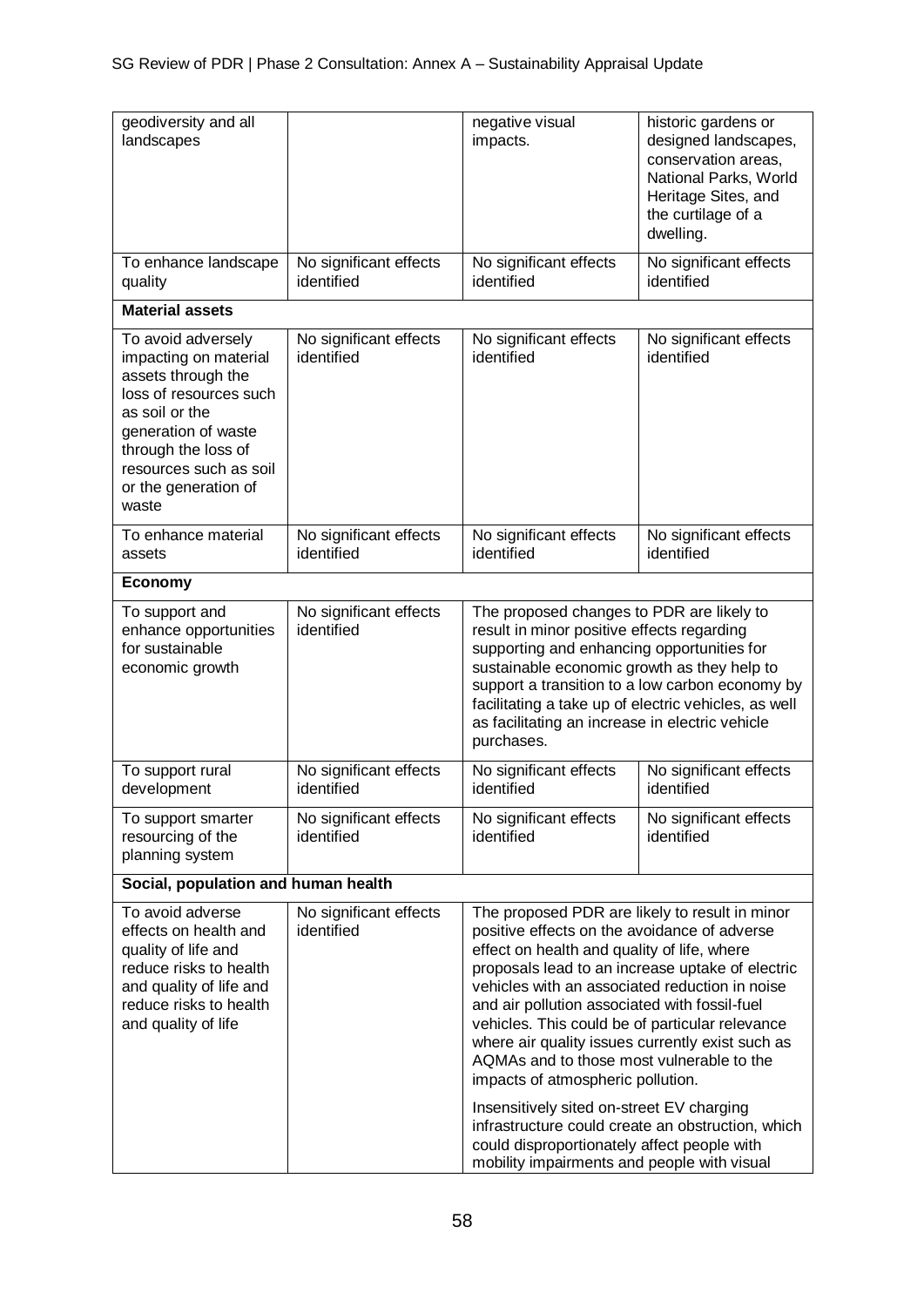|                                                                                                                                                                                                                                 |                                      | impairments. Other regimes would, however,<br>continue to apply.                                                                                                                                                                                                                                                                                                                                                                                                                            |                        |
|---------------------------------------------------------------------------------------------------------------------------------------------------------------------------------------------------------------------------------|--------------------------------------|---------------------------------------------------------------------------------------------------------------------------------------------------------------------------------------------------------------------------------------------------------------------------------------------------------------------------------------------------------------------------------------------------------------------------------------------------------------------------------------------|------------------------|
| To improve the health<br>and living environment<br>of people and<br>communities including<br>support for access,<br>recreation and<br>physical activity<br>including support for<br>access, recreation and<br>physical activity | No significant effects<br>identified | The proposed PDR are likely to result in minor<br>positive effects on the health and living<br>environment of people and communities, where<br>proposals lead to an increase uptake of electric<br>vehicles with an associated reduction in noise<br>and air pollution associated with fossil-fuel<br>vehicles. This could be of particular relevance<br>where air quality issues currently exist such as<br>AQMAs and to those most vulnerable to the<br>impacts of atmospheric pollution. |                        |
| To support community                                                                                                                                                                                                            | No significant effects               | No significant effects                                                                                                                                                                                                                                                                                                                                                                                                                                                                      | No significant effects |
| cohesion and vitality                                                                                                                                                                                                           | identified                           | identified                                                                                                                                                                                                                                                                                                                                                                                                                                                                                  | identified             |
| To support access to                                                                                                                                                                                                            | No significant effects               | No significant effects                                                                                                                                                                                                                                                                                                                                                                                                                                                                      | No significant effects |
| education and training                                                                                                                                                                                                          | identified                           | identified                                                                                                                                                                                                                                                                                                                                                                                                                                                                                  | identified             |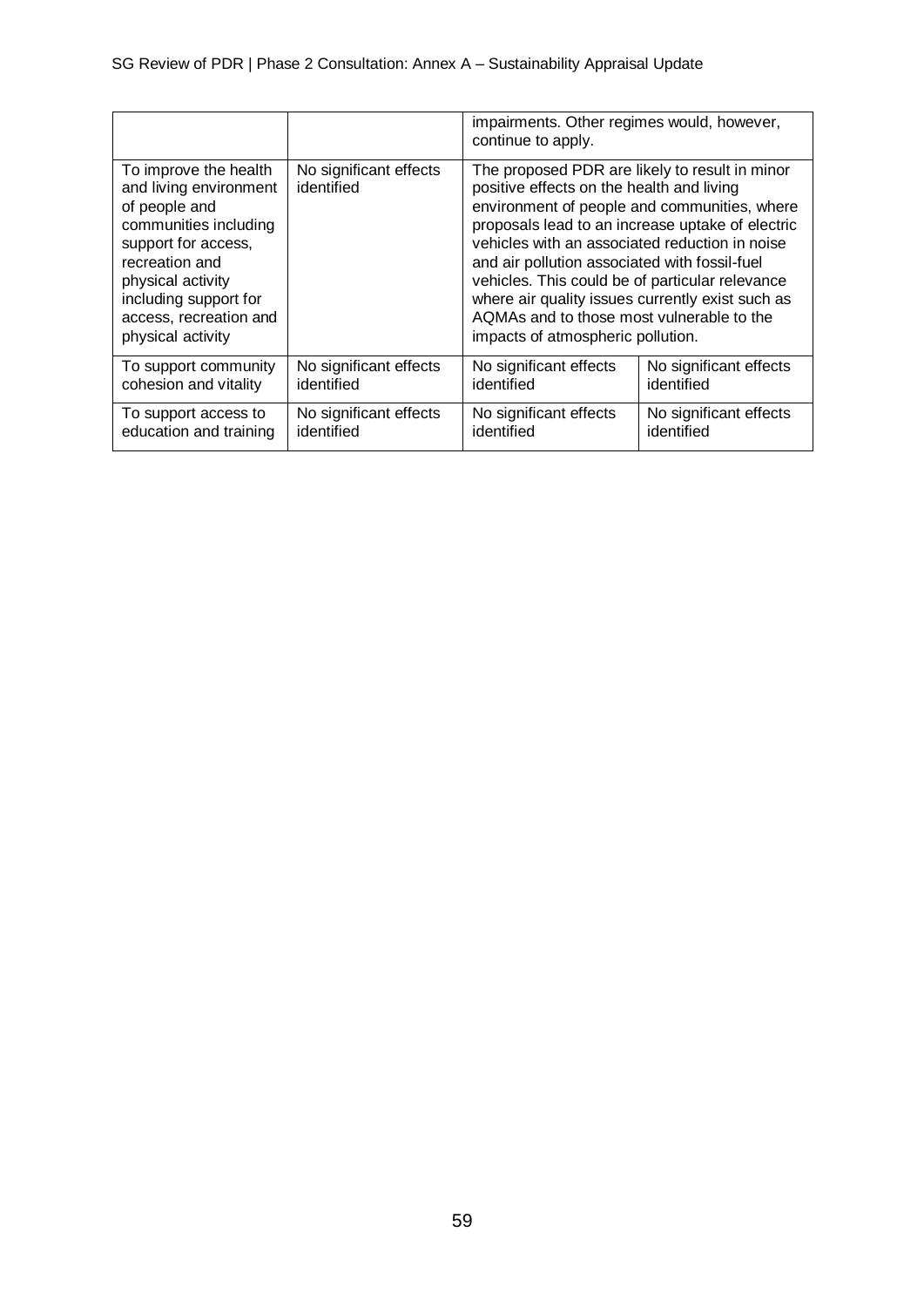# **PDR for moveable outdoor furniture on public road adjacent to food and drink premises**

| Outdoor furniture on public<br>road adjacent to food and<br>drink premises                                                                       | No Change in PDR                  | PDR for moveable furniture<br>on public road adjacent to<br>food and drink premises<br>leading to increased volume<br>of furniture |
|--------------------------------------------------------------------------------------------------------------------------------------------------|-----------------------------------|------------------------------------------------------------------------------------------------------------------------------------|
| <b>Biodiversity, flora and fauna</b>                                                                                                             |                                   |                                                                                                                                    |
| To avoid adverse effects on all<br>habitats and species                                                                                          | No significant effects identified | No significant effects identified                                                                                                  |
| To enhance biodiversity                                                                                                                          | No significant effects identified | No significant effects identified                                                                                                  |
| <b>Climatic factors</b>                                                                                                                          |                                   |                                                                                                                                    |
| To avoid increasing<br>greenhouse gas emissions                                                                                                  | No significant effects identified | No significant effects identified                                                                                                  |
| To support actions which<br>contribute to targets for<br>reducing greenhouse gas<br>emissions                                                    | No significant effects identified | No significant effects identified                                                                                                  |
| To support climate change<br>adaptation                                                                                                          | No significant effects identified | No significant effects identified                                                                                                  |
| Air                                                                                                                                              |                                   |                                                                                                                                    |
| To avoid significant adverse<br>effects on air quality,<br>particularly where air quality is<br>a known issue through the<br>designation of AQMA | No significant effects identified | No significant effects identified                                                                                                  |
| To improve air quality                                                                                                                           | No significant effects identified | No significant effects identified                                                                                                  |
| Water                                                                                                                                            |                                   |                                                                                                                                    |
| To improve the water<br>environment and to avoid<br>adverse effects on the quality<br>and quantity of watercourses<br>and waterbodies            | No significant effects identified | No significant effects identified                                                                                                  |
| To avoid and reduce flood risk                                                                                                                   | No significant effects identified | No significant effects identified                                                                                                  |
| Soil                                                                                                                                             |                                   |                                                                                                                                    |
| To protect and avoid adverse<br>effects on valuable soil<br>resources, including carbon<br>soils and best & most versatile<br>agricultural land  | No significant effects identified | No significant effects identified                                                                                                  |
| To reduce vacant and derelict<br>land/buildings and<br>contaminated land and<br>contaminated land                                                | No significant effects identified | No significant effects identified                                                                                                  |
| <b>Cultural heritage</b>                                                                                                                         |                                   |                                                                                                                                    |
| To avoid adverse effects on<br>designated and undesignated                                                                                       | No significant effects identified | Potential negative effects if<br>furniture is insensitively placed                                                                 |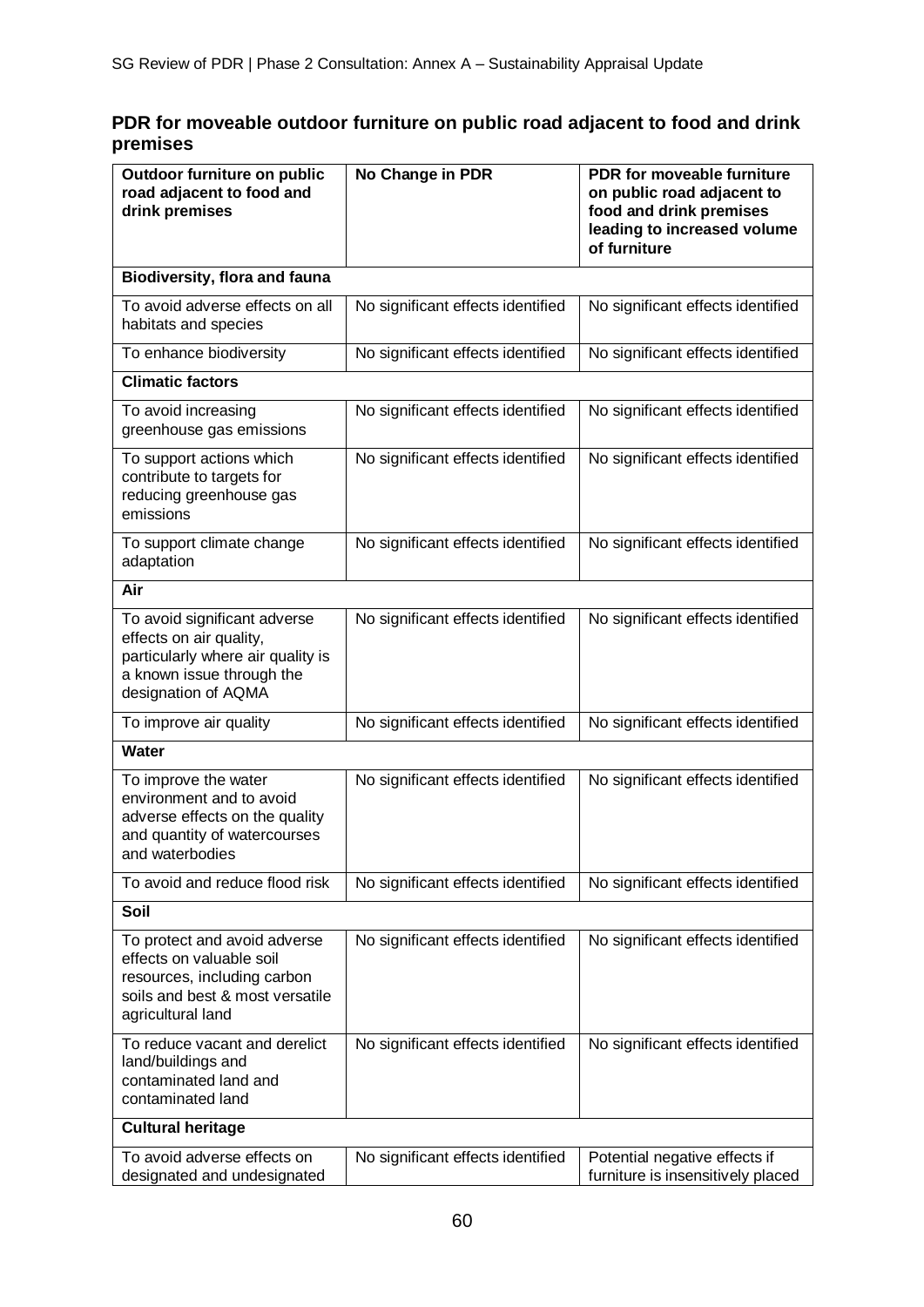| heritage assets and their<br>settings                                                                                                                                                                         |                                   | and impacts on the setting of<br>historic assets.                                                                                                                                                                                                                                                                                                                                                            |
|---------------------------------------------------------------------------------------------------------------------------------------------------------------------------------------------------------------|-----------------------------------|--------------------------------------------------------------------------------------------------------------------------------------------------------------------------------------------------------------------------------------------------------------------------------------------------------------------------------------------------------------------------------------------------------------|
| To enhance, where<br>appropriate, heritage assets<br>and their settings and to<br>improve the quality of the wider<br>built environment                                                                       | No significant effects identified | No significant effects identified                                                                                                                                                                                                                                                                                                                                                                            |
| Landscape and geodiversity                                                                                                                                                                                    |                                   |                                                                                                                                                                                                                                                                                                                                                                                                              |
| To avoid adverse impacts on<br>protected landscapes, wild<br>land, geodiversity and all<br>landscapes                                                                                                         | No significant effects identified | Potential for positive effects<br>where furniture improves<br>townscapes, and increases<br>sense of place                                                                                                                                                                                                                                                                                                    |
| To enhance landscape quality                                                                                                                                                                                  | No significant effects identified | Potential for positive effects<br>where furniture improves<br>townscapes, and increases<br>sense of place                                                                                                                                                                                                                                                                                                    |
| <b>Material assets</b>                                                                                                                                                                                        |                                   |                                                                                                                                                                                                                                                                                                                                                                                                              |
| To avoid adversely impacting<br>on material assets through the<br>loss of resources such as soil<br>or the generation of waste<br>through the loss of resources<br>such as soil or the generation<br>of waste | No significant effects identified | Positive effect as result of<br>investment in premises                                                                                                                                                                                                                                                                                                                                                       |
| To enhance material assets                                                                                                                                                                                    | No significant effects identified | Positive effect as result of<br>investment in premises                                                                                                                                                                                                                                                                                                                                                       |
| <b>Economy</b>                                                                                                                                                                                                |                                   |                                                                                                                                                                                                                                                                                                                                                                                                              |
| To support and enhance<br>opportunities for sustainable<br>economic growth                                                                                                                                    | No significant effects identified | Potential positive impact<br>through knock-on effects for<br>footfall and viability of centres,<br>including additional trade for<br>businesses.                                                                                                                                                                                                                                                             |
| To support rural<br>development                                                                                                                                                                               | No significant effects identified | No significant effects identified                                                                                                                                                                                                                                                                                                                                                                            |
| To support smarter resourcing<br>of the planning system                                                                                                                                                       | No significant effects identified | No significant effects identified                                                                                                                                                                                                                                                                                                                                                                            |
| Social, population and human health                                                                                                                                                                           |                                   |                                                                                                                                                                                                                                                                                                                                                                                                              |
| To avoid adverse effects on<br>health and quality of life and<br>reduce risks to health and<br>quality of life and reduce risks<br>to health and quality of life                                              | No significant effects identified | Minor negative effects could<br>result from increases in noise<br>pollution, late night disturbance<br>and anti-social behaviour. This<br>can be avoided through<br>consideration of hours of<br>operation.<br>Insensitively sited furniture<br>could create an obstruction,<br>which could disproportionately<br>affect people with mobility<br>impairments and people with<br>visual impairments. However, |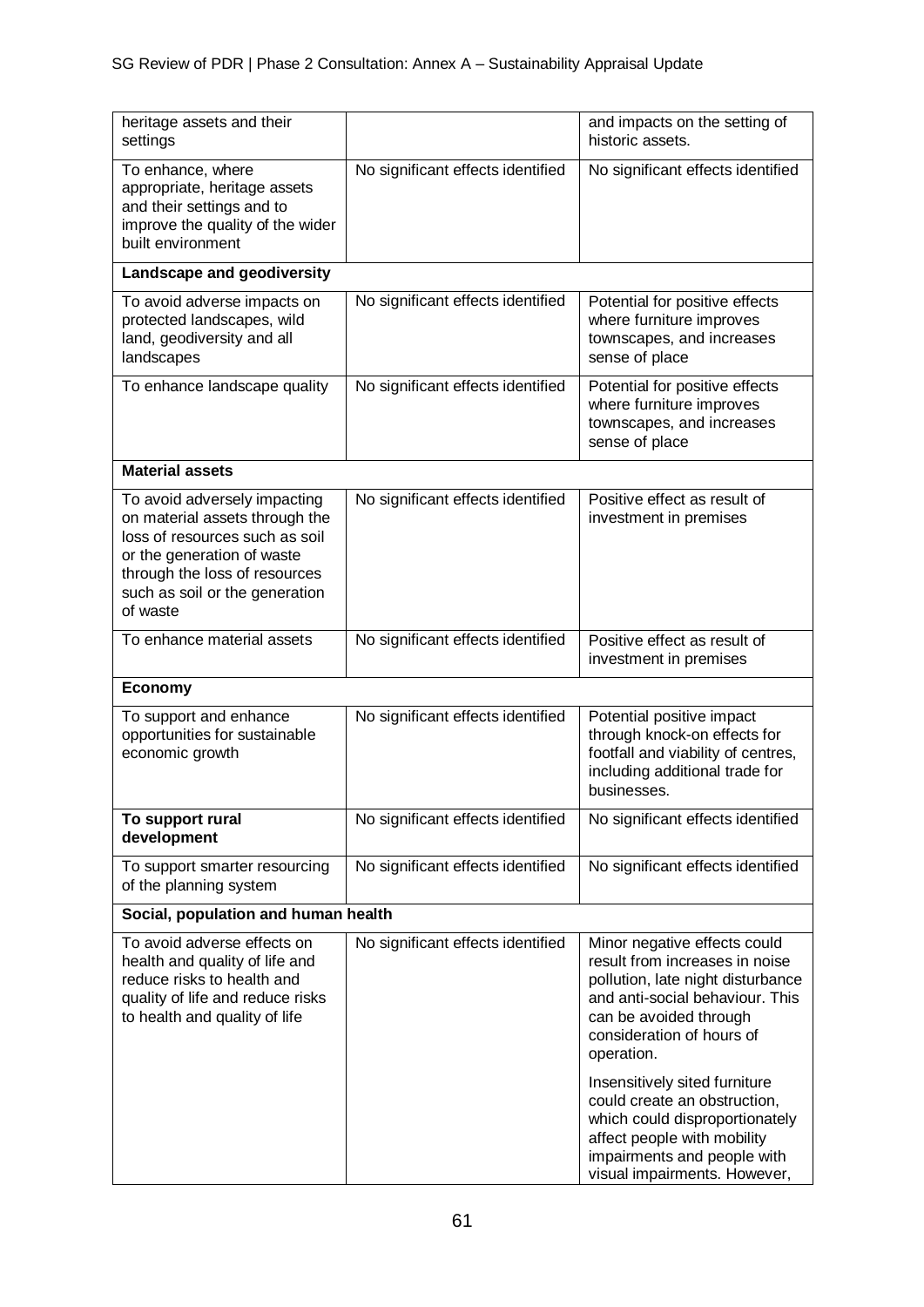|                                                                                                                                                                                                                        |                                   | other regimes would continue<br>to apply.                                                    |
|------------------------------------------------------------------------------------------------------------------------------------------------------------------------------------------------------------------------|-----------------------------------|----------------------------------------------------------------------------------------------|
| To improve the health and<br>living environment of people<br>and communities including<br>support for access, recreation<br>and physical activity including<br>support for access, recreation<br>and physical activity | No significant effects identified | Potential for positive effects<br>where furniture contributes to<br>the vibrancy of centres. |
| To support community<br>cohesion and vitality                                                                                                                                                                          | No significant effects identified | No significant effects identified                                                            |
| To support access to education<br>and training                                                                                                                                                                         | No significant effects identified | No significant effects identified                                                            |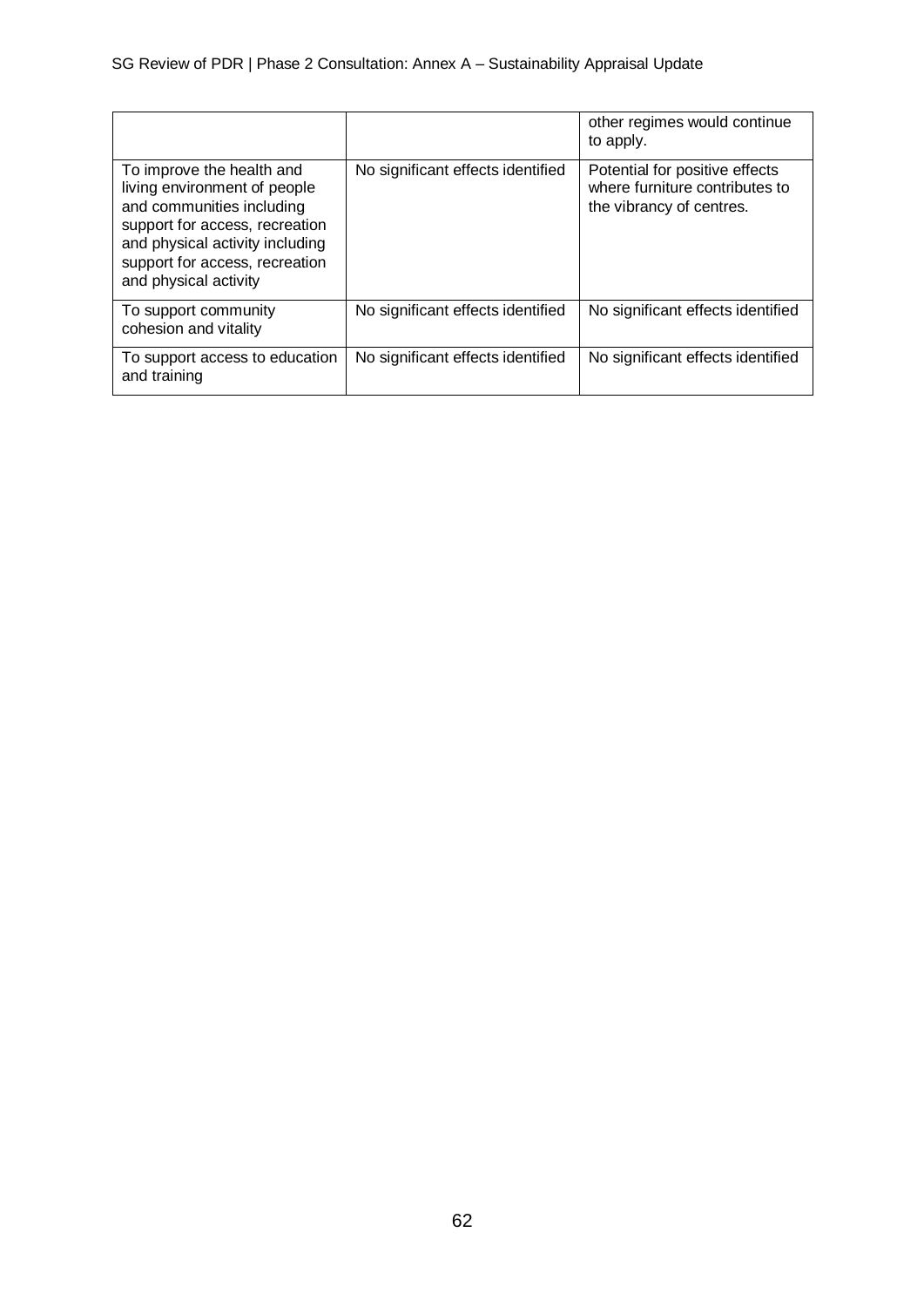# **Annex B: Partial Business and Regulatory Impact Assessment**

### **Purpose and intended effect**

Permitted development rights (PDR) refer to those forms of development which are granted planning permission through national legislation, meaning they can be carried out without a planning application having to be submitted to (and approved by) the local authority. Specifically, PDR are contained within the Town and Country Planning (General Permitted Development) (Scotland) Order 1992 ("the GPDO").

The Scottish Government is currently undertaking a review of PDR in Scotland. This review involves taking forward new and extended PDR for a wide range of development types. Through Phase 2 of the programme, we are considering how changes to PDR, as well as the Town and Country Planning (Use Classes) (Scotland) Order 1997 (UCO)<sup>35</sup>, could help to support:

- The rollout of electric vehicle (EV) charging infrastructure.
- The resilience and recovery of city, town and local centres.
- Operational development at Scottish ports

The measures proposed as part of Phase 2 would:

- Increase the scale of EV chargers that may be installed under PDR, broaden the locations where PDR apply and extend the scope of the PDR to include associated apparatus and equipment.
- Provide greater flexibility to change the use of certain buildings and place furniture outside premises.
- Align port operators' PDR with those of airports.

The proposals have been informed by a sustainability appraisal incorporating Strategic Environmental Assessment (SEA) requirements, which was subject to public consultation in November 2019. The Phase 2 proposals are accompanied by an update to the sustainability appraisal and draft SEA Post Adoption Statement.

By removing the need to seek planning permission before carrying out specified forms of development, PDR and the UCO can help to provide greater certainty for applicants and save time and money associated with preparing a planning application. In doing so, this can help to promote wider Scottish Government objectives – including those related to EV charging, centres and ports.

### **Consultation**

#### Within Government

The proposals have been informed by targeted engagement with Transport Scotland, Historic Environment Scotland (HES), National Parks, NatureScot and the Scottish Environment Protection Agency (SEPA). Discussions were also

<sup>&</sup>lt;sup>35</sup> The UCO groups various uses of land/buildings into a series of separate classes and provides that a change between uses in the same class does not constitute development requiring planning permission.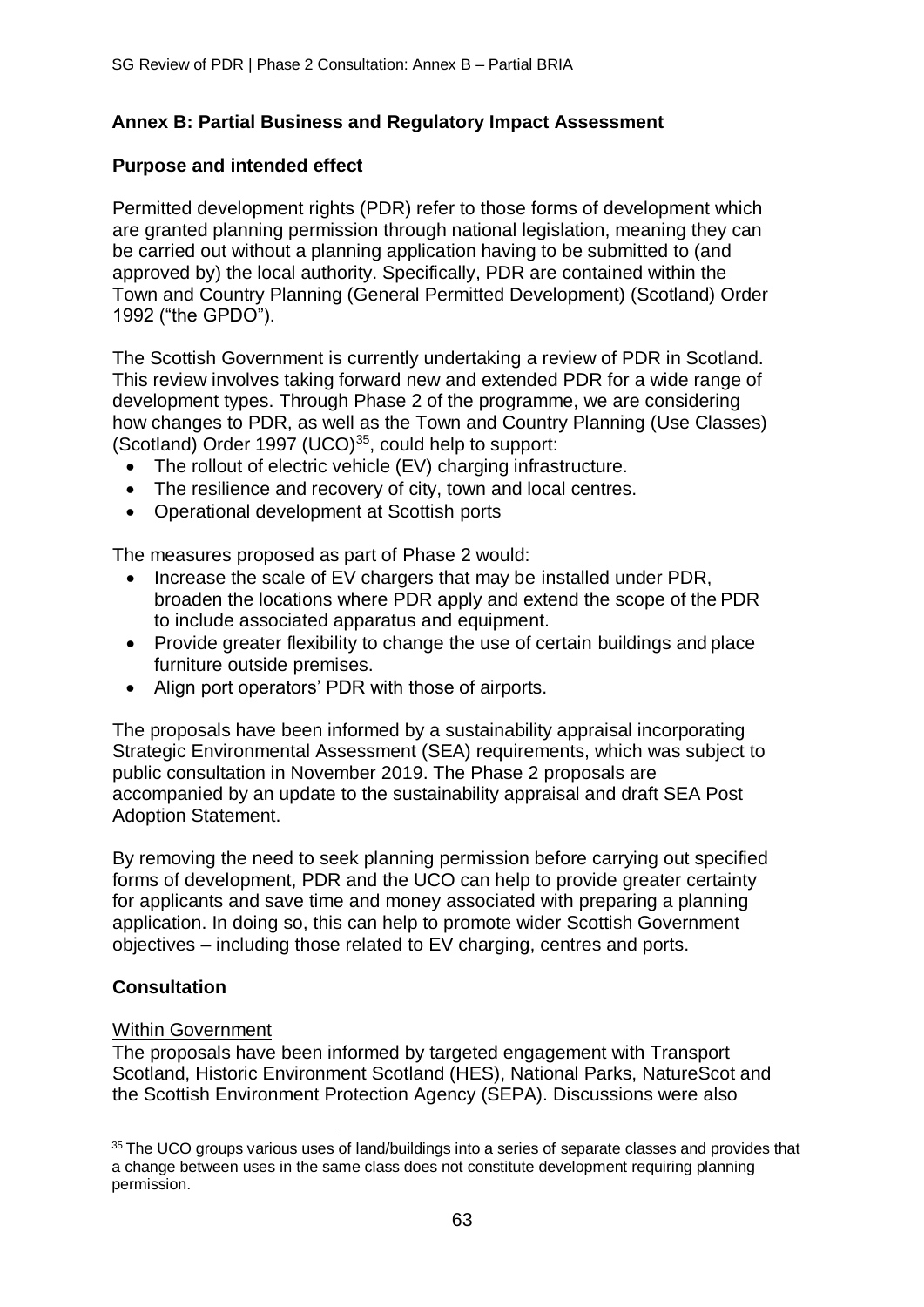held with representatives from the Scottish Futures Trust, Heads of Planning Scotland (HOPS), the Society of Chief Officers of Transport in Scotland (SCOTS), COSLA, the Law Society of Scotland, Scottish Property Federation, Scottish Grocers Federation and the UK Major Ports Group (UKMPG).

### Public Consultation

In November 2019 we consulted on a proposed work programme for reviewing and extending PDR in Scotland along with a Sustainability Appraisal. This included early versions of proposals for extending PDR in relation to existing PDR for EV charging infrastructure and changes of use in centres. The ports proposals did not form part of the original PDR work programme; the Sustainability Appraisal has been updated to reflect this and other changes to the draft proposals since the original appraisal. The update accompanies the Phase 2 consultation.

The Phase 2 consultation will run for three months, during which the public will be able to comment on the proposals.

### **Business**

Some initial engagement has been undertaken with businesses in advance of public consultation. Further engagement will be undertaken during the consultation period to help inform our final proposals for change.

# **Options**

# Option 1 - Do Nothing

No changes to current PDR or the UCO. Unless development is covered by PDR (or not development by virtue of the UCO), an application for planning permission would continue to be required.

### Option 2 – Measures set out in Phase 2 consultation

Through the Phase 2 consultation, views are sought on the following potential measures:

- EV Charging Infrastructure
	- o Removing the restriction in specified areas for upstands and wall mounted charging points in off-street parking areas.
	- o Increasing the height limit for EV charging upstands in off street parking areas.
	- o Extending PDR to cover solar canopies, equipment housing and battery storage related to EV charging upstands in off-street parking areas.
	- o Introducing PDR for the conversion of existing petrol filling stations to EV charging hubs.
	- o Introducing PDR for on-street EV charging infrastructure.
	- o Updating local authority PDR to reflect emerging delivery models for EV charging infrastructure which might involve private sector.
- Centres
	- o Merging various use classes, thereby providing greater flexibility to change the use of buildings without planning permission being required.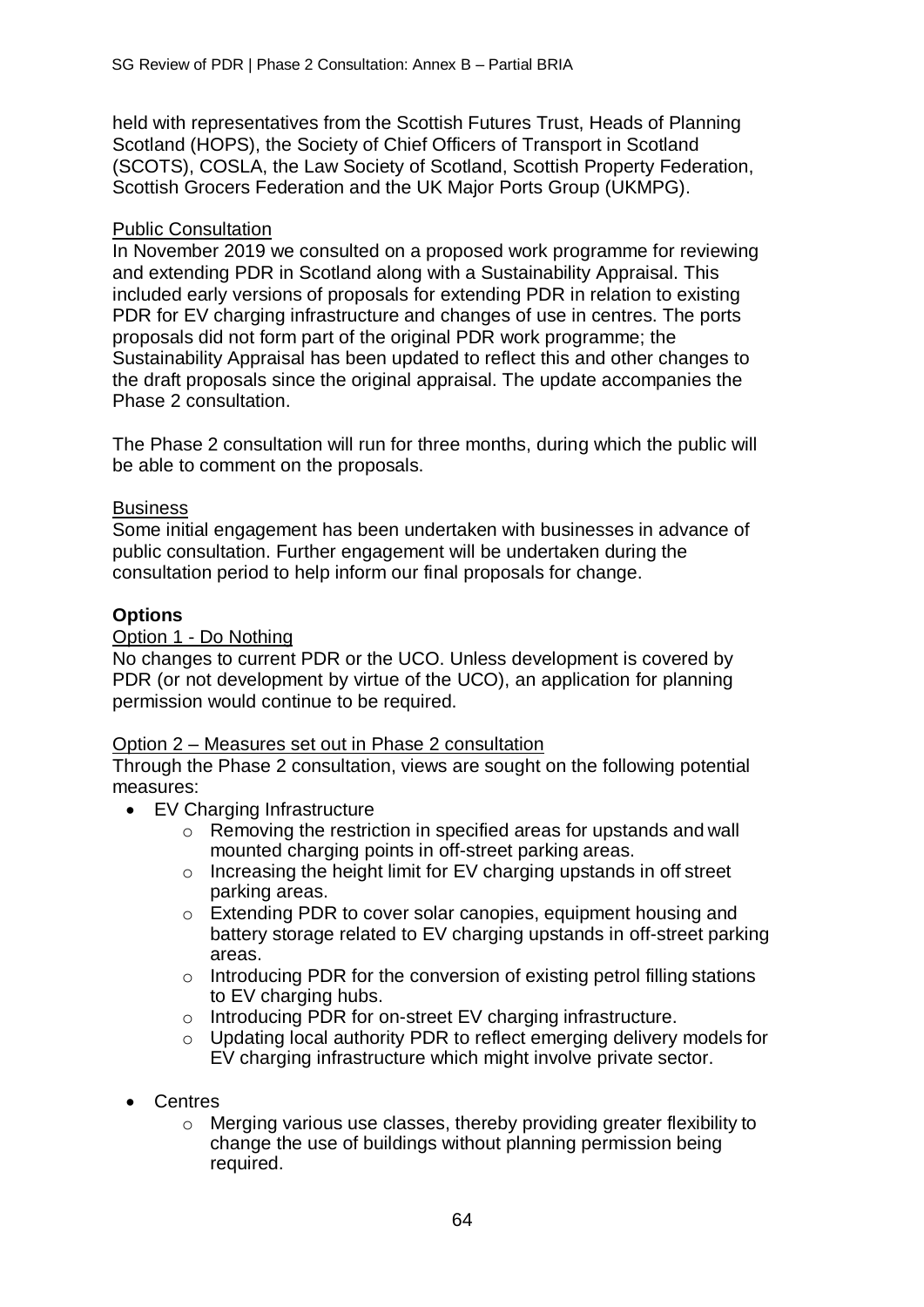- $\circ$  Introducing PDR to allow the conversion of buildings in specified use to workspace.
- o Introducing PDR for furniture to be placed outside specified premises serving food and drink.
- Port Development
	- o Aligning port operators' PDR with those of airports to ensure a level playing field between English and Scottish ports, with respect to PDR.

# **Sectors and groups affected**

The measures would, if taken forward, grant planning permission for specified forms of development (or provide that specified changes of use are not development for planning purposes). The effect is to allow relevant development to be carried out without a planning application needing to be submitted to and approved by the local authority. Key parties affected are:

- Developers, operators and landowners able to carry out development without preparing a planning application;
- Planning authorities no longer having to handle and determine planning applications for relevant development types; and
- Members of the public potentially affected by developments carried out under PDR (impacts, whether positive or negative, will depend on the nature of development).

### **Benefits**

Granting planning permission through new or extended PDR (or providing that changes of use do not constitute development through UCO amendments) can help to provide greater certainty for developers. Such measures can avoid developers having to go to the time and expense of submitting a planning application. Financial savings (per development) will be associated with the lack of an application fee and the costs of preparing associated documentation, drawings and reports. Other than application fees (which are set by national legislation), these costs are very development- and context-specific and so cannot be robustly quantified. As of 1 April 2022<sup>36</sup>, fees for the following types of development are:

- Change of use of building (other than to residential use): £600 per 100sqm of floorspace for first 4,000sqm; thereafter £300 per 100sqm up to maximum of £150,000
- Erection, alteration or replacement of plant or machinery: £500 per 0.1ha of site area for first 5ha, thereafter £250 per 0.1ha up to maximum of £150,000
- Construction of buildings and structures: £600 per 100sqm of floorspace for first 4,000sqm; thereafter £300 per 100sqm up to maximum of £150,00037

<sup>36</sup> See the Town and Country Planning (Fees for Applications) (Scotland) Regulations 2022- which do include limited powers for fees to be waived in certain cases.

<sup>&</sup>lt;sup>37</sup> £300 if proposed building or structure does not exceed 50sqm; £600 per 0.1ha up to maximum of £150,000 where no buildings are proposed to be created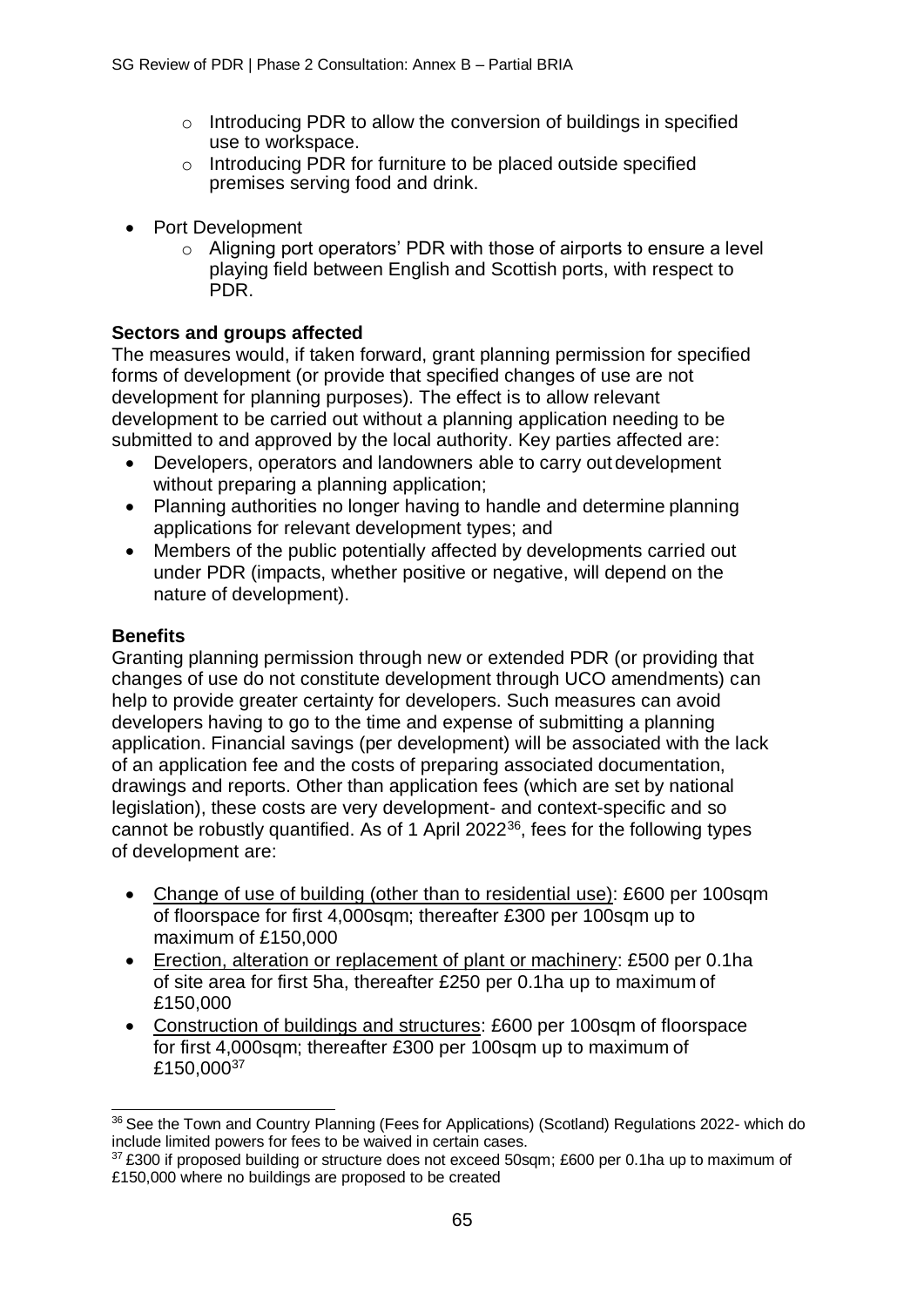In addition to savings linked to lack of planning application fee and cost of preparing planning application documents, there would be savings associated with the time taken to obtain planning permission. Notwithstanding time preparing application materials, [planning performance statistics](https://www.gov.scot/publications/planning-performance-statistics-2020-21-annual/) indicate that in 2020-21 the average time taken to determine applications for local nonhouseholder development was 12.4 weeks. Although we do not have the evidence to quantify time based savings, the planning application statistics indicate they could be substantial.

The overall extent of savings to business will ultimately depend on how many developments come forward under PDR (or UCO provisions) that would previously have been subject to a planning application. This is difficult to forecast, not least because planning application data held centrally is not broken down with sufficient 'granularity' to indicate how many applications there have previously been for the types of development for which PDR/UCO measures are being considered.

By removing more development proposals from the planning application process, the Phase 2 measures under consideration will also reduce administrative burdens on planning authorities – allowing them to focus resources elsewhere, including the determination of major planning applications.

The proposed measures are intended to, amongst other things:

- Encourage the rollout of EV charging infrastructure, in doing so helping to reduce vehicle emissions and tackle climate change.
- Promote the resilience, regeneration and recovery of city, town and local centres.
- Support operational development at ports.

To this extent, there will be benefits to the general public – particularly EV users and those who live in, work in or visit centres.

# **Costs**

The proposed changes would result in savings for both applicants (who would no longer have to pay to prepare applications for planning permission) and planning authorities (who would no longer have to determine said applications). However, initially, savings may be partially offset by some indirect costs to business in ascertaining whether or not development proposals are covered by PDR, and in complying with planning enforcement were any work inadvertently carried out which subsequently transpires not to benefit from PDR. However, such costs are anticipated to be minimal and short-term and will naturally dissipate as parties become familiar with the changes.

The non-financial costs associated with projects carried out under PDR or UCO would depend on the specific nature and characteristics of the works (e.g. changes of use) that come forward. There could be localised impacts on amenity (e.g. visual appearance, noise, odours). The Phase 2 consultation seeks views on the extent of such impacts, and whether they could be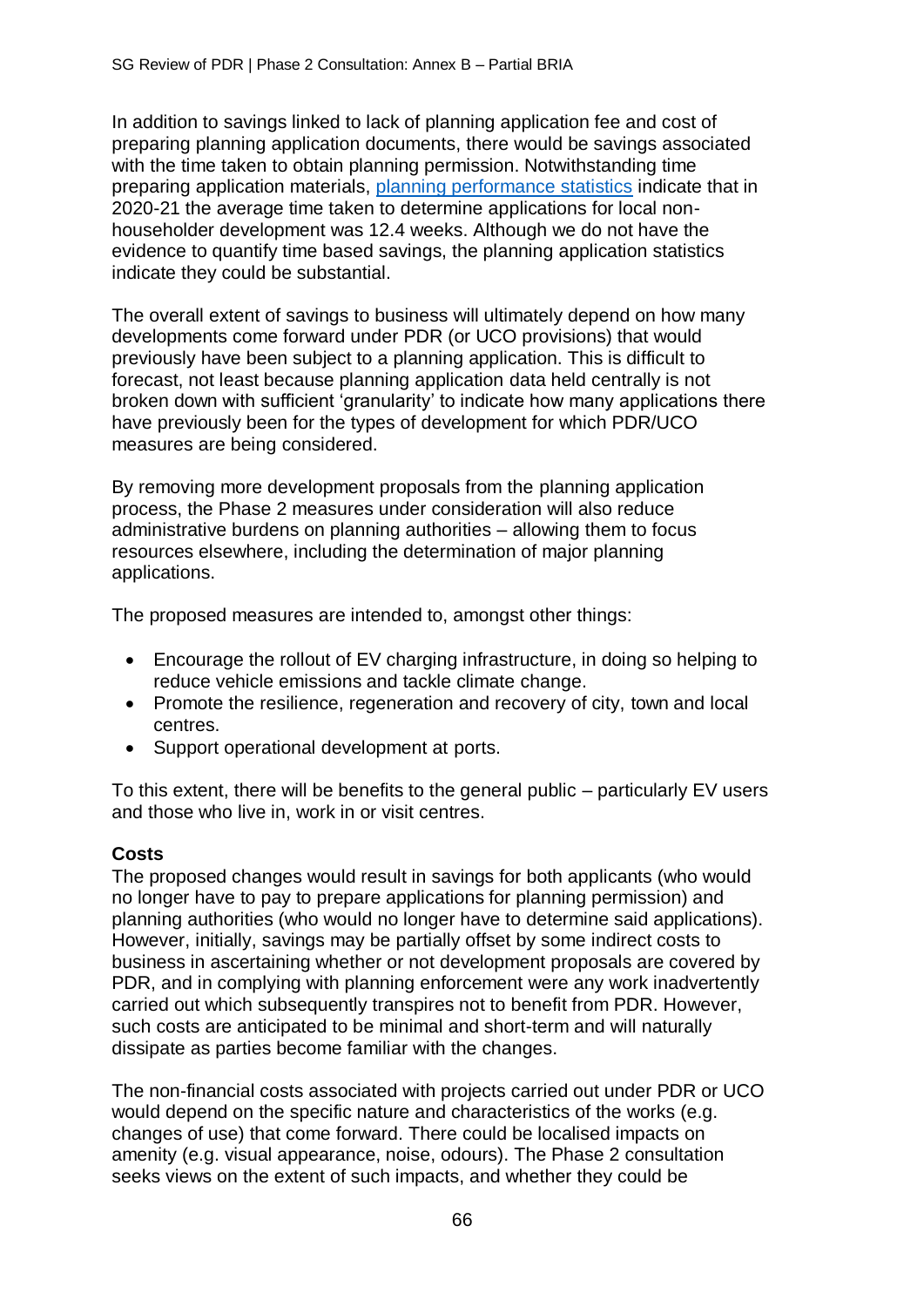controlled through either non-planning regimes (e.g. environmental health, consenting under Roads legislation) or conditions/limitations placed on any new or amended PDR.

### **Scottish Firms Impact Test**

We have had some initial engagement with firms/ organisations about our proposals; further discussions will take place during the consultation period.

# **Competition Assessment**

We do not consider that the proposed Phase 2 measures would negatively impact on competition. It is considered that the measures would not limit the number or range of suppliers, the ability of suppliers to compete, suppliers' incentives to compete or the choices and information available to consumers.

# **Consumer Assessment**

We do not consider that the proposed Phase 2 measures would negatively impact on consumers. It is considered that the measures would not affect the quality, availability or price of any goods or services in a market, affect the essential services market, such as energy or water, involve storage or increased use of consumer data, increase opportunities for unscrupulous suppliers to target consumers, impact the information available to consumers on either goods or services or their rights in relation to these, or affect routes for consumers to seek advice or raise complaints on consumer issues.

# **Test run of business forms**

No new forms to be introduced.

# **Digital Impact Test**

It is considered that the proposed measures would not be impacted by changes to processes brought about by digital transformation. Regulation of the technology used in the developments is not a matter for planning.

### **Legal Aid Impact Test**

It is considered that the proposed changes will not give rise to increased use of legal processes or create new rights or responsibilities which would impact on the legal aid fund.

### **Enforcement, sanctions and monitoring**

Planning authorities have a range of enforcement tools to deal with breaches of planning control. See [Planning Circular 10/2009](https://www.gov.scot/publications/planning-circular-10-2009-planning-enforcement/) for further information.

# **Summary and recommendation**

Summary costs and benefits table

| <b>Option</b>         | Total benefit per annum        | Total cost per annum        |
|-----------------------|--------------------------------|-----------------------------|
| Option 1 – Do Nothing | Current situation is           | Applications would continue |
|                       | maintained which is            | to be required for relevant |
|                       | understood by applicants,      | development types, with     |
|                       | authorities and third parties. | associated costs and        |
|                       |                                | timescales.                 |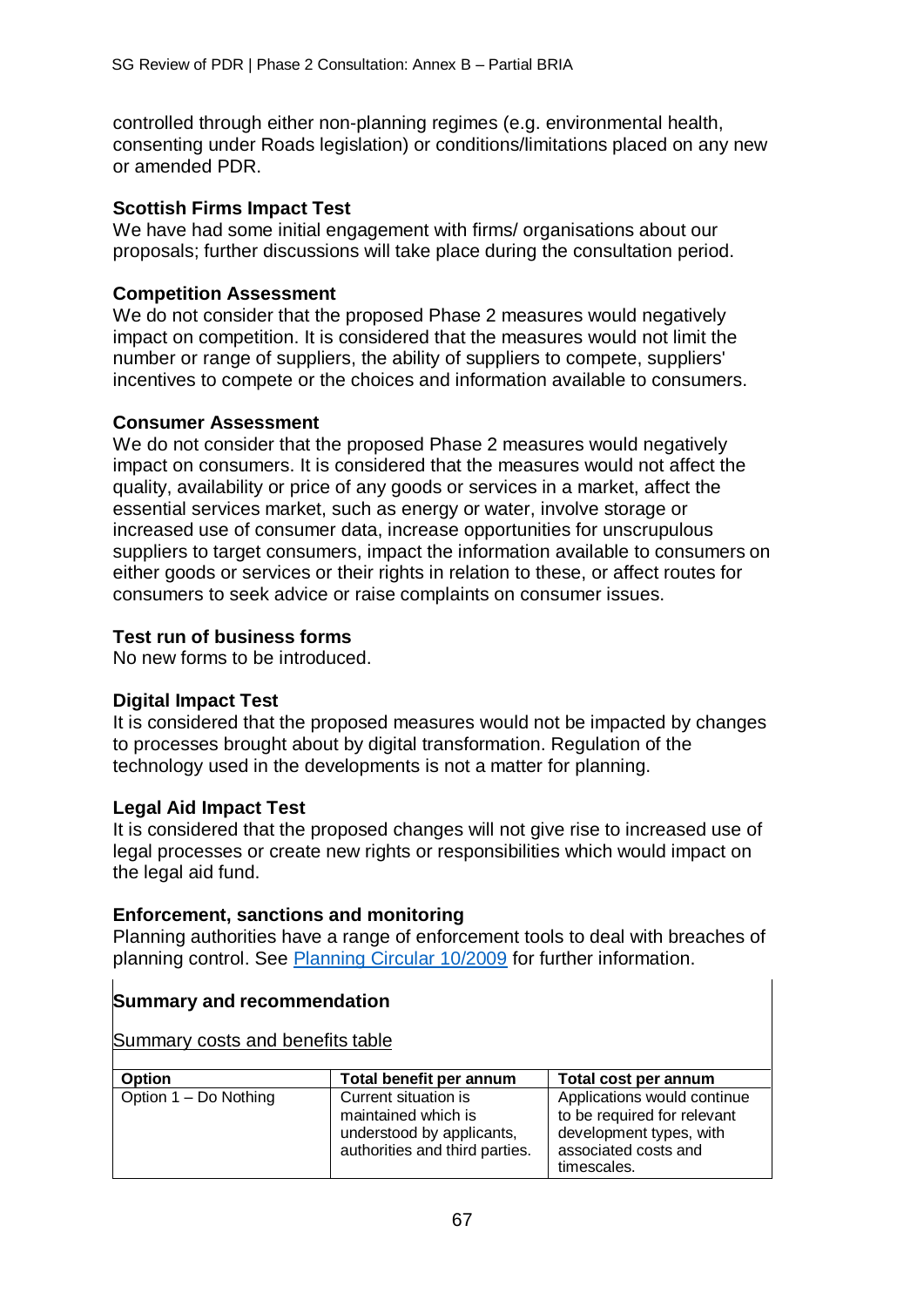|                                                                       |                               |                                                                                                                                                                                                                                                                                                                                                                                                                                                                                                                                                                                                                                                                                                                                     | Not progressing the Phase 2<br>measures could potentially<br>slow the rollout of EV<br>charging infrastructure, the<br>recovery of our centres and<br>high streets and port<br>development.                                                                                                                                                                                                                                                                                                                                                                                                                                                                                                                                         |
|-----------------------------------------------------------------------|-------------------------------|-------------------------------------------------------------------------------------------------------------------------------------------------------------------------------------------------------------------------------------------------------------------------------------------------------------------------------------------------------------------------------------------------------------------------------------------------------------------------------------------------------------------------------------------------------------------------------------------------------------------------------------------------------------------------------------------------------------------------------------|-------------------------------------------------------------------------------------------------------------------------------------------------------------------------------------------------------------------------------------------------------------------------------------------------------------------------------------------------------------------------------------------------------------------------------------------------------------------------------------------------------------------------------------------------------------------------------------------------------------------------------------------------------------------------------------------------------------------------------------|
| Option 2-<br><b>Measures</b><br>set out in<br>Phase 2<br>consultation | EV Charging<br>Infrastructure | New/extended PDR would<br>reduce need for planning<br>applications, leading to<br>financial and time savings for<br>applicants. However, we do<br>not have data indicating how<br>many planning applications<br>the proposed measures<br>would remove from the<br>system or how many<br>developments would be<br>progressed as a result.<br>Changes under<br>consideration would support<br>roll-out of EV charging<br>infrastructure, helping to<br>reduce vehicle emissions<br>and tackle climate change.<br>Fewer applications would<br>reduce burdens on planning<br>authorities.                                                                                                                                               | There could be localised<br>amenity impacts, particularly<br>as a result of visual effects of<br>infrastructure located in<br>designated areas (e.g.<br>National Scenic Areas,<br>conservation areas) where<br>PDR are currently restricted.<br>Article 4 directions could be<br>used to address this.<br>On-street chargers have<br>potential to create<br>obstructions which could<br>adversely affect particular<br>groups. Consultation seeks<br>views on whether such<br>impacts can be adequately<br>controlled through separate<br>consenting under Roads<br>legislation and/or conditions<br>attached to any new PDR.                                                                                                       |
|                                                                       | Changes of<br>Use in Centres  | New PDR and/or changes to<br>the UCO would reduce need<br>for planning applications,<br>leading to financial and time<br>savings for applicants.<br>However, we do not have<br>data indicating how many<br>planning applications the<br>proposed measures would<br>remove from the system or<br>how many developments<br>would be progressed as a<br>result.<br>The enhanced flexibility<br>provided by the measures<br>could help businesses to<br>diversify and respond more<br>rapidly to changing<br>circumstances, community<br>needs and customer<br>demands. To that extent,<br>proposals may help to<br>support the resilience and<br>recovery of centres, and<br>promote the establishment of<br>20-minute neighbourhoods. | In the case of UCO changes<br>under consideration, there<br>could be localised amenity<br>impacts where changes of<br>use can take place outwith<br>planning (by virtue of not<br>being development).<br>Consultation seeks views on<br>whether non-planning<br>regimes (e.g. environmental<br>health) provide adequate<br>control.<br>Proposed UCO measures<br>could potentially see a loss of<br>certain uses (e.g. retail) in<br>particular locations, leading to<br>localised clustering rather<br>than a diverse mix of uses.<br>Furniture located on<br>pavements outside food and<br>drink premises have the<br>potential to create<br>obstructions which could<br>adversely affect particular<br>groups. Consultation seeks |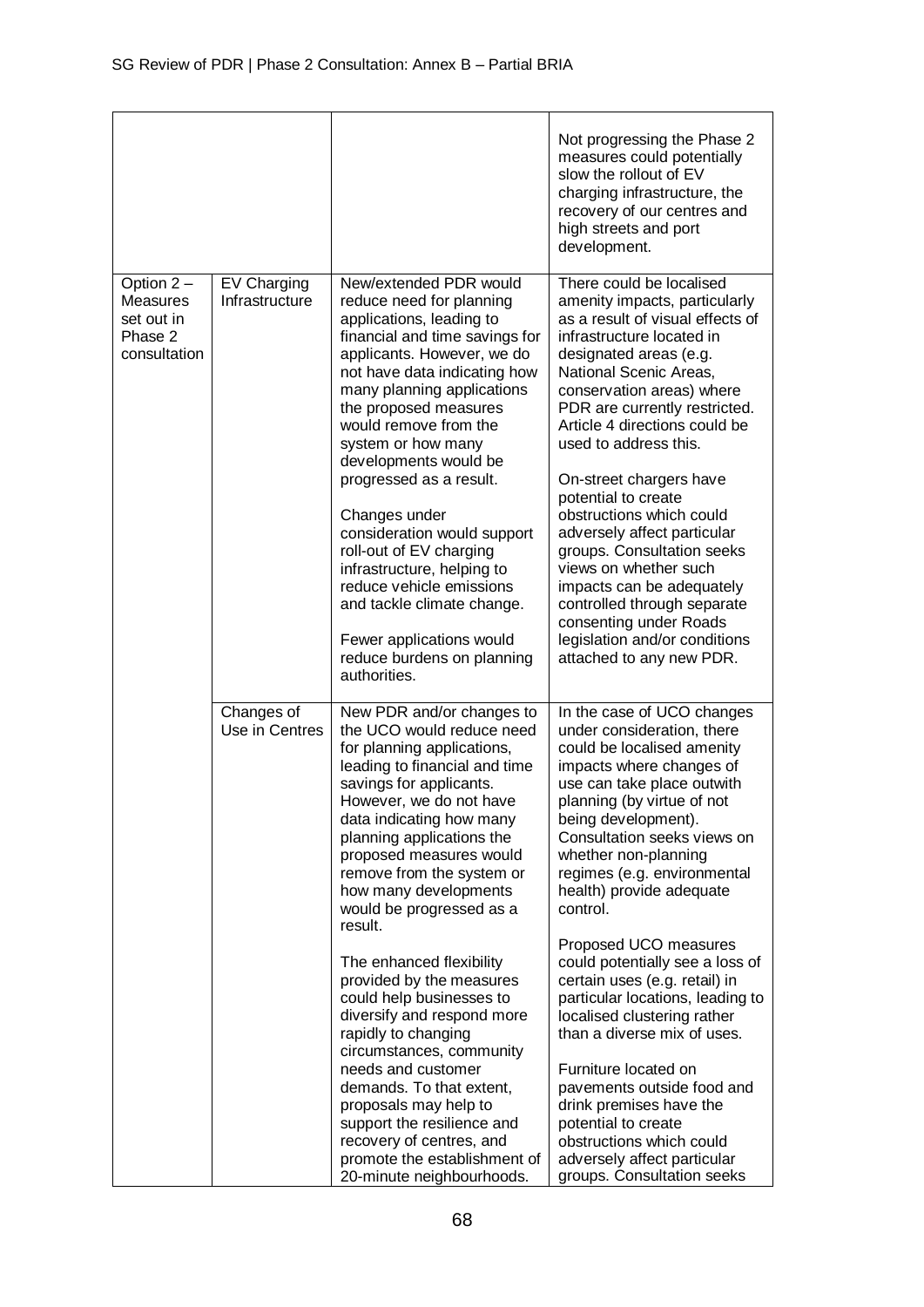|                     | Thriving centres (and the<br>ability of people to readily<br>access local facilities and<br>services) are associated with<br>a range of social, economic<br>and environmental benefits.<br>Fewer applications would<br>reduce burdens on planning<br>authorities. | views on whether such<br>impacts can be adequately<br>controlled through separate<br>consenting under Roads<br>legislation and/or conditions<br>attached to any new PDR.               |
|---------------------|-------------------------------------------------------------------------------------------------------------------------------------------------------------------------------------------------------------------------------------------------------------------|----------------------------------------------------------------------------------------------------------------------------------------------------------------------------------------|
| Port<br>Development | We do not have data<br>indicating how many<br>planning applications the<br>proposed measures would<br>remove from the system or<br>how many developments<br>would be progressed as a<br>result. Consultation seeks<br>views on this point.                        | Potential localised amenity<br>impacts; these are expected<br>to be limited as port and<br>airport PDR are already very<br>similar. Consultation seeks<br>further views on this point. |
|                     | Alignment of port and airport<br>PDR would ensure a level<br>playing field between<br>Scottish and English ports<br>with respect to ports, helping<br>to attract and retain<br>investment.                                                                        |                                                                                                                                                                                        |
|                     | Fewer applications would<br>reduce burdens on planning<br>authorities.                                                                                                                                                                                            |                                                                                                                                                                                        |

### **Declaration and publication**

I have read the Business and Regulatory Impact Assessment and I am satisfied that, given the available evidence, it represents a reasonable view of the likely costs, benefits and impact of the leading options. I am satisfied that business impact will be assessed with the support of businesses in Scotland.

**Signed: Tom Arthur Date: 21 April 2022 Minister's name: Tom Arthur MSP Minister's title: Minister for Public Finance, Planning and Community Wealth**

**Scottish Government Contact point: Tom Winter, Planning and Architecture Division**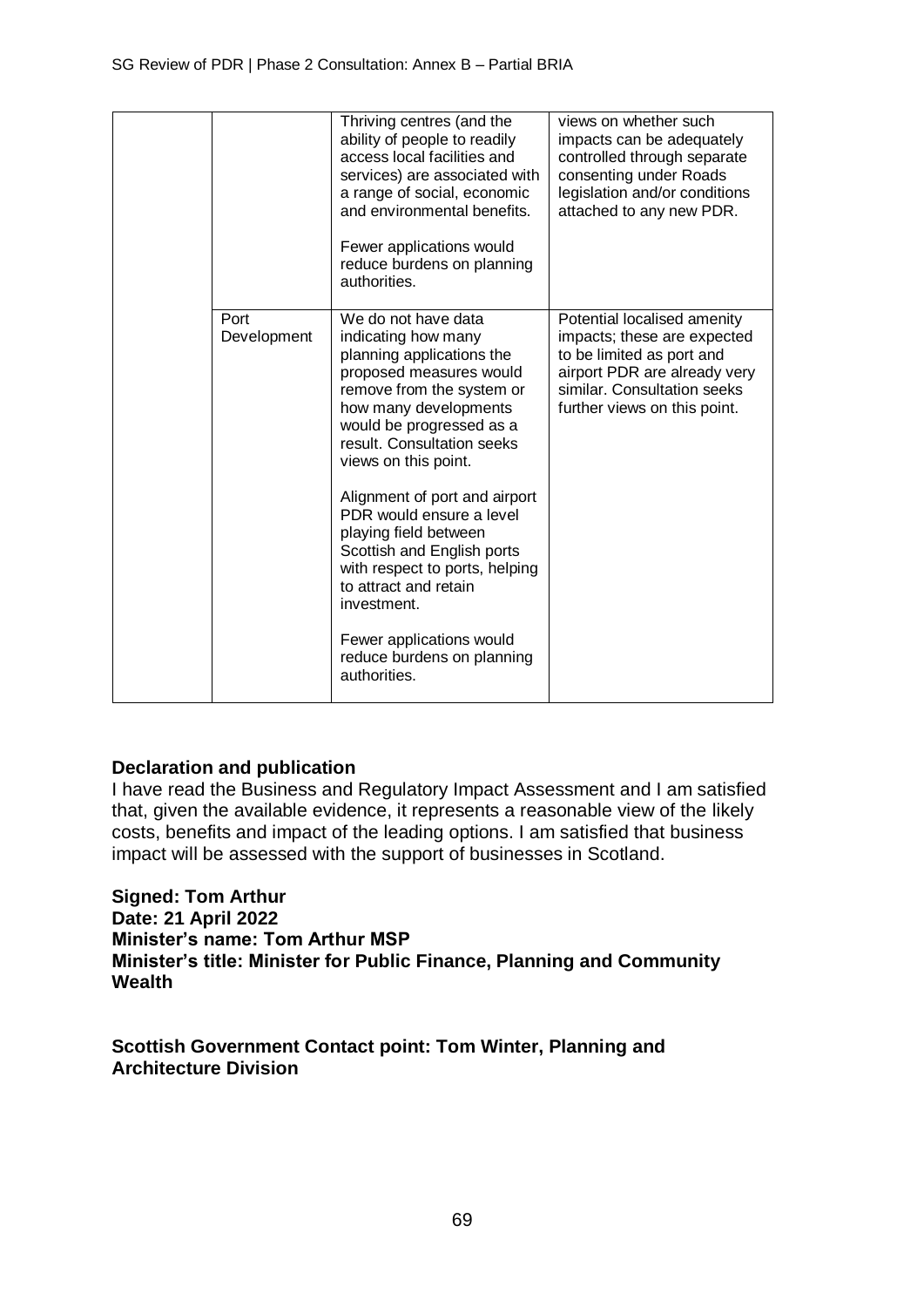| Title of policy/ practice/<br>strategy/ legislation<br>etc. | Permitted Development Rights Review -<br>Phase 2 |                              |  |
|-------------------------------------------------------------|--------------------------------------------------|------------------------------|--|
| <b>Minister</b>                                             | Minister for Public Finance, Planning and        |                              |  |
|                                                             | <b>Community Wealth</b>                          |                              |  |
| <b>Lead official</b>                                        | <b>Tom Winter</b>                                |                              |  |
| Officials involved in the                                   | Name                                             | Team                         |  |
| <b>EQIA</b>                                                 | Lyndsey Murray                                   | Planning and                 |  |
|                                                             | Alan Cameron                                     | <b>Architecture Division</b> |  |
|                                                             |                                                  |                              |  |
| <b>Directorate: Division:</b>                               | Local Government: Planning and                   |                              |  |
| Team                                                        | <b>Architecture Division</b>                     |                              |  |
| Is this new policy or                                       | <b>Revision to Existing Policy</b>               |                              |  |
| revision to an existing<br>policy?                          |                                                  |                              |  |

# **Annex C: Draft Equality Impact Assessment Record**

# **Screening**

# **Policy Aim**

Permitted development rights (PDR) refer to those forms of development which are granted planning permission through national legislation, meaning they can be carried out without a planning application having to be submitted to (and approved by) the planning authority. Specifically, PDR are contained within the Town and Country Planning (General Permitted Development) (Scotland) Order 1992 ("the GPDO").

The Scottish Government is currently undertaking a review of PDR in Scotland. This review involves taking forward new and extended PDR for a wide range of development types. Through Phase 2 of the programme, we are considering how changes to PDR, as well as the Town and Country Planning (Use Classes) (Scotland) Order 1997 (UCO)<sup>38</sup>, could help to support:

- The rollout of electric vehicle (EV) charging infrastructure.
- The resilience and recovery of city, town and local centres.
- Operational development at Scottish ports.

The measures proposed as part of Phase 2 would:

- Increase the scale of EV chargers that may be installed under PDR, broaden the locations where PDR apply and extend the scope of the PDR to include associated apparatus and equipment.
- Provide greater flexibility to change the use of certain buildings and place furniture outside premises.

<sup>38</sup> The UCO groups various uses of land/buildings into a series of separate classes and provides that a change between uses in the same class does not constitute development requiring planning permission.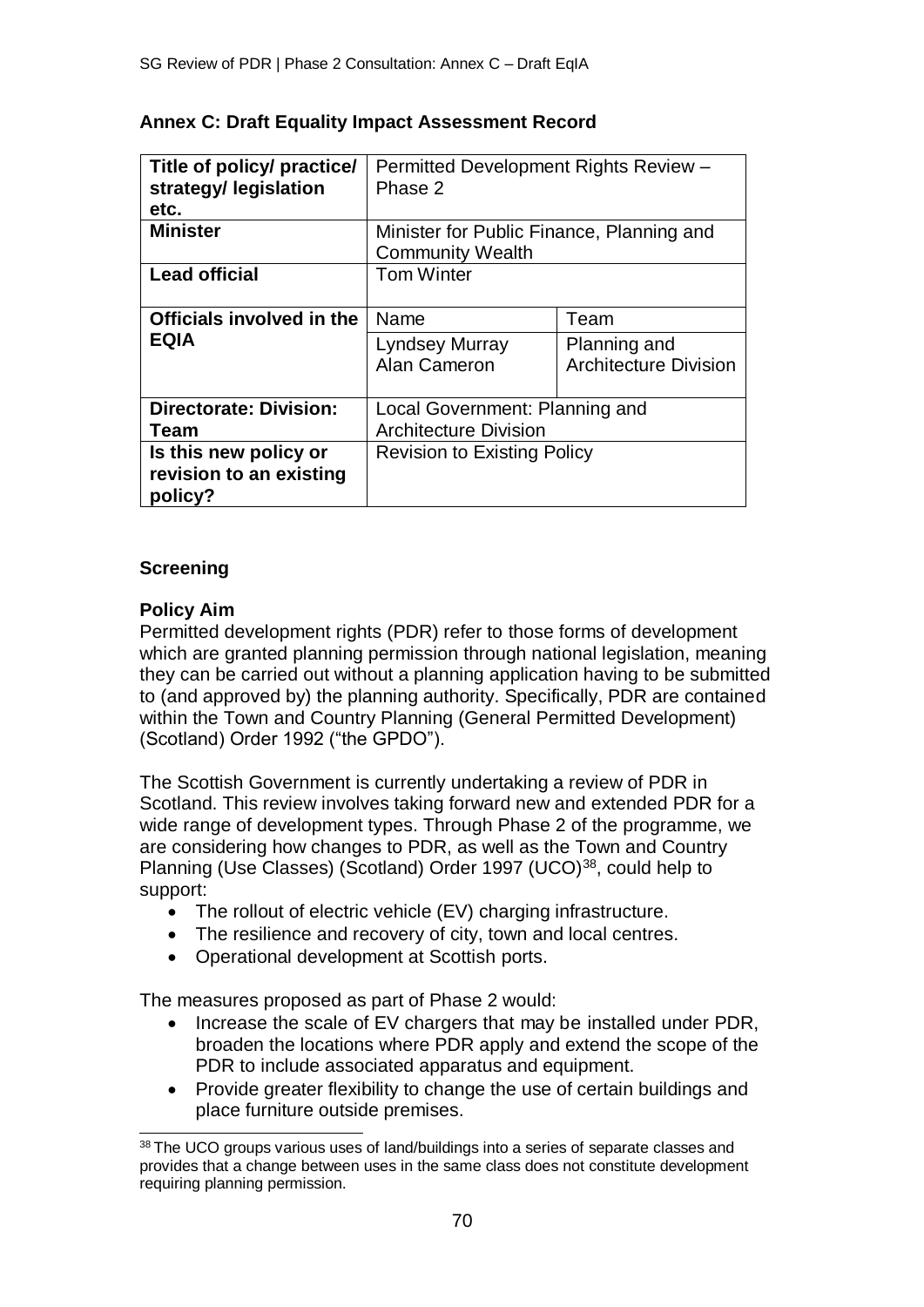• Align port operators' PDR with those of airports.

The proposals have been informed by a sustainability appraisal incorporating Strategic Environmental Assessment (SEA) requirements, which was subject to public consultation in November 2019. The Phase 2 proposals are accompanied by an update to the sustainability appraisal and draft SEA Post Adoption Statement.

By removing the need to seek planning permission before carrying out specified development or works, PDR and the UCO can help to provide greater certainty for applicants and save time and money associated with preparing a planning application. In doing so, this can help to promote wider Scottish Government objectives – including those related to EV charging, centres and ports.

# **Who will it affect?**

The measures would, if taken forward, grant planning permission for specified forms of development (or provide that specified changes of use are not development for planning purposes). The effect is to allow relevant development to be carried out without a planning application needing to be submitted to and approved by the local authority. Key parties affected are:

- Developers, operators and landowners able to carry out development without preparing planning application
- Planning authorities no longer having to handle and determine planning applications
- Members of the public affected by developments carried out under PDR (impacts, whether positive or negative, will depend on the nature of development)

As noted above, the proposed measures are intended to, amongst other things:

- Encourage the rollout of EV charging infrastructure, in doing so helping to reduce vehicle emissions and tackle climate change.
- Promote the resilience, regeneration and recovery of city, town and local centres.
- Support operational development at ports.

To this extent, there will be benefits to the general public – particularly EV users and those who live in, work in or visit centres. This includes people with protected characteristics.

### **What might prevent the desired outcomes being achieved?**

The key factor which may prevent the desired outcomes being achieved is if the types of development provided for by PDR/UCO changes are not brought forward.

The Scottish Government can amend legislation such that specified development can be carried out without an application for planning permission being required. While that may help to incentivise such development, it does not – in and of itself – guarantee delivery. It is for businesses, operators,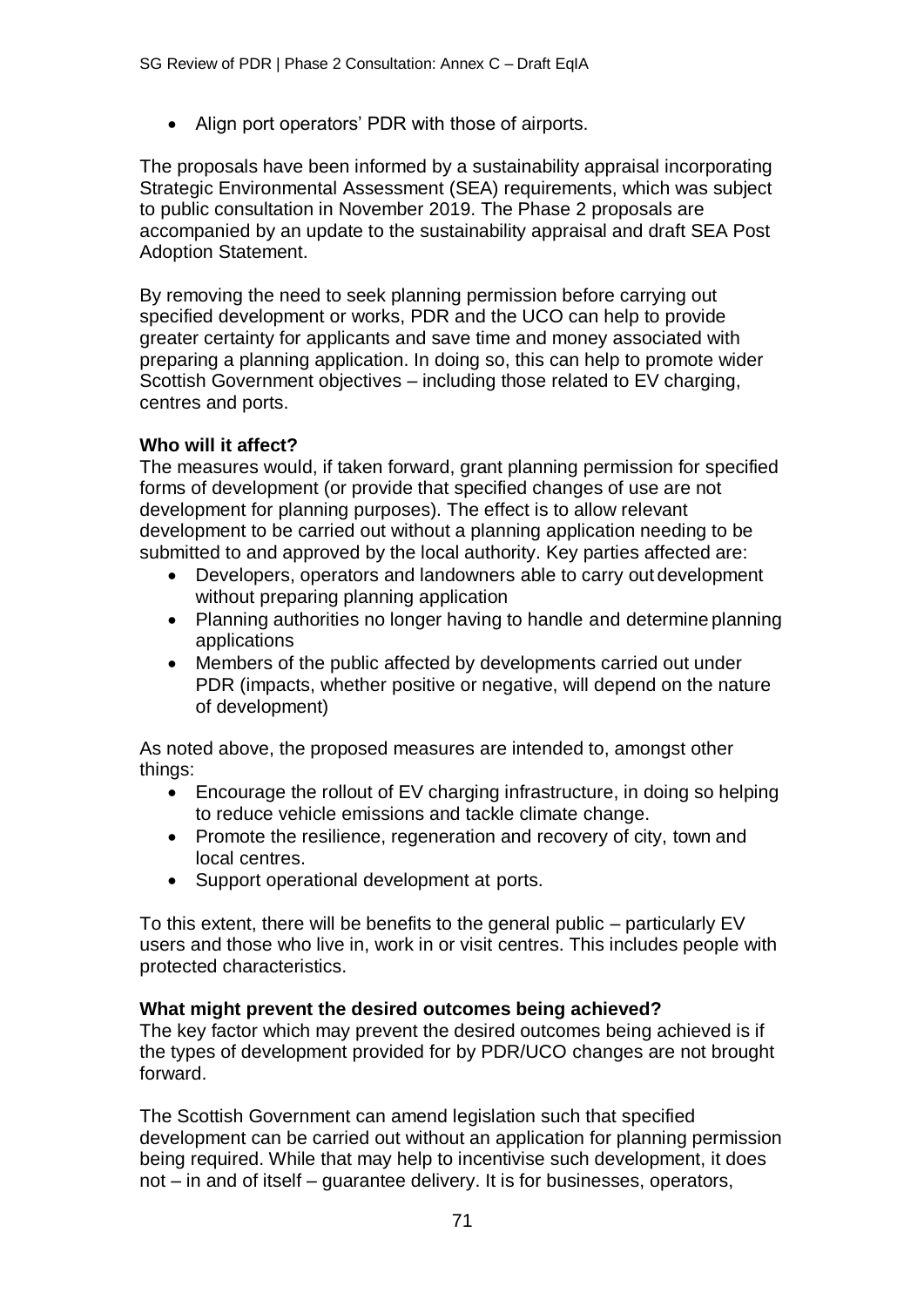developers and other relevant parties to determine whether to carry out development under any new provisions.

### **Stage 1: Framing**

### **Results of framing exercise**

Overall, the measures under consideration through Phase 2 of the PDR review are expected to have positive impacts on all groups, including those with protected characteristics.

Insofar as the measures support the roll-out (and increased accessibility) of EV charging infrastructure, there may be positive impacts on particular groups. The [Social and Equality Impact Assessment \(SEQIA\) undertaken](https://www.transport.gov.scot/media/50438/seqia-screening-report-nts2-delivery-plan.pdf) [alongside the National Transport Strategy 2](https://www.transport.gov.scot/media/50438/seqia-screening-report-nts2-delivery-plan.pdf) identified potential positive impacts on children and young people (who are more likely to be adversely affected by poor air quality and long term effects of climate change) as well as older people and disabled people (both of whom are more vulnerable to poor air quality). The [Cleaner Air for Scotland 2: equalities impact assessment](https://www.gov.scot/publications/cleaner-air-scotland-2-equalities-impact-assessment/pages/6/) noted that differences in vulnerability to air pollution is a complex issue. The evidence is inconsistent, although research in older adults and studies that have used estimates of exposure based on place of residence suggest that the effects of air pollution are more pronounced in women. It also noted that epidemiological studies suggest a link between air pollution exposure and premature birth, with the strongest evidence for gaseous pollutants (O3 and SO2) and weaker evidence for particulates (PM2.5 and PM10). The strongest evidence from epidemiological studies of pregnancy outcomes is that air pollution affects foetal growth and birth weight.

Insofar as the measures support the resilience and recovery of centres, there are likely to be positive impacts for those with protected characteristics. Thriving centres providing a range of accessible facilities and services are associated with multiple social, economic and environmental benefits. Indeed the recent report [A New Future for Scotland's Town Centres](https://www.gov.scot/binaries/content/documents/govscot/publications/independent-report/2021/02/new-future-scotlands-town-centres/documents/new-future-scotlands-town-centres/new-future-scotlands-town-centres/govscot%3Adocument/new-future-scotlands-town-centres.pdf) by the Town Centre Review Group highlighted that successful centres which offer diverse and mixed uses can help to enhance a sense of community, place and advance equality by enabling all members of society to participate fully. The Phase 2 consultation document does recognise that although they are intended to promote greater flexibility and vibrancy the proposed UCO changes have the potential to see a loss of certain uses in particular locations, resulting in clustering of uses rather than diverse and mixed uses.

The initial framing exercise has indicated that specific proposals under consideration could potentially have negative impacts on people with certain protected characteristics – if they lead to uncontrolled provision of EV chargers and furniture located on pavements. A number of evidence sources, such as Transport Scotland's [Inclusive Design in Town Centres and Busy](https://www.transport.gov.scot/publication/inclusive-design-in-town-centres-and-busy-street-areas/) [Street Areas,](https://www.transport.gov.scot/publication/inclusive-design-in-town-centres-and-busy-street-areas/) highlight that obstructions located on the street can affect the inclusiveness of the public realm in a way that disproportionately impacts disabled people. This includes wheelchair users, people with visual/hearing impairments as well as learning/non-visible disabilities. Obstructions and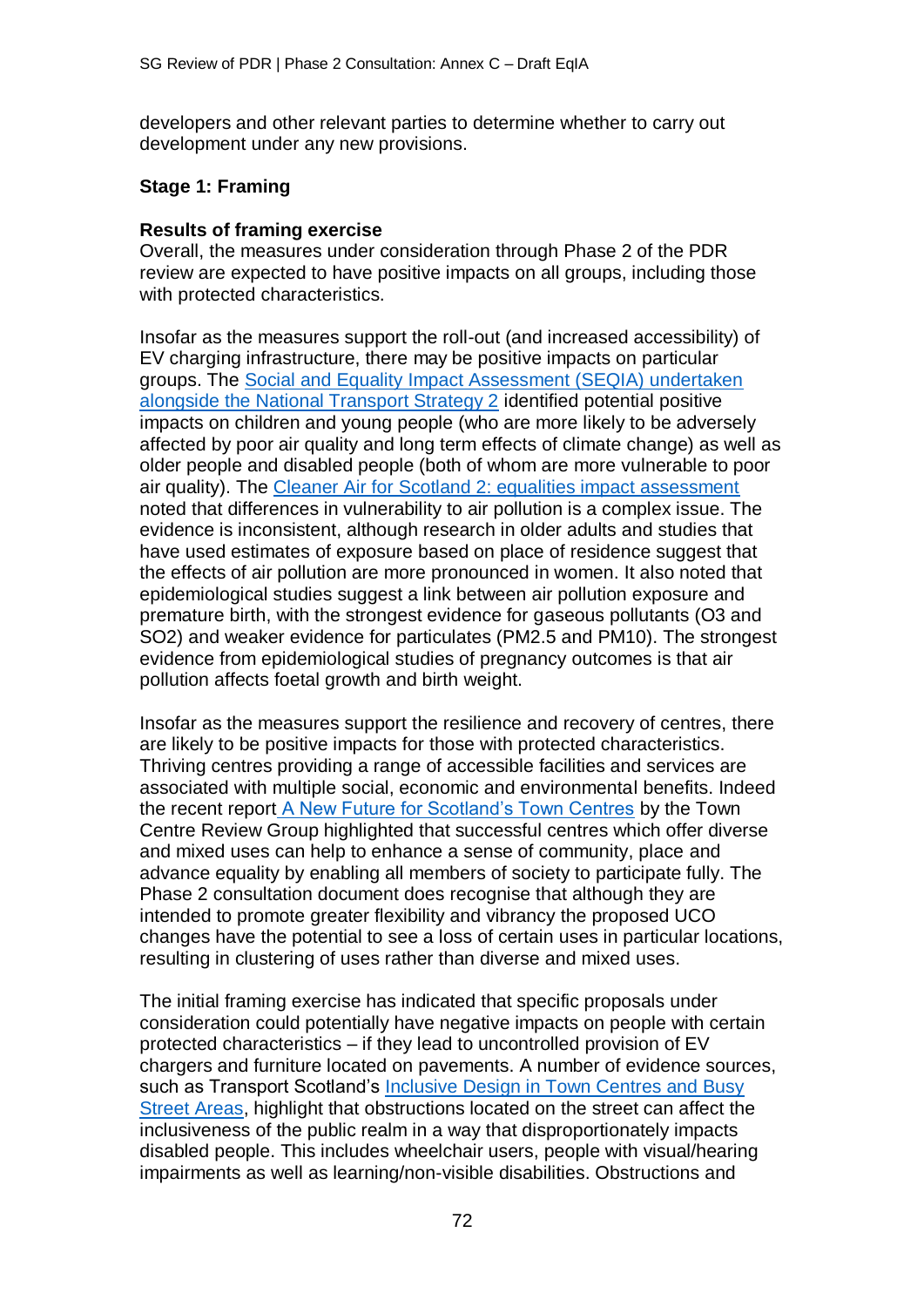street clutter may also have negative impacts on older people (age protected characteristic) and people using pushchairs/buggies (pregnancy and maternity protected characteristic).

However, the planning system is not the only regulatory process which has a bearing on the inclusiveness of the built environment. Notwithstanding any new/extended PDR, other controls would continue to apply to proposed development located on the street – such as consenting under Roads legislation and licensing. Land ownership (e.g. public ownership of non-private roads) can also influence outcomes positively. The Phase 2 consultation seeks views on whether these non-planning controls (and/or conditions attached to any new PDR) would be sufficient to ensure proper consideration of inclusive access if new PDR are taken forward for on-street chargers and furniture located outside certain premises serving food and drink.

## **Extent/Level of EQIA required**

Overall, the proposals are considered to have positive impacts.

There is potential for certain measures under consideration to have negative impacts if taking them forward leads to uncontrolled provision of certain development/equipment/structures on or adjacent to pavements. We will seek views on this point – and on the EqIA more generally – through the Phase 2 consultation.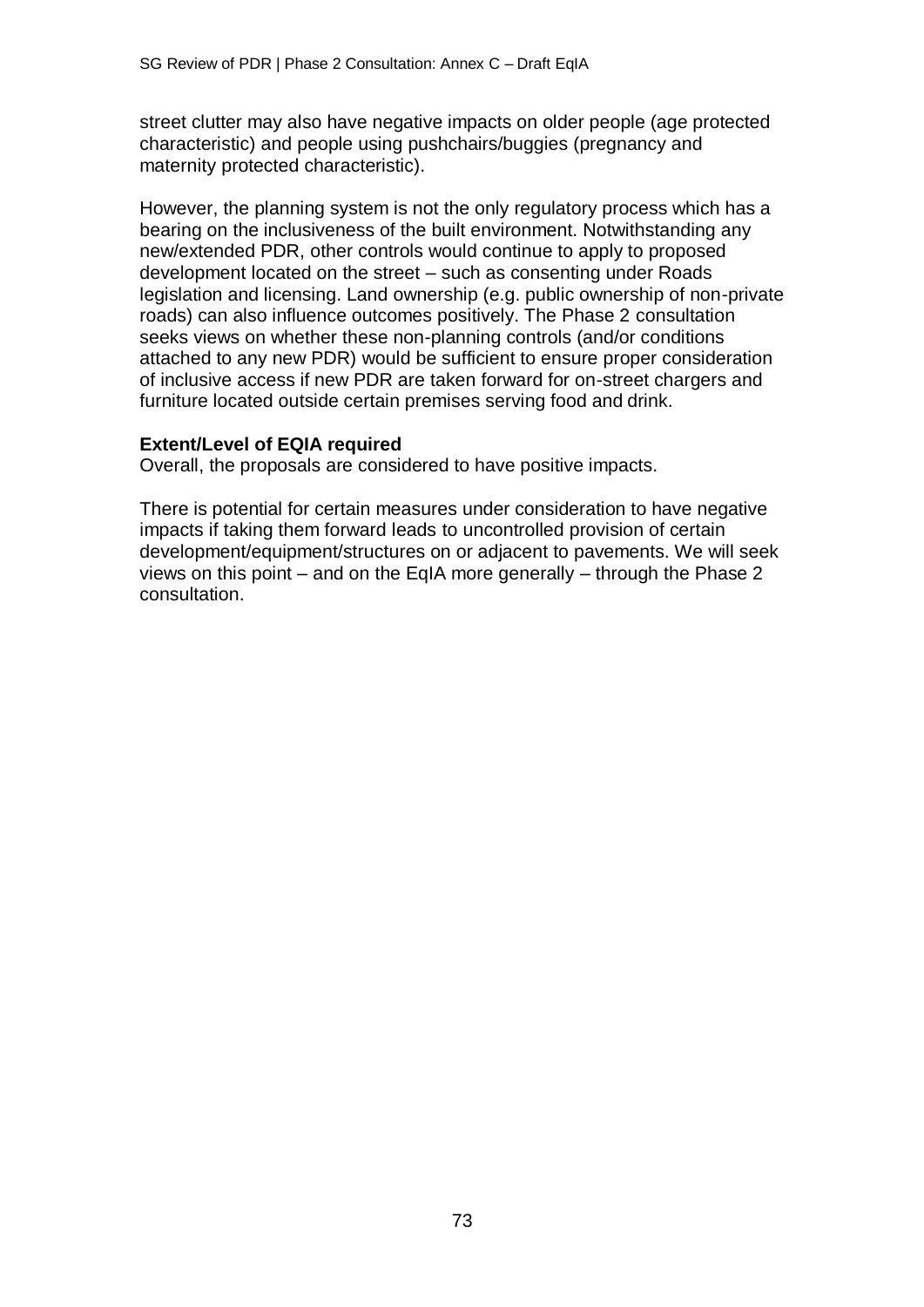# **Stage 2: Data and evidence gathering, involvement and consultation**

Include here the results of your evidence gathering (including framing exercise), including qualitative and quantitative data and the source of that information, whether national statistics, surveys or consultations with relevant equality groups.

| Characteristic <sup>39</sup>                                         | <b>Evidence gathered and</b><br><b>Strength/quality of evidence</b>                                                                                                                                                                                                                                                                                                                                                                                                                                                                                                                                           | <b>Source</b>                                                                                                                                                                                                                                                                                                                                                                                                                                                 |
|----------------------------------------------------------------------|---------------------------------------------------------------------------------------------------------------------------------------------------------------------------------------------------------------------------------------------------------------------------------------------------------------------------------------------------------------------------------------------------------------------------------------------------------------------------------------------------------------------------------------------------------------------------------------------------------------|---------------------------------------------------------------------------------------------------------------------------------------------------------------------------------------------------------------------------------------------------------------------------------------------------------------------------------------------------------------------------------------------------------------------------------------------------------------|
| Age<br><b>Disability</b><br><b>Pregnancy and</b><br><b>Maternity</b> | Obstructions located within the<br>public realm, streets and paths<br>can adversely affect inclusive<br>access for a number of different<br>groups, including individuals<br>with protected characteristics.                                                                                                                                                                                                                                                                                                                                                                                                  | Inclusive Design in Town Centres and<br><b>Busy Street Areas: Transport Scotland</b><br>Research Report (February 2021):<br><b>Inclusive Design in Town Centres and</b><br><b>Busy Street Areas   Transport Scotland</b><br>Going Further: Scotland's Accessible<br>Travel Framework (2016)<br><b>Going Further: Scotland's Accessible</b><br><b>Travel Framework (transport.gov.scot)</b>                                                                    |
|                                                                      |                                                                                                                                                                                                                                                                                                                                                                                                                                                                                                                                                                                                               | Scotland's Fourth National Planning<br>Framework: Draft - Integrated Impact<br>Assessment Society and Equalities<br>Impact Assessment (November 2021):<br>Supporting documents - Scotland 2045:<br>fourth National Planning Framework -<br>draft: society and equalities impact<br>assessment - gov.scot (www.gov.scot)<br><b>Weekly Poll - 20-minute</b><br>Neighbourhoods (Week Beginning 9<br>November 2020)   Have Your Say<br>(yoursayondisability.scot) |
| Age<br><b>Sex</b><br><b>Disability</b>                               | Groups who are more<br>vulnerable to transport<br>emissions include children,<br>women, older people and<br>disabled people. These groups<br>are likely to benefit from<br>measures which improve air<br>quality.<br>Measures to mitigate impacts of<br>climate change are likely to<br>advance equality of opportunity<br>for young people and children<br>who are more likely to<br>experience adverse impacts in<br>their lifetime.<br>Work to ensure that EV<br>charging infrastructure is<br>accessible by all users will<br>provide equal opportunities to<br>disabled people to<br>purchase/use an EV. | National Transport Strategy 2 Delivery<br>Plan - Social and Quality Impact<br>Assessment (October 2021):<br>NTS2 Delivery Plan - Social and Equality<br>Impact Assessment (SEQIA) 2021-09-03<br>(transport.gov.scot)<br>Cleaner Air for Scotland 2 - Equalities<br>Impact Assessment (October 2020)<br>Stage 2: Data and Evidence Gathering -<br><b>Cleaner Air for Scotland 2: equalities</b><br>impact assessment - gov.scot<br>(www.gov.scot)              |

<sup>&</sup>lt;sup>39</sup> Refer to Definitions of Protected Characteristics document for information on the characteristics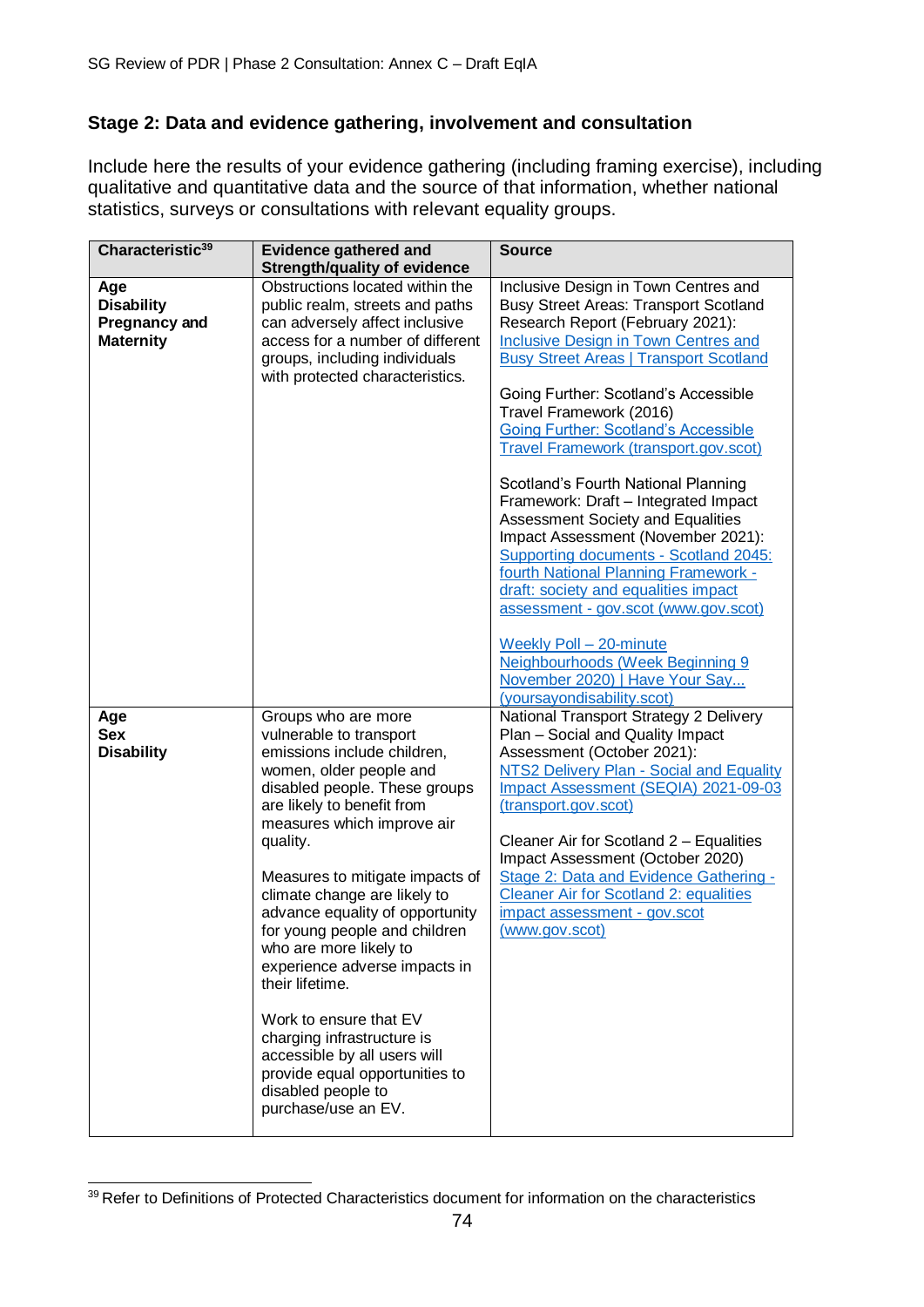| <b>All</b> | The provision of accessible<br>shops, services and amenities<br>has the potential to encourage<br>active travel and promote social<br>capital and inclusion - with<br>social, economic and<br>environmental benefits for all<br>people, including those with<br>protected characteristics.                                                                                                                                                                                                                                                                                                                                       | Scotland's Fourth National Planning<br>Framework: Draft - Integrated Impact<br>Assessment Society and Equalities<br>Impact Assessment<br>Supporting documents - Scotland 2045:<br>fourth National Planning Framework -<br>draft: society and equalities impact<br>assessment - gov.scot (www.gov.scot)                         |
|------------|----------------------------------------------------------------------------------------------------------------------------------------------------------------------------------------------------------------------------------------------------------------------------------------------------------------------------------------------------------------------------------------------------------------------------------------------------------------------------------------------------------------------------------------------------------------------------------------------------------------------------------|--------------------------------------------------------------------------------------------------------------------------------------------------------------------------------------------------------------------------------------------------------------------------------------------------------------------------------|
|            | "We need to ensure there are<br>good quality, affordable and<br>accessible places and spaces<br>where people spend time,<br>gather and meet. It is essential<br>to create, retain and maintain<br>the environmental and social<br>infrastructure that supports<br>social interactions and<br>participation in communities -<br>the informal public places,<br>spaces, and facilities where<br>people spend time, gather and<br>meet. Evidence shows this is<br>most important in the areas<br>where there is a perceived lack<br>of these places, e.g. in areas of<br>deprivation and for disabled<br>people" (Social Capital in | Social Capital in Scotland: report<br>(February 2020)<br>Supporting documents - Social capital in<br>Scotland: report - gov.scot<br>(www.gov.scot)<br>A New Future for Scotland's Town<br>Centres: Town Centre Action Plan<br>Review Group Report (February 2021)<br>A New Future for Scotlands Town<br>Centres (www.gov.scot) |
|            | Scotland report)<br>"The best of our town centres<br>and our most successful towns<br>offer a sustainable, local<br>economy and society with<br>diverse and mixed uses<br>attracting and meeting the<br>needs and desires of their local<br>communities. They are centres<br>that enhance a sense of<br>community, place, identity and<br>that advance equality by<br>enabling all members of society<br>to participate fully" (New Future<br>for Scotland's Town Centres)                                                                                                                                                       |                                                                                                                                                                                                                                                                                                                                |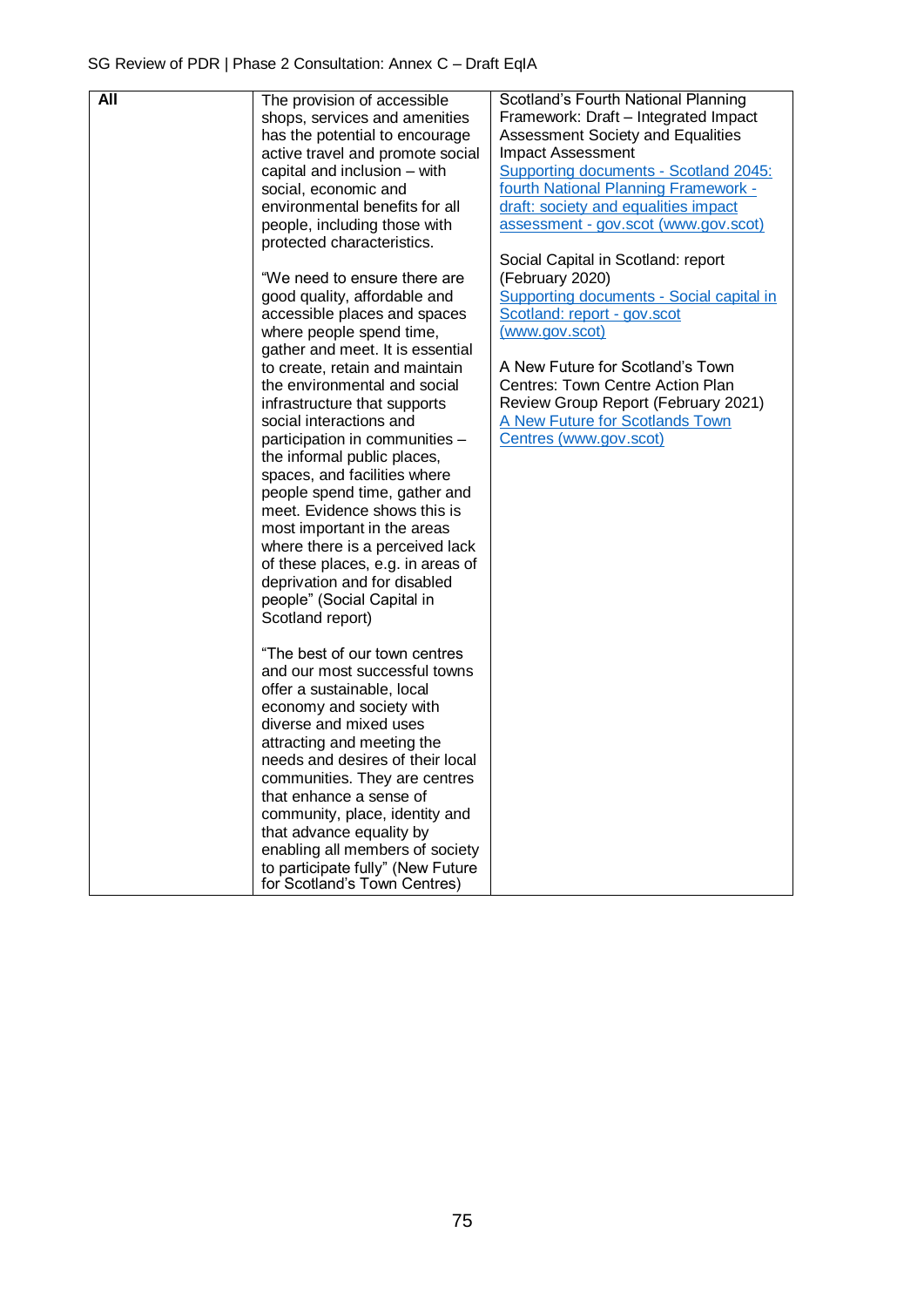# **Stage 3: Assessing the impacts and identifying opportunities to promote equality**

Having considered the data and evidence you have gathered, this section requires you to consider the potential impacts – negative and positive – that your policy might have on each of the protected characteristics. It is important to remember the duty is also a positive one – that we must explore whether the policy offers the opportunity to promote equality and/or foster good relations.

| Age                                                                        | <b>Positive</b> | <b>Negative</b> | <b>None</b> | <b>Reasons for your decision</b>                                                                                                                                                                                                                                                                                                                                                                                                                                                                                                                                                                                                                                                                                                                                                                                                                                                                                                                                                                                                                                                                                                                                                                                                                                                                                                                                                                                                                                      |
|----------------------------------------------------------------------------|-----------------|-----------------|-------------|-----------------------------------------------------------------------------------------------------------------------------------------------------------------------------------------------------------------------------------------------------------------------------------------------------------------------------------------------------------------------------------------------------------------------------------------------------------------------------------------------------------------------------------------------------------------------------------------------------------------------------------------------------------------------------------------------------------------------------------------------------------------------------------------------------------------------------------------------------------------------------------------------------------------------------------------------------------------------------------------------------------------------------------------------------------------------------------------------------------------------------------------------------------------------------------------------------------------------------------------------------------------------------------------------------------------------------------------------------------------------------------------------------------------------------------------------------------------------|
| Eliminating unlawful<br>discrimination,<br>harassment and<br>victimisation |                 |                 | X           | The proposed measures provide for<br>certain types of development or works<br>to be carried out without an application<br>for planning permission. It is not<br>considered that this would raise issues<br>with regards to discrimination,<br>harassment or victimisation.                                                                                                                                                                                                                                                                                                                                                                                                                                                                                                                                                                                                                                                                                                                                                                                                                                                                                                                                                                                                                                                                                                                                                                                            |
| Advancing equality<br>of opportunity                                       | X               |                 |             | To the extent that they support the<br>provision and/or retention of<br>accessible facilities, services and<br>amenities in Scotland's centres, the<br>measures should have a positive<br>impact on people of all ages. The<br>Phase 2 consultation document<br>acknowledges that the effects of the<br>proposed UCO changes may vary and<br>in some places could lead to loss<br>and/or clustering of particular uses.<br>Measures that promote the efficient<br>rollout of EV charging infrastructure<br>should have positive impact on young<br>people and children, who are<br>disproportionately affected by air<br>pollution and the long term effects of<br>climate change. Older people are also<br>more vulnerable to air pollution, so are<br>likely to benefit from measures that<br>improve air quality.<br>PDR relating to furniture and EV<br>chargers located on or adjacent to<br>pavements could potentially have<br>negative impacts if they lead to<br>uncontrolled provision of such<br>developments. This is because<br>obstructions and street clutter can<br>adversely affect some older people<br>disproportionately. However, inclusive<br>access issues can be considered and<br>controlled through mechanisms other<br>than planning, which will continue to<br>apply even if planning permission is<br>granted via PDR. The Phase 2<br>consultation seeks views on this point<br>and on any conditions and limitations<br>on any new PDR. |

#### **Do you think that the policy impacts on people because of their age?**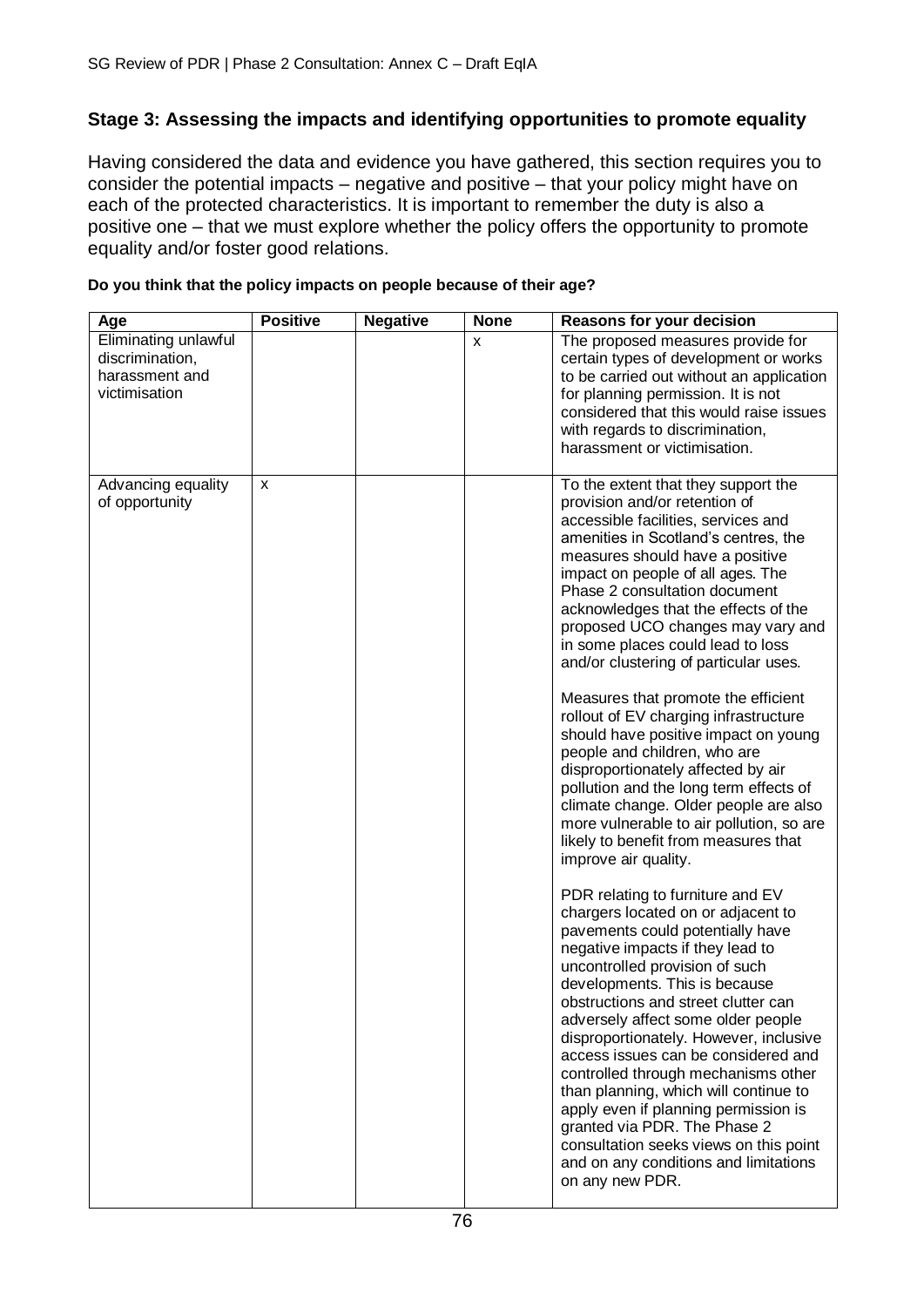| Promoting good<br>relations among and<br>between different<br>age groups | х | Proposals under consideration are<br>intended to promote certain types of<br>development or works by removing the<br>need to seek consent before carrying<br>them out. It is not considered that this<br>would have an impact on relations<br>between different age groups. |
|--------------------------------------------------------------------------|---|-----------------------------------------------------------------------------------------------------------------------------------------------------------------------------------------------------------------------------------------------------------------------------|
|--------------------------------------------------------------------------|---|-----------------------------------------------------------------------------------------------------------------------------------------------------------------------------------------------------------------------------------------------------------------------------|

# **Do you think that the policy impacts disabled people?**

| <b>Disability</b>                                                          | <b>Positive</b> | <b>Negative</b> | <b>None</b> | <b>Reasons for your decision</b>                                                                                                                                                                                                                                                                                                                                                                                                                                                                                                                                                                                                                                                                                                                                                                                                                                                                                                                                                                                                                                                                                                                                                                                                                                  |
|----------------------------------------------------------------------------|-----------------|-----------------|-------------|-------------------------------------------------------------------------------------------------------------------------------------------------------------------------------------------------------------------------------------------------------------------------------------------------------------------------------------------------------------------------------------------------------------------------------------------------------------------------------------------------------------------------------------------------------------------------------------------------------------------------------------------------------------------------------------------------------------------------------------------------------------------------------------------------------------------------------------------------------------------------------------------------------------------------------------------------------------------------------------------------------------------------------------------------------------------------------------------------------------------------------------------------------------------------------------------------------------------------------------------------------------------|
| Eliminating unlawful<br>discrimination,<br>harassment and<br>victimisation |                 |                 | x           | The proposed measures provide for<br>certain types of development or works<br>to be carried out without an application<br>for planning permission. It is not<br>considered that this would raise issues<br>with regards to discrimination,<br>harassment or victimisation.                                                                                                                                                                                                                                                                                                                                                                                                                                                                                                                                                                                                                                                                                                                                                                                                                                                                                                                                                                                        |
| Advancing equality<br>of opportunity                                       | X               |                 |             | To the extent that they support the<br>provision and/or retention of<br>accessible facilities, services and<br>amenities in Scotland's centres, the<br>measures should have a positive<br>impact on disabled people. The Phase<br>2 consultation document<br>acknowledges that the effects of the<br>proposed UCO changes may vary and<br>in some places could lead to loss<br>and/or clustering of particular uses.<br>Measures that promote the efficient<br>rollout of EV charging infrastructure<br>should have positive impact on<br>disabled people, who are more<br>vulnerable to transport emissions.<br>PDR relating to furniture and EV<br>chargers located on or adjacent to<br>pavements could potentially have<br>negative impacts if they lead to<br>uncontrolled provision of such<br>developments. This is because<br>obstructions and street clutter can<br>adversely affect some disabled people<br>disproportionately. However, inclusive<br>access issues can be considered and<br>controlled through mechanisms other<br>than planning, which will continue to<br>apply even if planning permission is<br>granted via PDR. The Phase 2<br>consultation seeks views on this point<br>and on any conditions and limitations<br>on any new PDR. |
| Promoting good                                                             |                 |                 | X           | Proposals under consideration are                                                                                                                                                                                                                                                                                                                                                                                                                                                                                                                                                                                                                                                                                                                                                                                                                                                                                                                                                                                                                                                                                                                                                                                                                                 |
| relations among and                                                        |                 |                 |             | intended to promote certain types of                                                                                                                                                                                                                                                                                                                                                                                                                                                                                                                                                                                                                                                                                                                                                                                                                                                                                                                                                                                                                                                                                                                                                                                                                              |
| between disabled                                                           |                 |                 |             | development or works by removing the                                                                                                                                                                                                                                                                                                                                                                                                                                                                                                                                                                                                                                                                                                                                                                                                                                                                                                                                                                                                                                                                                                                                                                                                                              |
| and non-disabled                                                           |                 |                 |             | need to seek consent before carrying                                                                                                                                                                                                                                                                                                                                                                                                                                                                                                                                                                                                                                                                                                                                                                                                                                                                                                                                                                                                                                                                                                                                                                                                                              |
| people                                                                     |                 |                 |             | them out. It is not considered that this                                                                                                                                                                                                                                                                                                                                                                                                                                                                                                                                                                                                                                                                                                                                                                                                                                                                                                                                                                                                                                                                                                                                                                                                                          |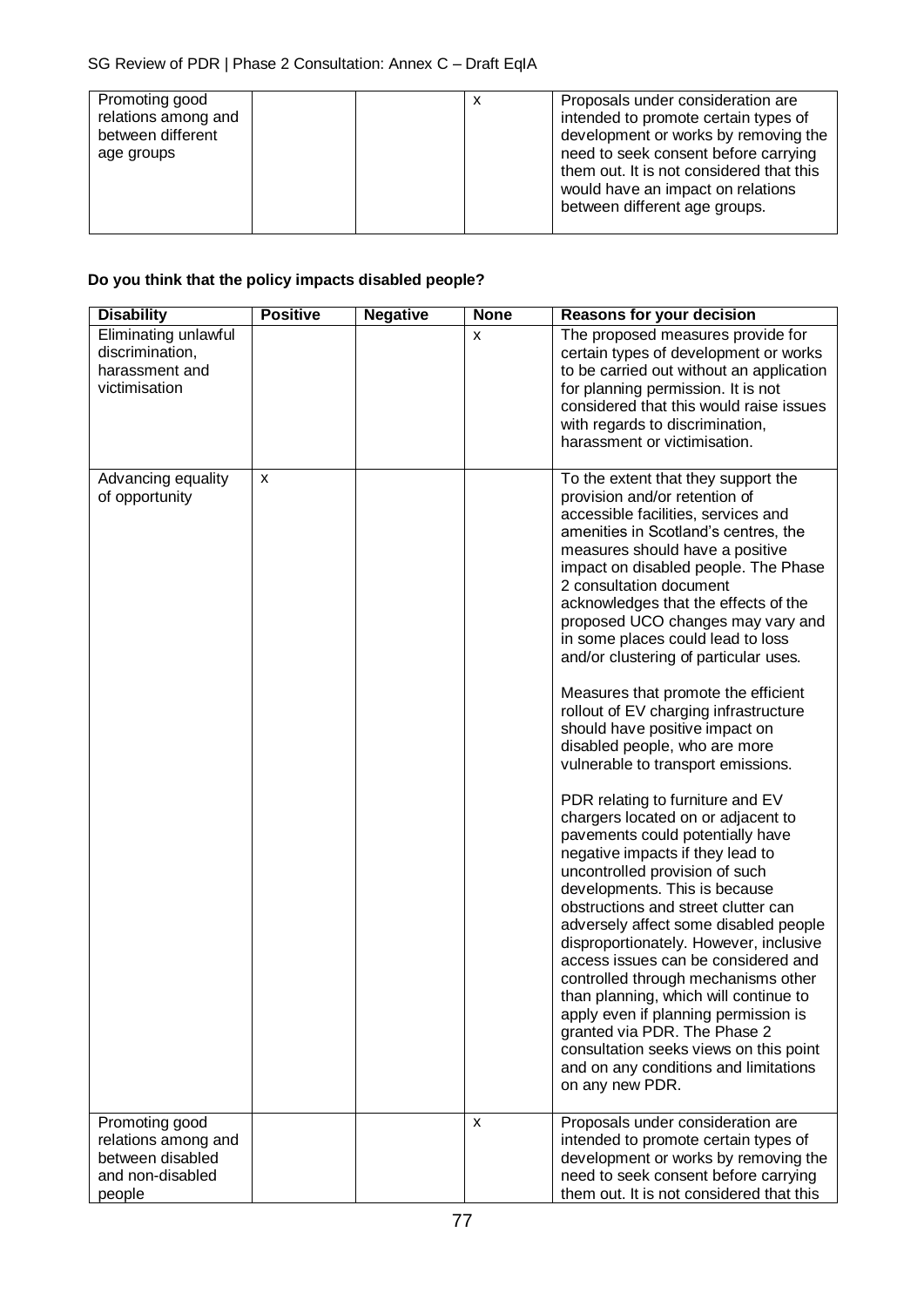|  |  | would have an impact on relations<br>between disabled and non-disabled<br>people. |
|--|--|-----------------------------------------------------------------------------------|
|  |  |                                                                                   |

#### **Do you think that the policy impacts on men and women in different ways?**

| <b>Sex</b>                                           | <b>Positive</b> | <b>Negative</b> | <b>None</b> | <b>Reasons for your decision</b>                                                                                                                                                                                                                                                                                                                                                                                                                                                                                                                                                                                                                   |
|------------------------------------------------------|-----------------|-----------------|-------------|----------------------------------------------------------------------------------------------------------------------------------------------------------------------------------------------------------------------------------------------------------------------------------------------------------------------------------------------------------------------------------------------------------------------------------------------------------------------------------------------------------------------------------------------------------------------------------------------------------------------------------------------------|
| Eliminating unlawful<br>discrimination               |                 |                 | X           | The proposed measures provide for<br>certain types of development or<br>works to be carried out without an<br>application for planning permission. It<br>is not considered that this would raise<br>issues with regards to discrimination.                                                                                                                                                                                                                                                                                                                                                                                                         |
| Advancing equality<br>of opportunity                 | $\mathsf{x}$    |                 |             | To the extent that they support the<br>provision and/or retention of<br>accessible facilities, services and<br>amenities in Scotland's centres, the<br>measures should have a positive<br>impact on all people - including both<br>men and women. The Phase 2<br>consultation document acknowledges<br>that the effects of the proposed UCO<br>changes may vary and in some<br>places could lead to loss and/or<br>clustering of particular uses.<br>Measures that promote the efficient<br>rollout of EV charging infrastructure<br>should have positive impact on all<br>people, by helping to improve air<br>quality and tackle climate change. |
| Promoting good<br>relations between<br>men and women |                 |                 | X           | Measures under consideration are<br>intended to promote certain types of<br>development or works by removing<br>the need to seek consent before<br>carrying them out. It is not considered<br>that this would affect relations<br>between men and women.                                                                                                                                                                                                                                                                                                                                                                                           |

## **Do you think that the policy impacts on women because of pregnancy and maternity?**

| <b>Pregnancy and</b><br><b>Maternity</b> | <b>Positive</b> | <b>Negative</b> | <b>None</b> | <b>Reasons for your decision</b>                                                                                                                                                                                                                                  |
|------------------------------------------|-----------------|-----------------|-------------|-------------------------------------------------------------------------------------------------------------------------------------------------------------------------------------------------------------------------------------------------------------------|
| Eliminating unlawful<br>discrimination   |                 |                 | x           | The proposed measures provide for<br>certain types of development or works<br>to be carried out without an application<br>for planning permission. It is not<br>considered that this would raise issues<br>with regards to discrimination.                        |
| Advancing equality<br>of opportunity     | X               |                 |             | To the extent that they support the<br>provision and/or retention of<br>accessible facilities, services and<br>amenities in Scotland's centres, the<br>measures should have a positive<br>impact on all people. The Phase 2<br>consultation document acknowledges |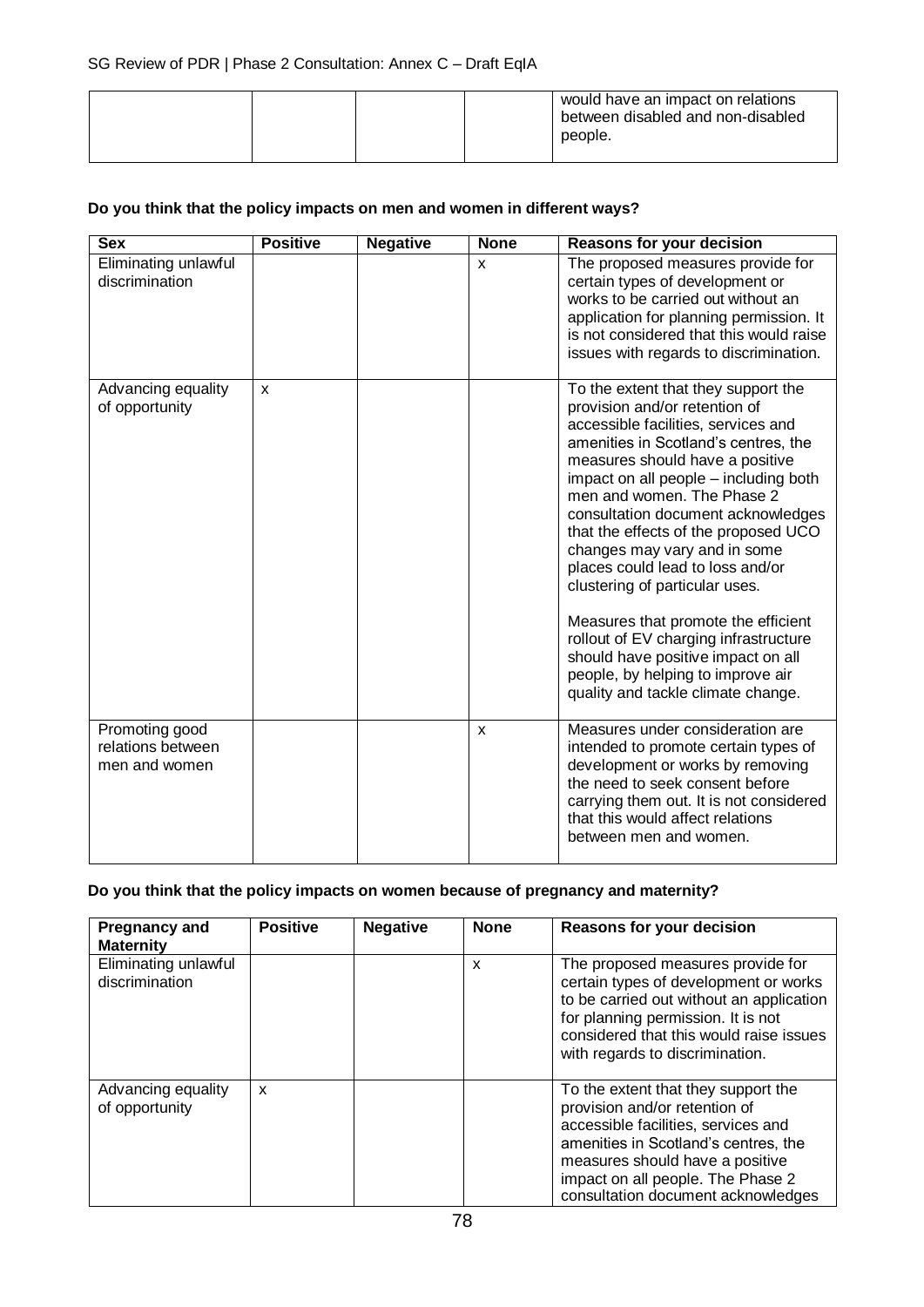|                             |  |   | that the effects of the proposed UCO<br>changes may vary and in some places<br>could lead to loss and/or clustering of<br>particular uses.<br>Measures that promote the efficient<br>rollout of EV charging infrastructure<br>should have positive impact on all<br>people, by helping to improve air<br>quality and tackle climate change.<br>PDR relating to furniture and EV<br>chargers located on or adjacent to<br>pavements could potentially have<br>negative impacts if they lead to<br>uncontrolled provision of such<br>developments. This is because<br>obstructions and street clutter can<br>adversely affect some people<br>disproportionately - including those<br>with prams or pushchairs. However,<br>inclusive access issues can be<br>considered and controlled through<br>mechanisms other than planning,<br>which will continue to apply even if<br>planning permission is granted via<br>PDR. The Phase 2 consultation seeks<br>views on this point and on any<br>conditions and limitations on any new<br>PDR. |
|-----------------------------|--|---|-----------------------------------------------------------------------------------------------------------------------------------------------------------------------------------------------------------------------------------------------------------------------------------------------------------------------------------------------------------------------------------------------------------------------------------------------------------------------------------------------------------------------------------------------------------------------------------------------------------------------------------------------------------------------------------------------------------------------------------------------------------------------------------------------------------------------------------------------------------------------------------------------------------------------------------------------------------------------------------------------------------------------------------------|
| Promoting good<br>relations |  | X | The proposals under consideration are<br>intended to promote certain types of<br>development or works by removing the<br>need to seek consent before carrying<br>them out. It is not considered that this<br>would have an impact on good<br>relations.                                                                                                                                                                                                                                                                                                                                                                                                                                                                                                                                                                                                                                                                                                                                                                                 |

#### **Do you think your policy impacts on people proposing to undergo, undergoing, or who have undergone a process for the purpose of reassigning their sex? (NB: the Equality Act 2010 uses the term 'transsexual people' but 'trans people' is more commonly used)**

| Gender<br>reassignment                 | <b>Positive</b> | <b>Negative</b> | <b>None</b> | <b>Reasons for your decision</b>                                                                                                                                                                                                                                                                                                          |
|----------------------------------------|-----------------|-----------------|-------------|-------------------------------------------------------------------------------------------------------------------------------------------------------------------------------------------------------------------------------------------------------------------------------------------------------------------------------------------|
| Eliminating unlawful<br>discrimination |                 |                 | X           | The proposed measures provide for<br>certain types of development or<br>works to be carried out without an<br>application for planning permission. It<br>is not considered that this would raise<br>issues with regards to discrimination.                                                                                                |
| Advancing equality of<br>opportunity   | X               |                 |             | To the extent that they support the<br>provision and/or retention of<br>accessible facilities, services and<br>amenities in Scotland's centres, the<br>measures should have a positive<br>impact on all people. The Phase 2<br>consultation document acknowledges<br>that the effects of the proposed UCO<br>changes may vary and in some |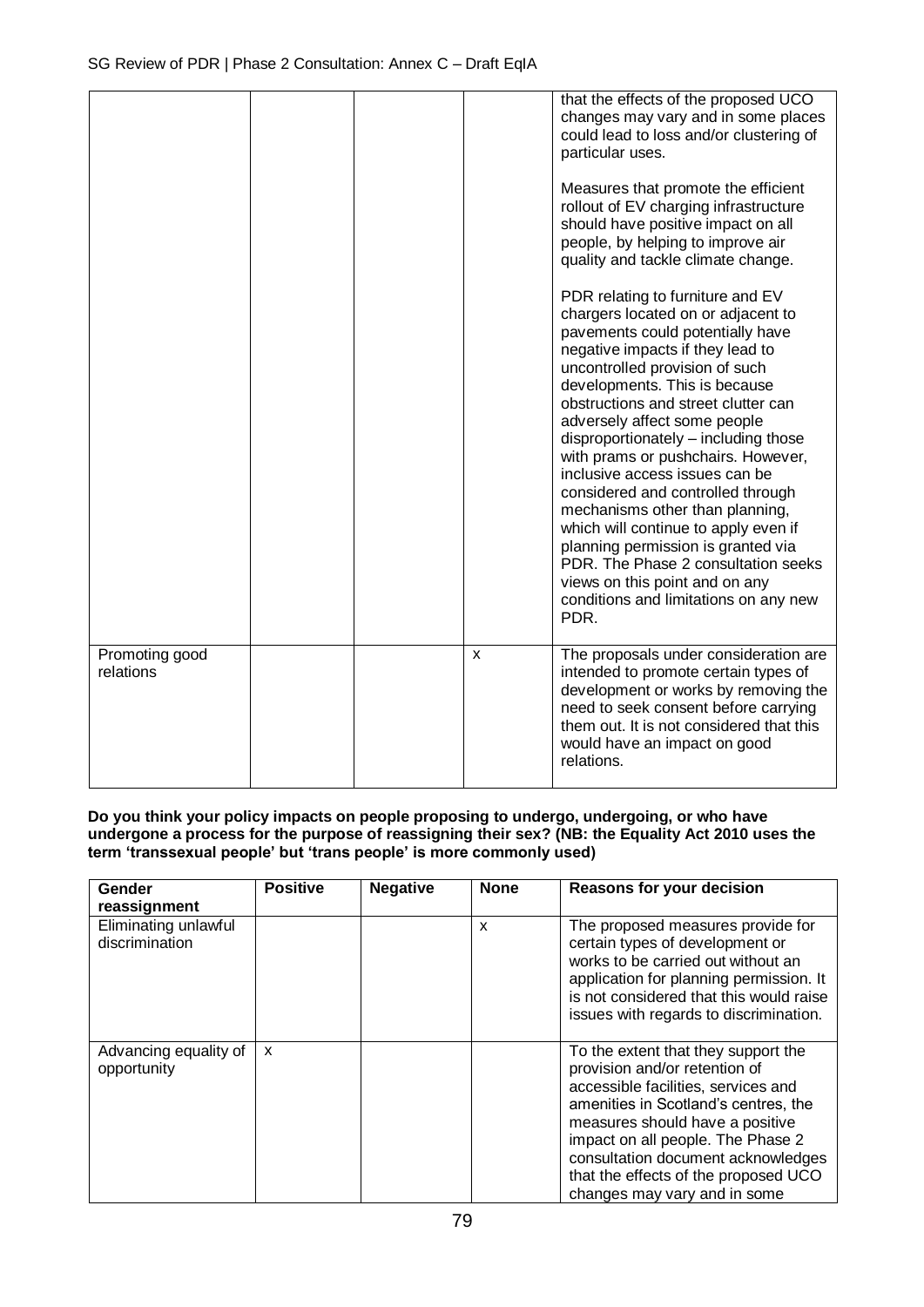|                             |   | places could lead to loss and/or<br>clustering of particular uses.<br>Measures that promote the efficient<br>rollout of EV charging infrastructure<br>should have positive impact on all<br>people, by helping to improve air<br>quality and tackle climate change. |
|-----------------------------|---|---------------------------------------------------------------------------------------------------------------------------------------------------------------------------------------------------------------------------------------------------------------------|
| Promoting good<br>relations | x | The proposals under consideration<br>are intended to promote certain types<br>of development or works by removing<br>the need to seek consent before<br>carrying them out. It is not considered<br>that this would have an impact on<br>good relations.             |

#### **Do you think that the policy impacts on people because of their sexual orientation?**

| <b>Sexual orientation</b>              | <b>Positive</b> | <b>Negative</b> | <b>None</b>  | <b>Reasons for your decision</b>                                                                                                                                                                                                                                                                                                                                                                                                                                                                                                                                                                                                                            |
|----------------------------------------|-----------------|-----------------|--------------|-------------------------------------------------------------------------------------------------------------------------------------------------------------------------------------------------------------------------------------------------------------------------------------------------------------------------------------------------------------------------------------------------------------------------------------------------------------------------------------------------------------------------------------------------------------------------------------------------------------------------------------------------------------|
| Eliminating unlawful<br>discrimination |                 |                 | X            | The proposed measures provide for<br>certain types of development or<br>works to be carried out without an<br>application for planning permission. It<br>is not considered that this would raise<br>issues with regards to discrimination.                                                                                                                                                                                                                                                                                                                                                                                                                  |
| Advancing equality<br>of opportunity   | $\mathsf{x}$    |                 |              | To the extent that they support the<br>provision and/or retention of<br>accessible facilities, services and<br>amenities in Scotland's centres, the<br>measures should have a positive<br>impact on all people, regardless of<br>their sexual orientation. The Phase 2<br>consultation document acknowledges<br>that the effects of the proposed UCO<br>changes may vary and in some<br>places could lead to loss and/or<br>clustering of particular uses.<br>Measures that promote the efficient<br>rollout of EV charging infrastructure<br>should have positive impact on all<br>people, by helping to improve air<br>quality and tackle climate change. |
| Promoting good<br>relations            |                 |                 | $\mathsf{x}$ | The proposals under consideration<br>are intended to promote certain types<br>of development or works by removing<br>the need to seek consent before<br>carrying them out. It is not considered<br>that this would have an impact on<br>relations between people of different<br>sexual orientation.                                                                                                                                                                                                                                                                                                                                                        |

## **Do you think the policy impacts on people on the grounds of their race?**

| Race                 | <b>Positive</b> | <b>Negative</b> | <b>None</b> | <b>Reasons for your decision</b>  |
|----------------------|-----------------|-----------------|-------------|-----------------------------------|
| Eliminating unlawful |                 |                 |             | The proposed measures provide for |
| discrimination       |                 |                 |             | certain types of development or   |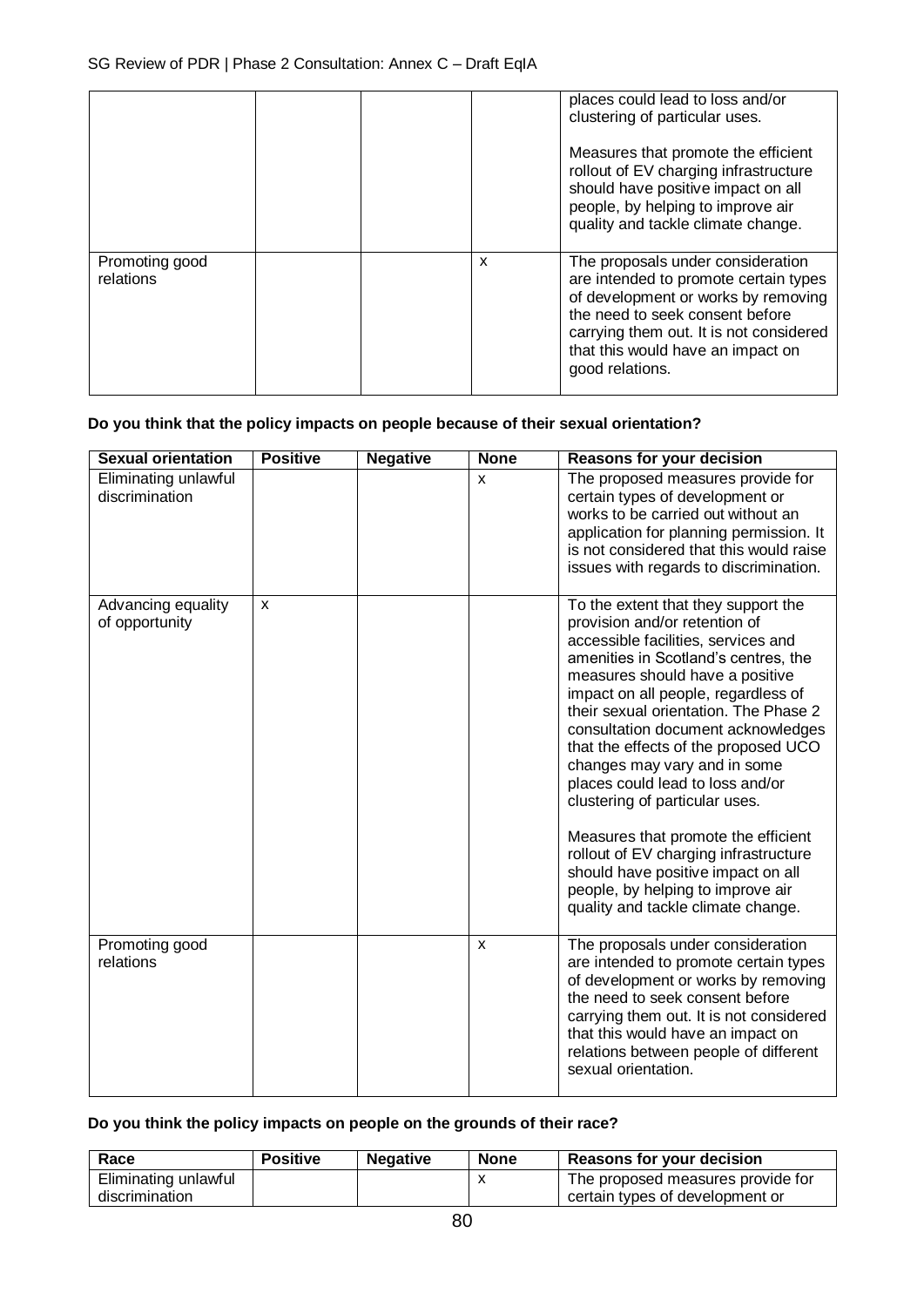|                                      |              |   | works to be carried out without an<br>application for planning permission. It<br>is not considered that this would raise<br>issues with regards to discrimination.                                                                                                                                                                                                                                                                                                                                                                                                                                                                            |
|--------------------------------------|--------------|---|-----------------------------------------------------------------------------------------------------------------------------------------------------------------------------------------------------------------------------------------------------------------------------------------------------------------------------------------------------------------------------------------------------------------------------------------------------------------------------------------------------------------------------------------------------------------------------------------------------------------------------------------------|
| Advancing equality<br>of opportunity | $\mathsf{x}$ |   | To the extent that they support the<br>provision and/or retention of<br>accessible facilities, services and<br>amenities in Scotland's centres, the<br>measures should have a positive<br>impact on all people, regardless of<br>their race. The Phase 2 consultation<br>document acknowledges that the<br>effects of the proposed UCO changes<br>may vary and in some places could<br>lead to loss and/or clustering of<br>particular uses.<br>Measures that promote the efficient<br>rollout of EV charging infrastructure<br>should have positive impact on all<br>people, by helping to improve air<br>quality and tackle climate change. |
| Promoting good race<br>relations     |              | X | The proposals under consideration<br>are intended to promote certain types<br>of development or works by removing<br>the need to seek consent before<br>carrying them out. It is not considered<br>that this would have an impact on<br>race relations.                                                                                                                                                                                                                                                                                                                                                                                       |

# **Do you think the policy impacts on people because of their religion or belief?**

| <b>Religion or belief</b>              | <b>Positive</b> | <b>Negative</b> | <b>None</b> | <b>Reasons for your decision</b>                                                                                                                                                                                                                                                                                                                                                                                                                                                                                                                                                                                                                            |
|----------------------------------------|-----------------|-----------------|-------------|-------------------------------------------------------------------------------------------------------------------------------------------------------------------------------------------------------------------------------------------------------------------------------------------------------------------------------------------------------------------------------------------------------------------------------------------------------------------------------------------------------------------------------------------------------------------------------------------------------------------------------------------------------------|
| Eliminating unlawful<br>discrimination |                 |                 | X           | The proposed measures provide for<br>certain types of development or<br>works to be carried out without an<br>application for planning permission. It<br>is not considered that this would raise<br>issues with regards to discrimination.                                                                                                                                                                                                                                                                                                                                                                                                                  |
| Advancing equality<br>of opportunity   | $\mathsf{x}$    |                 |             | To the extent that they support the<br>provision and/or retention of<br>accessible facilities, services and<br>amenities in Scotland's centres, the<br>measures should have a positive<br>impact on all people, regardless of<br>their religion or belief. The Phase 2<br>consultation document acknowledges<br>that the effects of the proposed UCO<br>changes may vary and in some<br>places could lead to loss and/or<br>clustering of particular uses.<br>Measures that promote the efficient<br>rollout of EV charging infrastructure<br>should have positive impact on all<br>people, by helping to improve air<br>quality and tackle climate change. |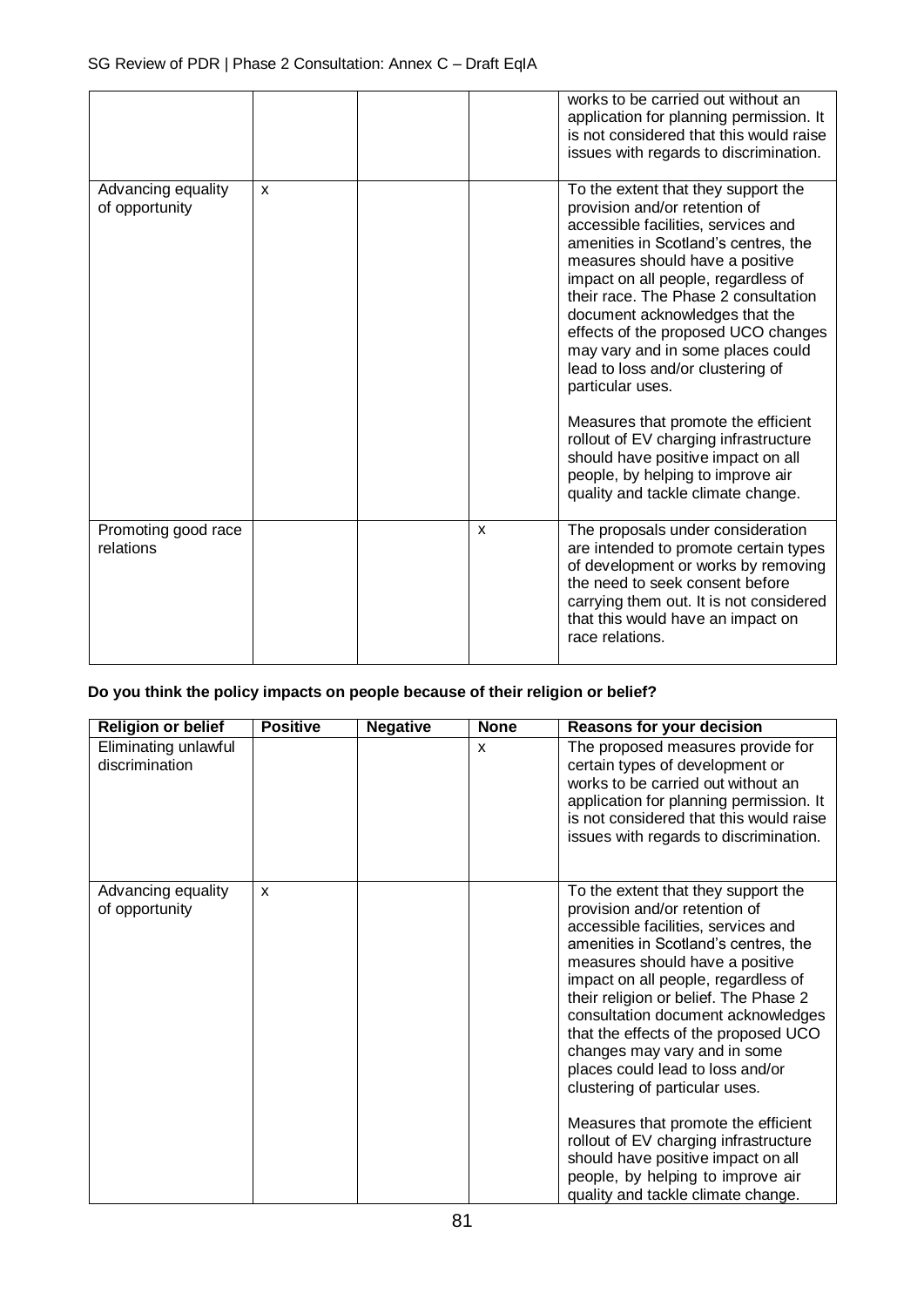| Promoting good<br>relations |  | х | The proposals under consideration<br>are intended to promote certain types<br>of development or works by removing<br>the need to seek consent before<br>carrying them out. It is not considered<br>that this would have an impact on<br>relations between people of different<br>religions or beliefs. |
|-----------------------------|--|---|--------------------------------------------------------------------------------------------------------------------------------------------------------------------------------------------------------------------------------------------------------------------------------------------------------|

#### **Do you think the policy impacts on people because of their marriage or civil partnership?**

| Marriage and<br>Civil Partnership <sup>40</sup> | <b>Positive</b> | <b>Negative</b> | <b>None</b> | <b>Reasons for your decision</b>                                                                                                                                                                                                           |
|-------------------------------------------------|-----------------|-----------------|-------------|--------------------------------------------------------------------------------------------------------------------------------------------------------------------------------------------------------------------------------------------|
| Eliminating unlawful<br>discrimination          |                 |                 | х           | The proposed measures provide for<br>certain types of development or<br>works to be carried out without an<br>application for planning permission. It<br>is not considered that this would raise<br>issues with regards to discrimination. |

<sup>&</sup>lt;sup>40</sup> In respect of this protected characteristic, a body subject to the Public Sector Equality Duty (which includes Scottish Government) only needs to comply with the first need of the duty (to eliminate discrimination, harassment, victimisation and any other conduct that is prohibited by or under the Equality Act 2010) and only in relation to work. This is because the parts of the Act covering services and public functions, premises, education etc. do not apply to that protected characteristic. Equality impact assessment within the Scottish Government does not require assessment against the protected characteristic of Marriage and Civil Partnership unless the policy or practice relates to work, for example HR policies and practices.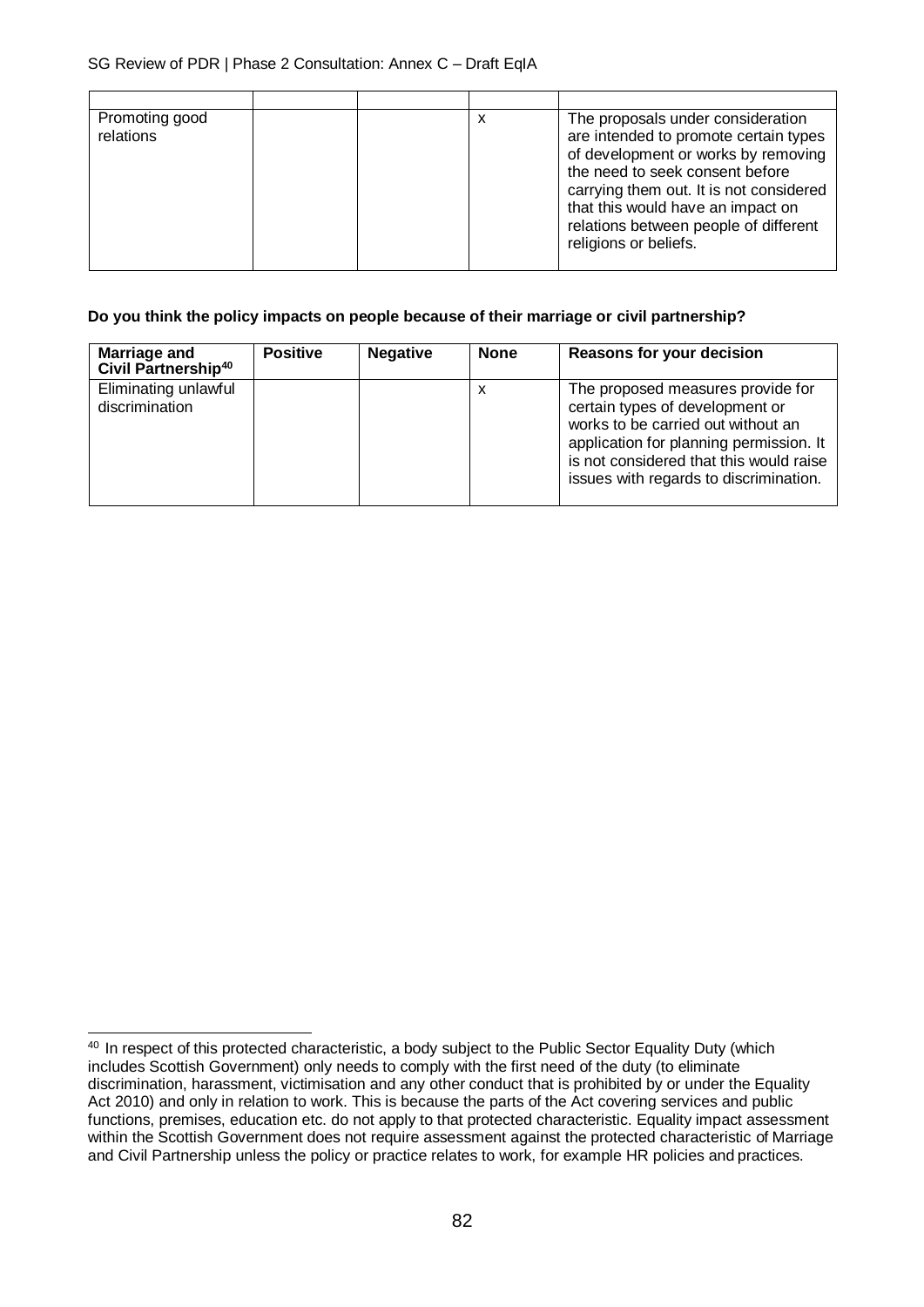# **Stage 4: Decision making and monitoring**

## **Identifying and establishing any required mitigating action**

| Have positive or negative impacts<br>been identified for any of the equality<br>groups?               | Positive impacts for all groups associated with measures<br>that support the rollout of EV infrastructure and the<br>resilience, regeneration and recovery of Scotland's<br>centres. PDR related to furniture and EV charging<br>infrastructure have the potential to affect inclusive access if<br>they lead to uncontrolled provision: the consultation seeks<br>views on whether and how such impacts can be properly<br>mitigated. |
|-------------------------------------------------------------------------------------------------------|----------------------------------------------------------------------------------------------------------------------------------------------------------------------------------------------------------------------------------------------------------------------------------------------------------------------------------------------------------------------------------------------------------------------------------------|
| Is the policy directly or indirectly<br>discriminatory under the Equality Act<br>$2010^{41}$ ?        | No.                                                                                                                                                                                                                                                                                                                                                                                                                                    |
| If the policy is indirectly<br>discriminatory, how is it justified<br>under the relevant legislation? | N/A                                                                                                                                                                                                                                                                                                                                                                                                                                    |
| If not justified, what mitigating action<br>will be undertaken?                                       | N/A                                                                                                                                                                                                                                                                                                                                                                                                                                    |

## **Describing how Equality Impact analysis has shaped the policy making process**

The EqIA analysis has assisted with identification of potential effects – positive and negative – of emerging PDR and UCO proposals. We will use the Phase 2 consultation to seek views on the issues and potential mitigations identified. Consultation will enable respondents to highlight potential issues and impacts that may not have been identified to date. The further evidence gathered through consultation will inform the refinement and implementation of proposed measures.

## **Monitoring and Review**

The Phase 2 will be subject to a 12 week period of public consultation, which will provide the opportunity for a range of stakeholders to comment on the proposed measures. The feedback received will help to inform the development, refinement and implementation of final proposals. These will be given effect through amendments to the GPDO and the UCO. Once the final regulations are prepared, consideration will be given to whether additional guidance, advice and information is required to help developers, planning authorities and other interested parties to understand the effect of the provisions.

As noted in the Post Adoption Statement that accompanies the Phase 2 consultation we will give further consideration to monitoring and set out our proposals following the consultation. This could involve various approaches such as liaison with planning authorities, developers and statutory bodies, as well as commissioning research. Subsequent Phases of the PDR programme will consider changes to PDR for other development types.

<sup>&</sup>lt;sup>41</sup> See EQIA – Setting the Scene for further information on the legislation.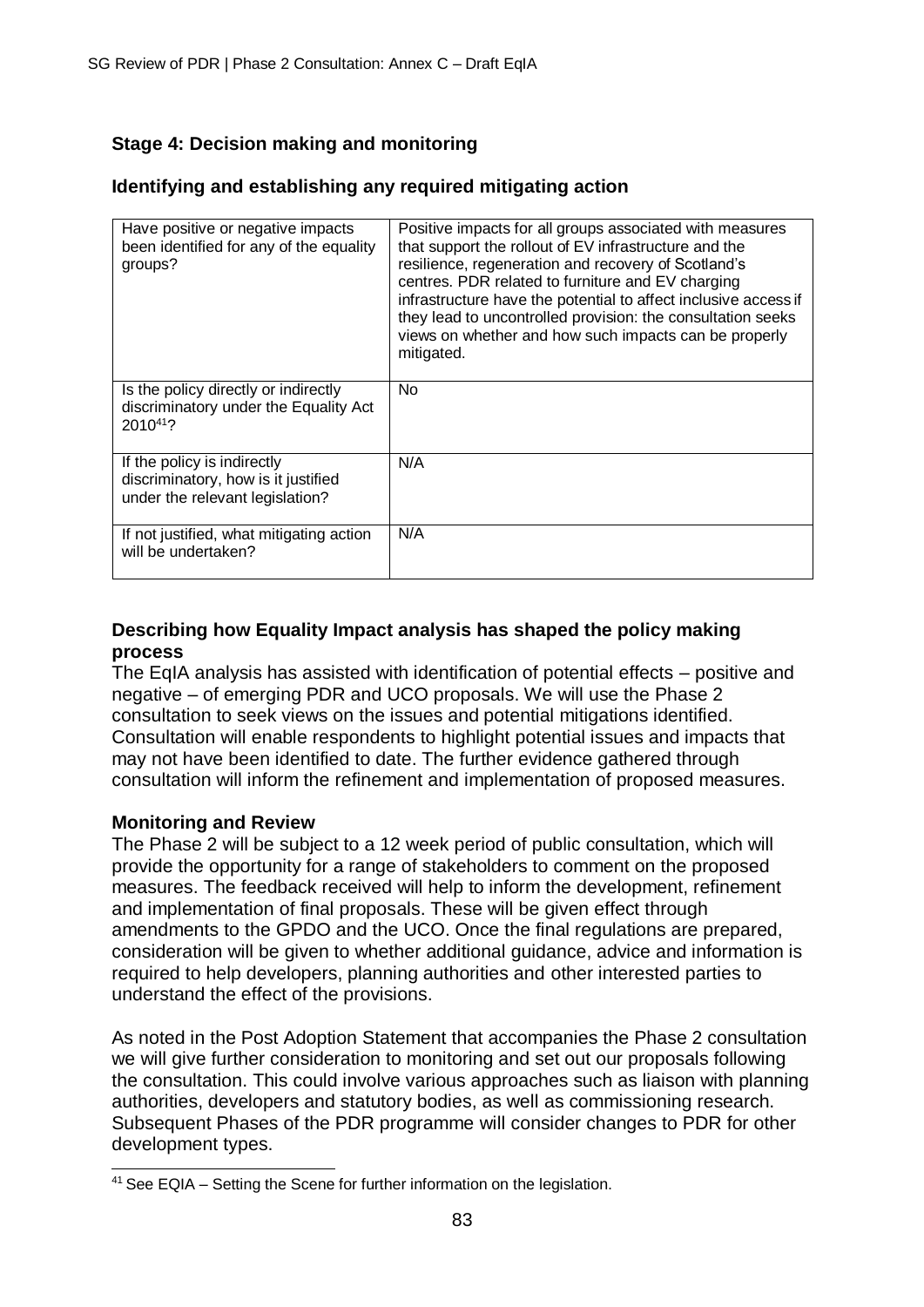#### **Stage 5 - Authorisation of EQIA**

Please confirm that:

This Equality Impact Assessment has informed the development of this policy:

| Yes. | $\checkmark$ | No |
|------|--------------|----|
|------|--------------|----|

- Opportunities to promote equality in respect of age, disability, gender reassignment, pregnancy and maternity, race, religion or belief, sex and sexual orientation have been considered, i.e.:
	- o Eliminating unlawful discrimination, harassment, victimisation;
	- o Removing or minimising any barriers and/or disadvantages;
		- o Taking steps which assist with promoting equality and meeting people's different needs;
		- o Encouraging participation (e.g. in public life)
		- o Fostering good relations, tackling prejudice and promoting understanding.



If the Marriage and Civil Partnership protected characteristic applies to this policy, the Equality Impact Assessment has also assessed against the duty to eliminate unlawful discrimination, harassment and victimisation in respect of this protected characteristic:

| Yes<br>Nο | Not applicable | $\times$ |
|-----------|----------------|----------|
|-----------|----------------|----------|

**Declaration**

**I am satisfied with the equality impact assessment that has been undertaken for PDR Review – Phase 2 and give my authorisation for the results of this assessment to be published on the Scottish Government's website.**

**Name:** Fiona Simpson **Position:** Chief Planner, Scottish Government **Authorisation date:** 21 April 2022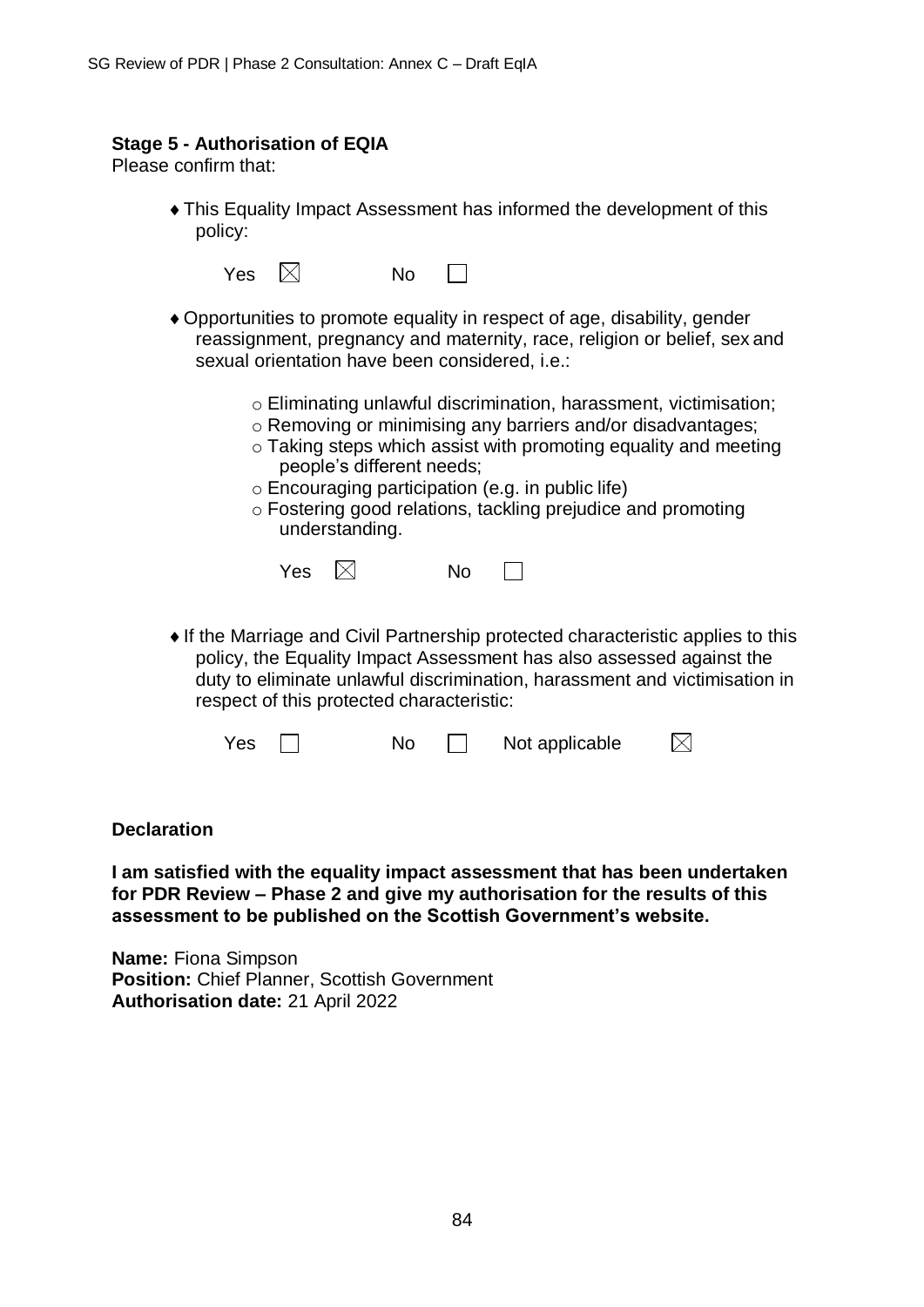# **Annex D: Draft Children's Rights and Wellbeing Assessment**

## Brief Summary

Permitted development rights (PDR) refer to those forms of development which are granted planning permission through national legislation, meaning they can be carried out without a planning application having to be submitted to (and approved by) the local authority. Specifically, PDR are contained within the Town and Country Planning (General Permitted Development) (Scotland) Order 1992 ("the GPDO").

The Scottish Government is currently undertaking a review of PDR in Scotland. This review involves taking forward new and extended PDR for a wide range of development types. Through Phase 2 of the programme, we are considering how changes to PDR, as well as the Town and Country planning (Use Classes) (Scotland) Order 1997 (UCO) $42$ , could help to support:

- The rollout of electric vehicle (EV) charging infrastructure.
- The resilience and recovery of city, town and local centres.
- Operational development at Scottish ports

The measures proposed as part of Phase 2 would:

- Increase the scale of EV chargers that may be installed under PDR, broaden the locations where PDR apply and extend the scope of the PDR to include associated apparatus and equipment.
- Provide greater flexibility to change the use of certain buildings and place furniture outside premises.
- Align port operators' PDR with those of airports.

They would contribute to the following National Outcomes:

- We value, enjoy, protect and enhance our environment.
- We have a globally competitive, entrepreneurial, inclusive and sustainable economy.
- We live in communities that are inclusive, empowered, resilient and safe.

The proposals have been informed by a sustainability appraisal incorporating Strategic Environmental Assessment (SEA) requirements, which was subject to public consultation in November 2019. The Phase 2 proposals are accompanied by an update to the sustainability appraisal and draft SEA Post Adoption Statement.

By removing the need to seek planning permission before carrying out specified development or works, PDR and the UCO can help to provide greater certainty for applicants and save time and money associated with preparing a planning application. In doing so, this can help to promote wider Scottish Government objectives – including those related to EV charging, centres and ports.

<sup>&</sup>lt;sup>42</sup> The UCO groups various uses of land/buildings into a series of separate classes and provides that a change between uses in the same class does not constitute development requiring planning permission.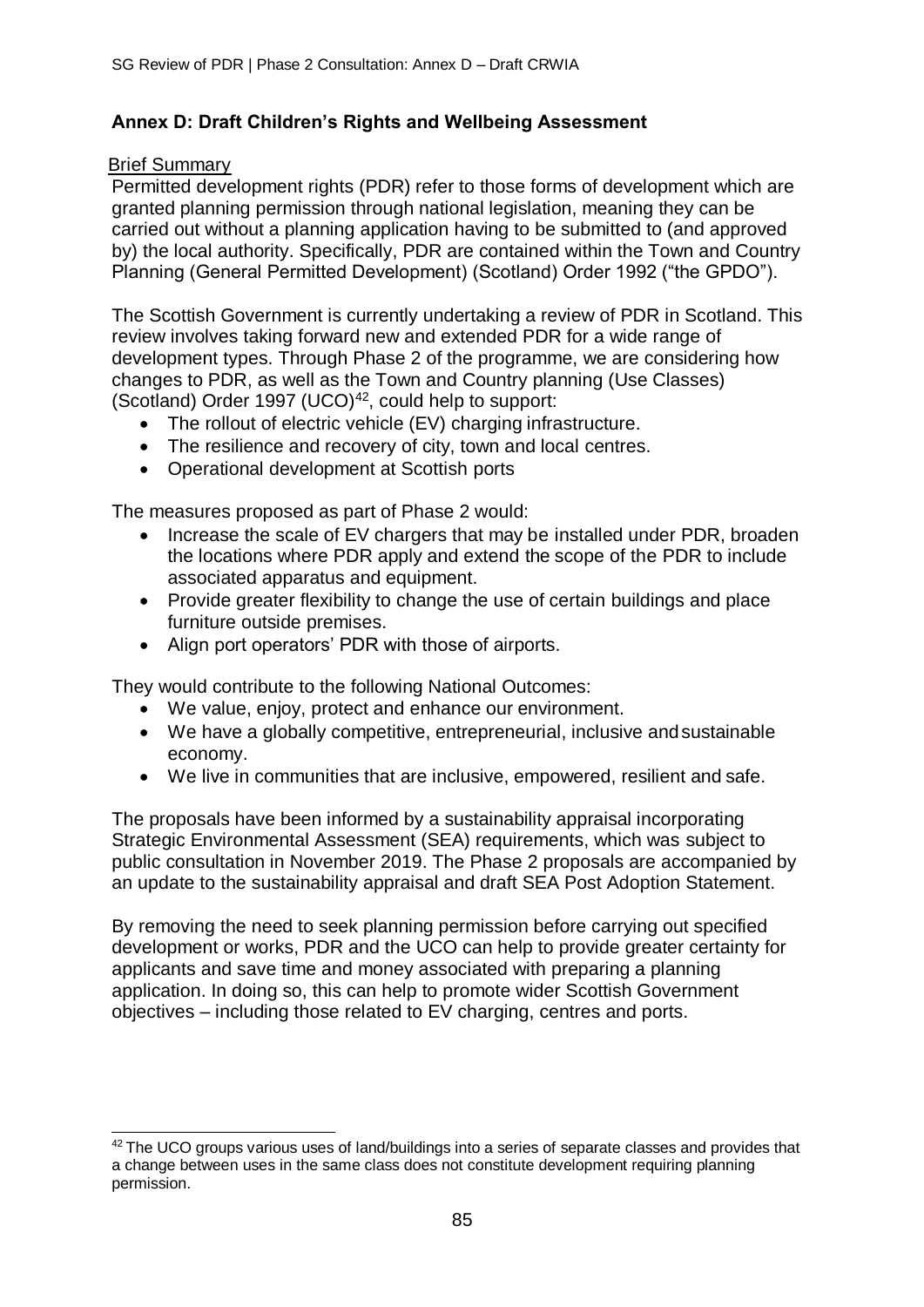## What aspects of the policy/measure will affect children and young people up to the age of 18?

The impact of the Phase 2 proposals will ultimately depend on the number and nature of developments that come forward as a result of any new provisions. PDR and the UCO enable specified development and works to be carried out without an application for planning permission but they do not guarantee delivery. Insofar as the measures do support the rollout of EV charging infrastructure and EV ownership, they should help to contribute to reduced vehicle emissions and improved air quality. These outcomes would positively affect children and young people. Similarly, insofar as the measures promote the resilience and recovery of Scotland's centres, children and young people would be positively affected. The potential changes to port operator PDR are not expected to affect children and young people.

#### What likely impact – direct or indirect – will the policy/measure have on children and young people?

The Phase 2 proposals are not expected to have direct impacts on children and young people. We anticipate that positive indirect impacts would stem from the proposed extension of PDR for EV charging infrastructure. This is on the basis that children and young people are disproportionately affected by air pollution and the long term effects of climate change. The Phase 2 measures that are intended to support the resilience and recovery of Scotland's centres also have the potential to indirectly benefit children and young people by helping to create spaces which are welcoming, safe and accessible.

## Which groups of children and young people will be affected?

The positive indirect impacts associated with the Phase 2 measures are expected to benefit all groups. As noted in the EqIA accompanying the Phase 2 consultation, the proposed PDR for on-street EV chargers and furniture could potentially affect some disabled people (including disabled children and young people) negatively if they lead to uncontrolled provision of such developments. This is on the basis that obstructions and street clutter can hinder inclusive access. However, such issues can be considered and controlled through mechanisms other than planning, which will continue to apply even if planning permission is granted via PDR. The Phase 2 consultation seeks views on this point and on any conditions and limitations on any new PDR.

## Is a Children's Rights and Wellbeing Impact Assessment required?

We do not consider that a CRWIA is required. Nevertheless we will use the Phase 2 consultation process to seek further views on the potential impacts that the proposals could have on children and young people.

| <b>Tom Winter</b>                         | 21 April 2022 |
|-------------------------------------------|---------------|
| Development Management                    |               |
| <b>Planning and Architecture Division</b> |               |
| Fiona Simpson                             | 21 April 2022 |
| Chief Planner                             |               |
| <b>Planning and Architecture Division</b> |               |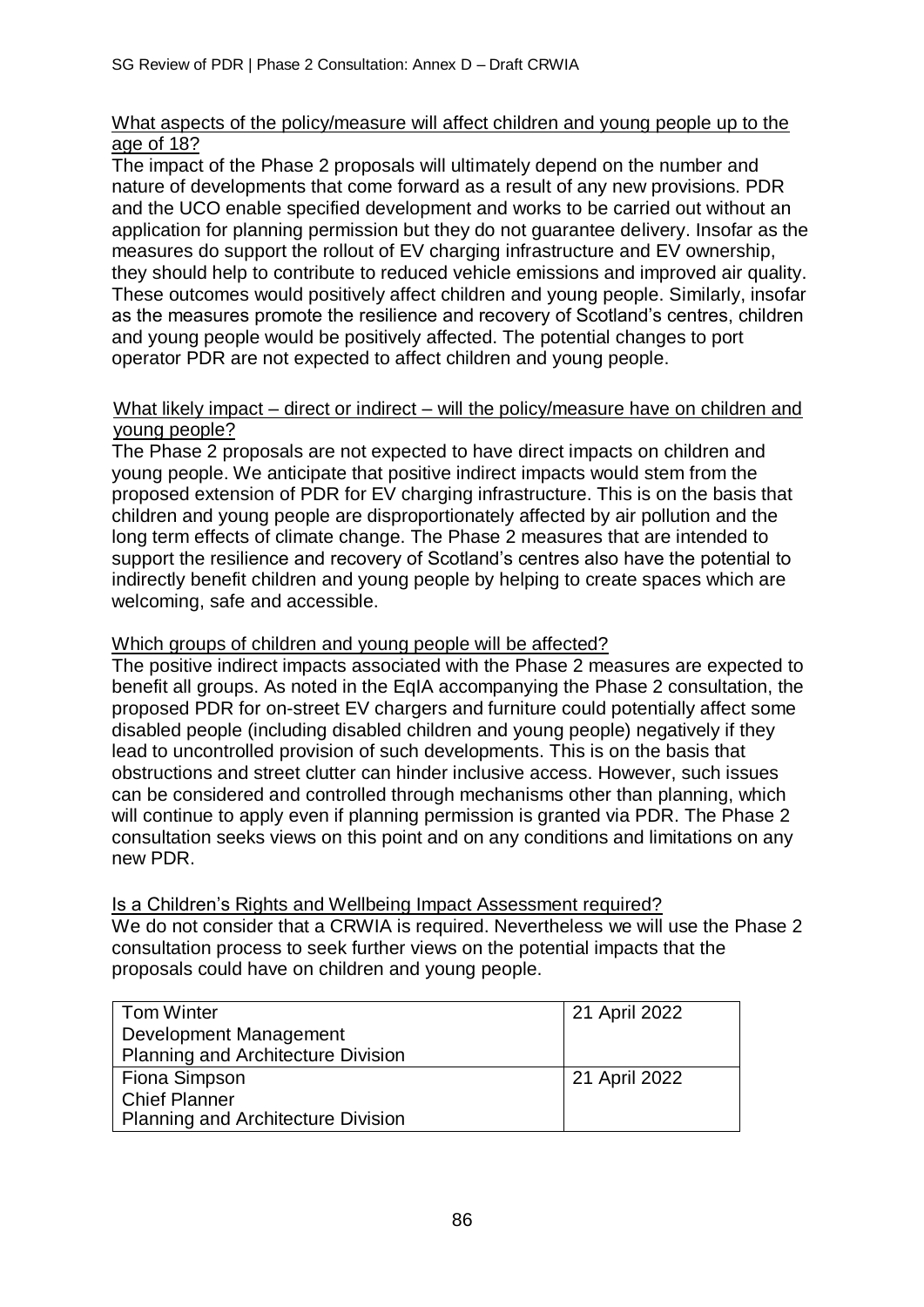# **Annex E: Draft Island Communities Impact Assessment**

## **Overview**

This consultation stage assessment relates to Phase 2 of the Scottish Government's Review of Permitted Development Rights. The background to the proposals are contained in the main body of the Phase 2 consultation paper.

## **The Islands (Scotland) Act 2018 (the 2018 Act)**

Section 8 of the Islands (Scotland) Act 2018 states that Scottish Ministers must prepare an Island Communities Impact Assessment (ICIA) in relation to a policy, strategy, or service, which, in its opinion, is likely to have an effect on an island community which is significantly different from its effect on other communities (including other island communities) in the area in which the authority exercises its functions. These provisions came into force on 23 December 2020. In December 2020 the Scottish Government published guidance and a toolkit for the preparation of ICIAs<sup>43</sup>.

## **Policy objectives**

Permitted development rights (PDR) refer to those forms of development which are granted planning permission through national legislation, meaning they can be carried out without a planning application having to be submitted to (and approved by) the local authority. Specifically, PDR are contained within the Town and Country Planning (General Permitted Development) (Scotland) Order 1992 ("the GPDO").

The Scottish Government is currently undertaking a review of PDR in Scotland. This review involves taking forward new and extended PDR for a wide range of development types. Through Phase 2 of the programme, we are considering how changes to PDR, as well as the Town and Country Planning (Use Classes) (Scotland) Order 1997 (UCO)<sup>44</sup>, could help to support:

- The rollout of electric vehicle (EV) charging infrastructure.
- The resilience and recovery of city, town and local centres.
- Operational development at Scottish ports

The measures proposed as part of Phase 2 would:

- Increase the scale of EV chargers that may be installed under PDR, broaden the locations where PDR apply and extend the scope of the PDR to include associated apparatus and equipment.
- Provide greater flexibility to change the use of certain buildings and place furniture outside premises.
- Align port operators' PDR with those of airports.

Any changes to PDR and/or the UCO would be Scotland-wide.

<sup>43</sup>[Island Communities Impact Assessments: guidance and toolkit -](https://www.gov.scot/publications/island-communities-impact-assessments-guidance-toolkit/) gov.scot (www.gov.scot)

<sup>&</sup>lt;sup>44</sup> The UCO groups various uses of land/buildings into a series of separate classes and provides that a change between uses in the same class does not constitute development requiring planning permission.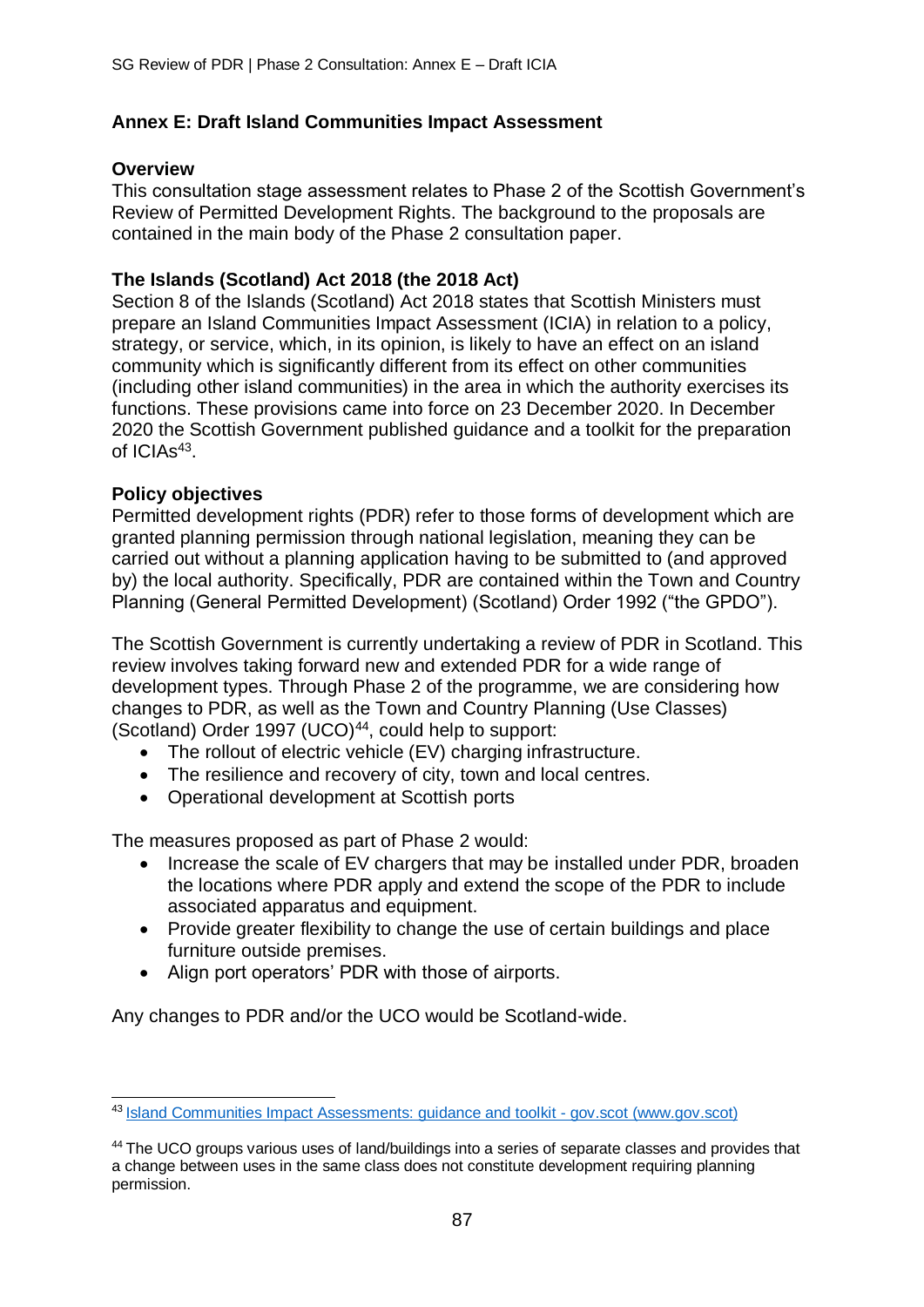## **Data Gathering and Consultation**

The proposals have been informed by a sustainability appraisal incorporating Strategic Environmental Assessment (SEA) requirements, which was subject to public consultation in November 2019. The Phase 2 proposals are accompanied by an update to the sustainability appraisal and draft SEA Post Adoption Statement.

The Phase 2 consultation will run for three months, during which the public will be able to comment on the proposals – as well as the draft analysis in this consultation stage assessment. We will engage with Island authorities during the consultation period to gather further evidence about the impact of our proposals.

## EV Charging Infrastructure

The [National Islands Plan Survey](https://www.gov.scot/publications/national-islands-plan-survey-final-report/) (July 2021) found that 3% of islands use EVs. Related to this, the [ICIA accompanying the National Transport Strategy 2 Delivery](https://www.transport.gov.scot/media/50435/icia-screening-report-nts2-delivery-plan.pdf) [Plan](https://www.transport.gov.scot/media/50435/icia-screening-report-nts2-delivery-plan.pdf) (October 2021) highlights a lack of EV charging infrastructure on the islands. It notes that increased provision could:

- Facilitate greater use of EVs on the islands.
- Help to support tourism by enabling visitors to charge safely.
- Support resilience of freight transport coming to and from islands.
- Create job opportunities linked to installation and maintenance of chargers.

This would suggest that the Phase 2 measures related to provision of EV chargers would have a positive impact on island communities.

#### Changes of Use in Centres

Through Phase 2 we are considering the introduction of new PDR and/or changes to the UCO which, in summary, would provide greater flexibility to change the use of certain buildings and place furniture outside premises without a planning application having to be approved. Such measures are intended to support the resilience, recovery and regeneration of Scotland's centres. If taken forward they would apply across the whole of Scotland – including the Islands. To the extent that the measures support these outcomes, they should have a positive impact on island communities.

One of the specific measures under consideration is to merge a number of existing UCO use classes into a more general class: this was a recommendation of the Town Centre Review Group in their report [A New Future for Scotland's Town Centres](https://www.gov.scot/publications/new-future-scotlands-town-centres/) (February 20201). The effect of merging classes would therefore be to take additional changes of use out of the scope of planning control.

Such an amendment could help centres to become more flexible and responsive to changing circumstances; it would also reflect the extent to which centres (and the pressures they face) have evolved in recent years. However, the Phase 2 consultation and the accompanying Business and Regulatory Impact Assessment (BRIA) acknowledge that a deregulatory change of this nature could lead to a loss and/or concentrations of certain uses in particular locations. For example, the proposed merging of Classes 1, 2 and 3 would allow shops to change to cafes or restaurants without planning permission. Where communities are served by a single shop or general store, this has the potential to reduce the accessibility of local services. This could be a particular issue in rural areas, including Island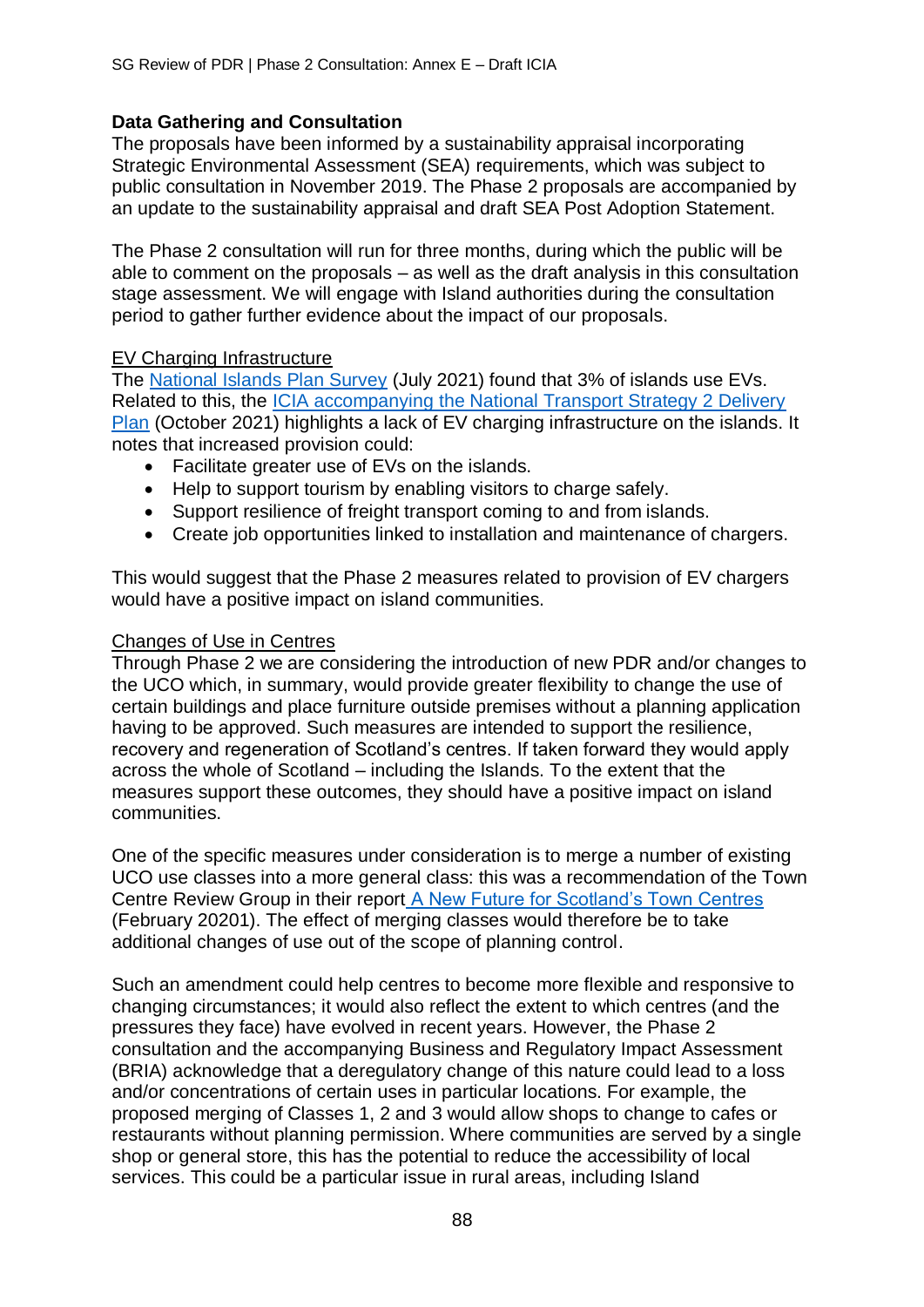communities. The Phase 2 consultation therefore seeks additional views and evidence on this potential issue.

## Port Development

The proposals we are seeking views on through the Phase 2 consultation would apply to all ports to which PDR under Class 35 of the GPDO are applicable – including island ports. The impacts and outcomes of the proposed measures are not expected to differ in the islands notwithstanding the particular importance of ports to island communities.

# **Conclusion**

The assessment process requires that the Scottish Government determine whether in its opinion the policy, strategy or service is likely to have an effect on an island community which is significantly different from its effect on other communities (including other island communities).

Overall, the proposed Phase 2 measures are expected to deliver benefits for Island communities. Of the proposals under consideration, those related to EV charging infrastructure and ports are anticipated to be of particular benefit.

We will use the Phase 2 consultation process to seek views on the draft analysis contained in this consultation stage assessment. Feedback and additional evidence gathered during the consultation period will inform the refinement and implementation of proposed measures. It will also inform the completion of the final ICIA, which will accompany any amendments to the GPDO and/or UCO that flow from the Phase 2 consultation.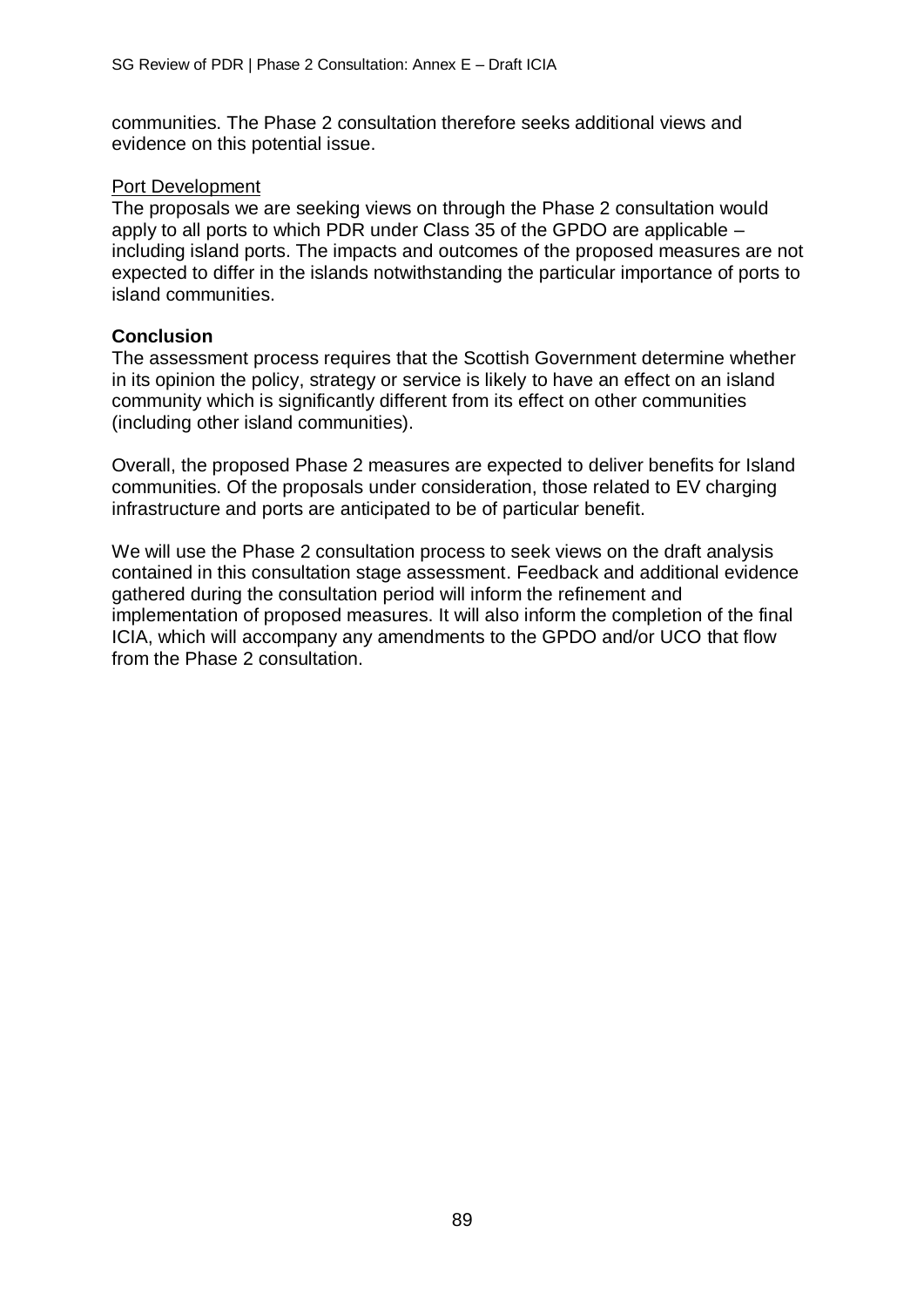#### **Annex F: Fairer Scotland Duty Assessment**

| <b>Policy title</b>                                | <b>Permitted Development Rights</b><br>Review - Phase 2                                             |
|----------------------------------------------------|-----------------------------------------------------------------------------------------------------|
| Directorate:<br>Division:<br>Team:                 | <b>Local Government &amp; Communities</b><br>Planning & Architecture<br><b>Development Delivery</b> |
| Policy lead responsible for taking<br>the decision | <b>Tom Winter</b>                                                                                   |

## **Rationale for decision** The changes to permitted development rights (PDR) and use classes order (UCO) proposed in this consultation are not considered to constitute a strategic decision for the purposes of the Fairer Scotland Duty. The proposals would alter the process by which specified forms of development are consented, in order to support wider Scottish Government policy objectives. The types of development for which new or extended PDR are being considered are either relatively small-scale (e.g. electric vehicle charge points), involve changes to the use of existing buildings or, in the case of ports, are limited to specific locations. This is consistent with the approach that was taken for [Phase 1 of the PDR review.](https://www.gov.scot/publications/consultation-proposals-changes-permitted-development-rights-phase-1-priority-development-types/documents/)

#### **I confirm that the decision to not carry out a Fairer Scotland assessment has been authorised by:**

| Name and job title of Deputy<br>Director (or equivalent) | Date authorisation given |
|----------------------------------------------------------|--------------------------|
| Fiona Simpson, Chief Planner                             | 21 April 2022            |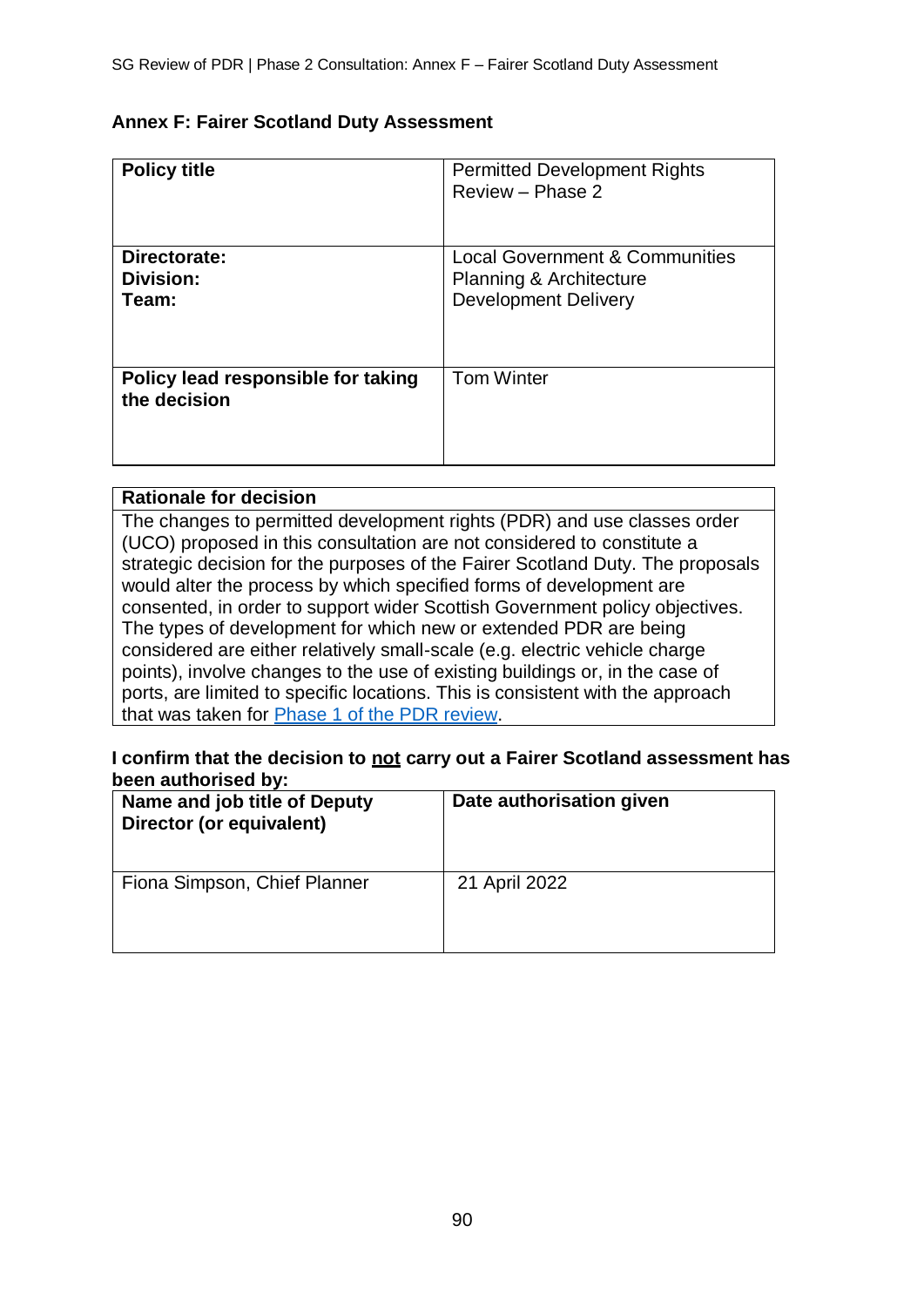

## **Review of Permitted Development Rights – Phase 2**

**Please Note** this form **must** be completed and returned with your response. To find out how we handle your personal data, please see our privacy policy: <https://www.gov.scot/privacy/>

Are you responding as an individual or an organisation?

 $\Box$  Individual  $\Box$  Organisation

Full name or organisation's name

Phone number

#### Address



Email

The Scottish Government would like your permission to publish your consultation response. Please indicate your publishing preference:

| Publish response with name |
|----------------------------|
|----------------------------|

 $\Box$  Publish response only (without name)

 $\Box$  Do not publish response

#### **Information for organisations:**

The option 'Publish response only (without name)' is available for individual respondents only. If this option is selected, the organisation name will still be published.

If you choose the option 'Do not publish response', your organisation name may still be listed as having responded to the consultation in, for example, the analysis report.

We will share your response internally with other Scottish Government policy teams who may be addressing the issues you discuss. They may wish to contact you again in the future, but we require your permission to do so.

Are you content for Scottish Government to contact you again in relation to this consultation exercise?

 $\Box$ Yes  $\Box$  No